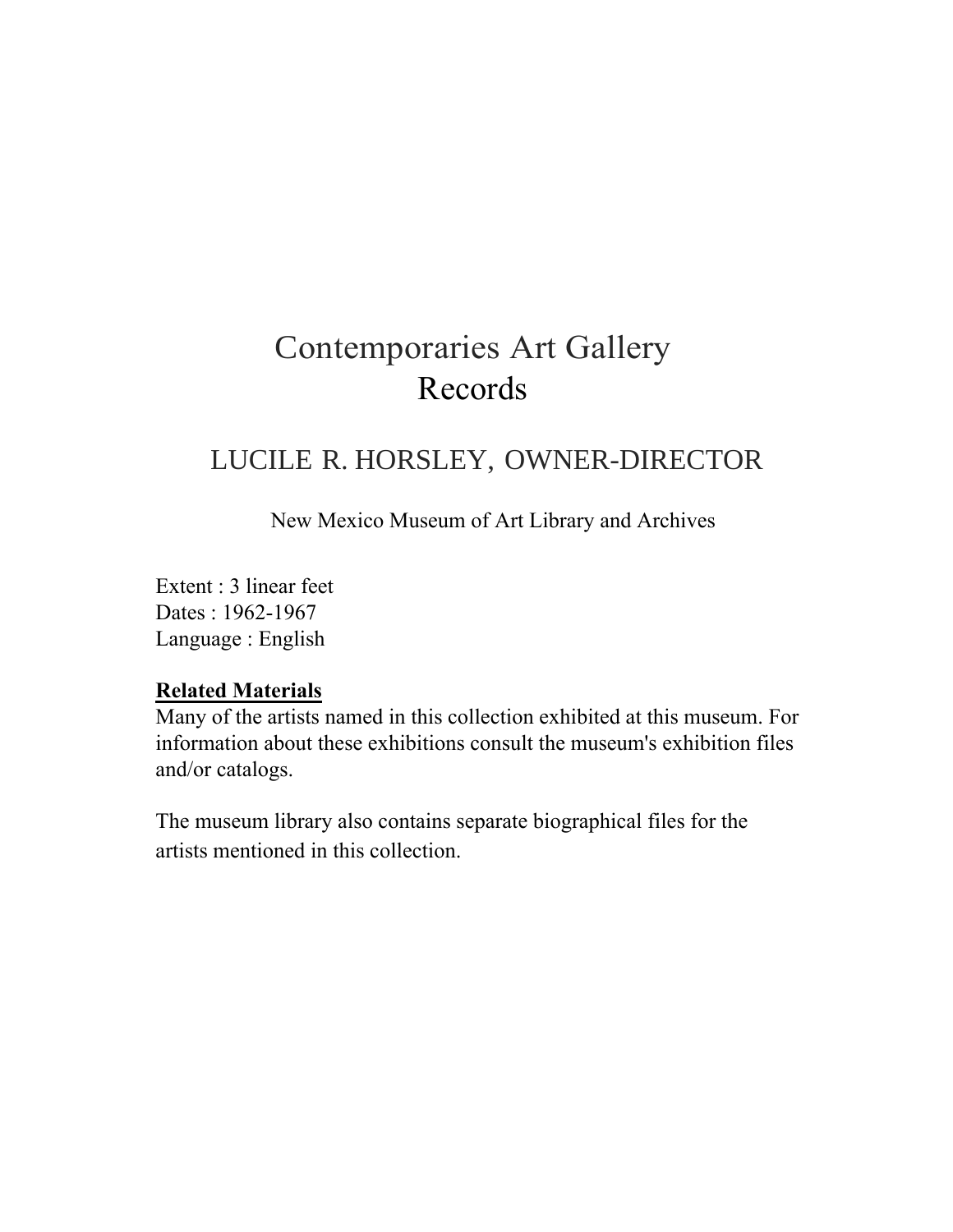#### **Contents**

[Section I - Financial](#page-3-0) Records

Section II - Artists and Visitors Log

- A. Licenses and Artists' [Resumes](#page-4-0)
- B. [Register](#page-6-0) of Visitors

Section [III - Scrapbooks](#page-7-0)

Section IV - Artists and Correspondence

[Preliminary](#page-9-0) Comments Artists, Sculptors, and [Photographers](#page-10-0)

[Section V - Exhibition](#page-83-0) Flyers

Section VI - Gallery Correspondence and Interview

- A. [Correspondence](#page-86-0)
- [B. The](#page-86-2) Interview
- [C. Miscellaneous](#page-86-1) Material

Section [VII - Photographs - Art](#page-88-0) and Artists

Section [VIII- Record](#page-90-0) Book of Lucile R. Horsley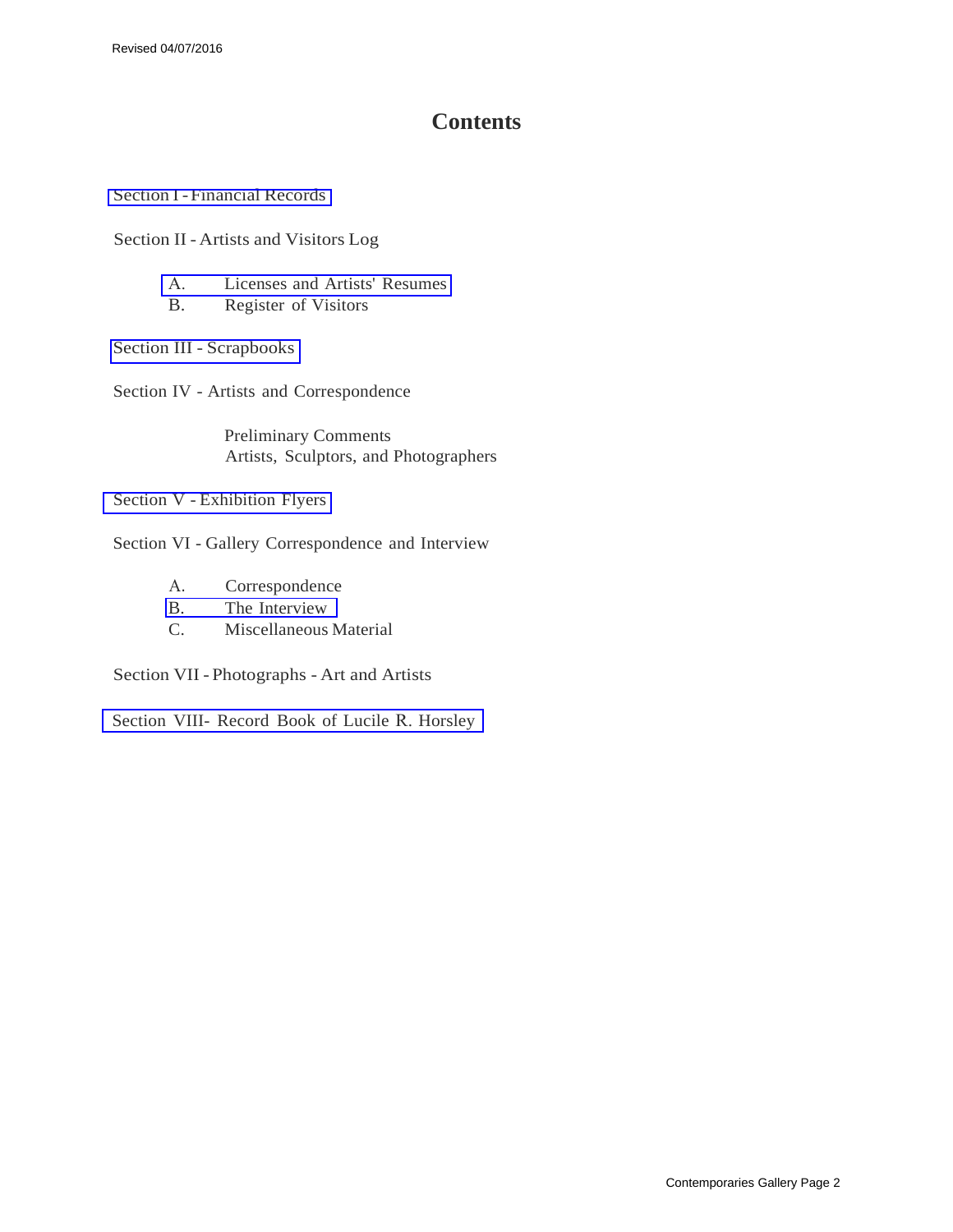#### **Preliminary Statement**

Lucile R. Horsley (herein LRH), an artist in her own right, organized and opened the Contemporaries Gallery (herein Gallery) in Santa Fe, New Mexico at 418 ½ College Street [now 414 Old Santa Fe Trail] on April 7, 1962. It was one of the first sites for contemporary art showings in the city.

She operated it as a "semi-cooperative center" (her words) in which 25 of the finest and most vital painters, sculptors, and photographers of New Mexico could exhibit their work at the same time. By her own admission it was a "pioneering venture." Those who agreed to make monthly payments of LHR's established "fee" schedule were called "Participating Artists."

The Gallery remained open for some two and one-half years. By LRH's count, 60 artists showed their works during that period; of them 20 proved themselves to be notable artists of the Southwest. They and others also reached the American public at galleries elsewhere in the United States.

The Gallery closed on November 30, 1964. LRH considered it to have been successful. Its closing was brought about, again in the view of its owner-director, by apathy on the part of the general public, who failed to recognize that the region could produce fine art. Her practice of charging monthly fees to her Participating Artists may have contributed to the premature demise of the Gallery, since many artists declined to accept her Gallery and others dropped out. Her correspondence to her artists dwells more on fees and economics than on subjects relating to the art she accepted for sale.

In the decades since then, the proliferation of galleries exhibiting authentic Southwest art proves that she was simply running ahead of the times.

This Collection, contained in Box 49 et seq., contains material making it possible to identify the artists, sculptors, and photographers who participated in, and helped to promote, the development of true Southwest art by showings at the Gallery. [The material on some of the artists and sculptors is missing. Hence, these boxes do not contain in a complete collection.]

At the end of the third of three so-called Scrapbooks [vide Oversize Boxes 6- 8] is a transcript of an interview of LRH by two Albuquerque journalists which illuminates the philosophy underlying her gallery effort. Also at the end of that Scrapbook is LRH' s own explication in typewritten form of the life of her Gallery. It may be profitable to read that material before studying the full Collection .

For a full recital of her credentials, see Lucile Horsley, Resume, p. 22 [Section II, Artists and Visitors Book, O.B. 6.]

\* \* \*

It is to be regretted that the records of the many artists and sculptors who are encapsulated in this Collection are largely limited to material saved by LRH. The result is that these talented people are not full- dimensioned or understood. It was not possible to get behind their art and reach their personal lives, relatives, and associates.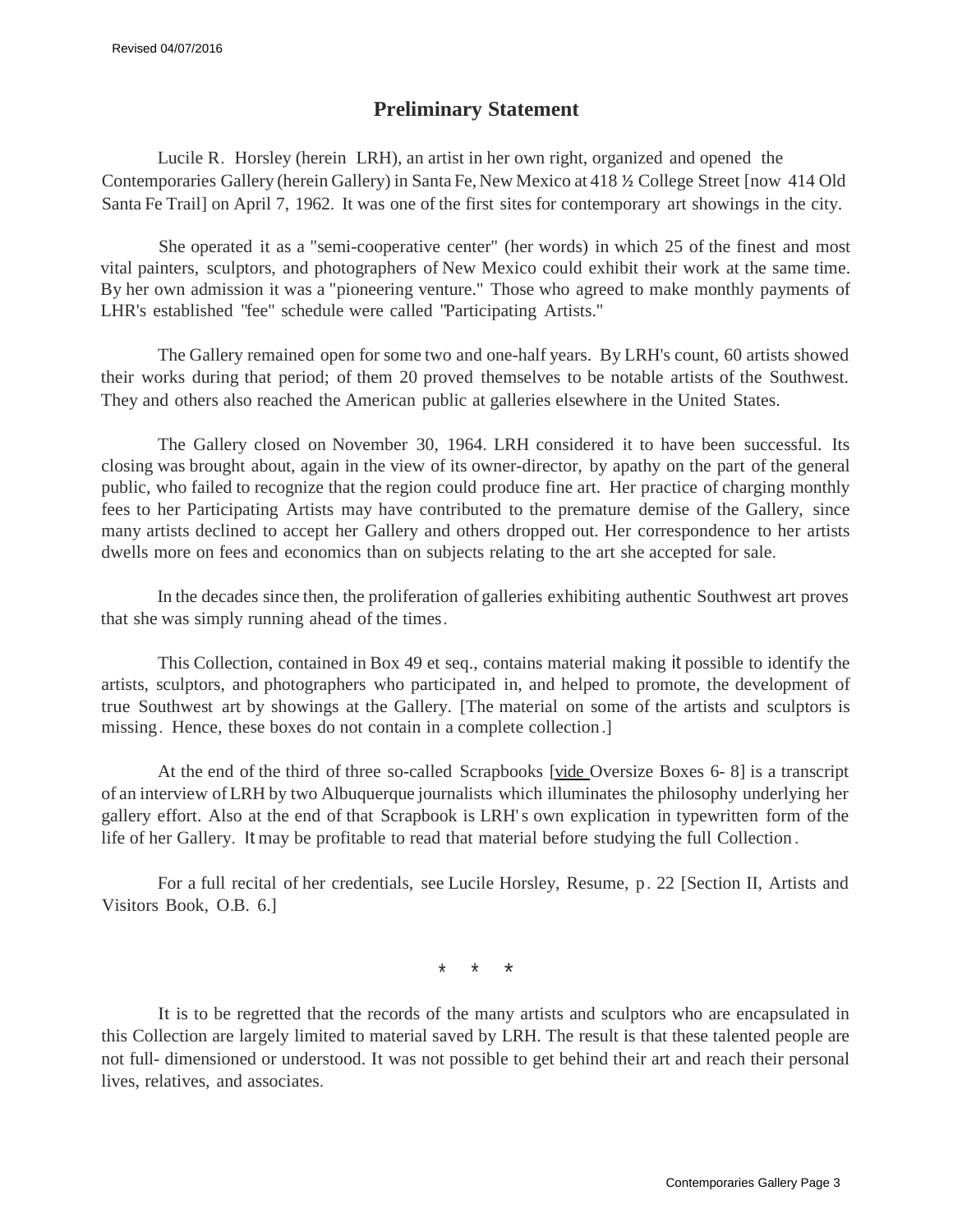# <span id="page-3-0"></span>Box50

### Section I : Financial Records

1. Cash receipts and disbursements ledger. January 1962 through December 1964. [Erroneously marked 1965.]

Reflects Lucile R. Horsley [LRH] as owner-director.

2. Financial reports.

| April 1, 1962 - March 31, 1963:    | $(\$2,481.)$                                               |
|------------------------------------|------------------------------------------------------------|
| April 1, 1963 - March 31, 1964:    | (\$237.)                                                   |
| Ditto.                             | (S 562.)                                                   |
| April 1, 1963 - March 31, 1964:    |                                                            |
|                                    | Lists artists, price of each work, and Gallery commission. |
| On yellow cap, 4 pp.               |                                                            |
| April 1, 1964 - August 31, 1964:   | \$267.                                                     |
| April 1, 1964 - December 31, 1965: |                                                            |

Lists artists, price of each work, and Gallery commission. On yellow cap, 9 pp.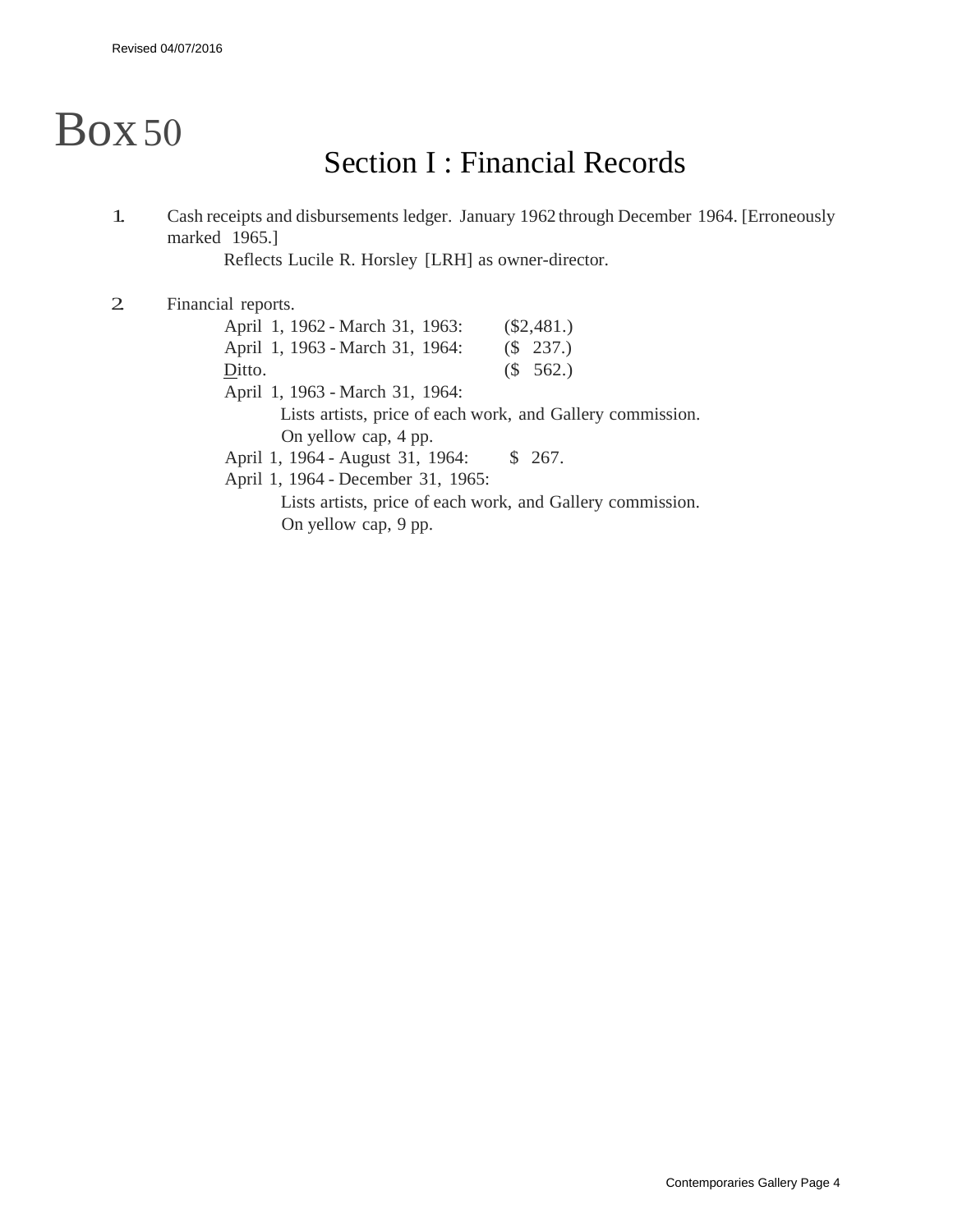#### Section II : Artists and Visitors Log

<span id="page-4-0"></span>In Oversize Box 6 is a loose-leaf book made of a blue-gray cloth containing material that may be divided into two parts.

Two licenses [Occupation License and School Tax Licenses addressed to the

- Part A: Gallery] and resumes for every artist, sculptor, and photographer whose was exhibited at the Gallery.
- Part B: A register of "sign-in" visitors to the Gallery.

\* \* \*

## OB 6 **A. Licenses and Resumes**

The resumes are in alphabetical order in the book, surnames first, followed by addresses, places of birth, and details as to education, experience, and achievements. Most of the artists have attached their photographs.

The following is a list of the artists, sculptors, and photographers. Prefixed numbers correspond to the page numbers in the book.

\* \* \*

- **1.** Abdalla, Nick. Albuquerque, New Mexico.
- **2.** Battenberg, John. Milwaukee, Wisconsin.
- 3. Boyd. Connie Fox. Fowler, Colorado.
- **4.** Bright, Robert D. Jr., New York, New York. No Picture.
- 5. Chemis, Paula. Worchester, Massachusetts.
- **6.** Counter, Connie. Salt Lake City, Utah. No picture.
- 7. Craighead, Charlene. Little Rock, Arkansas.
- **8.** Curtis, Hope. Providence, Rhode Island.
- **9.** De Ghize, Eleanor. New York, New York. No picture. [In MFA Collection.]
- **10.** De La Noe, Adeine. Croix, North, France.
- **11.** De Puy, John. New Brunswick, New Jersey.
- **12.** Dryce, John. Dayton, Ohio.
- **13.** Duncan, Donald L. Orange, New Jersey. [Died at 23 years. In University of New Mexcio Collection.]
- **14.** Fisher, Catherine. Alamosa, Colorado.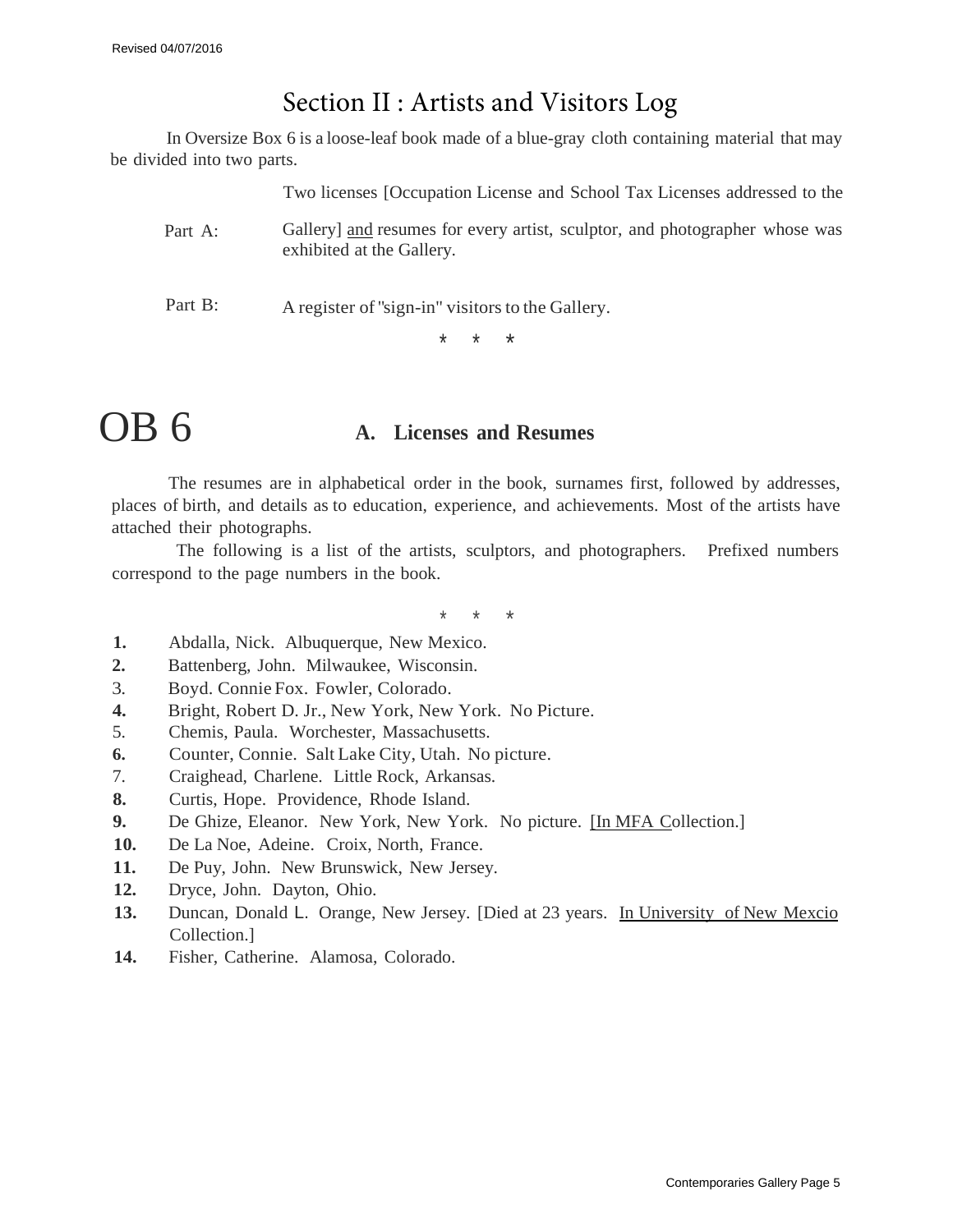- **15.** Ganthiers, Louise. New York, New York. [In NM Museum of Art Collection.]
- **16.** Gilbert, Jim. Albuquerque, New Mexico.
- **17.** Godfrey, Paul Daniel. Albuquerque, New Mexico.
- **18.** Haas, Lex L. Berkley, California.
- **19.** Hall, Bobbie. (Mrs. Robert Creeley). Abilene, Texas. No picture.
- **20.** Hamill, Thomas F. Greenwich, Connecticut.
- **21.** Holland, Tom. Santa Fe, New Mexico. No picture.
- **22.** Horsley, Lucile. Northampton, Massachusetts.
- **23.** Hovey, William S. Southwestern, Michigan.
- **24.** Howard, William Vaughan. New Orleans, Louisiana. No picture. [In NM Museum of Art Collection.]
- **25.** Ingle, Tom. Evansville, Indiana.
- **26.** Kelly, Jane. New York, New York.
- **27.** Kennedy, Patrick. Columbia, Missouri.
- **28.** Kircheville, Christine. Altus, Arkansas.
- **29.** Klein, Michael. Copenhagen, Denmark. [In NM Museum of Art Collection.]
- **30.** Kurman, Richard. Chicago, Illinois. No picture.
- **31.** Lambert, Ruth. Austin, Minnesota. No picture.
- **32.** Levin, Eli. Chicago, Illinois.
- **33.** McCormick, Michael. New York, New York.
- **34.** McGray, Dorothy. Madison, South Dakota. No picture. [In NM Museum of Art Collection.]
- **35.** Mcintosh, David. Monarch, Wyoming.
- **36.** Morais, Leroy. New Orleans, Louisiana.
- 37. Morang, Dorothy. Bridgton, Massachusetts.
- **38.** O'Connor, James A. Buffalo, New York. [In University of New Mexico Collections.]
- **39.** Olsen, Hal. East Orange, New Jersey.
- **40** Pearce, Helen. South Reading, Pennsylvania.
- **41.** Pickette, Walter. Santa Fe, New Mexico. [In University of New Mexico Collection.]
- **42.** Quargnali, Enza. Rome, Italy. [In NM Museum of Art Collection.]
- 43. Quasthoff, Donna. Chicago, Illinois. [In Santa Fe Opera Collection.]
- **44.** Register, Richard. El Paso. Texas.
- **45.** Robert, Christopher. New York, New York. No picture.
- **46.** Rogoway, Alfred. Portland, Oregon.
- **47.** Rourke, Orland. Langdon, North Dakota.
- **48.** Tamura, Hiroshi H. Fife, Washington.
- **49.** Villon, Mimi. Galleton, Pennsylvania.
- **50.** Wilkinson, Lanette. Georgetown, Texas.
- **51.** Wilson, Omer Blaine III. St. James, Missouri.
- **52.** Yanish, Elizabeth. St. Louis, Missouri.
- **53.** Zammitt, Norman. Toronta, Ontario.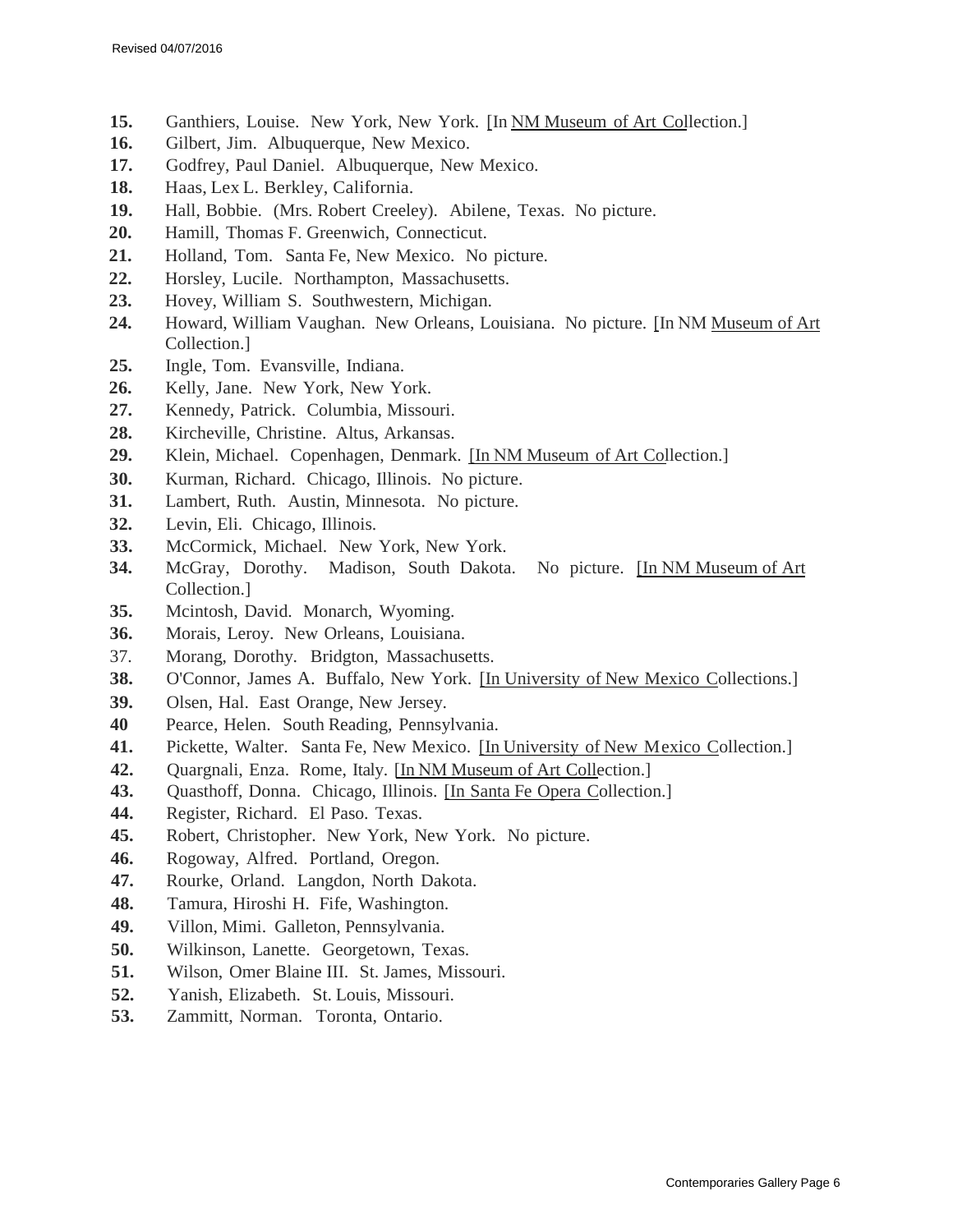#### **B. Register of Visitors**

<span id="page-6-0"></span>The second half of this book was used as a register of visitors. It began with entries on April 7, 1962, the day the Gallery opened, and it closed on November 30, 1964, the day the Gallery closed its doors.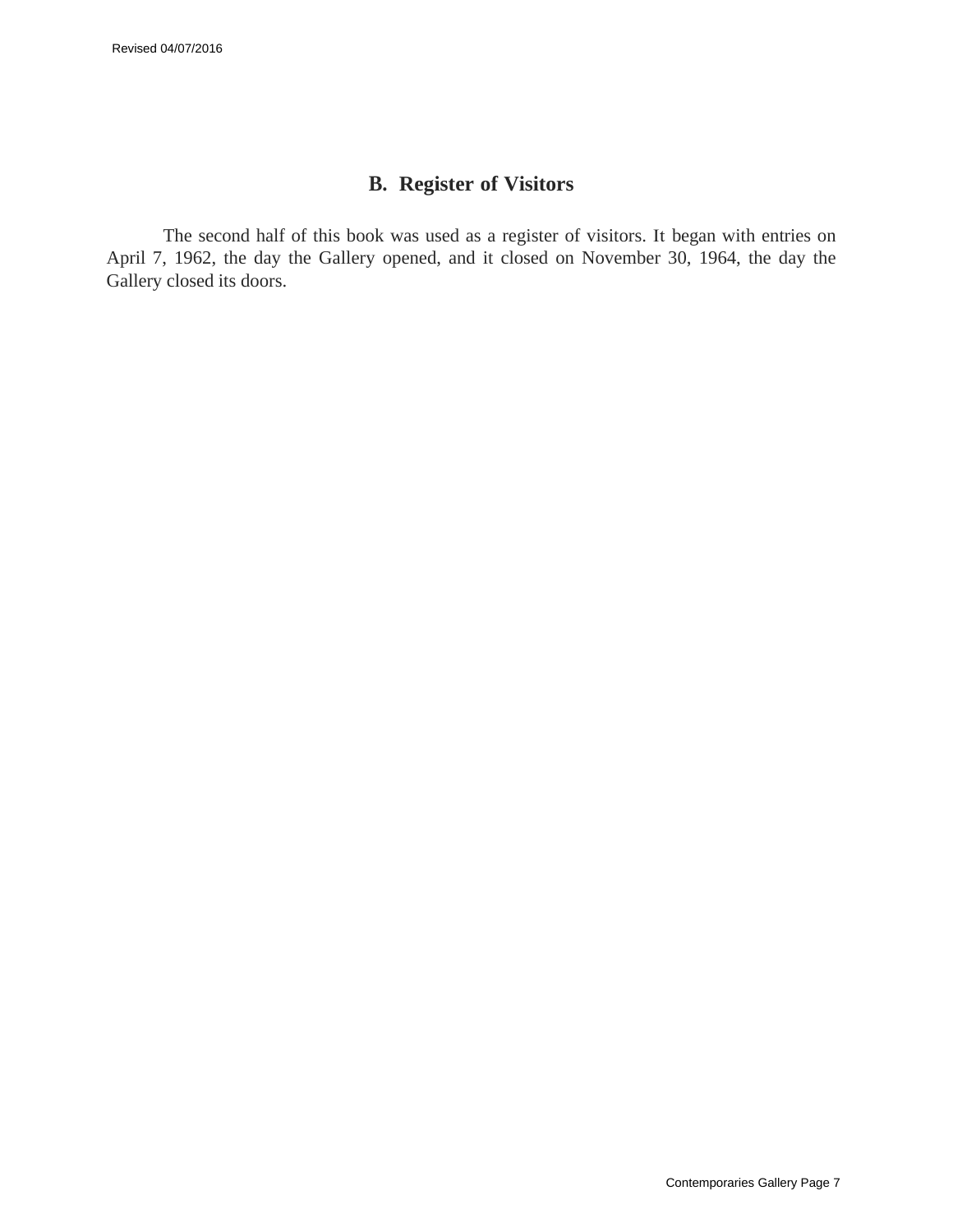#### Section III : Scrapbooks

<span id="page-7-0"></span>There are three scrapbooks in the Collection. Each one  $[12 \times 13]$  contains approximately 50 sheets, and each has material on both sides, so in reality there are 100 pages. These scrapbooks contain black and white and colored photographs, newspaper clippings, exhibition notices, and other memorabilia reflecting the work, shows, and other activities of the artists, including those whose resumes are in the loose-leaf book contained in Oversize Box 6 and described in Section II, supra.

The scrapbooks were kept by LRH. The inscriptions on many of the photographs (or below them) were written by LRH.

A good number of the pictures have become detached from the pages, the paste securing them having dried. It is contrary to acceptable conservation practices to use paste. Hence, instead of reaffixing the detached photos to the appropriate pages, sketches have been made on a separate sheet of the spot where the pictures were originally affixed on the sheet, and the detached photos have been encased in transparent "sleeves" with indications where they came from on the scrapbook sheet. The "sketch pages" are in the scrapbooks at the relevant places .

\* \* \*

OB7

2A. Scrapbook. 97 pp., front and back. Identifying stickers for loose photos, A to FF. First page, prepared by LRH, describes the scrapbook as:

> 1962 Contemporaries Gallery [address] 1962 - 1964 Book I (of 3) Lucile R. Horsley Director/Owner

The next page summarizes the objectives of the Gallery and its history, and is subscribed by LRH and dated 7 April 1912 . The materials follow.

2B. Scrapbook. 75 pp.,front and back. Identifying stickers for loose photos, A to G. First page as in 2A except-Book II (of 3), and heading date: 1963. End of book [Pg. 75]: "All photographs including individual printings by Mary L. Bennett."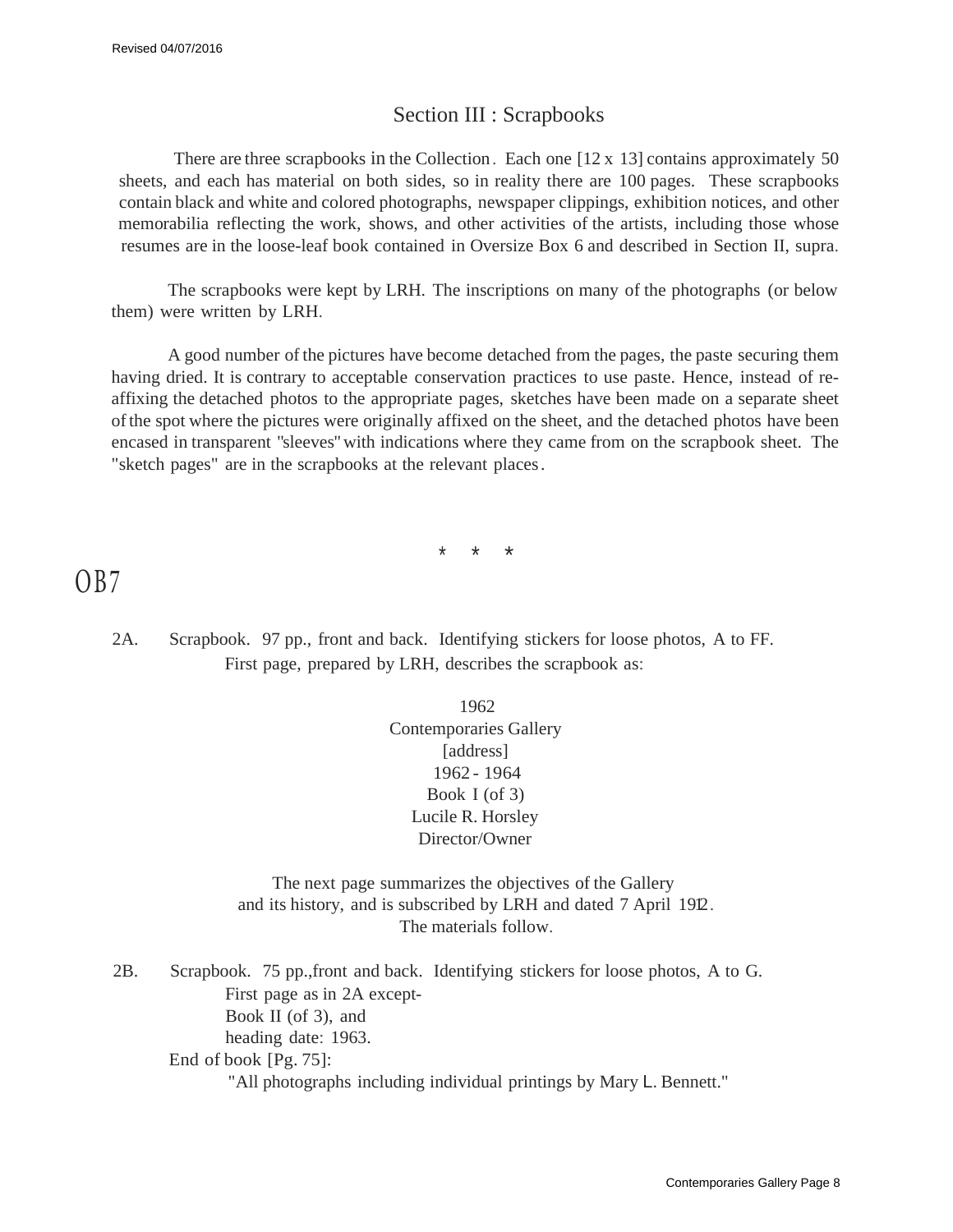## OB 8

| 2C. |             | Scrapbook. 89 pp., front and back. Identifying stickers for loose photos, A to 0. |
|-----|-------------|-----------------------------------------------------------------------------------|
|     |             | Front page as in 2A except--                                                      |
|     |             | Book III (of 3), and heading date: 1964.                                          |
|     |             | Additional commentary at end, as itemized infra in this 2C.                       |
|     | Page $65$ : | List of artists exhibiting in Winter 1964 Show.                                   |
|     |             | Page 69: Newspaper clipping: Gallery closing. N.d.                                |
|     |             | Page 75-77: Article: Art In New Mexico. Printed, N.d.                             |
|     |             | Interview of LRH. Picture.                                                        |
|     |             | Pages 78-82: Continuation. Typewritten.                                           |
|     |             | Pages 86-87: Statement by LRH. Typewritten.                                       |
|     |             | Review of the activities of the Gallery, 1962-1964.                               |
|     | Page 89:    | Article. Albuquerque Tribune. 6-21-73.                                            |
|     |             | Buenos Noches. By Katy Woolston.                                                  |
|     |             |                                                                                   |

END OF SCRAPBOOKS.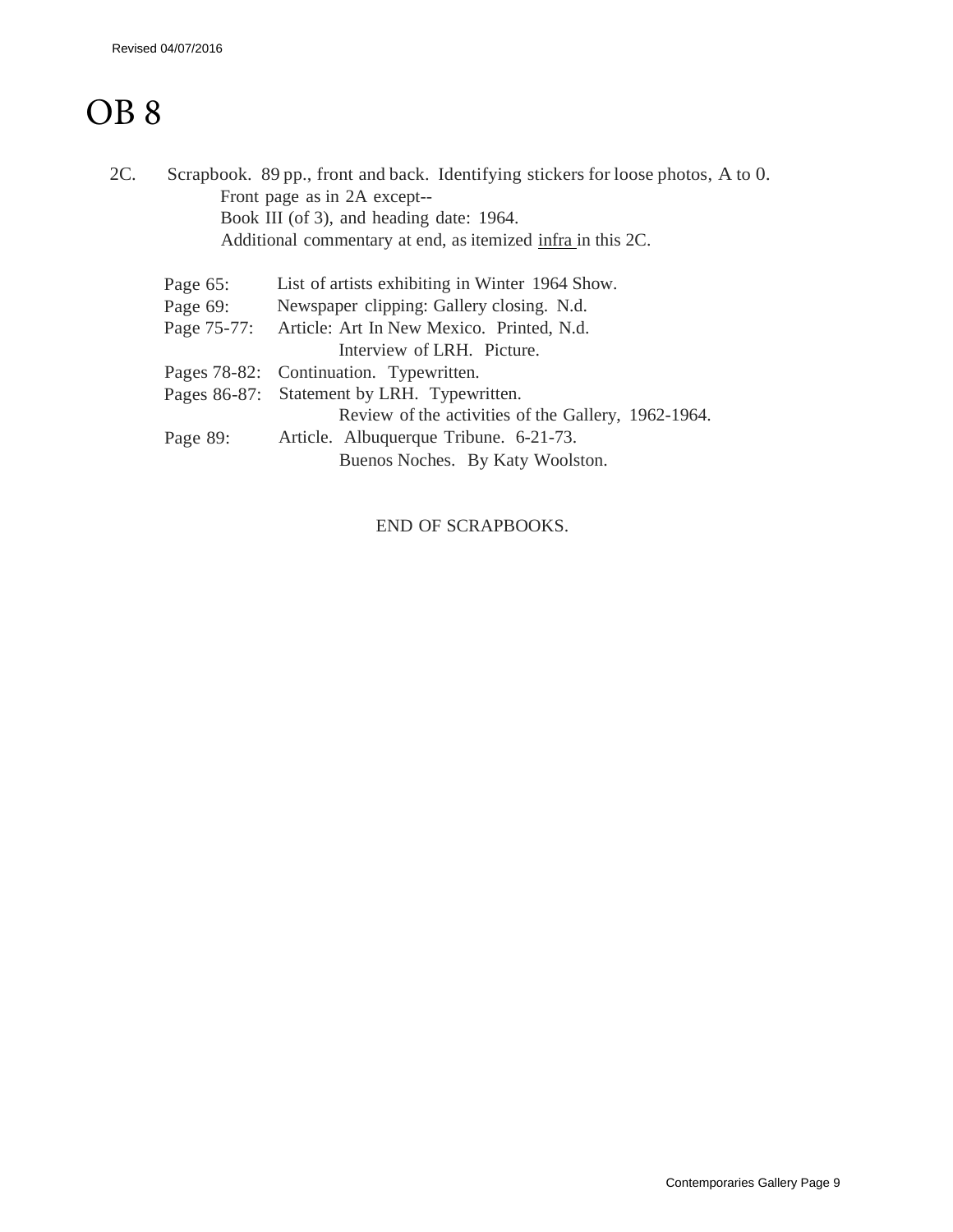#### Section IV : Artists and Correspondence

#### **Preliminary Comments**

<span id="page-9-0"></span>Unlike many other gallery owners whose relationships with their principals were tenuous and relatively distant, LRH maintained close contact with the artists and sculptors who entrusted their works to her for exhibition and sale.

The folders in this section, arranged alphabetically, contain records and correspondence between LRH and her valued artists. Letters of significance are briefly outlined. Others of no special interest are simply listed. But all letters identify the sender, the addressee, and the date written. A complete list of names precedes the records listed in this section.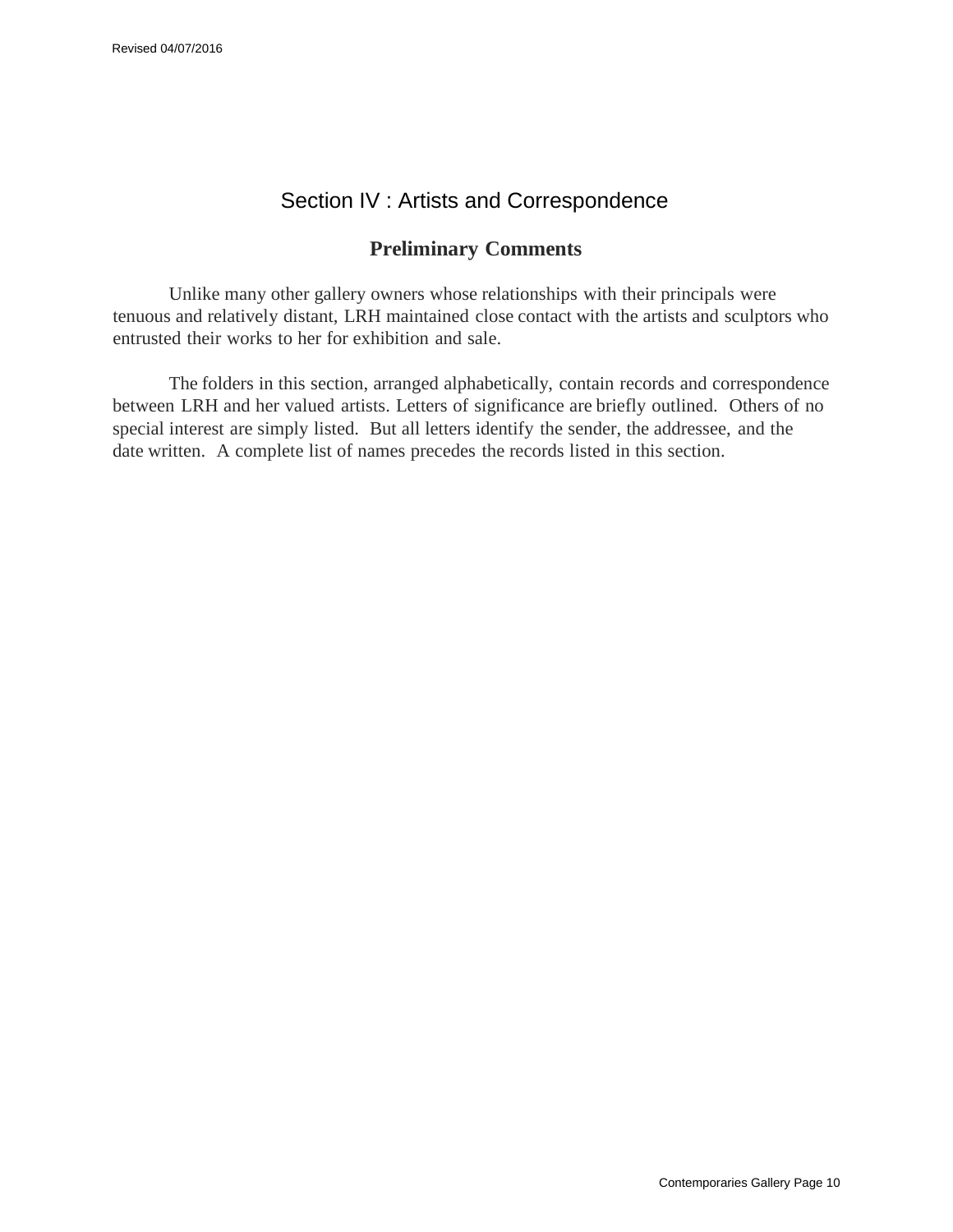#### **Artists, Sculptors, and Photographers**

- <span id="page-10-0"></span>\*1. Abdallah, RoyNicholas(Nick)
- \*2. Battenberg, John
- \*3. Boyd, Connie Fox and Blair
- 4. Bright, Connie Fox and Blair<br>5. Conway, John T.
- 5. Conway, John T.
- \*6. Craighead, Charlene
- 7. Creeley, Bobbie Hall, also, Hall, Bobbie
- 8. Current, William
- 9. Curtis, Hope A.
- \*10. De Puy, John
- \*11. Dryce, Tom
- 12. Duncan, Donald, (Don) L.
- 
- $*$  13. Ganthiers, Louise<br> $*$  14. Gilbert, Jim and H Gilbert, Jim and Helga
- \* 15. Gilbertson, Boris
- 
- $*$  16. Haas, Lez L.<br> $*$  17. Hamill, Thon  $*17.$  Hamill, Thomas F.<br> $*18.$  Holland, Tom
- Holland, Tom
- \*19. Howard, William Vaughan
- \*20. Klein, Michael
- \*21. Levin, Eli
- 22. McCormick, Michael
- \*23. Morais, Leroy and Jane (Kelly)
- \*24. Olsen, Hal
- 25. Pickette,Walter
- \*26. Quargnali, Enza
- \*27. Quasthoff, Donna
- 28. Reqister, Richard Charles
- \*29. Robert, Christopher
- 30. Rourke, Orland [J.]
- \*31. Tamura, Hero
- 32. Wilson, Omer Blaine
- 33. Yanish, Elizabeth
- 34. Zammitt, Norman

<sup>\*</sup> Asterisks connote artists, etc. as to whom additional material may be found in the vertical files of the museum library.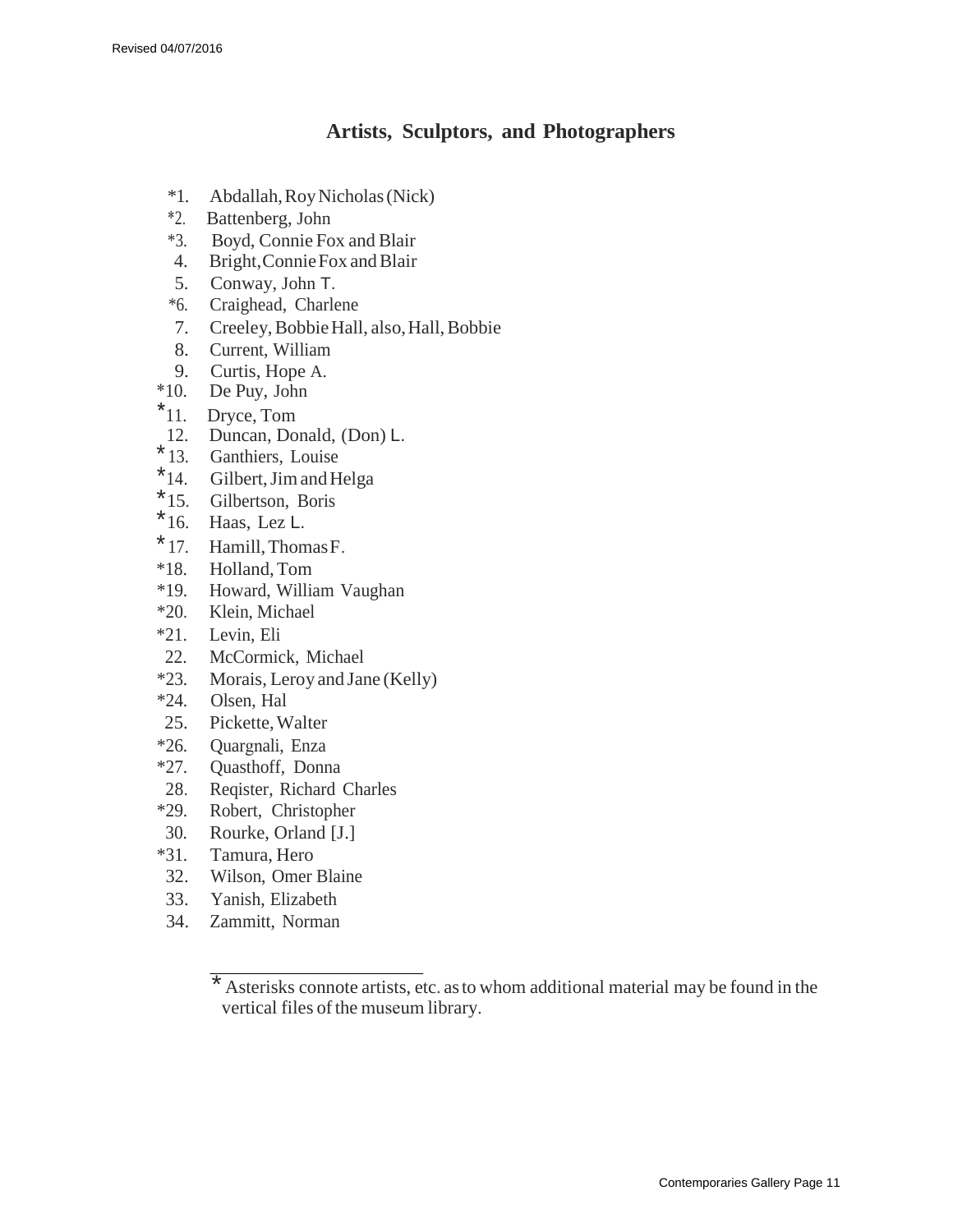## Box 50

| 1. | Abdallah, Roy Nicholas (Nick). Albuquerque, N.M.<br>[RNA] Photo, color of RNA. $2 \frac{1}{2} \times 3 \frac{1}{2}$ . |                                                                                                                                                                  |  |  |
|----|-----------------------------------------------------------------------------------------------------------------------|------------------------------------------------------------------------------------------------------------------------------------------------------------------|--|--|
|    | $7 - 2 - 62$ :                                                                                                        | Letter. LRH [viz. Gallery] to RNA<br>Enclosing Gallery agreement for signature.<br>Acknowledges she has his paintings and took them to<br>Denver for exhibition. |  |  |
|    | Enclosures:                                                                                                           |                                                                                                                                                                  |  |  |
|    | (a)                                                                                                                   | List of paintings or commission, with titles and prices<br>[\$25. to \$325.]                                                                                     |  |  |
|    | (b)                                                                                                                   | Agreement, signed by RNA, thus becoming Participating<br>Exhibitor.                                                                                              |  |  |
|    | (c)                                                                                                                   | Autobiographical information [includes personal data;<br>exhibitions; awards; collections].                                                                      |  |  |
|    | (d)                                                                                                                   | Mailing list.                                                                                                                                                    |  |  |
|    | $9 - 7 - 62:$                                                                                                         | Letter. LRH to RNA.<br>Enclosing copy of advertisement of exhibitors [missing]                                                                                   |  |  |
|    | $9-10-62:$                                                                                                            | Letter. LRH to RNA.<br>Showing sales, payments, etc.                                                                                                             |  |  |
|    | $11 - 5 - 62$ :                                                                                                       | Letter. LRH to RNA.                                                                                                                                              |  |  |
|    | $12 - 1 - 62$ :                                                                                                       | Letter. LRH to RNA.                                                                                                                                              |  |  |
|    | $1 - 18 - 63$ :                                                                                                       | Letter. LRH to RNA.                                                                                                                                              |  |  |
|    | $1 - 21 - 63$ :                                                                                                       | Letter. RNA to LRH<br>Discloses he is showing with Don Duncan                                                                                                    |  |  |
|    |                                                                                                                       |                                                                                                                                                                  |  |  |
|    | Enclosure:                                                                                                            | Flyer. Master's Thesis Show.<br>Duncan-Abdallah, Botts Memorial<br>Hall. June 2-28 [1963].                                                                       |  |  |
|    | $2 - 22 - 63$ :                                                                                                       | Letter. RNA to LRH.                                                                                                                                              |  |  |
|    | c. $2-63$ :                                                                                                           | Receipt. LRH to RNA.                                                                                                                                             |  |  |
|    |                                                                                                                       | For <i>Crucifixion</i> on commission at \$350.                                                                                                                   |  |  |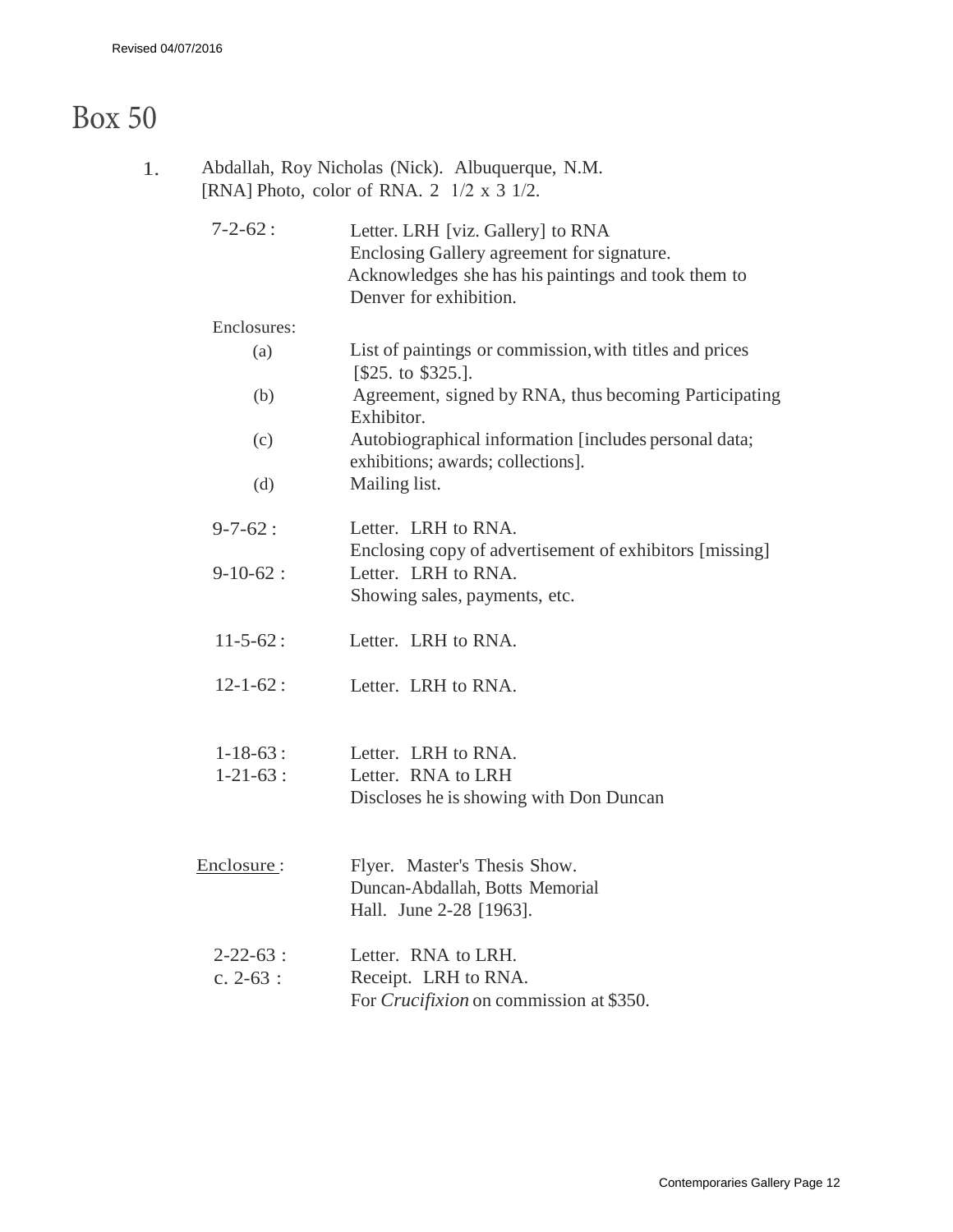| $3 - 8 - 63$ :  | Letter. RNA to LRH.                                                                 |
|-----------------|-------------------------------------------------------------------------------------|
|                 | Providing her with additional credits. He is still working                          |
|                 | on thesis show.                                                                     |
| c. $3-63$ :     | Memo. LRH to RNA.                                                                   |
|                 | Releasing three mixed media.                                                        |
| c. $3-63$ :     | Memo. LRH to RNA                                                                    |
|                 | Lists 9 works of RNA on commission with titles and                                  |
|                 | prices $[$15. to $60.]$ .                                                           |
| c. $3-63$ :     | Memo. Don L. Duncan to RNA.                                                         |
| $3 - 13 - 63$ : | Letter. LRH to RNA.                                                                 |
| $3 - 25 - 63$ : | Cards (2). RNA to LRH.                                                              |
|                 | Consenting to sales at prices specified.                                            |
| $6-4-63:$       | Letter. LRH to RNA.                                                                 |
| $6 - 26 - 63$ : | Letter. LRH to RNA.                                                                 |
| $7-18-63$ :     | Letter. LRH to RNA.                                                                 |
|                 | Seeks photos of him.                                                                |
| $8-6-63$ :      | Letter. LRH to RNA.                                                                 |
| $8-13-63$ :     | Statement. LRH to RNA.                                                              |
|                 | Lists paintings and drawings [elchring] on commission to<br>Gallery [\$20.-\$350.]. |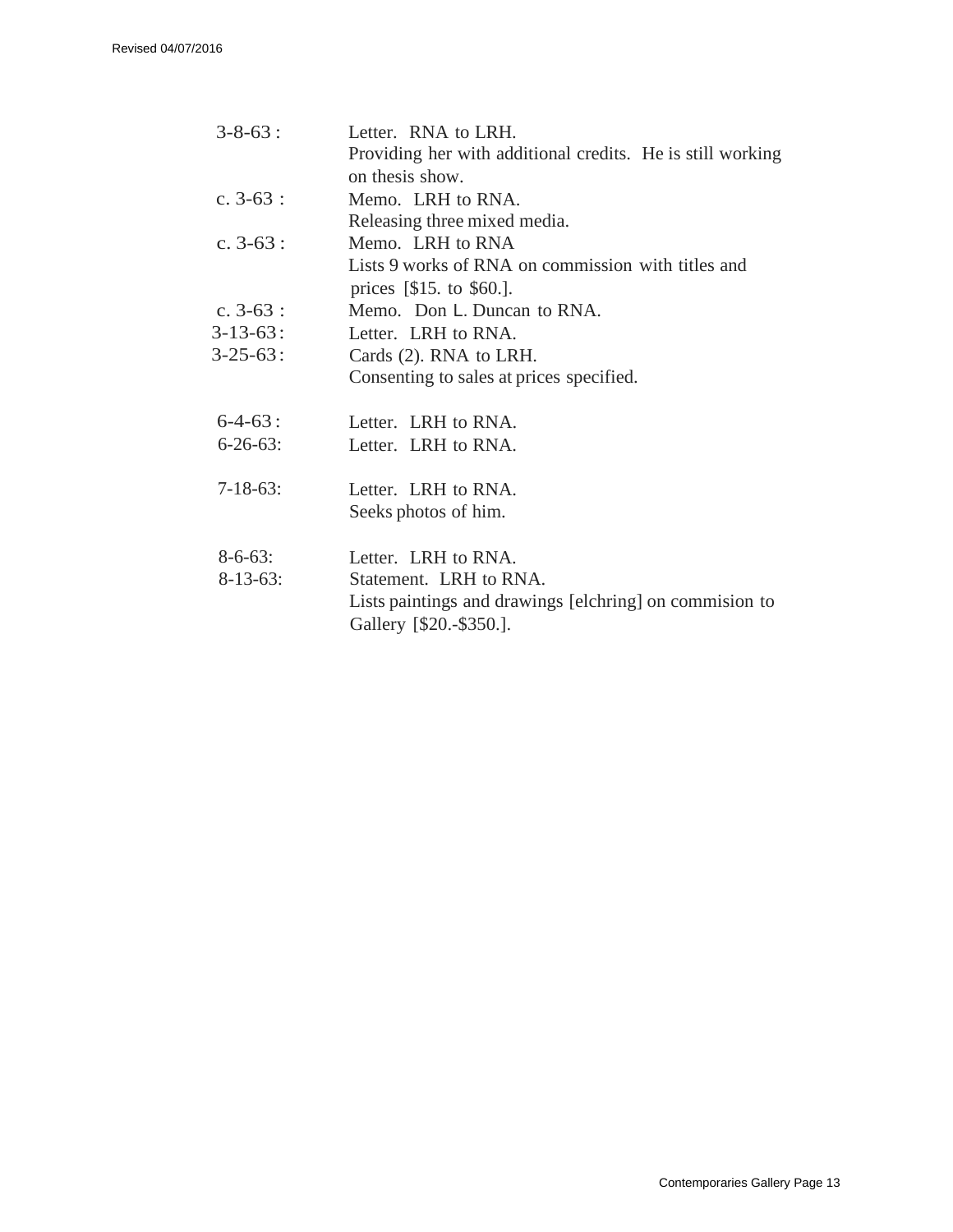- 2. Battenberg, John. Silver City, N.M. [JB].
	- 3-13-63: Agreement. Signed by JB. Participating Artist.

Enclosures·

Autobiographical information. Lists education; experience; references; personal data; military experience; gallery showings; collections; mailing lists; etc. \*

6-2-61: The [London] Times Educational Supplement. Pg. 1136 Photocopy, poor reproduction. Illustrations. Story about show at Marlborough Fine Art Ltd. on Old Bond Street which includes work of JB.

Vol. XIII, Number 10. Arts Review. June 3-17,1961. Day-by-Day Guide to Theatres, Cinemas, Music, Art Galleries. Article by Edward Lucie-Smith. Transcript. Critique of show at Temple Gallery, London, of works of Almquist and JB. Pencil note by JB at bottom.

Apollo, The magazine of the Arts. June 1961. Transcript. Review of same two artists' works at Temple Gallery.

| $3 - 9 - 63$ :  | Letter. LRH to JB.                                                                                          |
|-----------------|-------------------------------------------------------------------------------------------------------------|
|                 | Inquiring whether he wishes to be in her "group."                                                           |
|                 | Asks him to sign and return the Agreement, if he does.                                                      |
|                 | [Agreement returned; see supra].                                                                            |
| $3 - 12 - 63$ : | Letter. JB to LRH.                                                                                          |
| $3-14-63$ :     | Letter. LRH to JB.                                                                                          |
|                 | Responsive to 3-12-63; discusses prices.                                                                    |
| $3 - 18 - 63$ : | Card. JB to LRH.                                                                                            |
| $4 - 6 - 63$ :  | Card. JB to LRH.                                                                                            |
| N.d:            | Flyer. Gallery show, April 13 - May 11. 7 x 11 1/2;<br>yellow sheet. Lists artists associated with Gallery. |
|                 |                                                                                                             |

<sup>\*</sup> All biographical sketches follow forms prescribed by the Gallery. Hence each has the same categories of information.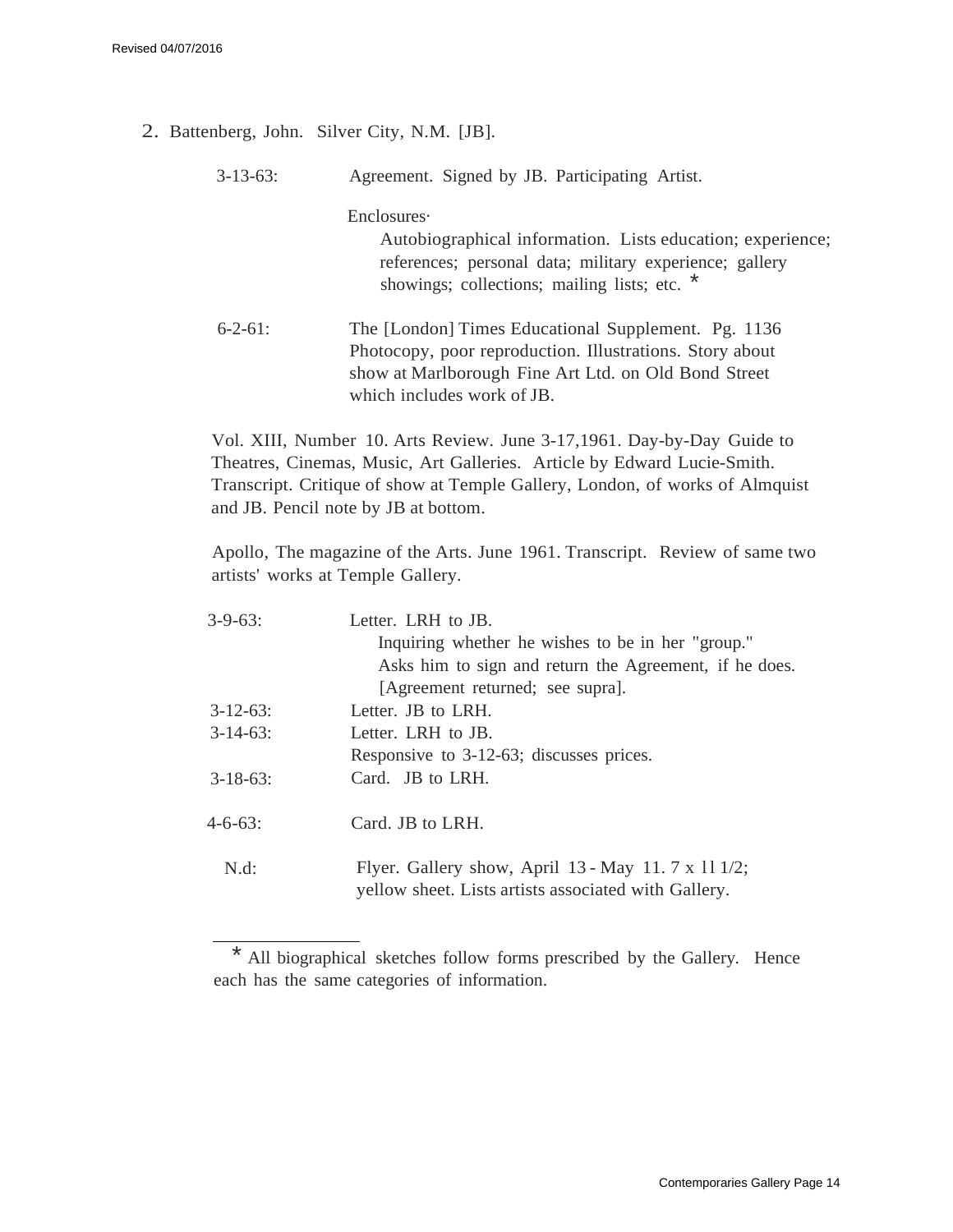| $5 - 13 - 63$ :  | Letter. LRH-JB.                                                            |  |  |
|------------------|----------------------------------------------------------------------------|--|--|
|                  | Discusses proposed announcement notice design.                             |  |  |
| $5 - 14 - 63$ :  | Card. JB to LRH.                                                           |  |  |
|                  | Offers to design announcement for the three one-man                        |  |  |
|                  | shows, June 15-29.                                                         |  |  |
| $5 - 23 - 63$ :  | Letter. LRH to JB.                                                         |  |  |
| $6 - 26 - 63$ :  | Letter. LRH to JB.                                                         |  |  |
| $10-17-63$ :     | Letter. LRH to JB.                                                         |  |  |
|                  | Notes that JB is removing his work; sorry to lose him.                     |  |  |
| $10 - 28 - 63$ : | Letter. JB to LRH.                                                         |  |  |
|                  | Critical of the way she handled his withdrawal.                            |  |  |
| $11 - 8 - 63$ :  | Letter: LRH to JB.                                                         |  |  |
|                  | Newspaper clippings (4). 6-9-63. Stories; picture.                         |  |  |
|                  | Reports on his works at June show of the Gallery.                          |  |  |
|                  | Photograph. Color. $3 \frac{1}{2} \times 3 \frac{1}{2}$ . Of JB sculpture. |  |  |
|                  | JB note in red ink explaining it.                                          |  |  |
|                  | Statements. Paintings and sculptures on commission.                        |  |  |
| $2 - 67$ :       | Biographical card. By LRH.                                                 |  |  |

Sets forth the JB's art credits.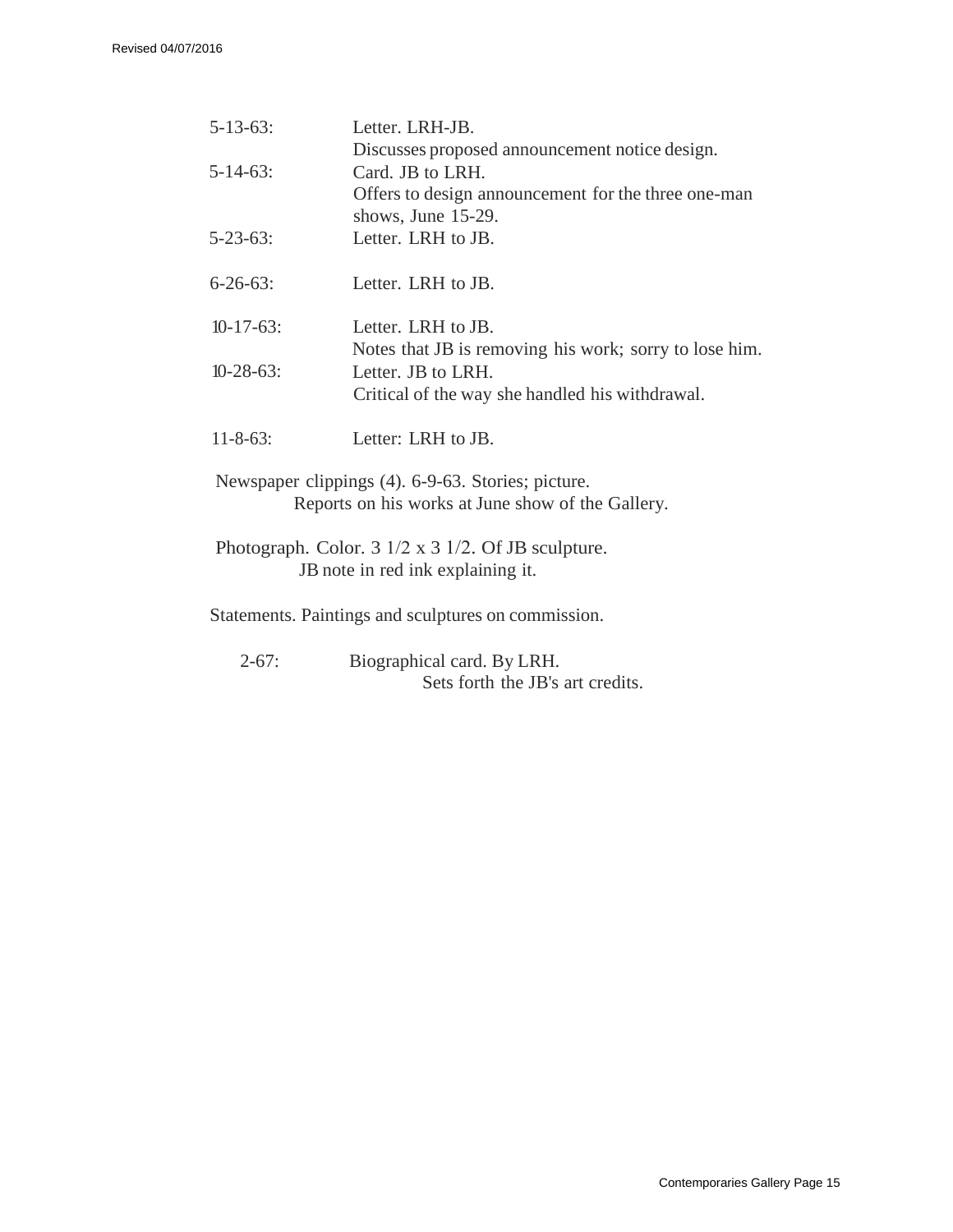3. Boyd, Connie Fox, & Blair. Berkeley, CA [CFB & BB]. CFB: artist; BB: publisher.

Photographs, black and white (2). Of CFB 2 1/2 x 2 1/2.

| $1 - 2 - 62$ :   | Agreements. Signed by CFB. Participating Artist.                                                                          |
|------------------|---------------------------------------------------------------------------------------------------------------------------|
| $2 - 28 - 63$ :  |                                                                                                                           |
| $3 - 1 - 64$ :   | New agreement, signed by CFB. fees increased.                                                                             |
|                  | Autobiographical information with mailing lists.                                                                          |
| $7 - 6 - 61$ :   | Letter. LRH to BB.<br>Discussing negative experience with Claude - and Arthur                                             |
| $7 - 31 - 61$ :  | Summer.<br>Letter. BB to LRH.<br>Discussing proposed shows, etc.                                                          |
| $8 - 5 - 61$ :   | Letter. LRH to BB.<br>Discussing Claude ("a smooth talker"), galleries, and<br>others.                                    |
| $8-14-61$ :      | Letter. LRH to BB.<br>Discloses a gallery location: converted blacksmith shop<br>behind Pink Adobe. Discusses plans, etc. |
| $11 - 15 - 61$ : | Letter. LRH to BB.<br>First hints at a "new" gallery in Santa Fe.                                                         |
| $11 - 19 - 61$ : | Letter. LRH to BB & CFB.<br>Discussing plans for Gallery, still only vague.                                               |
| $11-24-61$ :     | Letter. BB to LRH.<br>Encouraging her with plans for Gallery.                                                             |
| $11-28-61$ :     | Letter. LRH to BB.<br>Same topic.                                                                                         |
| $1 - 11 - 62$ :  | Letter. LRH to BB.                                                                                                        |
| $2 - 24 - 62$ :  | Letter. LRH to BB & CFB.                                                                                                  |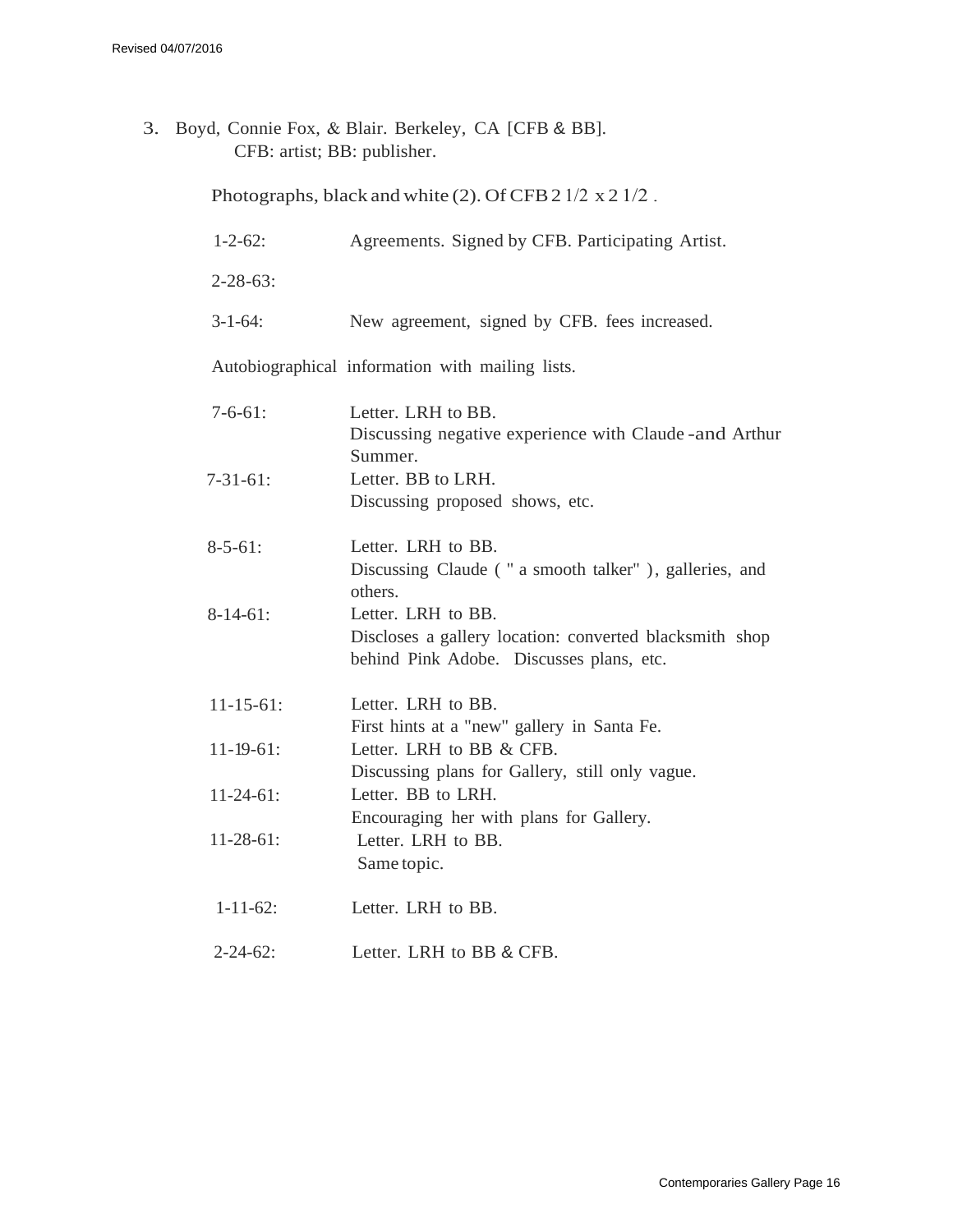| Letter. LRH to CFB.<br>$3 - 5 - 62$ :<br>Planning Santa Fe show- " the 'Laura show.'" Mentions<br>several artists who eventually became Participating Artists<br>at the Gallery, shortly to open. |                                                                                                                                      |  |  |
|---------------------------------------------------------------------------------------------------------------------------------------------------------------------------------------------------|--------------------------------------------------------------------------------------------------------------------------------------|--|--|
| $c.3-62$ :                                                                                                                                                                                        | Flyer. Gallery show, April 7, 1962.<br>24 "outstanding New Mexico Artists." Listed on inside.<br>[Gallery opened on the above date.] |  |  |
| $4 - 13 - 62$ :                                                                                                                                                                                   | Letter. LRH to CFB & BB.<br>Discussing plans for developing Gallery recognition.                                                     |  |  |
| $4 - 26 - 62$ :                                                                                                                                                                                   | Letter. LRH to BB & CFB.<br>Discussing favorable Gallery review.                                                                     |  |  |
| $5 - 23 - 62$ :                                                                                                                                                                                   | Letter. LRH to CFB.                                                                                                                  |  |  |
| $6 - 15 - 62$ :                                                                                                                                                                                   | Letter. LRH to BB & CFB.<br>Discussing Corrales Art Association.                                                                     |  |  |
| $6 - 62$ :                                                                                                                                                                                        | Letter. CFB to LRH.                                                                                                                  |  |  |
| $7-18-62$ :<br>$7-62:$                                                                                                                                                                            | Letter. LRH to CFB.<br>Letter. CFB to LRH.                                                                                           |  |  |
|                                                                                                                                                                                                   |                                                                                                                                      |  |  |
| $8-4-62$ :                                                                                                                                                                                        | Letter. LRH to CFB.                                                                                                                  |  |  |
| $c.8-62$ :                                                                                                                                                                                        | Flyer. Gallery show, August 18 - 29.<br>Four artists including CFB.                                                                  |  |  |
| $8-22-62$ :                                                                                                                                                                                       | Letter. LRH to CFB.                                                                                                                  |  |  |
| $10-22-62$ :                                                                                                                                                                                      | Letter. LRH to CFB.                                                                                                                  |  |  |
| $10-31-62$ :                                                                                                                                                                                      | Letter. CFB to LRH.                                                                                                                  |  |  |
| c. $11-62$ :                                                                                                                                                                                      | Flyer. Gallery show, November 26 - December 25.<br>Works of Fine Art under \$100.                                                    |  |  |
| $12 - 10 - 62$ :                                                                                                                                                                                  | Letter. LRH to CFB.                                                                                                                  |  |  |
| $12 - 20 - 62$ :                                                                                                                                                                                  | Letter. LRH to BB.                                                                                                                   |  |  |
|                                                                                                                                                                                                   | Sales slow.                                                                                                                          |  |  |
| $12 - 26 - 62$ :                                                                                                                                                                                  | Card. BB & CFB to LRH.                                                                                                               |  |  |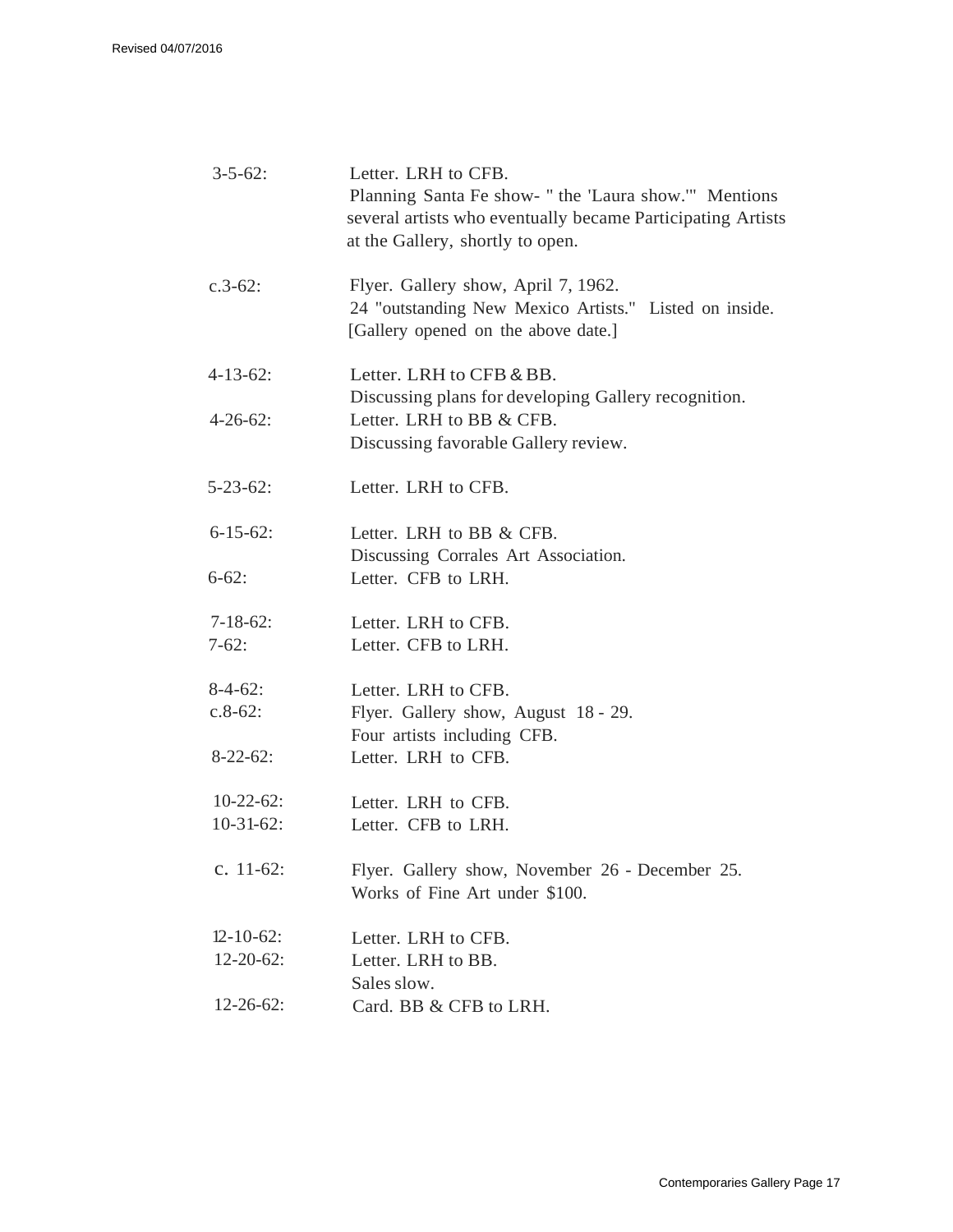| $2 - 8 - 63$ :   | Letter. LRH to CFB.<br>Inquires whether they will be in the group [i.e.<br>Participating Artists] for April 1, 1963 to March 31,1962. |
|------------------|---------------------------------------------------------------------------------------------------------------------------------------|
| $3 - 1 - 63$ :   | Letter. CFB to LRH.<br>Enclosed agreement.                                                                                            |
| $3 - 7 - 63$ :   | Letter. LRH to CFB.                                                                                                                   |
| $3 - 25 - 63$ :  | Letter. LRH to BB.                                                                                                                    |
| $3 - 31 - 63$ :  | Letter. CFB to LRH.                                                                                                                   |
| $4 - 63$         | Flyer. Gallery show, April 3- May 11.<br>Group exhibit. Names listed.                                                                 |
| $4 - 18 - 63$ :  | Letter. LRH to CFB & BB.                                                                                                              |
| $5 - 14 - 63$ :  | Letter. LRH to CFB.                                                                                                                   |
| $5 - 63$         | Letter. CFB to LRH.                                                                                                                   |
| $7 - 63$         | Letter. CFB to LRH.                                                                                                                   |
| $8 - 8 - 63$ :   | Letter. LRH to BB & CFB.                                                                                                              |
| $8-26-63$ :      | Letter. LRH to BB.                                                                                                                    |
| $9 - 27 - 63$ :  | Letter. LRH to CFB & BB.<br>Discussing new artists forming group; some sales;<br>cooperative Sharing of Gallery expenses[!].          |
| $9 - 63$         | Letter. CFB to LRH.                                                                                                                   |
| $11 - 12 - 63$ : | Letter. LRH to CFB & BB.<br>Readying show opening in a week.                                                                          |
| $11 - 27 - 63$ : | Letter. LRH to CFB to LRH.                                                                                                            |
|                  | Expresses depression over the assassination of Pres. K.                                                                               |
| $12 - 9 - 63$ :  | Letter. LRH to CFB.<br>Fussing over latter's failure to pay the \$2. monthly<br>increase in group charges.                            |
| $1 - 10 - 64$ :  | Letter. LRH to CFB.                                                                                                                   |
| $1 - 27 - 64$ :  | Letter. LRH to CFB.                                                                                                                   |
|                  | Recap of last year's achievements: Artists, revenues, etc.<br>[Important letter in Gallery's history.]                                |
| $1-28-64$ :      | Letter. LRH to CFB.                                                                                                                   |
| $1 - 64$         | CFB to LRH.                                                                                                                           |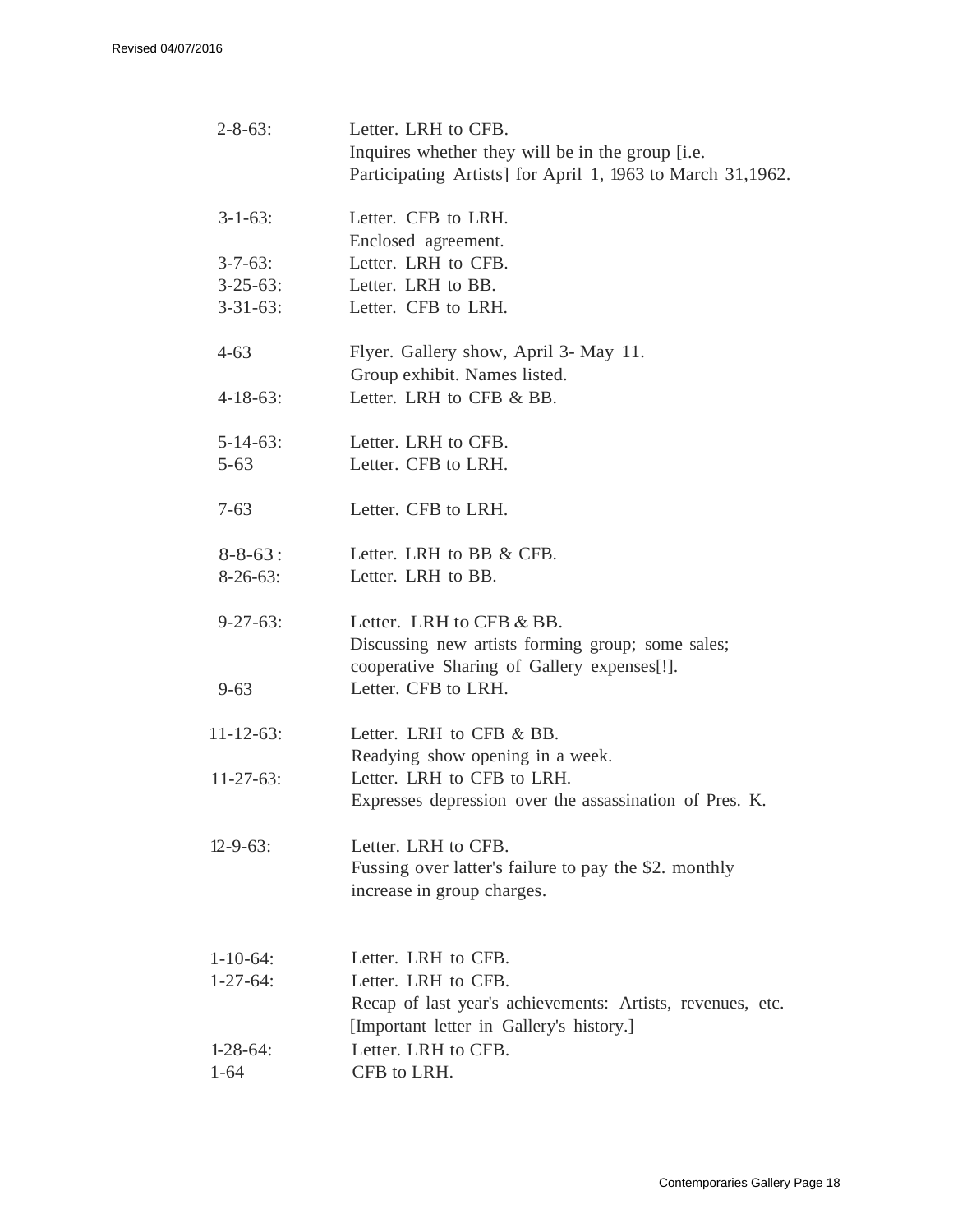| $2 - 4 - 64$ :                     | Letter. LRH to CFB.                                                                                                         |
|------------------------------------|-----------------------------------------------------------------------------------------------------------------------------|
| $3 - 7 - 64$ :<br>$3-26-64$ :      | Letter. CFB to LRH.<br>Letter. LRH to CFB.<br>"*** filled up for the year with painters and sculptors."                     |
| c. $3-64$ :                        | Flyer. Gallery show, April 18, [1964]<br>Painters and sculptors listed.                                                     |
| $4 - 30 - 64$ :<br>$4-64:$         | Letter. LRH to CFB.<br>Letter. CFB to LRH.<br>Pleased to learn LRH is cutting out crafts shows.<br>Incompatible with art.   |
| $6 - 11 - 64$ :<br>$6 - 30 - 64$ : | Letter. LRH to CFB.<br>Letter. LRH to CFB.<br>Asks for July fee before her July show.                                       |
| c. 7-64:                           | Flyer. Gallery show, July [n.d.].<br>Artists and sculptors: CFB, Donald Duncan [infra], Eleanor<br>de Ghize.                |
| $7-20-64$ :<br>$7 - 23 - 64$ :     | Letter. CFB to LRH.<br>Letter. LRH to CFB.                                                                                  |
| $8-64:$                            | Flyer. CFB and Bernard Jackson at<br>Corrales Art Association: CFB, paintings and drawings;<br>Jackson, ceramic sculptures. |
| $8-10-64$ :                        | Letter. LRH to BB.<br>Mentions Ford Foundation grant to the opera:<br>\$170,000.                                            |
| $8-21-64$ :<br>$8-27-64$ :         | Letter. LRH to BB.<br>Letter. LRH to CFB.<br>First mention of possibility that Gallery may close<br>at September 31 (sic).  |
| $10-12-64$ :                       | Letter. LRH to BB.<br>" *** greatly encouraged about the future."                                                           |
| $11 - 5 - 64$ :                    | Letter: BB to LRH and Mary-.<br>Glad to hear how well things are going at Gallery.                                          |
| $11-25-64$ :                       | Letter: CFB to LRH.<br>Sorry to hear that Gallery closed. New Mexico not noted for<br>long-term organizations.              |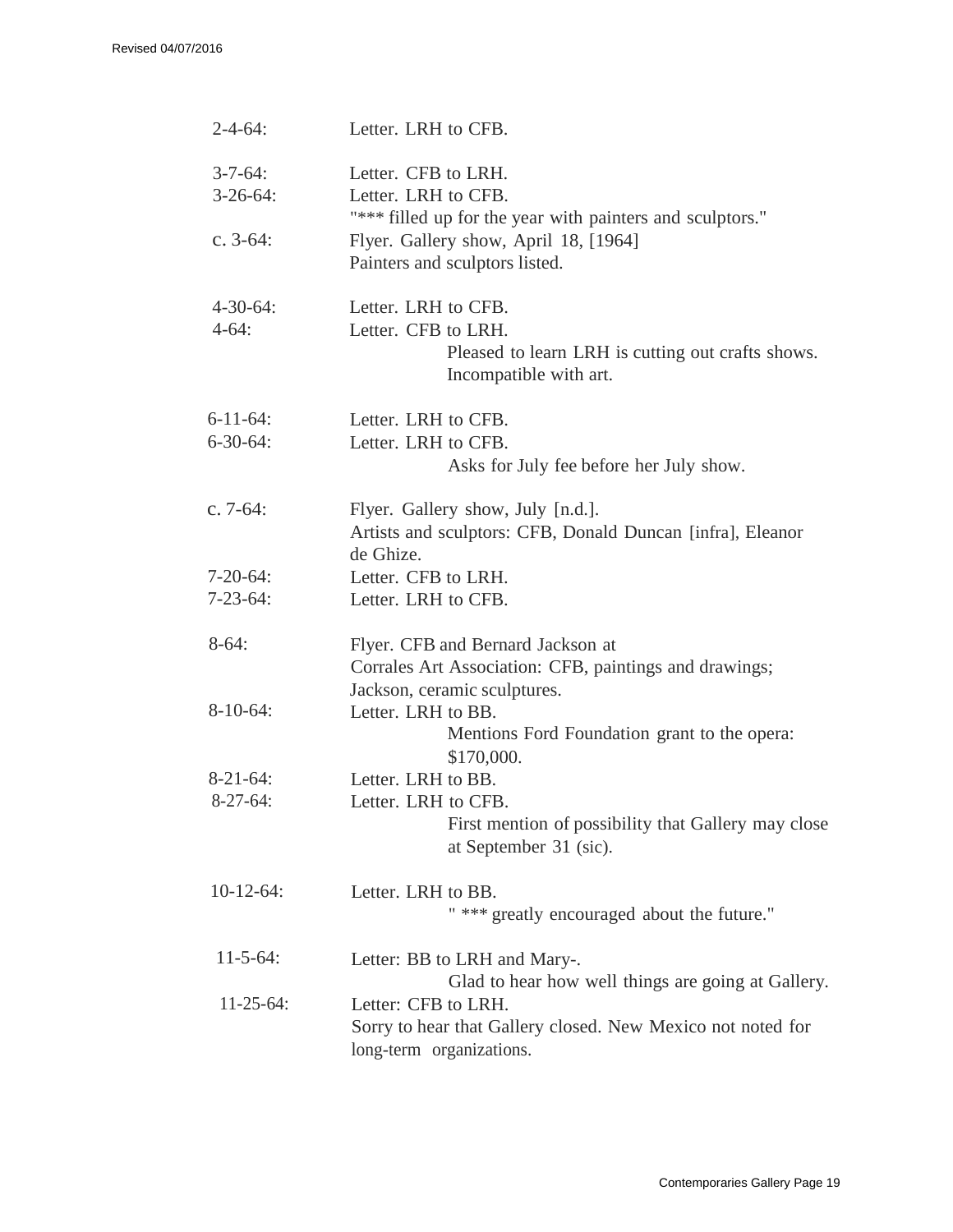Revised 04/07/2016

|                 | Letter. LRH to CFB & BB. [First letter that doesn't identify<br>writer as "Director."] Blames closing on "apathy." "Art, if you<br>can call it that, has reached a new low in Santa Fe." |  |  |
|-----------------|------------------------------------------------------------------------------------------------------------------------------------------------------------------------------------------|--|--|
| $8-12-66$ :     | Letter. LRH to CFB.                                                                                                                                                                      |  |  |
| $9 - 9 - 66$ :  | Note paper. CFB to LRH.<br>Hand-done pen-and-ink drawings on 4-folded<br>paper. Personal comments.                                                                                       |  |  |
| $3 - 8 - 67$ :  | Letter. LRH to CFB.                                                                                                                                                                      |  |  |
| $7 - 8 - 67$ :  | Letter. LRH to CFB & BB.                                                                                                                                                                 |  |  |
| $12 - 1 - 67$ : | Christmas card. Picture from Trinity by El Greco.<br>Personal note from CFB.                                                                                                             |  |  |
| $12 - 6 - 67$ : | LRH to CFB.<br>Saddened over separation of CFB and BB.                                                                                                                                   |  |  |

Statements, 1962-1963. Work commissioned to Gallery, and released. Titles and prices.

Biographical card. By LRH. Feb. 1967. Covers CFB & BB.

Newspaper clippings. 1961-1962. Articles on shows of CFB works and others. Illustrations.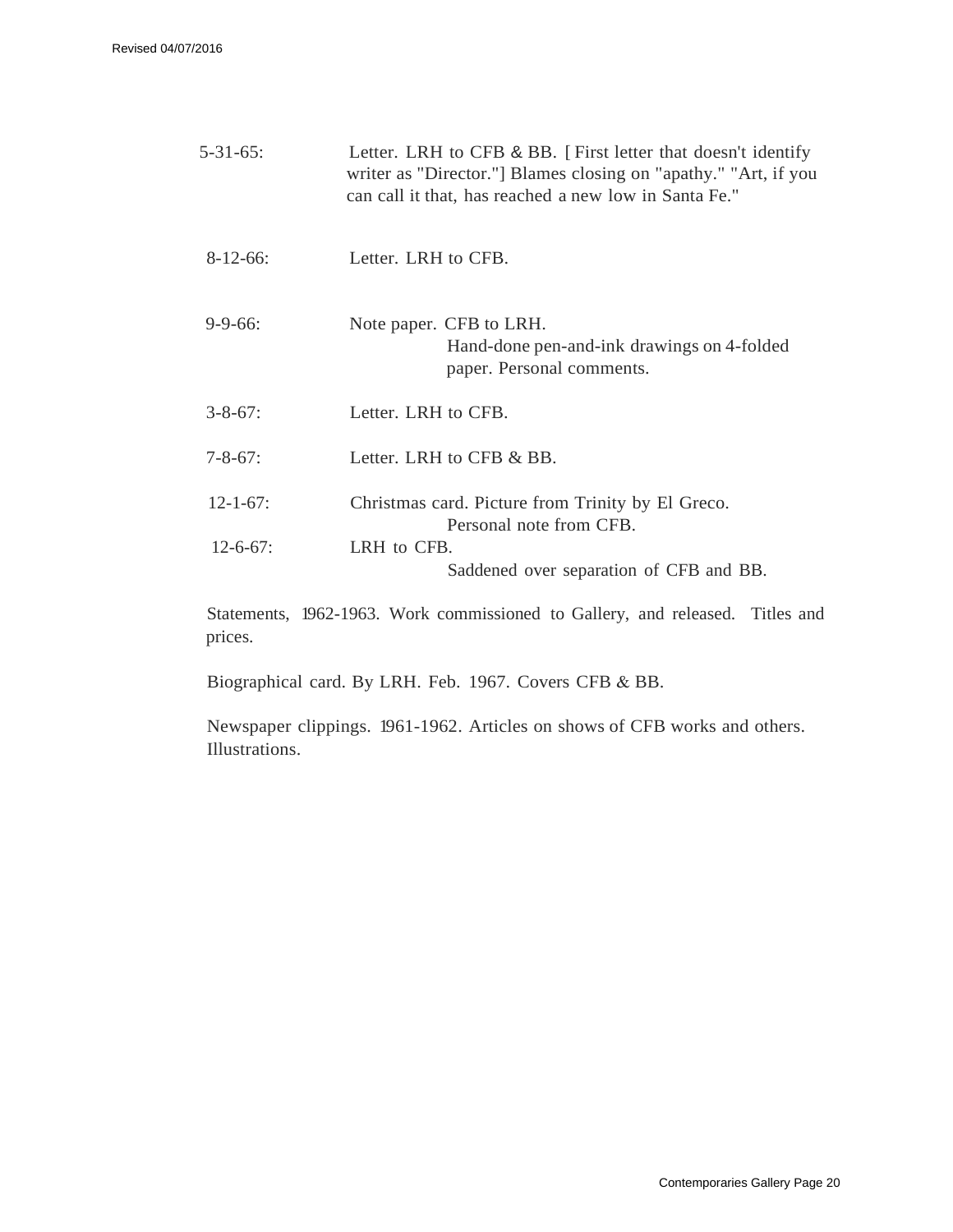4. Bright, Robert D. Jr. Ibiza, Spain; Paris, France [RDB].

| 4-21-62: | Agreement. Signed by RDB - Participating Artist. |  |
|----------|--------------------------------------------------|--|
|          |                                                  |  |

Autobiographical information. [Sparse. Most activities in Paris.]

| $1-29-62$ :     | Letter. LRH to RDB.<br>Soliciting his use of Gallery. History and activities of Gallery<br>recited in detail.                          |  |  |
|-----------------|----------------------------------------------------------------------------------------------------------------------------------------|--|--|
| $2 - 22 - 62$ : | Letter. LRH to RDB.                                                                                                                    |  |  |
| $4-62:$         | Flyer. Announces show at "new" Gallery of art of 24 New<br>Mexico artists-RDB listed                                                   |  |  |
| $4 - 13 - 62$ : | Letter. LRH to RDB.                                                                                                                    |  |  |
| $6 - 62$ :      | Letter. RDB to LRH. From Ibiza, Spain. Relates his travels.                                                                            |  |  |
| $7 - 24 - 62$ : | Letter. LRH to RDB.<br>Building up [puffing] Gallery.                                                                                  |  |  |
| $7 - 31 - 62$ : | Letter. Wife Louise [LB] and RDB to LRH.<br>Wife explains difficulty of shipping from small town. Begs off<br>payments, if LRH agrees. |  |  |
| $8-22-62$ :     | Letter. LRH to LB.<br>Still puffing Gallery; modifies RDB agreement.                                                                   |  |  |
| $8-31-62$ :     | Letter. LRH to U.S. Customs, El Paso, TX.<br>Paying customs $(9 \frac{1}{2}\%)$ on RDB shipment<br>$(\$260.)$ .                        |  |  |
| $8-62:$         | Letter. RDB to LRH.<br>Sending 13 small paintings.                                                                                     |  |  |
| $9-62:$         | Letter. RDB to LRH.<br>Praising her Gallery; promises her his "best" paintings.                                                        |  |  |
| $9-62:$         | Flyer. 3-man show, 9 - 29.<br>Includes Bright [with Haas and Tamura].                                                                  |  |  |
| $10-18-62$ :    | Letter. LRH to RDB.<br>Discusses [petty] sales of RDB work.                                                                            |  |  |
| $10-62$ :       | Letter. RDB to LRH. From Paris, France.<br>[Much bathos.]                                                                              |  |  |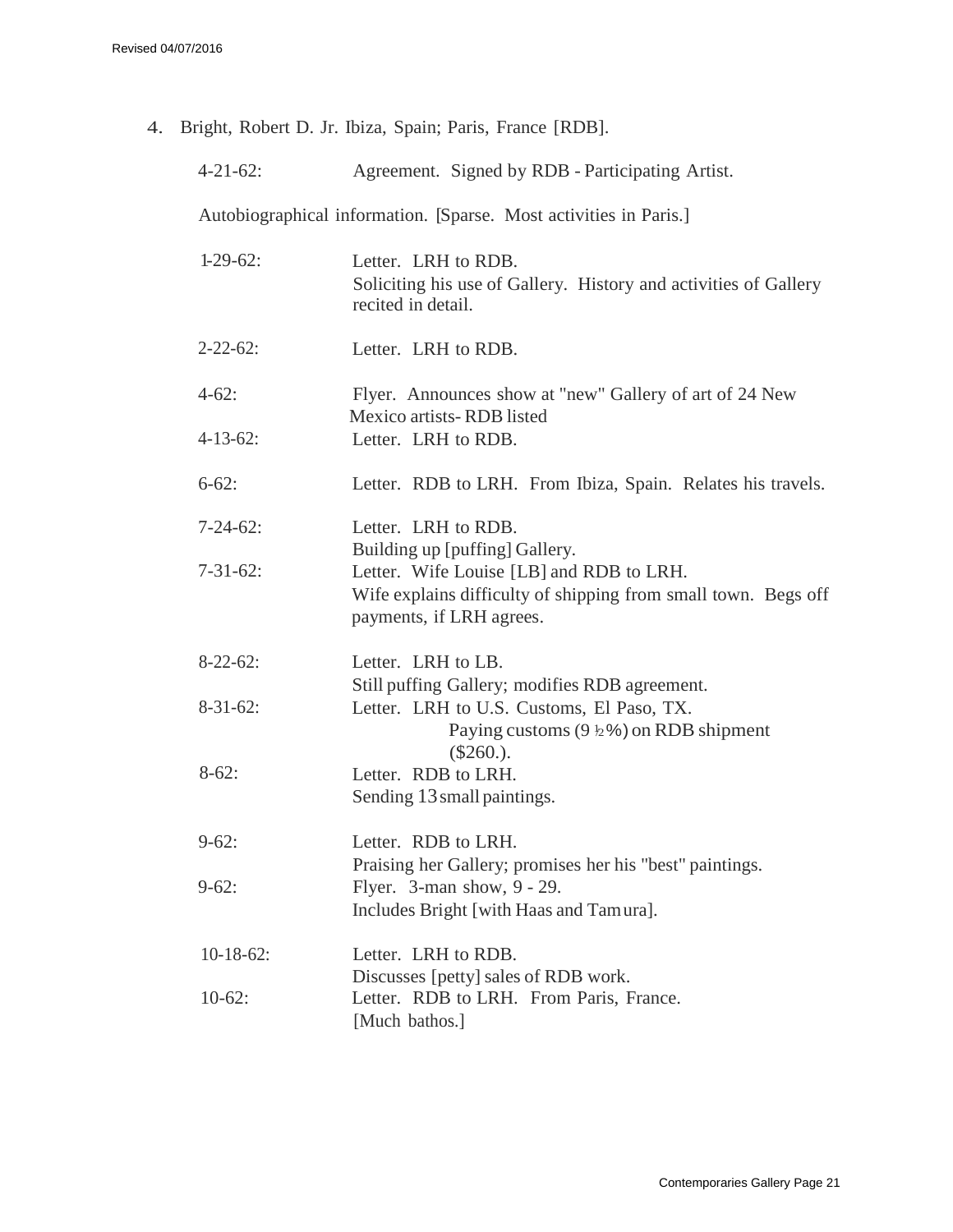| $11-62$ :       | Flyer. Gallery show, November 26 - December 28.<br>Many artists, sculptors, including RDB.                                                            |
|-----------------|-------------------------------------------------------------------------------------------------------------------------------------------------------|
| $12 - 8 - 62$ : | Letter. LRH to RDB.                                                                                                                                   |
| c. $3-63$ :     | Flyer. Gallery show, April 13 - May 11.<br>Includes RDB works.                                                                                        |
| $6 - 27 - 63$   | Letter. LRH to RDB.<br>Notes RDB violated his agreement of exclusivity,<br>and nonpayment of Gallery charges. Must remove<br>his paintings by July 1. |

Statements. Work commissioned to Gallery, and released. Titles and prices.

Mailing lists.

Biographical card. By LRH. February 1967. Many aspersions.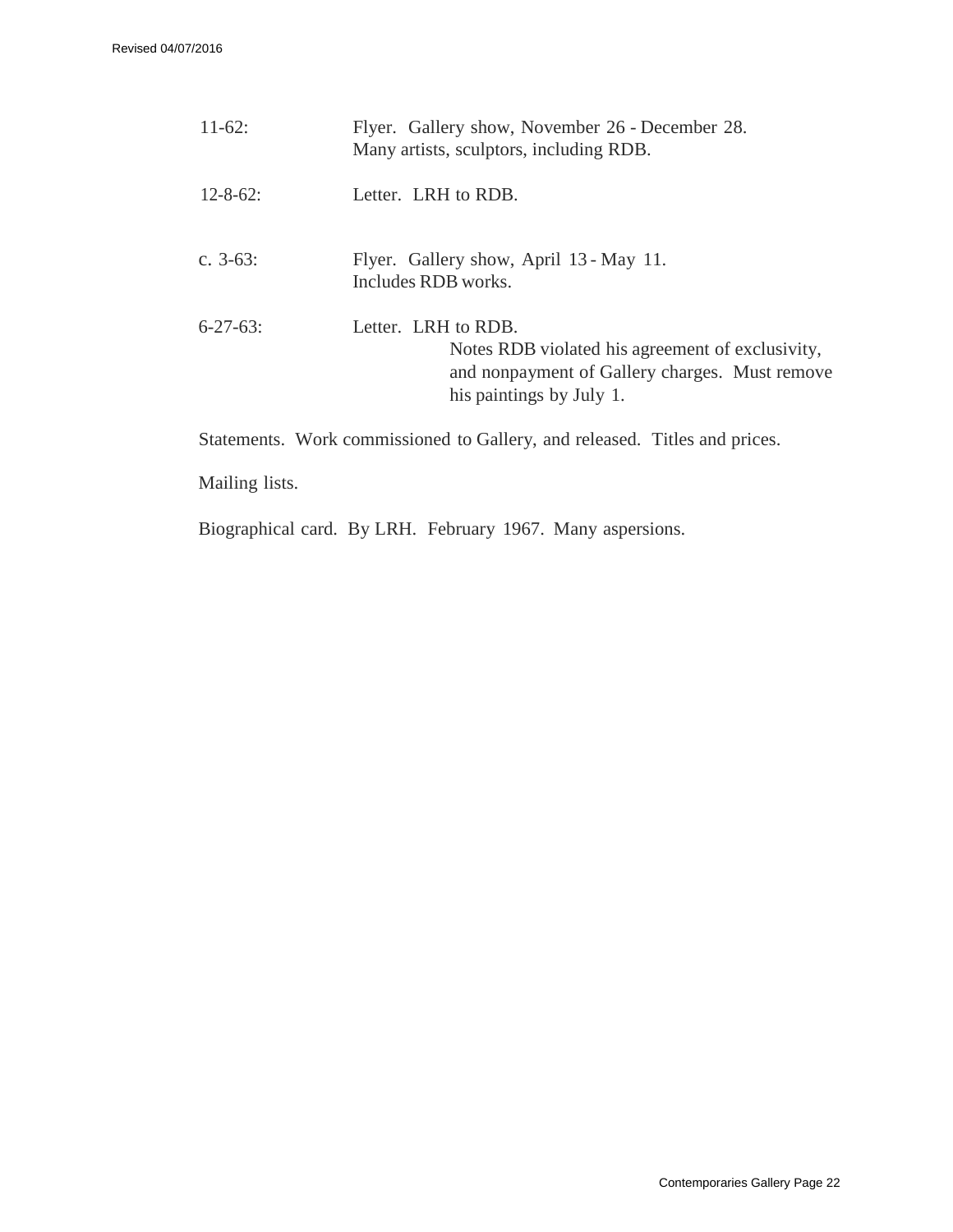5. Conway, John T. Albuquerque, New Mexico [JTC]

| Letter. JTC to LRH.                                                     |
|-------------------------------------------------------------------------|
| Enclosing bound edition of six lithos. Letter.                          |
| LRH to ITC.                                                             |
| Letter. JTC to LRH.                                                     |
| Discusses commission arrangement [33 1/3%].                             |
| Letter. LRH to JTC.                                                     |
| Statement. LRH to JTC.                                                  |
| Lists prints and drawings on commission [litho portfolio]<br>$@$125.$ . |
| Letter. LRH to JTC.                                                     |
|                                                                         |
| Letter. LRH to JTC.                                                     |
| Letter. JTC [Terry] to LRH.                                             |
| Letter. LRH to JTC.                                                     |
| Terminates representation [no sales].                                   |
|                                                                         |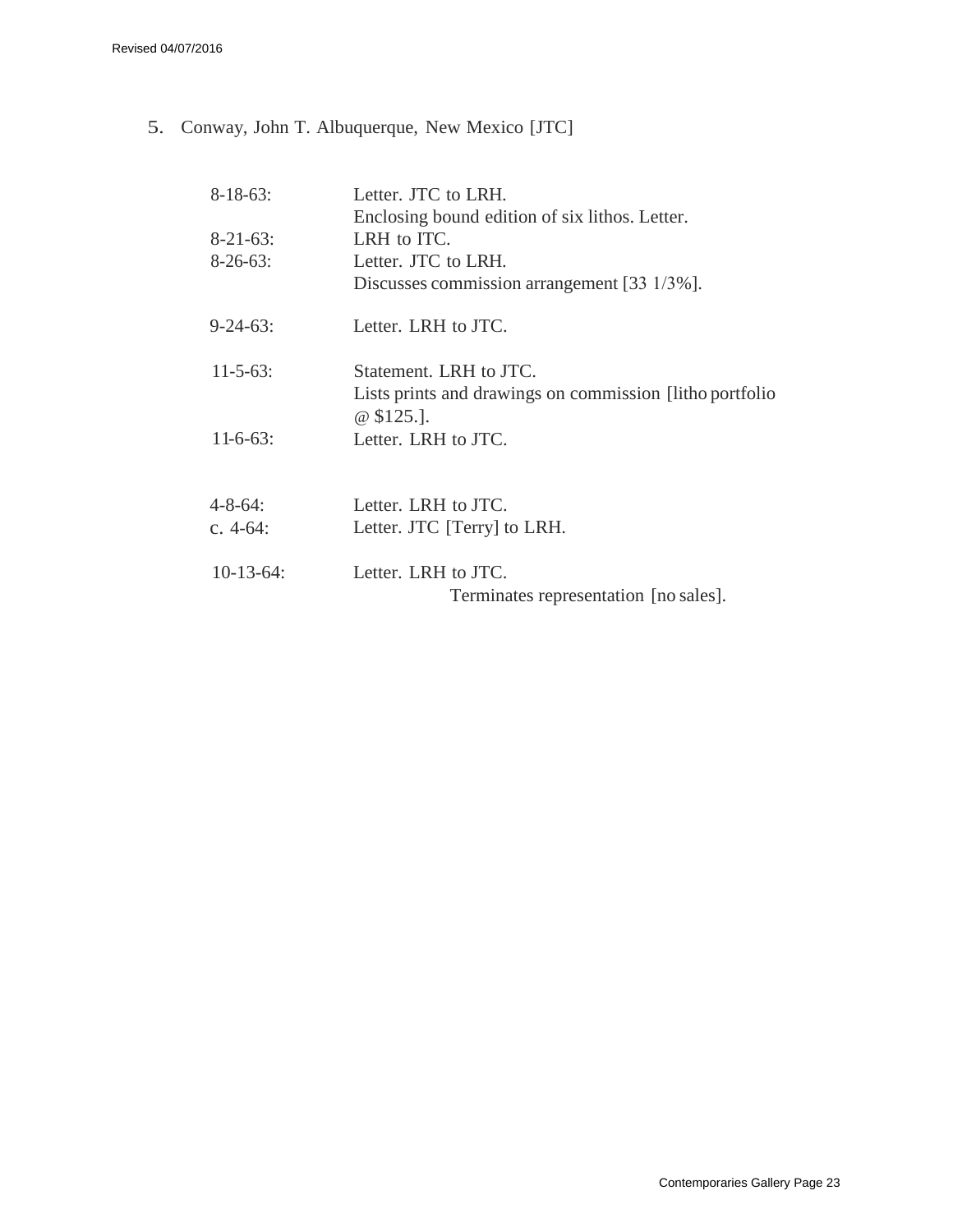6. Craighead, Charlene. Albuquerque, New Mexico [CC]

Autobiographical information.

| $11-23-61$ :    | Letter. CC to LRH.                                                                                                                                                                                                  |
|-----------------|---------------------------------------------------------------------------------------------------------------------------------------------------------------------------------------------------------------------|
| $11-26-61$ :    | Letter. LRH to CC.                                                                                                                                                                                                  |
| $12-6-61$ :     | Agreement. CC with Gallery.<br>Participating Artist.                                                                                                                                                                |
| $1-2-62$ :      | Letter. LRH to CC.                                                                                                                                                                                                  |
| $1 - 5 - 62$ :  | Letter. CC to LRH.                                                                                                                                                                                                  |
| $1-29-62$ :     | Letter. LRH to CC.                                                                                                                                                                                                  |
|                 | Discloses four new members.                                                                                                                                                                                         |
| $2 - 15 - 62$ : | Letter. LRH to CC.                                                                                                                                                                                                  |
| $3 - 5 - 62$ :  | Letter. LRH to CC.<br>Planning three-person show for June 23 - July 2.                                                                                                                                              |
| $3-19-62$ :     | Card. CC to LRH.                                                                                                                                                                                                    |
| $3-19-62$ :     | Letter. LRH to CC.                                                                                                                                                                                                  |
| $3 - 21 - 62$ : | Letter. CC [letterhead College of St. Joseph,<br>Albuquerque, New Mexico] to LRH. Discloses that she and<br>Enza Quargnalia [q.v. infra] had shows at Jonson<br>Gallery May 1-28. Reply endorsed at foot of letter. |
| $4 - 14 - 62$ : | Letter. LRH to CC.<br>Statement. Prints (3) on commission to Gallery. Titles<br>and prices.                                                                                                                         |
| $5 - 28 - 62$ : | Letter. LRH to CC.<br>Discusses various galleries plans.                                                                                                                                                            |
| $5 - 30 - 62$ : | Letter. CC to LRH.                                                                                                                                                                                                  |
| $6 - 1 - 62$ :  | Letter. LRH to CC.<br>Discussing forthcoming show.                                                                                                                                                                  |
| $6 - 13 - 62$ : | Letter. LRH to CC.                                                                                                                                                                                                  |
| $7 - 8 - 62$ :  | Statement. List of watercolors, prints, and drawings on<br>commission to Gallery. Titles and prices [\$45. to \$60.]                                                                                                |
| $7 - 23 - 62$ : | Letter. LRH to CC.                                                                                                                                                                                                  |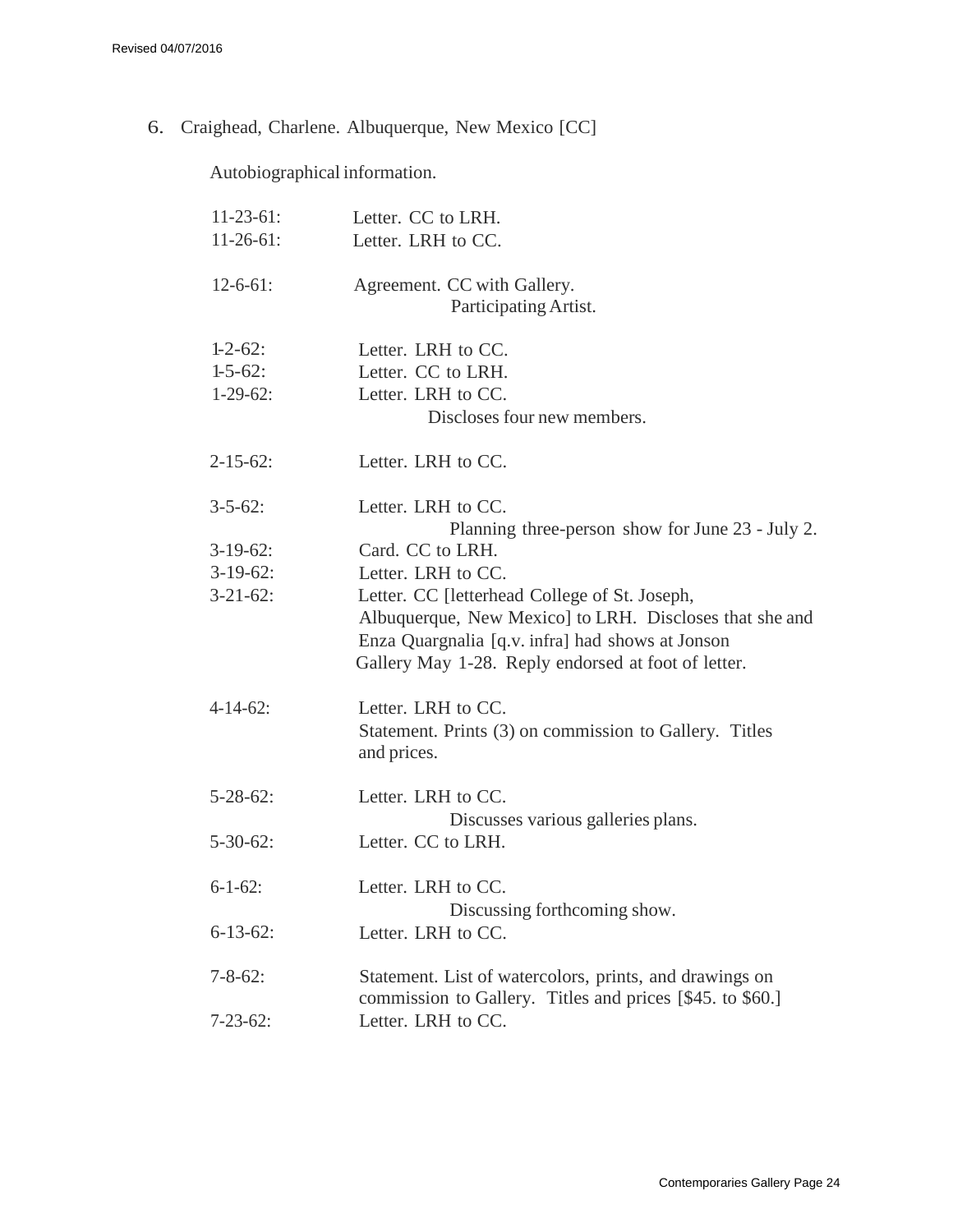| $8-62$ :         | Statement. Of disposition of designated drawings, prints,<br>and paintings. |  |  |
|------------------|-----------------------------------------------------------------------------|--|--|
| $8 - 3 - 62$ :   | Statement. List of watercolors, prints, and drawings on                     |  |  |
|                  | commission to Gallery. Titles and prices [\$45. to \$75.]                   |  |  |
| $8-19-62$ :      | Letter. LRH to CC.<br>Notes forthcoming departure of CC for Florence, I.    |  |  |
| $12 - 11 - 62$ : | Letter. LRH to CC.<br>Christmas greetings.                                  |  |  |
| $12 - 30 - 62$ : | Letter. Sally Wrigler to LRH.                                               |  |  |
|                  | Apologizes for allowing CC's monthly payments to<br>remain unpaid.          |  |  |
| $1 - 12 - 63$ :  | Letter. CC to LRH from Venice, I.                                           |  |  |
|                  | Seeks to borrow three of her works to aid her application                   |  |  |
|                  | for another scholarship: Agression, White Form Flying,                      |  |  |
| $1 - 25 - 63$ :  | and a third to be selected by Sally W.                                      |  |  |
|                  | Letter. LRH to Sally W.<br>Implementing letter 1-12-63.                     |  |  |
| $1-26-63$ :      | Statement.                                                                  |  |  |
|                  | Showing release of above two works plus Man Walking                         |  |  |
| $1 - 31 - 63$ :  | Letter. LRH to CC [in Italy].                                               |  |  |
|                  | Seeks some black & white photos of CC at work.                              |  |  |
| $2 - 23 - 63$ :  | Letter. LRH to CC.                                                          |  |  |
| $3 - 1 - 63$ :   | Letter. CC to LRH. From Florence, 1.                                        |  |  |
|                  | Is leaving Gallery for the year she plans to stay in                        |  |  |
|                  | Florence. Is having shows in Florence.                                      |  |  |
| $3 - 5 - 63$ :   | Letter. LRH to CC.<br>Asks her to leave works at Gallery at 33 1/3%         |  |  |
|                  | commission.                                                                 |  |  |
| $4 - 18 - 63$ :  | Letter. LRH to CC.                                                          |  |  |
| $5 - 14 - 63$ :  | Letter. CC to LRH. From Florence, I.                                        |  |  |
|                  | Enclosing photos. Will definitly remain there through<br>Summer of 1964.    |  |  |
| $6 - 2 - 63$ :   | Card. CC to LRH. From Albuquerque.                                          |  |  |
|                  | Will leave some of her work at the Gallery.                                 |  |  |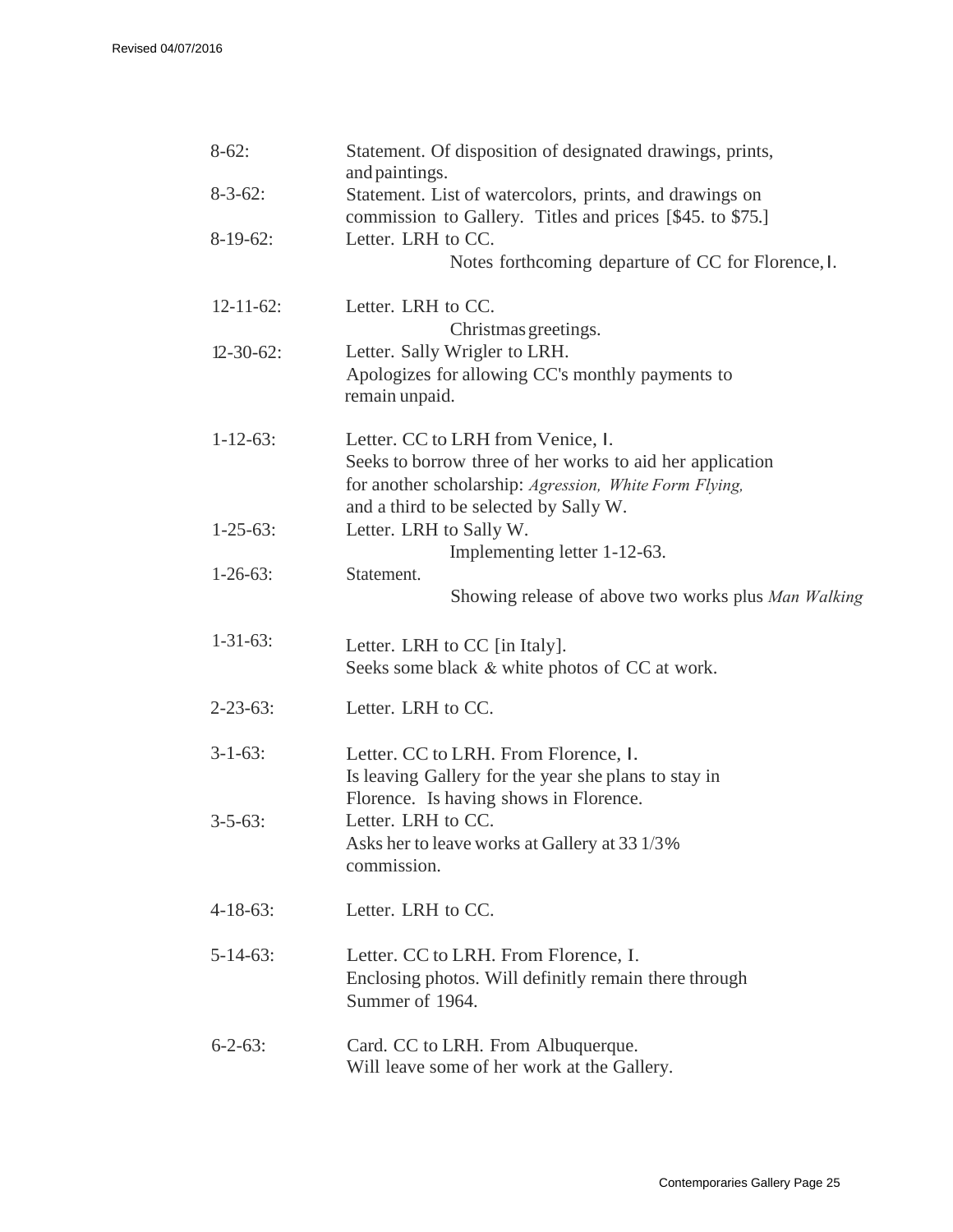| $6 - 8 - 63$ :   | Card. CC to LRH. From Albuquerque.                                                                                                                                         |  |  |
|------------------|----------------------------------------------------------------------------------------------------------------------------------------------------------------------------|--|--|
| $12 - 20 - 63$ : | Letter. LRH to CC.<br>Mentions various artists in her ranks.                                                                                                               |  |  |
| $12 - 63$ :      | Card. Christmas greetings                                                                                                                                                  |  |  |
| $12-63$ :        | Exhibition of named artists. Florence, Italy. Includes LRH<br>works-                                                                                                       |  |  |
| 1963:            | Sheet. Lists two CC works--<br>Decapitated Figure and Joseph's Mantle-winners of Top<br>Awards in stated shows. Also lists juries in both shows.                           |  |  |
| $5 - 20 - 64$ :  | Letter. CC [ letterhead of Pius XII Institute, Florence, I.]<br>to LRH. Inquiring about Santa Fe show at the Gallery;<br>otherwise will inquire at Raymond Jonson gallery. |  |  |
| $6 - 18 - 64$ :  | Letter. LRH to CC.<br>Finesses.                                                                                                                                            |  |  |
| $12 - 10 - 64$ : | Letter. LRH to CC.<br>"Because [CC and others] were taking the gallery very                                                                                                |  |  |
| $12 - 23 - 64$ : | much for granted, [she] closed it November 30."<br>Card. CC to LRH.<br>Announces her regret that Gallery is closing.                                                       |  |  |
| N.d.:            | List. Of CC works on commission.<br>[Probably done by CC during Summer 1964 since<br>shows Florence, <i>l. address.</i> ]                                                  |  |  |
|                  | Newspaper clipping. The New Mexican. 7-26-62<br>CC gets "first" at Museum of Fine Arts, New Mexico South-                                                                  |  |  |

western Biennial in Prints and Drawings Division.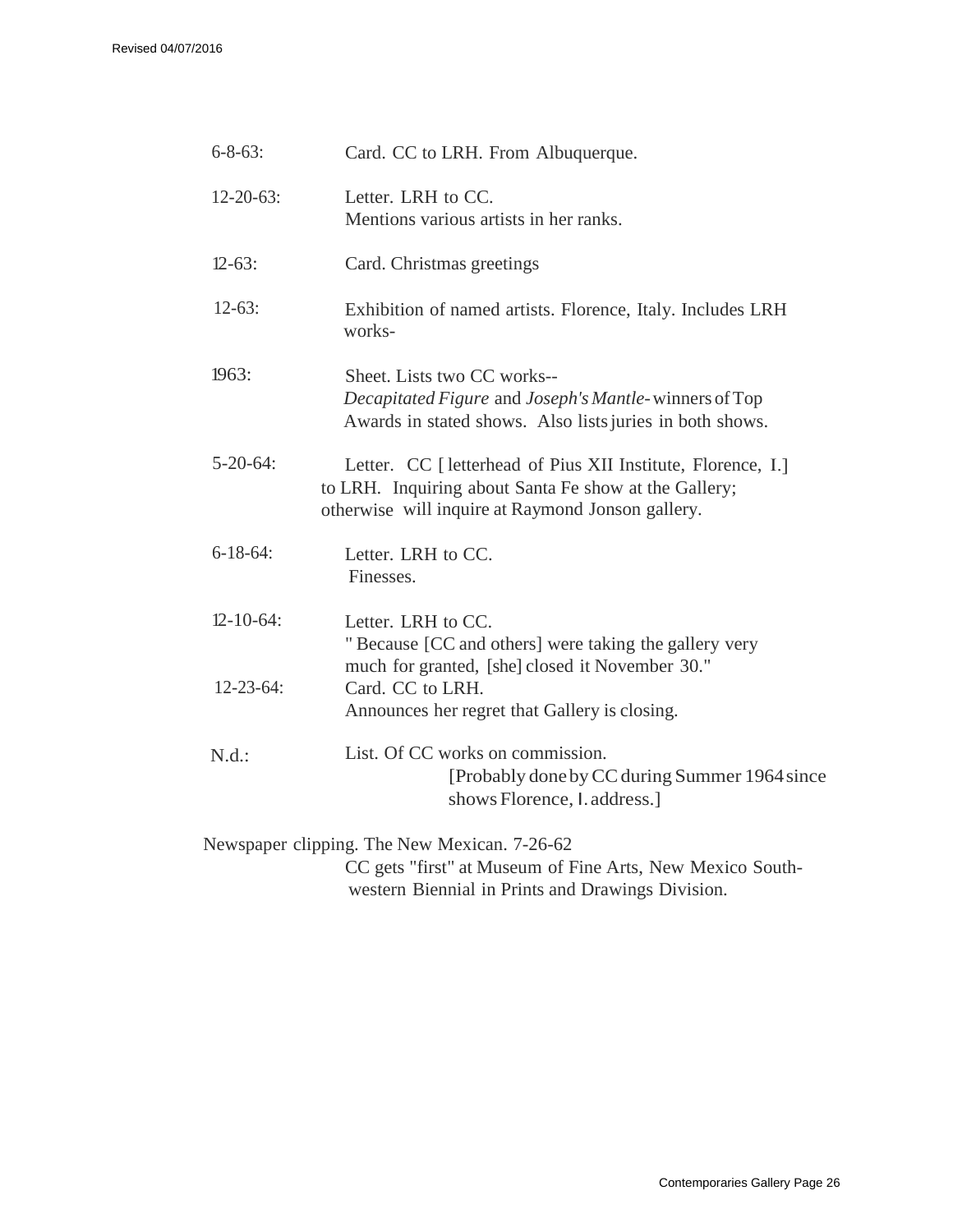7. Creeley, Bobbie Hall. Albuquerque, New Mexico [BHC] also identified by her maiden name. BGC, an artist, was married to Robert Creeley [RC], a poet and novelist.

#### Photograph of BHC, color 2 1/2 x 3 1/2

Agreement 12-14-61. Signed by B. Hall ( Mrs. Robert Creeley). Participating Artist. Commissions [high] to Gallery fixed at 40 % .

Autobiographical information [sparse].

| $12 - 11 - 61$ : | Letter. LRH to BHC.<br>Explains high commissions in lieu of monthly charge: to be kept<br>secret.                                                    |
|------------------|------------------------------------------------------------------------------------------------------------------------------------------------------|
| $12 - 14 - 61$ : | Letter. BHC to LRH.                                                                                                                                  |
| c. $3-62$ :      | Flyer. Gallery show, April 7.<br>Includes "B. Hall."                                                                                                 |
| $4-19-62$ :      | Letter. LRH to BHC.<br>Discussing Gallery plans.                                                                                                     |
| $4 - 30 - 62$ :  | LRH to BHC.                                                                                                                                          |
| c. $5-62$ :      | Flyer. Gallery show, May 19 - 28. "Three one-man shows":<br>Dryce, Hall, Holland. Illustrations of art of each in two - tones<br>blue and white.     |
| $5 - 23 - 62$ :  | Letter. LRH to BHC.<br>Explains Gallery policy.                                                                                                      |
| $6 - 11 - 62$ :  | Letter. LRH to BHC.<br>Seeks consent to send one of her paintings to Denver on<br>commission with 15 others. [But no sales of BHC work to<br>date.]. |
| $7-11-62$ :      | Letter. LRH to BHC.                                                                                                                                  |
| $11 - 19 - 62$ : | Letter. LRH to BHC.<br>Indicating future Gallery plans.                                                                                              |
| c. $11-62$ :     | Flyer. Gallery show, November 26 - December 28. BHC<br>work included.                                                                                |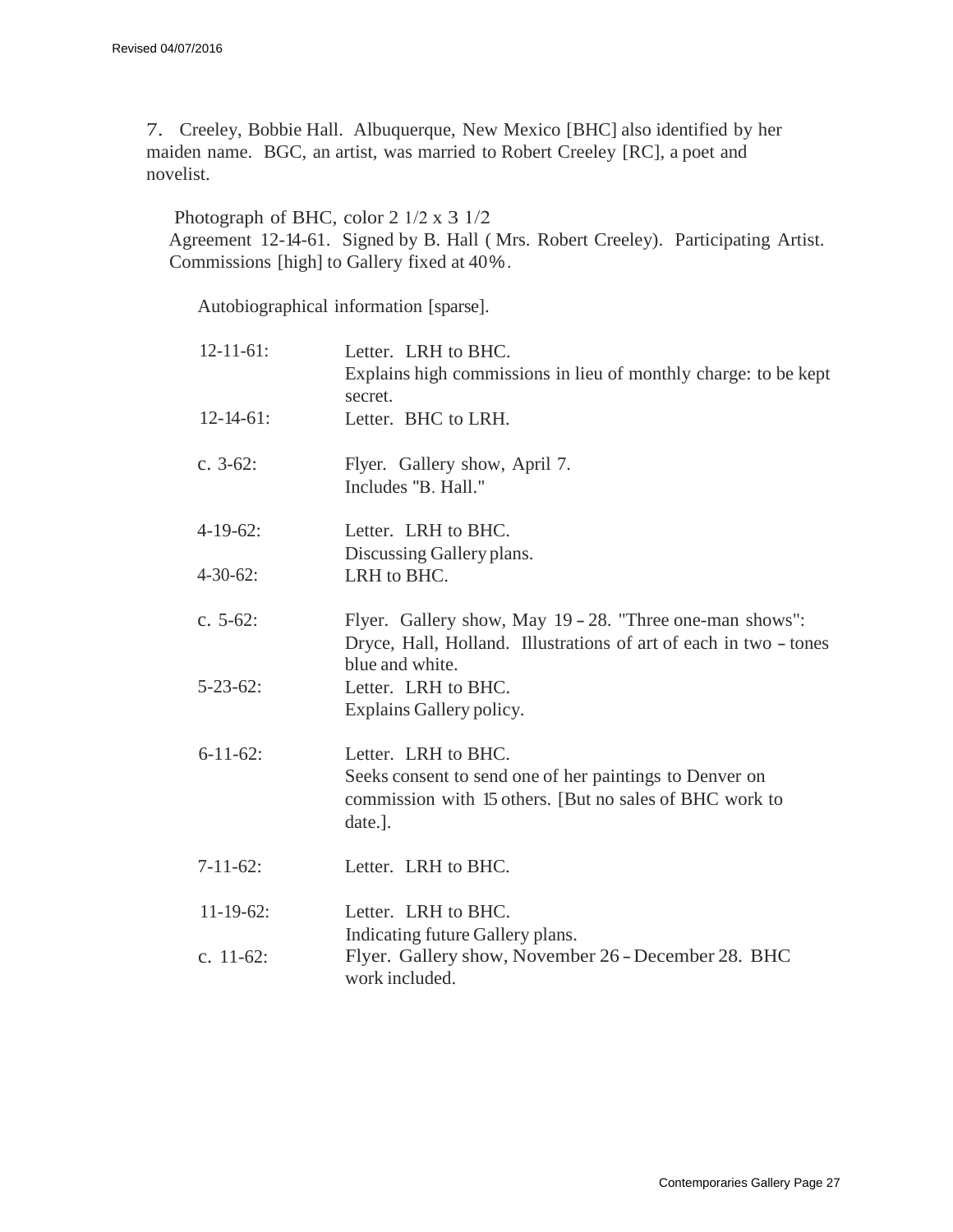| $1 - 7 - 63$ :            | Letter. BHC to LRH. From Vancouver, B.C.                                                                              |
|---------------------------|-----------------------------------------------------------------------------------------------------------------------|
| $2 - 13 - 63$ :           | Letter. LRH to BHC.                                                                                                   |
| $3 - 2 - 63$ :            | Letter. LRH to BHC.<br>Describing plans for the coming Gallery year.                                                  |
| $3 - 25 - 63$ :           | Letter. LRH to BHC.<br>Expresses regret that BHC cannot "join the group" that year.<br>Asks her to pick up paintings. |
| $1-20-64$ :               | Letter. LRH to BHC.<br>Recap of Gallery experience.                                                                   |
| $1 - 22 - 64$ :           | Letter. LRH to BHC.<br>[Gallery closed on Nov. 30.]                                                                   |
|                           | Statements. Paintings on commission and released. Titles and prices.                                                  |
|                           | Exhibit card with biographical review. [Flattering.]                                                                  |
| Newspaper clippings.      | Village Voice, N.Y.C. 6-28-68.<br>BHC illustrates poetry of Larry Eigner on June 28 – 29.                             |
| The New Mexican. 5-13-62. | Reports that Dryce, Hall and Holland show to open at Gallery<br>on May 19. Illustrations of Holland and BHC art.      |
| The New Mexican. 5-20-62. | Reports that B. Hall, Tom Holland, and Tom Dryce works<br>being shown at Gallery.                                     |
|                           | Albuquerque Journal. 10-20-68.<br>Reports on poetry of RC. Photo of RC.                                               |
|                           | New Mexican Cultural News. 12-68/1-69.<br>Reports that RC will read his poetry at St. John's College on               |

January 12.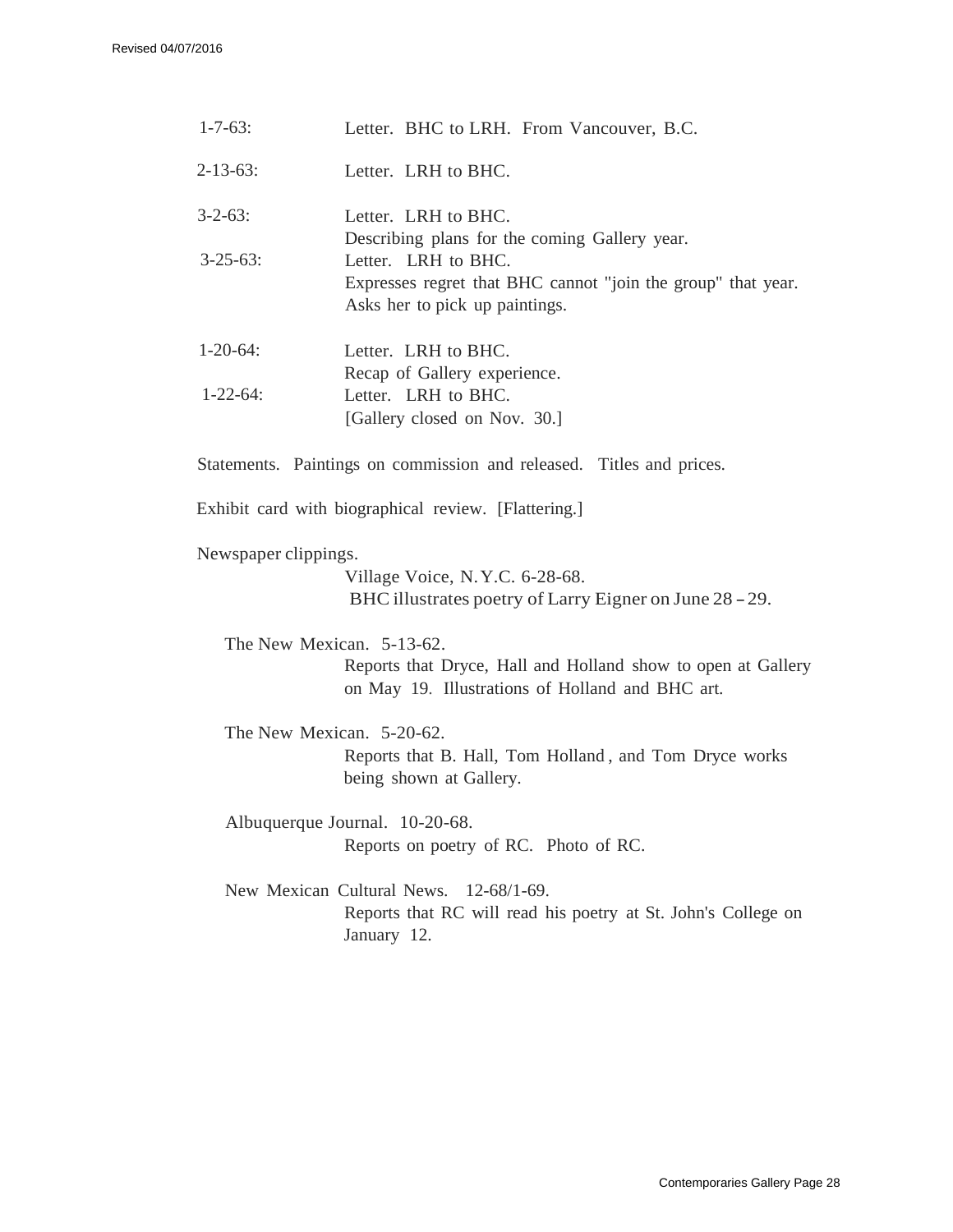8. Current, William. Santa Fe, New Mexico.

| $1 - 15 - 62$ : | Agreement. Signed by Current.<br>Covers his photographs as an "invited artist," to be exhibited<br>July 21 – 30, along with paintings of C. Counter and another<br>Participating Artist. |
|-----------------|------------------------------------------------------------------------------------------------------------------------------------------------------------------------------------------|
| $8-30-62$ :     | Letter. LRH to Current.<br>Seeks additional photographs.                                                                                                                                 |
|                 | Clippings: 5-14-71: Albuquerque Tribune, A-12.<br>Photo by Current of wall at Chaco Canyon.<br>7-15-62: New Mexican.<br>Photo by Current of Kiva at San Ildefonso Pueblo.                |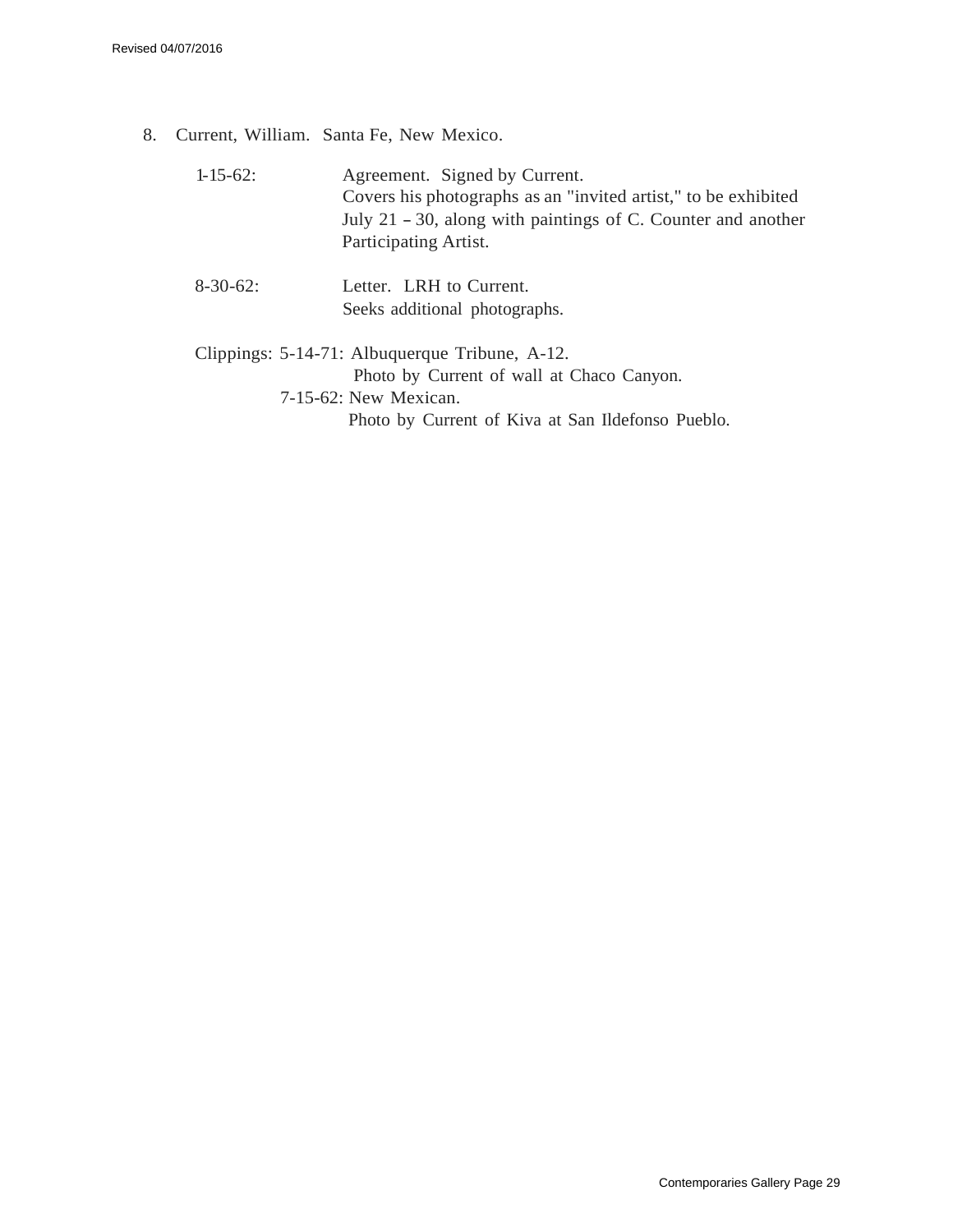9. Curtis, Hope A. Santa Fe, New Mexico. Born in Providence, R.I.

| $4 - 15 - 63$ : | Agreement. Signed by Curtis.<br>Becomes a Participating Artist. |
|-----------------|-----------------------------------------------------------------|
| $1 - 21 - 64$   | Agreement. Signed by Curtis.<br>Renewal.                        |

Autobiographical information.

| 4-11-63:         | Letter. LRH to Curtis.<br>Looking forward to having her work in the Gallery.                     |
|------------------|--------------------------------------------------------------------------------------------------|
| $5 - 23 - 63$ :  | Statement. Paintings on commission to Gallery. [\$20 to \$350.]<br>Shows titles, medium, prices. |
| $11 - 13 - 63$ : | Statement. Same information.<br>Letter of transmittal.                                           |
| $6 - 2 - 64$ :   | Statement. Same information.<br>Reduced collection.                                              |
| $11 - 12 - 64$ : | Statement. Pencil. Same information.                                                             |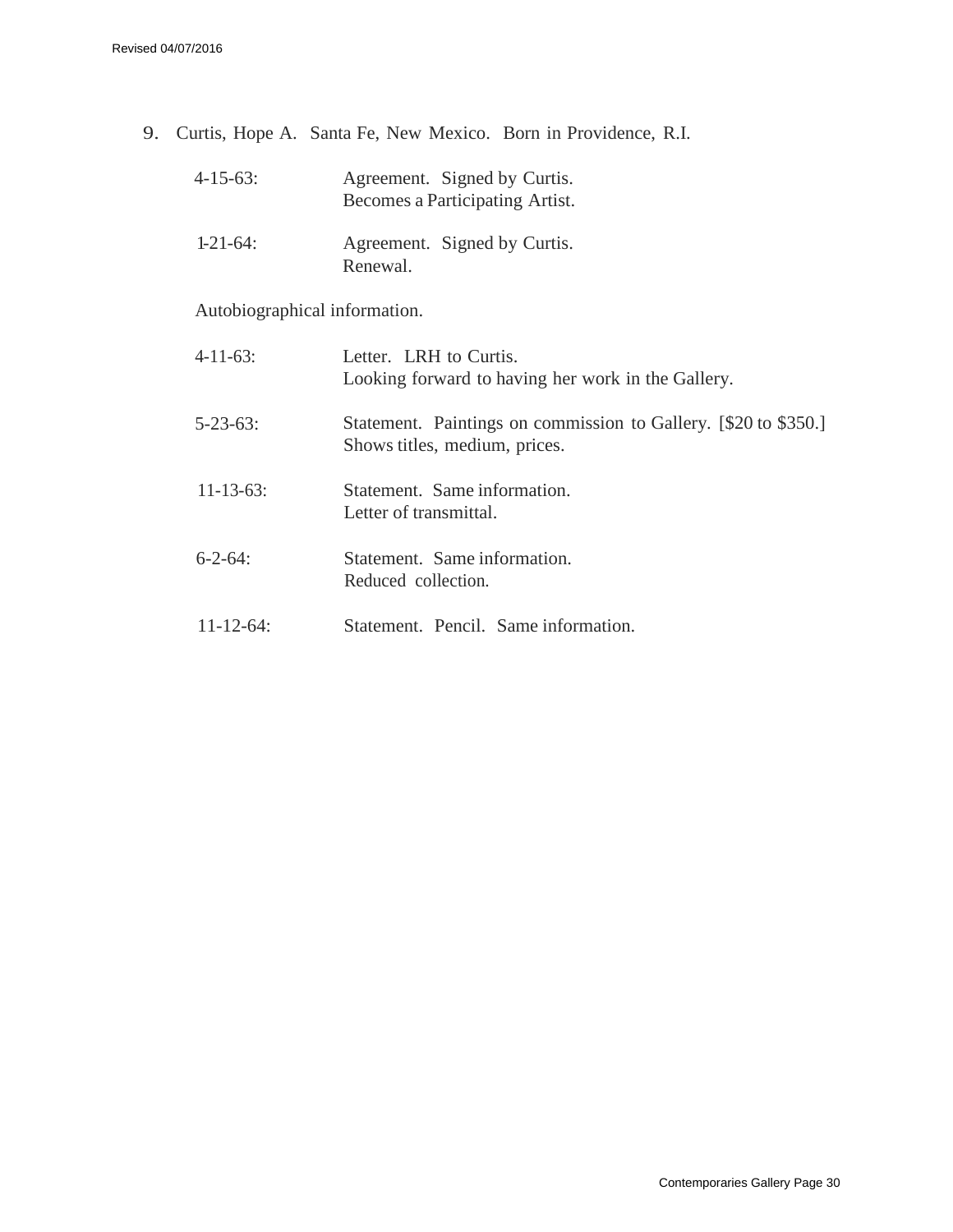|  | 10. De Puy, John. Santa Fe. [JDP]. |  |  |
|--|------------------------------------|--|--|
|--|------------------------------------|--|--|

|                  | Agreement. December 7, 1961.<br>Agreement. April 23, 1963.<br>Signed by JDP. Participating artist.                                                                                               |
|------------------|--------------------------------------------------------------------------------------------------------------------------------------------------------------------------------------------------|
| Mailing list.    | Autobiographical information.                                                                                                                                                                    |
| $2 - 22 - 62$ :  | Letter. LRH to JDP.<br>Reminding him that membership fee of \$16. is due on March 3.                                                                                                             |
| c. $4-62$ :      | Flyer. Gallery show, April 7, 1962.<br>All media. Includes JDP work.                                                                                                                             |
| c. $6-62$ :      | Flyer. Gallery show (three one-man), June 23- July 2: JDP,<br>Olsen, Craighead.                                                                                                                  |
| $7-9-62$ :       | Letter. Edmond Barbey, Geneva, Switzerland, to LRH.<br>Enclosing \$36. check.                                                                                                                    |
| $8-62:$          | Letter. LRH to JDP.<br>Wants to purchase his <i>Fantastic Village</i> for \$180. [marked]<br>\$225.] less various deducts, net \$24.50. Check down for \$4.50,<br>and \$5. per month thereafter. |
| $8-62:$          | Letter. Accepts deal except \$10. down.                                                                                                                                                          |
| $9 - 25 - 62$ :  | Letter. Barbey to LRH.                                                                                                                                                                           |
| $10-62$ :        | Letter. JDP to LRH. From N.Y.C.                                                                                                                                                                  |
| c. $11-62$ :     | Flyer. Gallery show, November 26 - December 28.<br>Includes JDP work.                                                                                                                            |
| $12 - 3 - 62$ :  | Letter. LRH to The Art Gallery, Conn.                                                                                                                                                            |
| $12-6-62$ :      | Letter. The ART Gallery, Conn. to LRH.<br>Praises JDP work.                                                                                                                                      |
| $12 - 11 - 62$ : | Letter. LRH to The Art Gallery.<br>Snide remarks about JDP.                                                                                                                                      |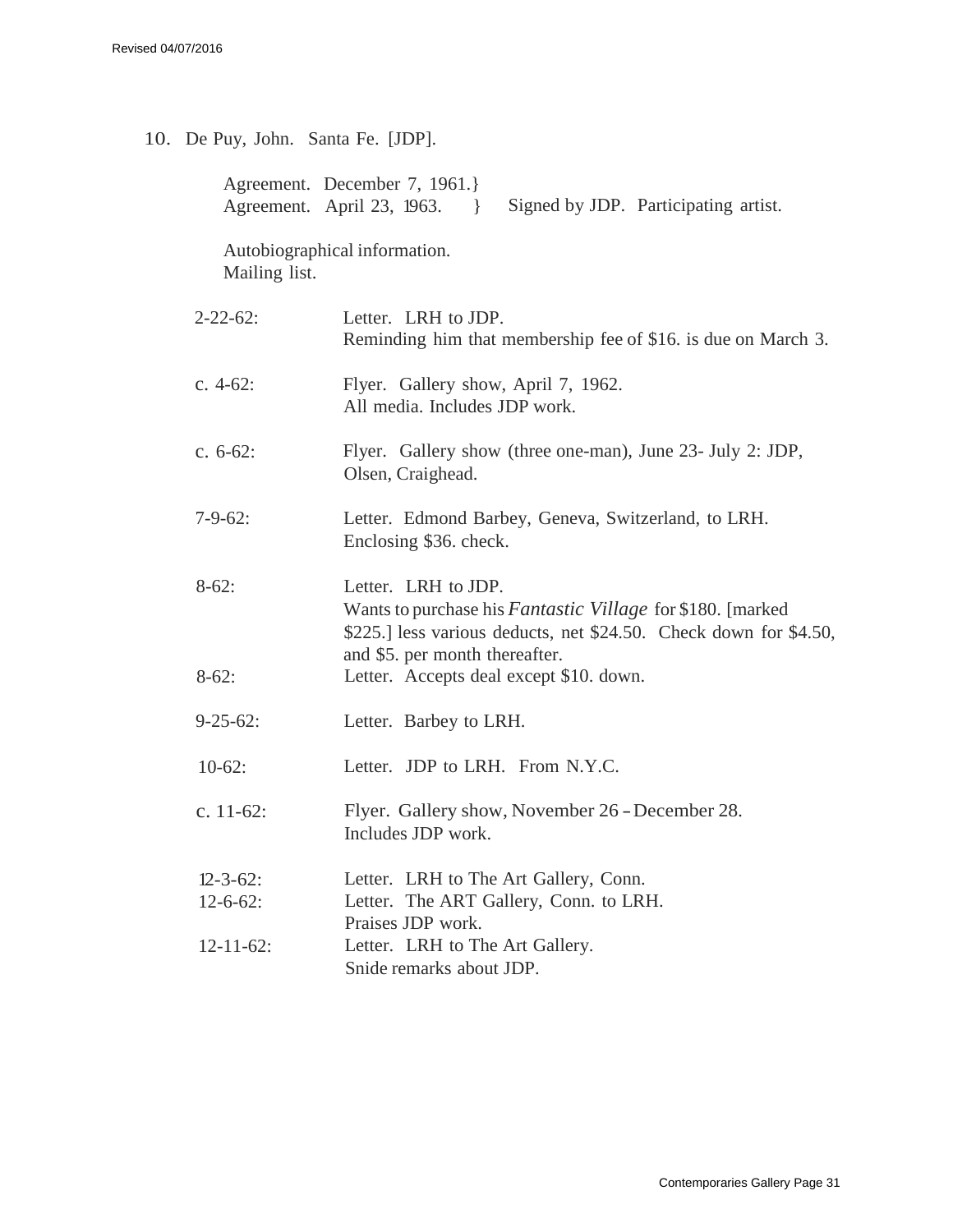| $1 - 3 - 63$ :             | Letter. The ART Gallery to LRH.<br>"Go easy on JDP]." Has much talent.                                   |
|----------------------------|----------------------------------------------------------------------------------------------------------|
| $1-25-63$ :                | Letter. LRH to ART Gallery.<br>More about JDP.                                                           |
| $2 - 8 - 63$ :             | Letter. The ART gallery to LRH.<br>Now finds JDP "a bore."                                               |
| $2 - 26 - 63$ :            | Letter. Barbey to LRH.                                                                                   |
| $3 - 25 - 63$ :<br>$3-63:$ | Letter. Barbey to LRH.<br>Flyer. Gallery show, April 13 - May 11.<br>Many artists, including JDP.        |
| $7-63:$                    | Flyer. Gallery show, July 13 - 27.<br>Ingle, paintings; Duncan, sculpture; Di Puy, painting.             |
| $2 - 5 - 64$ :             | Letter. Kellahim and Fox, Esqs. to LRH.<br>Barbey no longer responsible for JDP or Claudia,<br>his wife. |

Statements. Paintings on commission, and releases. Titles and prices.

Newspaper clippings.

Pasatiempo. May 13, 1962. Picture of JDP art.

The New Mexican. June 17,1962. Describes art of JDP, Craighead, Olsen. Picture of Craighead work.

Pasatiempo. July 18, 1963. Gallery adv. for show of works of JDP, Duncan, Ingle.

Biographical sketch of JDP. By LRH. February 1967.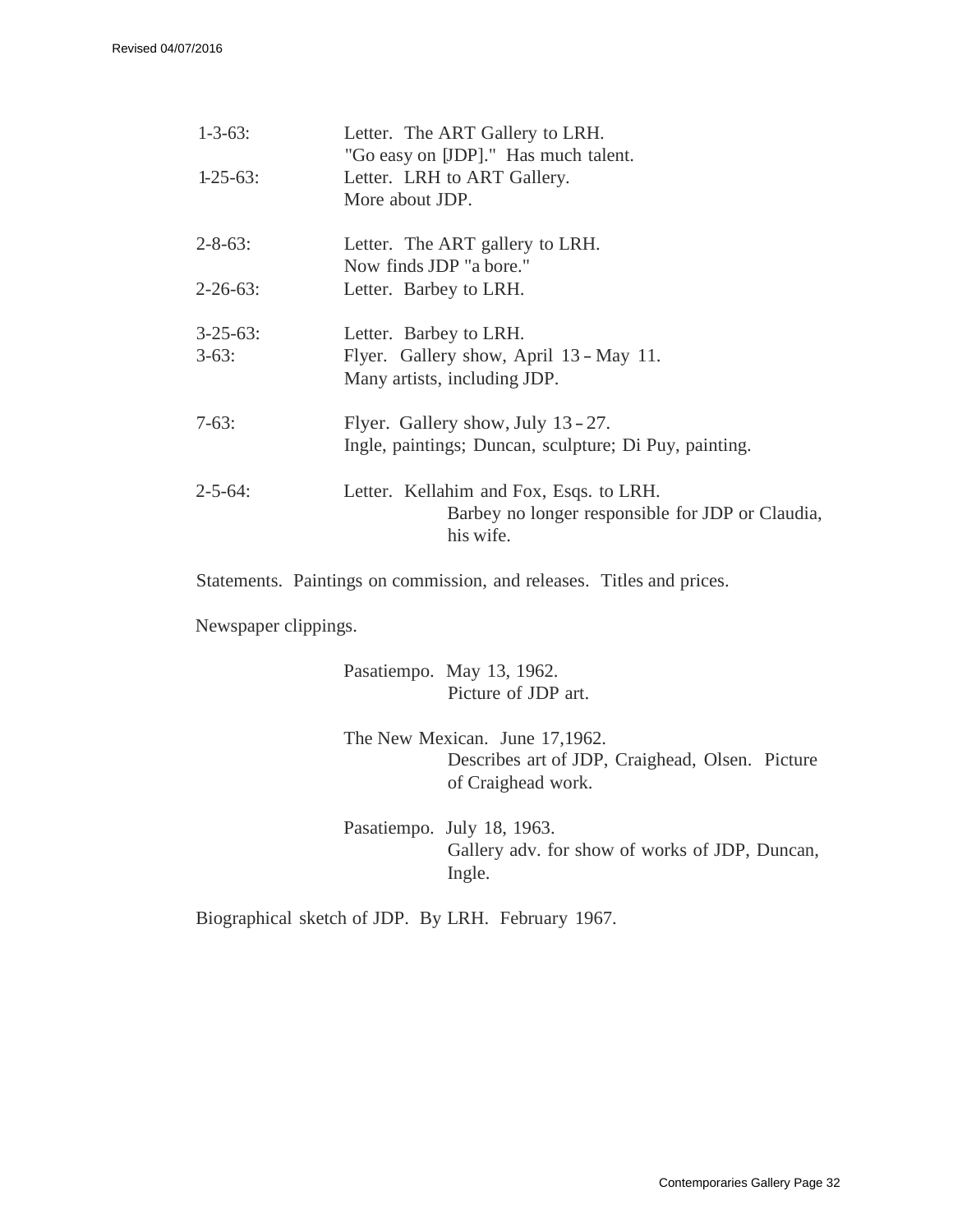- 11. Dryce, Tom. Santa Fe, New Mexico. [TD]
	- 12-29-61: Agreement. Signed by TD, as Participating artist. Accompanied by autobiographical information. Also: mailing lists

Statements of TD paintings and prints on commission to Gallery, And releases by Gallery.

Newspaper Clippings.

The New Mexican, 5-13-62. Reports on show opening at the Gallery exhibiting TD, Tom Holland, Bobbie Hall.

The New Mexican , 5-19-62. Advertising three one-man shows, including TD, at the Gallery.

The New Mexican, 5-20-62 (3). One describing TD art, written By John Wadleigh. Illustrations.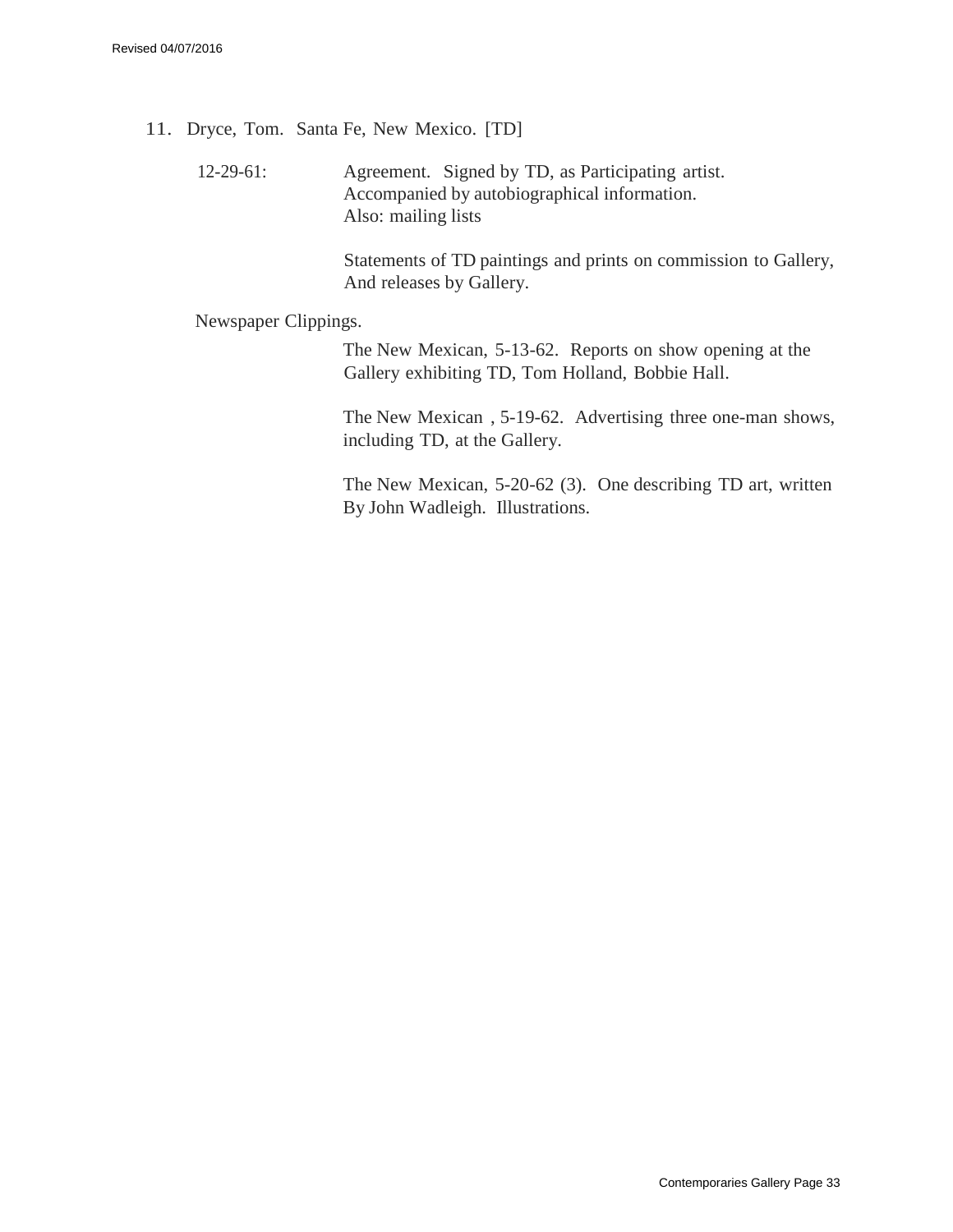12. Duncan, Donald [Don] L. Albuquerque, New Mexico [DLD].

Agreements. March 9, 1963} Signed by DLD as Participating Artist. February 21, 1964} Signed by DLD. Under latter agreement monthly fees increased.

Autobiographical information. Mailing list.

| $2 - 6 - 63$ :               | Letter. LRH to DLD.                                              |
|------------------------------|------------------------------------------------------------------|
| $2 - 11 - 63$ :              | Letter. LRH to DLD.                                              |
|                              | Discussing technicalities of relationship.                       |
| $2 - 26 - 63$ :              | Letter. DLD to LRH.                                              |
|                              | Expects to visit Santa Fe; will bring several of his sculptures. |
| $3-4-63$ :                   | Letter. LRH to DLD.                                              |
| $3 - 5 - 63$ :               | Letter. LRH to DLD                                               |
| $3-63:$                      | Flyer. Gallery showing April 13 - May 11.                        |
|                              | Includes DLD works [sculptures].                                 |
| $6 - 18 - 63$ :              | Letter. LRH to DLD.                                              |
| $6 - 24 - 63$ :              | Letter. Sue Duncan [wife] to LRH.                                |
| $6 - 27 - 63$ :              | Letter. LRH to DLD.                                              |
|                              | Installing faucet for his outdoor fountain.                      |
| $6-29-63$ :                  | Letter. Sue Duncan to LRH.                                       |
| $7-63:$                      | Flyer. Gallery show, July 13-27.                                 |
|                              | Ingle, Duncan, and De Puy. Letter.                               |
| $7 - 30 - 63$ :              | LRH to DLD.                                                      |
| $9 - 3 - 63$ :               | Letter. LRH to Don Pedro Gallery, Albuquerque.                   |
|                              | Advising of contract with Gallery.                               |
| $10-29-63$ :                 | Letter. LRH to DLD.                                              |
|                              | Advising that various crafts will be shown in<br>Christmas show. |
| $11 - 5 - 63$ :              | Letter. DLD to LRH.                                              |
| $11 - 8 - 63$ :              | Letter. LRH to DLD.                                              |
|                              | Letter. LRH to DLD.                                              |
| $12 - 28 - 63$ :<br>$12-63:$ | Letter. DLD to LRH.                                              |
|                              |                                                                  |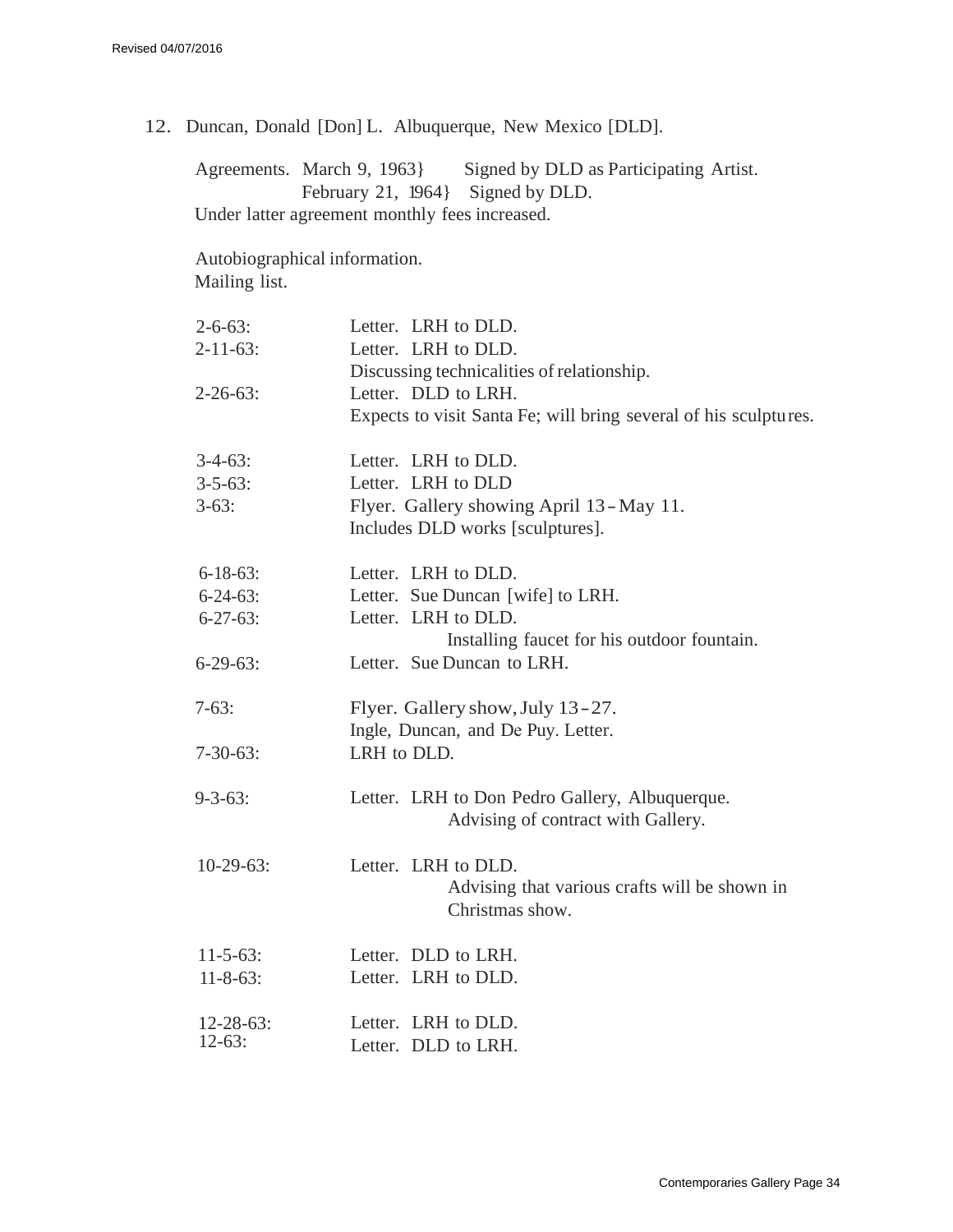| $1 - 2 - 64$ :<br>$1 - 7 - 63$ [.sic]:<br>$1 - 30 - 64$ : | Letter. LRH to DLD.<br>Letter. DLD to LRH.<br>Letter. LRH to DLD.<br>Detailed outline of achievements in second gallery<br>year. |
|-----------------------------------------------------------|----------------------------------------------------------------------------------------------------------------------------------|
| $2 - 64$ :                                                | Letter. DLD to LRH.<br>Wishes to remain "member" for ensuing year.                                                               |
| $3-25-64$ :                                               | Letter. LRH to DLD.                                                                                                              |
| $4-64:$                                                   | Flyer. Gallery show, April 18-23.<br>Includes DLD sculptures.                                                                    |
| $6 - 22 - 64$ :                                           | Letter. LRH to DLD.                                                                                                              |
| $7-64:$                                                   | Flyer. Gallery reception for Connie Fox Boyd, Eleanor de<br>Ghize, and DLD.                                                      |
| $7 - 24 - 64$ :                                           | Letter. LRH to DLD.                                                                                                              |
| $8-27-64$ :                                               | Letter. LRH to DLD.<br>Hinting at Gallery closing.                                                                               |
| $9 - 2 - 64$ :                                            | Letter. DLD to LRH.                                                                                                              |
| $9 - 24 - 64$ :                                           | Letter. DLD to LRH.<br>DLD terminates his association.                                                                           |
| $10-16-64$ :                                              | Letter. LRH to DLD.                                                                                                              |
| $11 - 15 - 64$ :                                          | Letter. LRH to DLD.<br>Closing at end of month.                                                                                  |

Statements. Sculptures on commission; sculptures released. Titles and prices.

Newspaper clippings.

Pasatiempo. 7-14-63. Notice of Gallery show, July 14, 1963 [.sic].

Albuquerque Tribune. 4-23-64. Pg. A-10. Article on DLD. By Gerald Moore. 2 photos of DLD and his sculptures.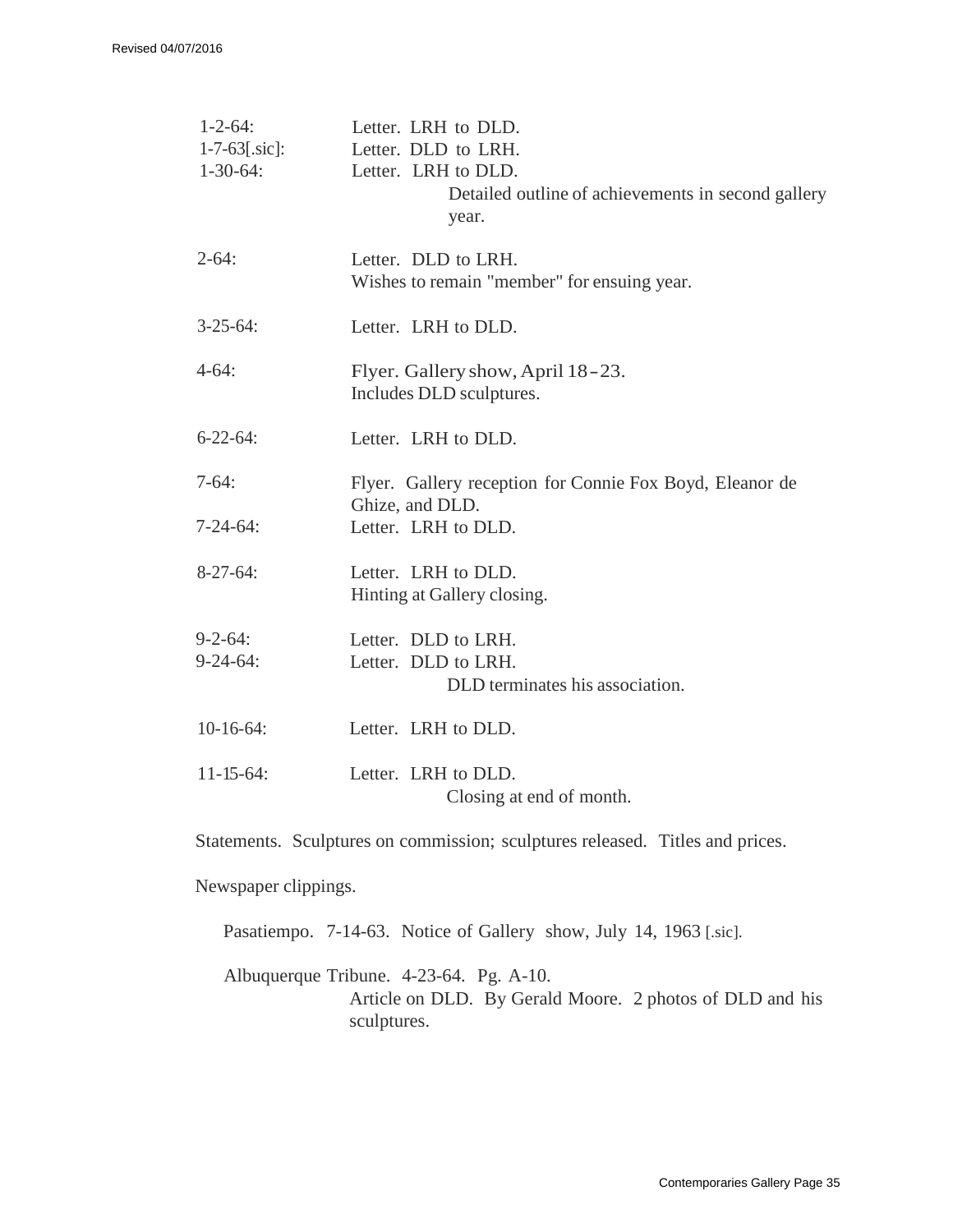Ditto. 6-11-64.

Article re DLD Tiger; with photo of DLD and sculpture.

Ditto. 7-9-64.

Article on "new show" at Gallery. By Gerald Moore. Refers to works of Connie Fox Boyd, Eleanor de Ghize, and DLD.

Biographical sketch of DLD by LRH. February 1967. Notes that he and Sue were divorced; that he left Gallery in November 1964; that he left on motorcycle for Mexico; that in December he was killed in collision with bus.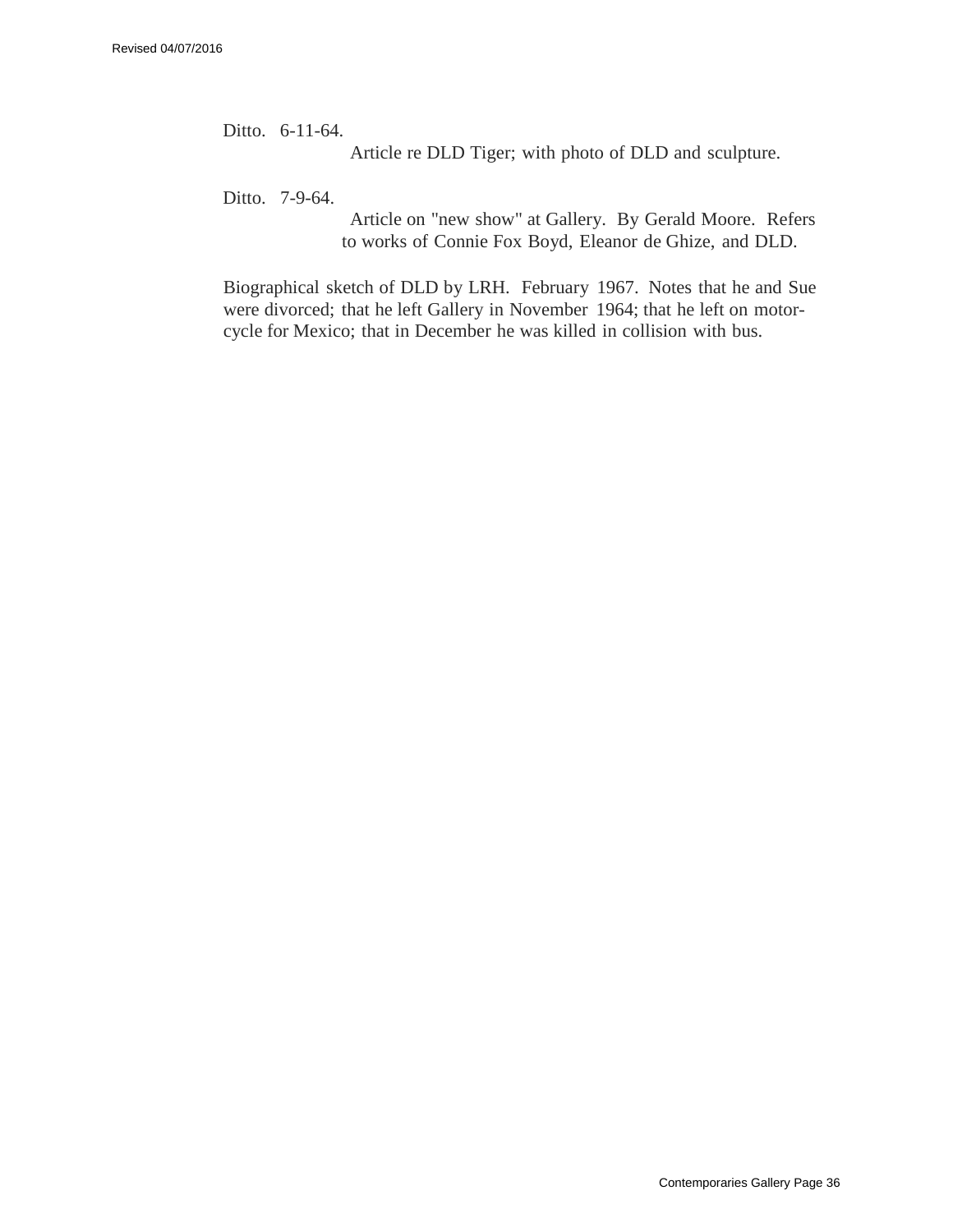13. Ganthiers, Louise. Taos *I* Santa Fe, New Mexico [LG].

As her biographical material discloses, LG was already a prolific and versatile artist at the time she became associated with the Gallery. Her list of paintings (infra) demonstrates this.

Agreement. February 28, 1963. Signed by LG, as Participating Artist.

Autobiographical information. Mailing list.

| $2 - 5 - 62$ :  | Letter. LG to LRH.                                                      |
|-----------------|-------------------------------------------------------------------------|
|                 | Declines membership at this date because of Taos gallery<br>commitment. |
| $2 - 17 - 62$ : | Letter. LRH to LG.                                                      |
|                 | Response to 2-5-62 letter.                                              |
| $7 - 12 - 62$ : | Letter. LRH to LG.                                                      |
| $9 - 27 - 62$ : | Letter. LG to LRH.                                                      |
| c. $10-62$ :    | Letter. LG to LRH.                                                      |
| $1 - 13 - 63$ : | TWX. LRH to LG. Longhand copy.                                          |
|                 | Congratulating her on her Roswell opening.                              |
| $2 - 25 - 63$ : | Letter. LRH to LG.                                                      |
|                 | Gallery plans for forthcoming year.                                     |
| $2 - 28 - 63$ : | Letter. LG to LRH.                                                      |
|                 | Declining to show at Gallery exhibit in August                          |
|                 | because of plans to exhibit at Museum Art Gallery                       |
|                 | In October.                                                             |
| $5 - 2 - 63$ :  | Letter. LG to LRH.                                                      |
| $5 - 6 - 63$ :  | Letter. LRH to LG.                                                      |
| $5 - 8 - 63$ :  | Letter. LG to LRH.                                                      |
| $5 - 28 - 63$ : | Letter. LG to LRH.                                                      |
| $6 - 11 - 63$ : | Letter. LG to LRH.                                                      |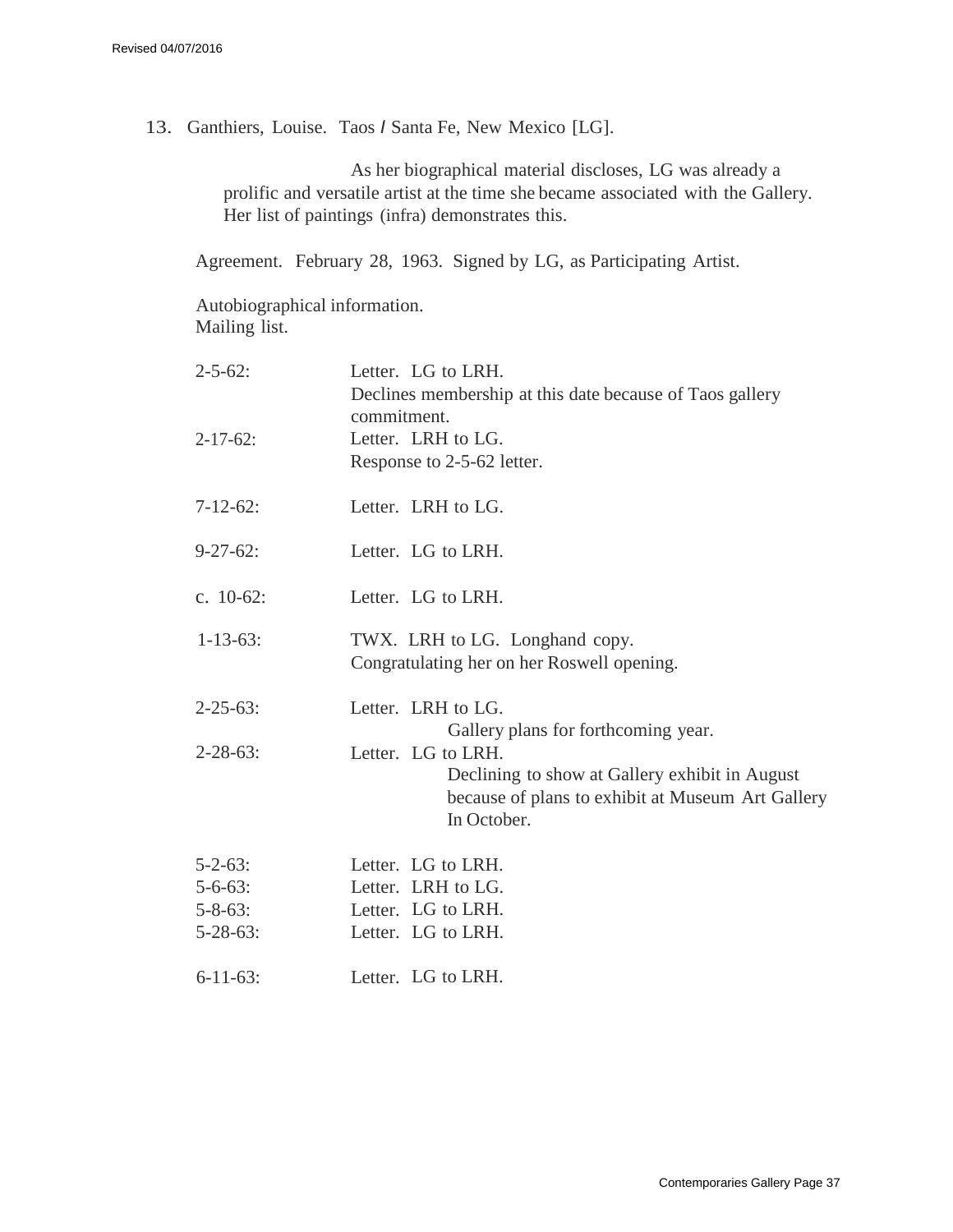| $7-15-63$ :      | Letter. LRH to LG.<br>Complaining over LG show at Lois Karensky's gallery as<br>contract violation.                    |
|------------------|------------------------------------------------------------------------------------------------------------------------|
| $7-17-63$ :      | Letter. LG to LRH.<br>Explanation.                                                                                     |
| $8-28-63$ :      | Letter. LG to LRH.<br>Terminating relationship; cannot agree to increase<br>in fees.                                   |
| $9-17-63$ :      | Letter. LG to LRH.                                                                                                     |
| c. $11-63$ :     | List of LG Paintings (35).<br>At one-man exhibition of ails at Fine Arts Museum, Oct. 6 -<br>Nov. 6. 35 titles listed. |
| $12 - 30 - 63$ : | Letter. LG to LRH.                                                                                                     |
| $1 - 3 - 64$ :   | Letter. LRH to LG.                                                                                                     |
| $5 - 11 - 64$ :  | Letter. LG to LRH.                                                                                                     |
| $11 - 11 - 64$ : | Letter. LRH to LG.                                                                                                     |
| $2-19-71$ :      | Card. Hunter / Meek Gallery, Inc.Taos, New Mexico.<br>Announces "reestablishment" of LG at that gallery.               |
| $9 - 25 - 71$ :  | Flyer. [above gallery] Announces reception and show of LG<br>paintings on September 25.                                |
|                  | Newspaper clipping. 9-22-71. The Taos News.<br>Photo of LG; article on forthcoming reception and show.                 |

Statements. Paintings on commission [past] to Gallery; releases. Titles and prices.

Biographical sketch. By LRH.

"Appalled" at disinterest in LG's works.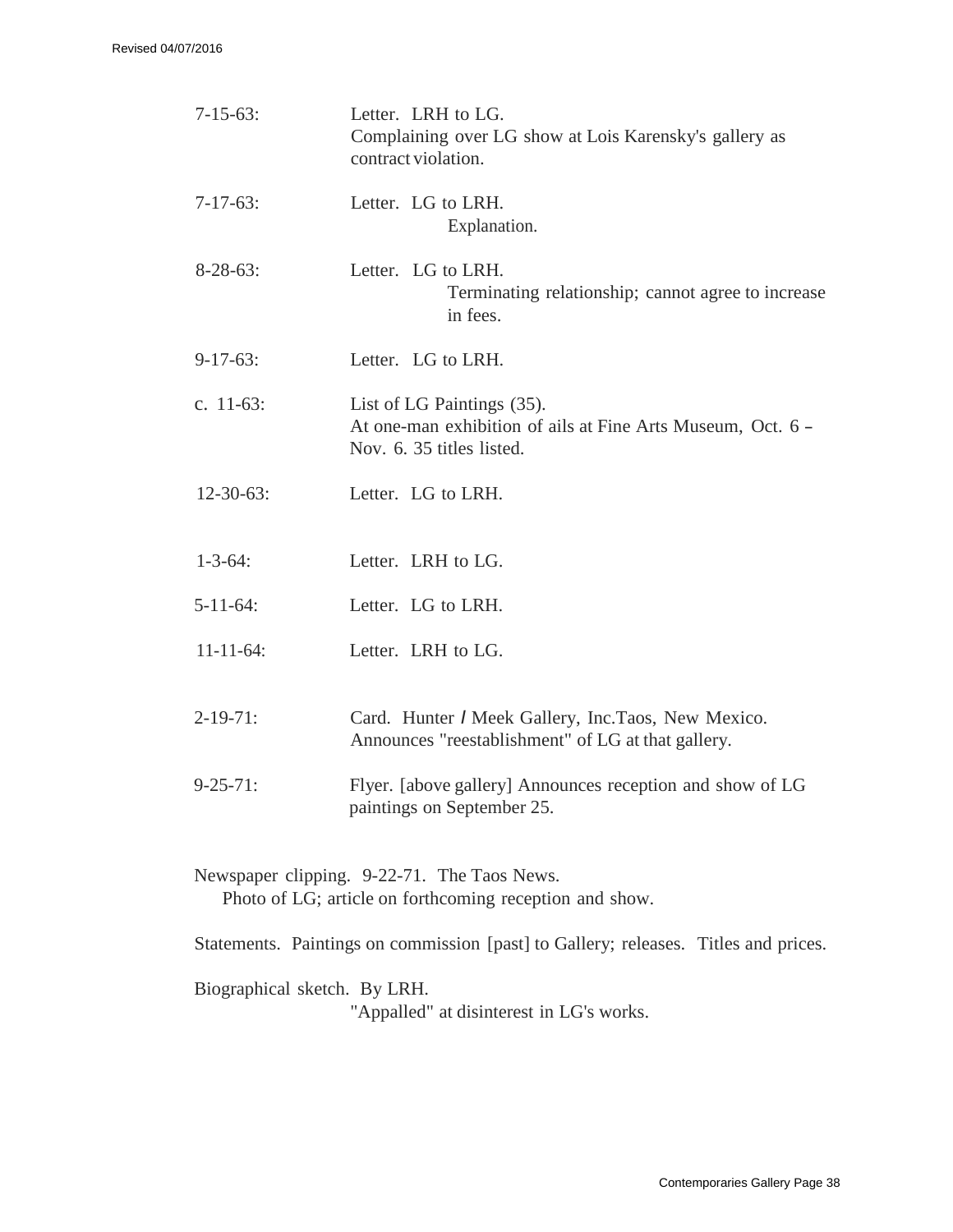14. Gilbert, Jim, and Helga. Santa Fe, New Mexico [JG & HG]

Agreements. March *5,* 1963. Signed by JG as Participating Artist. March 9, 1964. Signed by JG. Increased fees.

Mailing list. JG.

No biographies, but small sheet by HG, photographer, disclosing born in Hamberg, Germany, and listing several shows. List of "Italian scenes" (photos), with titles and prices, by HG.

| $3 - 2 - 63$ :   | Letter. LRH to $JG$ .<br>Enclosing agreement and stating Gallery plans for coming year. |
|------------------|-----------------------------------------------------------------------------------------|
| $8-22-63$ :      | Letter. LRH to $JG$ .<br>Explaining why fees increasing.                                |
| $11 - 27 - 63$ : | Letter. LRH to $JG$ .<br>About unpaid fees.                                             |
| $1 - 30 - 68$ :  | Letter of recommendation for JG.                                                        |

Newspaper Clippings.

The New Mexican. 6-9-63. Gallery ad for opening June 15 with exhibition of Gilbert, Robert, Battenberg.

Pasatiempo. 10-13-63. Reports on exhibit of Paintings for Children by JG And Paintings by Children by some 10 students of JG.

Pasatiempo [or New Mexican], n.d. Photo HG and comments of her photography, Italian Scenes. Brief description of her background.

Statements. Paintings and photos on commission to Gallery; releases. Titles and prices.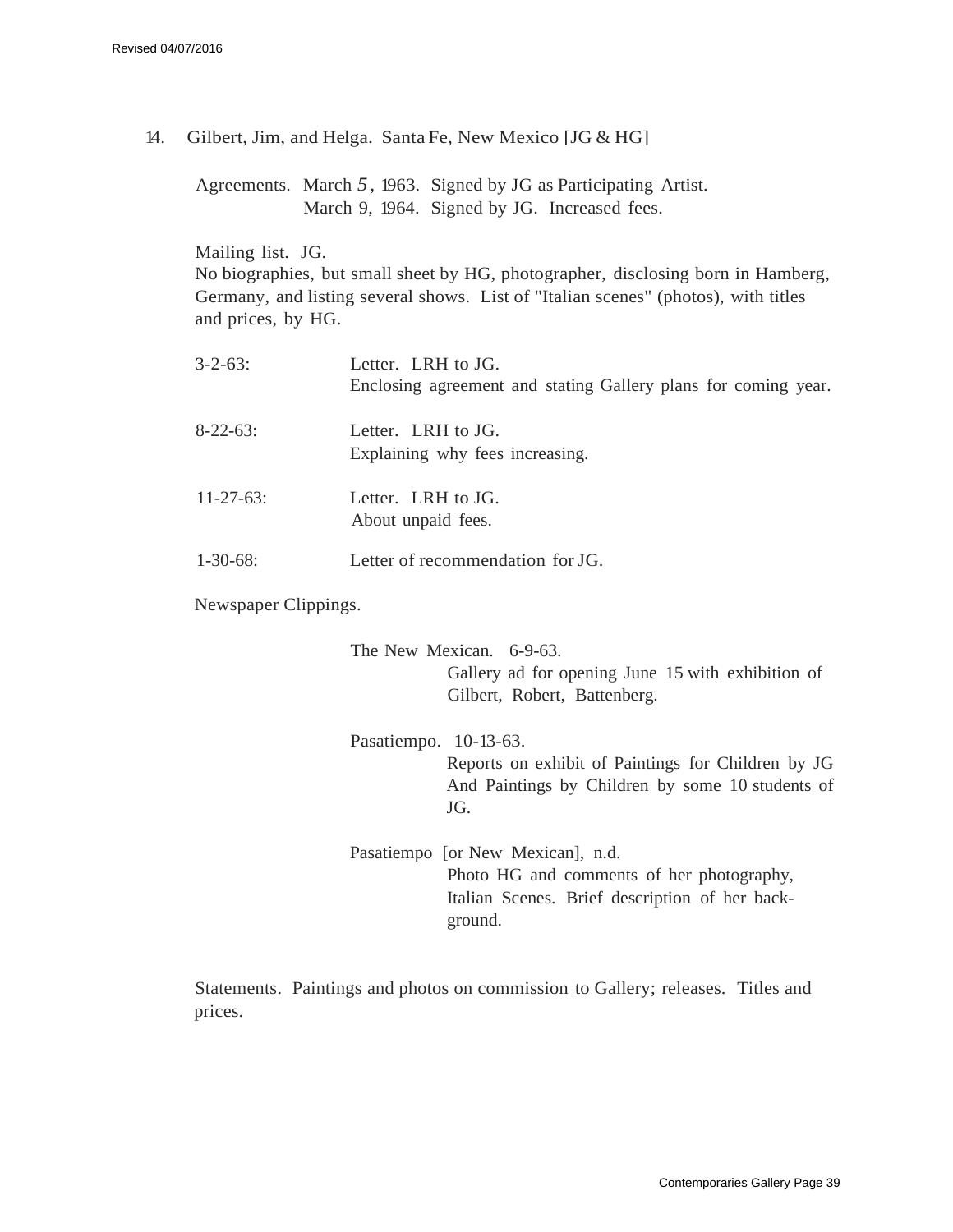| [Fragmentary] | 15. Gilbertson, Boris. Santa Fe, New Mexico [BG]                                                                 |
|---------------|------------------------------------------------------------------------------------------------------------------|
| $2 - 19 - 62$ | Letter. LRH to Charlotte Gilbertson [CG].<br>In persuasion of her husband's becoming a<br>member of the Gallery. |
| $3 - 10 - 62$ | Letter. LRH to CG.<br>Seeking biographical information on BG.                                                    |
| $5 - 2 - 62$  | Letter. LRH to BG.                                                                                               |
| $6 - 3 - 62$  | Letter. LRH to BG.                                                                                               |
|               |                                                                                                                  |

Statements. Drawings and sculptures on commission to Gallery; releases. Titles and prices.

[No other material is available for BG.]

Newspaper clippings.

The New Mexican. April 1,1962. Announces new gallery [Yiz. the Gallery] has roster of 24 artists. Many mentioned. Photo of Brahma Bull by BG.

Taos newspaper [?]. Sculpture by BG stolen.

The New Mexican. August 30, 1962. Visits to various studios, including John De Puy's and BG's.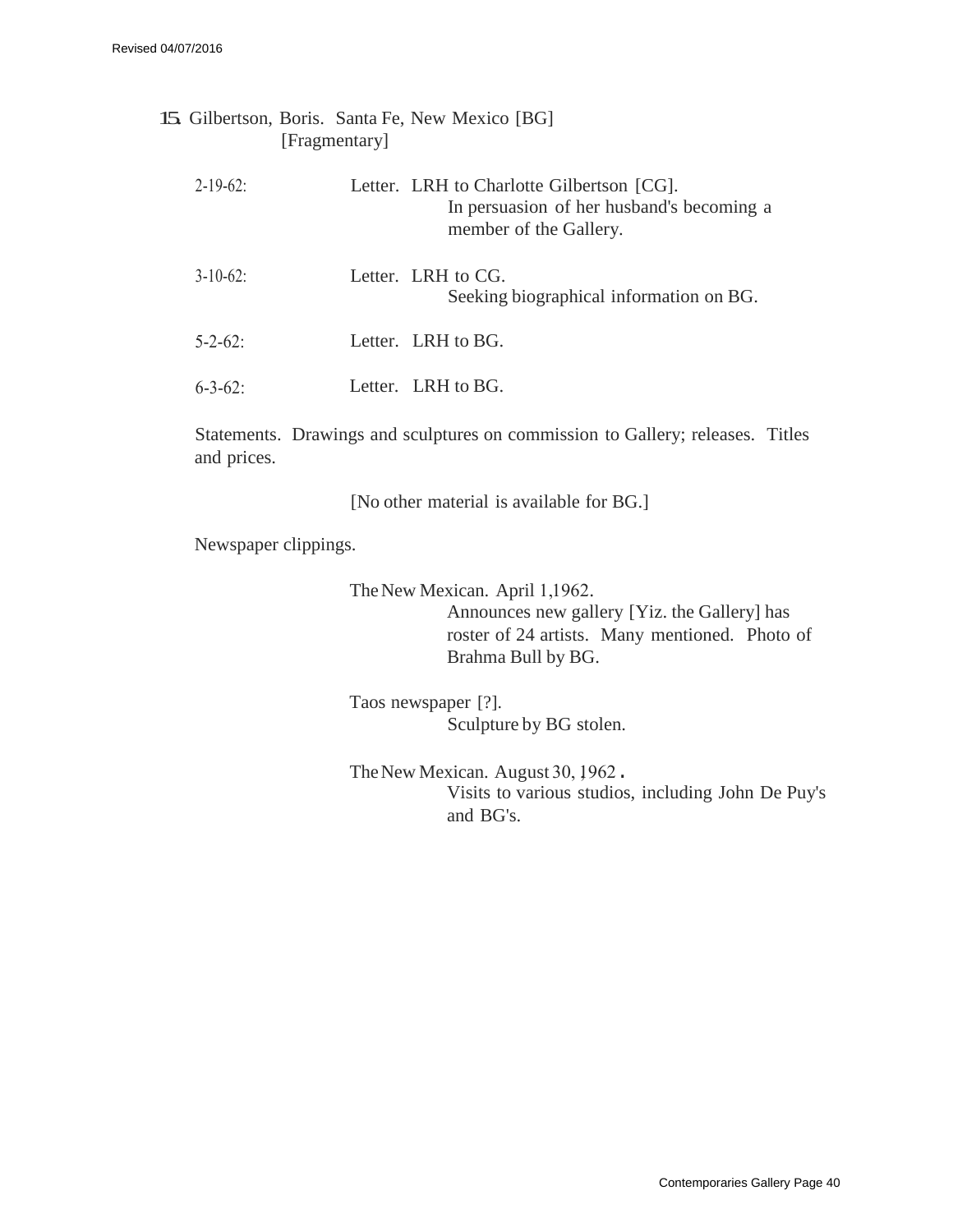16. Haas, Lez L. Albuquerque, New Mexico [LLH]

Agreement. January 7, 1962. Signed by LLH. Participating Artist. Autobiographical information. Mailing lists.

| $12 - 13 - 61$ : | Letter. LRH to LLH.<br>Inviting him. Mentions artists already signed up:<br>Connie Boyd; Bill Howard; Charlene Craighead;<br>Howard Schlecter; Hal Olsen; John Du Puy. |
|------------------|------------------------------------------------------------------------------------------------------------------------------------------------------------------------|
| $2 - 15 - 62$ :  | Letter. LRH to LLH.                                                                                                                                                    |
| $2-19-62$ :      | Letter. LLH to LRH.<br>Inquires as to the works she wants. Lists<br>additional mailing addresses.                                                                      |
| $2 - 21 - 62$ :  | Letter. LRH to LLH.<br>Likes his collages. [Q.V. Paula Hocks Collection.]                                                                                              |
| $3-19-62$ :      | Letter. LRH to LLH.                                                                                                                                                    |
| $3-24-62$ :      | Letter. LLH to LRH.                                                                                                                                                    |
| $4 - 26 - 62$ :  | Letter. LRH to LLH.                                                                                                                                                    |
| $5 - 23 - 62$ :  | Letter. LRH to LLH.<br>Director of Beaux Arts Gallery, Denver, has asked<br>for work of 12-14 artists, including LLH. Denver<br>commission: 25%; LRH: 20%; LLH: 55%.   |
| c. $5-62$ :      | Letter. LLH to LRH.<br>Too rich for his blood; doing well without Denver.                                                                                              |
| N.d.:            | Letter. LRH to LLH.                                                                                                                                                    |
| $9-17-62$ :      | Letter. LRH to LLH.                                                                                                                                                    |
| $11-29-62$ :     | Letter. LRH to LLH.<br>Discusses his collages.                                                                                                                         |
| $12 - 1 - 62$ :  | Letter. LLH to LRH.<br>Discusses his collages.                                                                                                                         |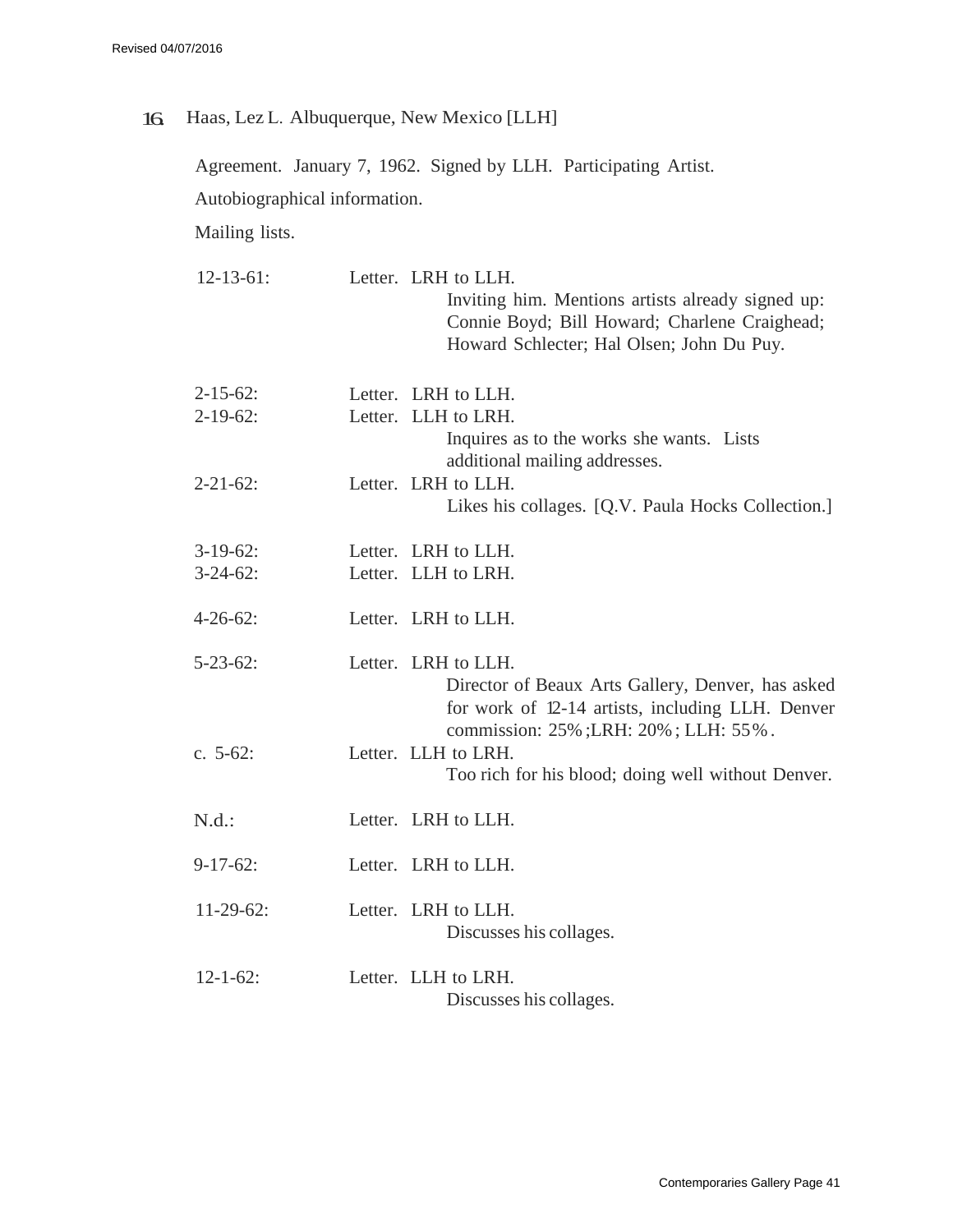| $1 - 8 - 63$ :<br>$1 - 25 - 63$ | Letter. LRH to LLH.<br>Letter. LLH to LRH.<br>Withdrawing from Gallery. |
|---------------------------------|-------------------------------------------------------------------------|
| $2 - 18 - 63$                   | Letter. LRH to LLH.                                                     |
| $4-19-63$                       | Letter. LRH to LLH.                                                     |

Newspaper clippings

Albuquerque Journal. c. February 1962. Reporting that LLH will address New Mexico Art League. States that LLH is Chairman of art department UNM.

The New Mexican. July 1, 1962. Article: Artist Says Art Center of State is Albuquerque. Mentions artists in that city. Quoting LLH.

The New Mexican. September 23, 1962. Reports on three one-man shows in one gallery: the Gallery. Artists: LLH, Robin Bright, Hiroshi Tamura; photo of work by Robin Bright.

Statements. Commissioned art; releases. Titles and prices.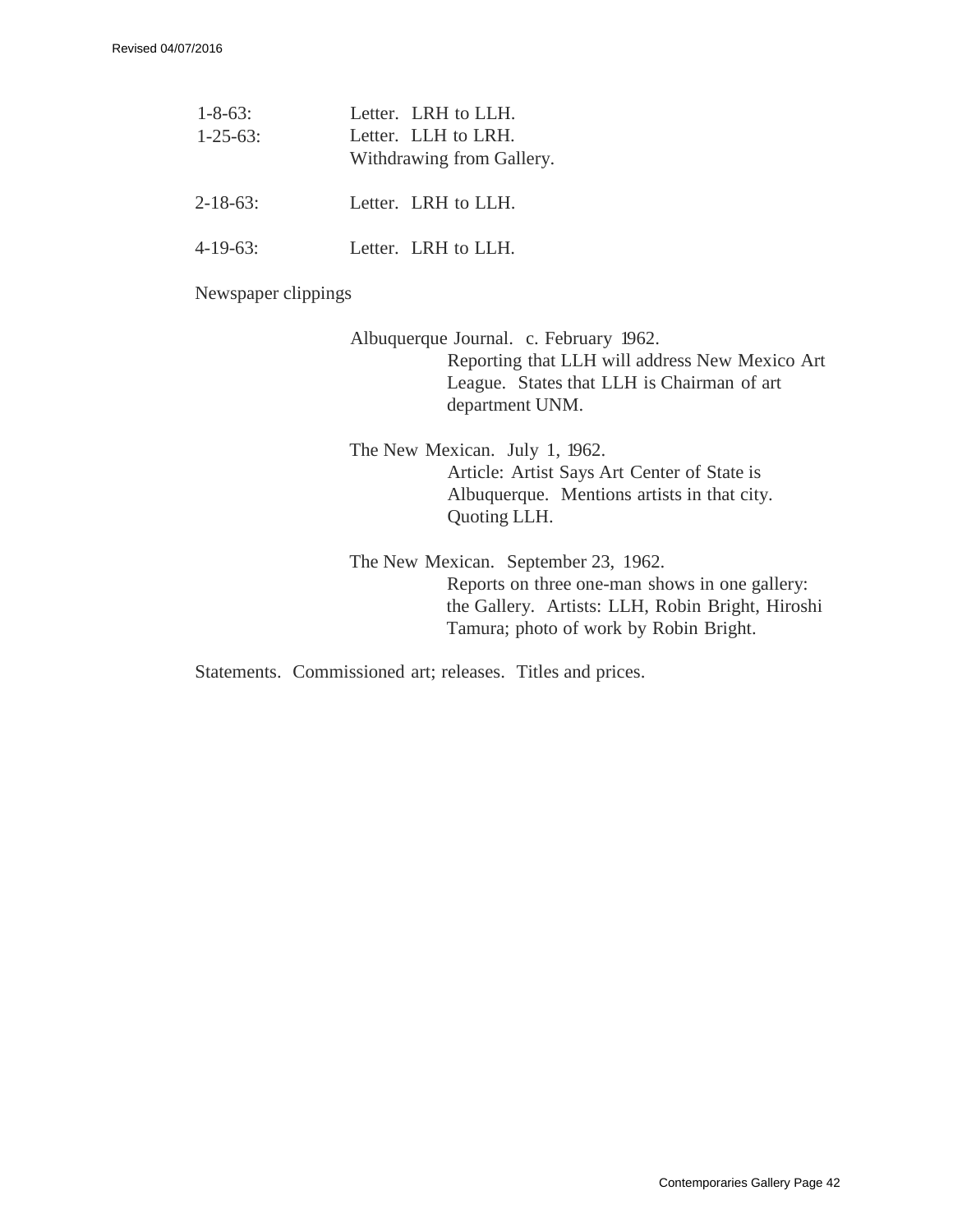17. Hamill, Thomas F. Santa Fe, New Mexico [TFH]

Agreement. March 25, 1965. Signed by TFH. Participating Artist.

Autobiographical information.

| $3-13-64$ :                        | Letter. LRH to TFH.<br>Soliciting his membership.                                                           |
|------------------------------------|-------------------------------------------------------------------------------------------------------------|
| c. $4-64$ :                        | Flyer. Gallery show, April 18-24.<br>Includes work of TFH.                                                  |
| $5 - 8 - 64$ :                     | Letter. LRH to TFH. Transcribed copy.<br>Discusses possible police action over paintings of<br>Norman $-$ . |
| c. $5-64$ :                        | Flyer. Gallery show, May 9-23.<br>Works of Zamitt [(sic)] and TFH.                                          |
| $7-21-64$ :                        | Letter. LRH to TFH.<br>Dunning for payment of fees.                                                         |
| $12 - 1 - 64$ :<br>$12-29-64$ :    | Letter. LRH to TFH.<br>Card. TFH to LRH.                                                                    |
| $3-22-65$ :                        | Card. TFH to LRH.<br>Hecate [not identified. Pet?] killed by H&R<br>driver.                                 |
| $4 - 23 - 65$ :                    | Letter. TFH to LRH.                                                                                         |
| $5 - 7 - 65$ :                     | Card. TFH to LRH.                                                                                           |
| $6 - 13 - 65$ :<br>$6 - 15 - 65$ : | Card. TFH to LRH.<br>Letter. LRH to TFH.                                                                    |
| $8-27-65$ :                        | Letter. TFH to LRH. From No. Truro, Mass.<br>Laments death of Bob Day. "What a terrible way<br>to go ***."  |
| $12 - 14 - 65$ :                   | Letter. LRH to TFH.<br>Gossip.                                                                              |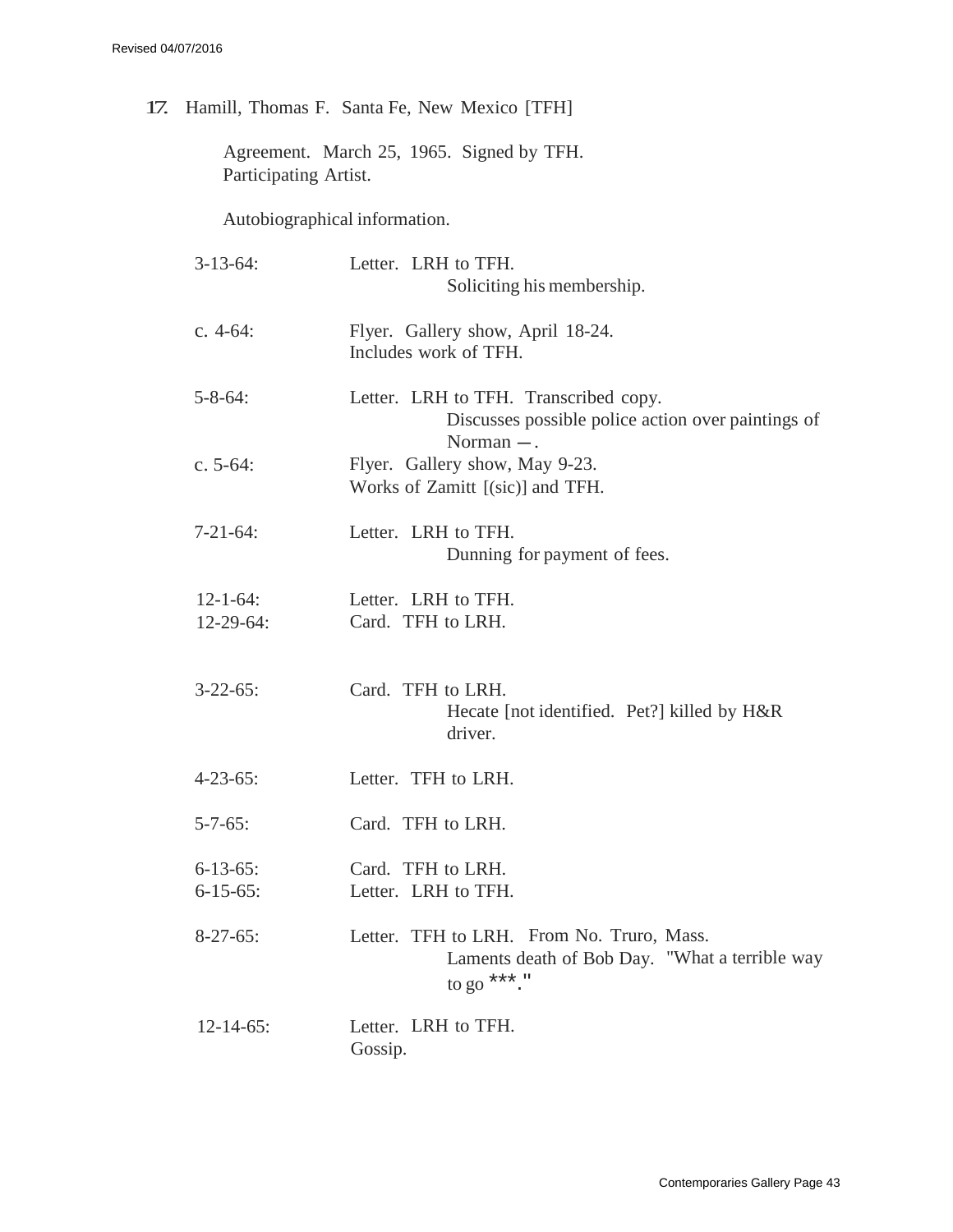Revised 04/07/2016

| $12 - 24 - 65$ : | Letter. TFH to LRH. From Truro, Mass.<br>Christmas greetings.                            |
|------------------|------------------------------------------------------------------------------------------|
| $11 - 7 - 66$ :  | Card. TFH to LRH. From Province town, Mass.<br>Truro gallery sold five of her paintings. |
| $12 - 8 - 67$ :  | Letter. LRH to TFH.                                                                      |
| $1 - 5 - 68$ :   | Letter. TFH to LRH.                                                                      |
| $4 - 8 - 68$ :   | Letter. LRH to TFH.                                                                      |
| $5 - 24 - 68$ :  | Letter. TFH to LRH.                                                                      |
| c. $7-68$ :      | Flyer. North Truro Art Gallery. Show, August 5-12. Tour.                                 |
| $9-11-68$ :      | Card. TFH to LRH.                                                                        |
| $9-17-68$ :      | Sold 12 paintings in Truro, Mass.<br>Card. TFH to LRH.                                   |
| $2 - 18 - 69$ :  | Card. TFH to LRH.<br>Gossip.                                                             |

Statements. Paintings and drawings on commission to Gallery; releases. Titles and prices.

Newspaper clippings.

Pasatiemp [?]. c. 5-64. Gallery ad for show featuring Zammitt and TFH. May 9-23.

Albuquerque Tribune. April 16, 1969. [date erroneous]. Reports on Gallery show.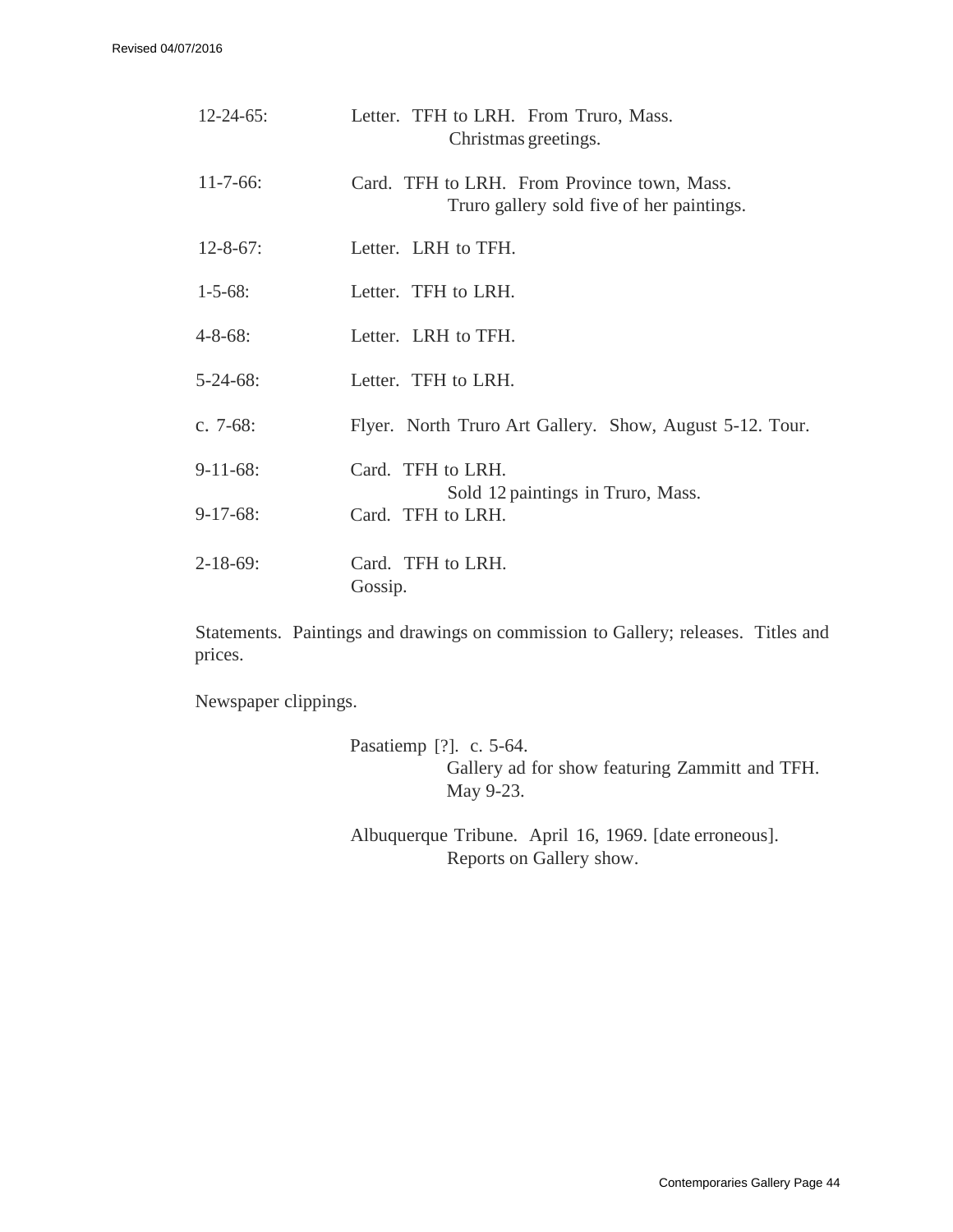|                                                                                                                      |          | 18 Holland, Tom. Albuquerque, New Mexico [TH]                                                                                         |  |
|----------------------------------------------------------------------------------------------------------------------|----------|---------------------------------------------------------------------------------------------------------------------------------------|--|
| Photograph, color. Tom Holland. $2 \frac{1}{2} \times 3 \frac{1}{2}$ .<br>Depicts TH seated next to a hung painting. |          |                                                                                                                                       |  |
|                                                                                                                      |          | Agreement. December 16, 1961. Signed by TH. Participating Artist.                                                                     |  |
| Autobiographical information.                                                                                        |          | Mailing addresses. One set, 13 pp., pp. 3-6 missing. Supplemental sheet. See<br>letter, 4-21-62 for additional addresses.             |  |
| $12-13-61$ :                                                                                                         | Welcome. | Letter. LRH to TH.                                                                                                                    |  |
| $2 - 15 - 62$ :                                                                                                      |          | Letter. LRH to TH.<br>Sets for monthly charges.                                                                                       |  |
| $4-19-62$ :                                                                                                          |          | Letter. LRH to TH and Nina.<br>Deals with show expenses to each exhibiting artist.                                                    |  |
| N.d.:                                                                                                                |          | Letter. LRH to TH.                                                                                                                    |  |
| $4 - 21 - 62$ :                                                                                                      |          | Letter. TH to LRH.<br>Adds names to mailing list.                                                                                     |  |
| $5 - 23 - 62$ :                                                                                                      |          | Letter. LRH to TH.<br>Describes Gallery's exhibition practices.                                                                       |  |
| $6-10-62$ :                                                                                                          |          | Letter. LRH to TH.                                                                                                                    |  |
| $7 - 23 - 62$ :                                                                                                      |          | Letter. Nina Holland [NH] to LRH.<br>Asks whether TH exhibition at Botts Memorial<br>Hall in Albuquerque conflicts with TH Agreement. |  |
| $7 - 26 - 62$ :                                                                                                      |          | Letter. LRH to NH.<br>Gives clearance to show.                                                                                        |  |
| $8-19-62$ :                                                                                                          |          | Letter. NH to LRH.<br>Asks for release of three paintings to exhibit at<br>Tiffany Grant competition in New York City.                |  |
| $10-19-62$ :                                                                                                         |          | Letter. LRH to NH.                                                                                                                    |  |
| $11-29-62$ :                                                                                                         |          | Letter. LRH to NH.                                                                                                                    |  |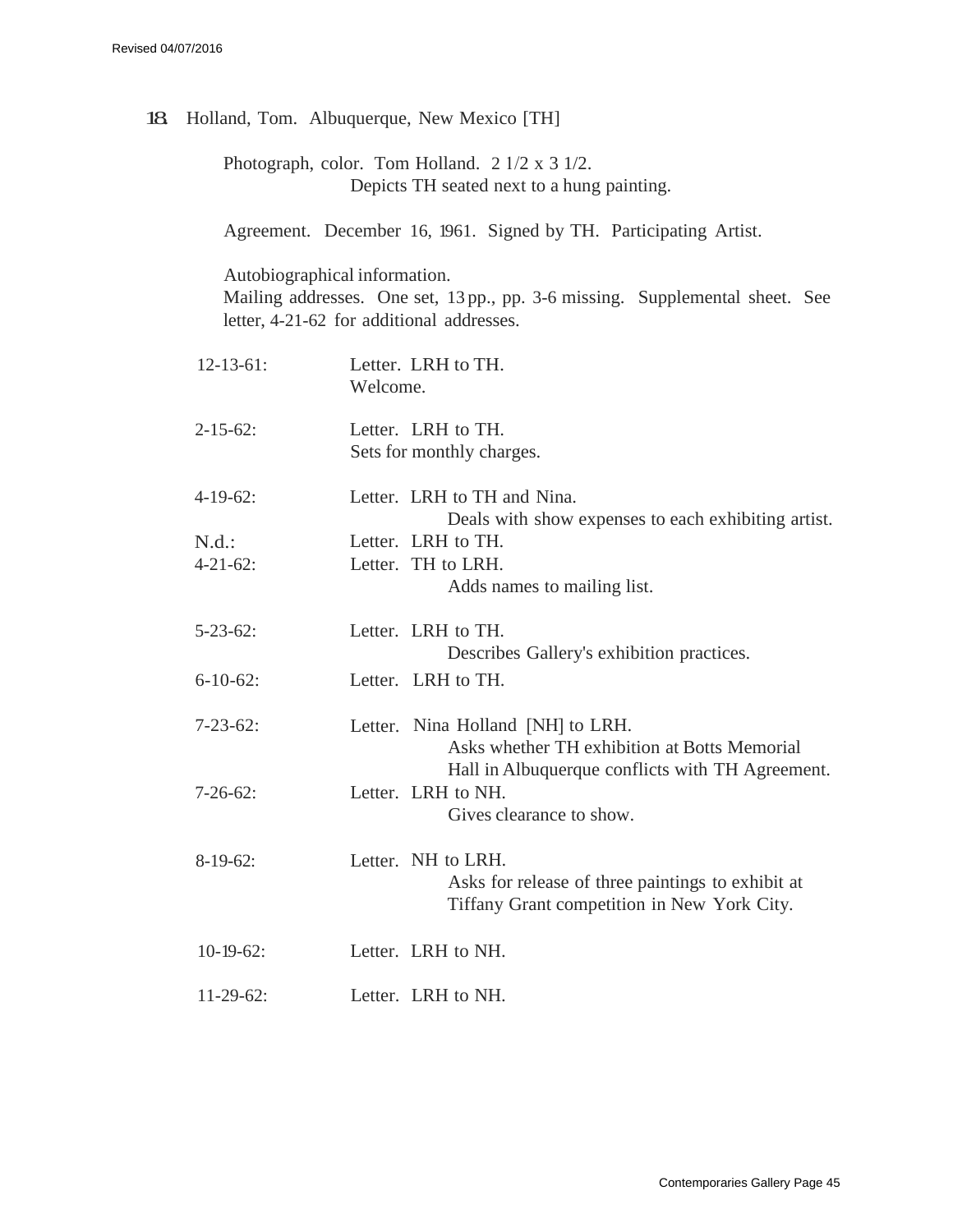| $12 - 19 - 62$ : | Letter. NH to LRH.                           |
|------------------|----------------------------------------------|
|                  | Reports that Tiffany outcome was negative.   |
| $12 - 28 - 62$ : | Letter. LRH to NH.                           |
|                  |                                              |
| $1 - 10 - 63$ :  | Letter. TH to LRH.                           |
|                  | Plans to stay with Gallery for ensuing year. |
| $1-30-63$ :      | Letter. LRH to TH.                           |
|                  | Asks for photo.                              |
|                  |                                              |

Statements. Paintings on commission to Gallery; releases. Titles and prices.

Newspaper clippings.

The New Mexican. May 13, 1962. Ad for Gallery show, 3-man, opening May 19: Hall, Dryce [sic], Hollaad [sic].

The New Mexican. May 13, 1962. Photocopy. Article on Gallery show, May 20-28. Photo of TH paintings, *Seated Girl.*

The New Mexican. May 20, 1962. Photocopy. Article by John Wadleigh on non-representational art. Mentions TH.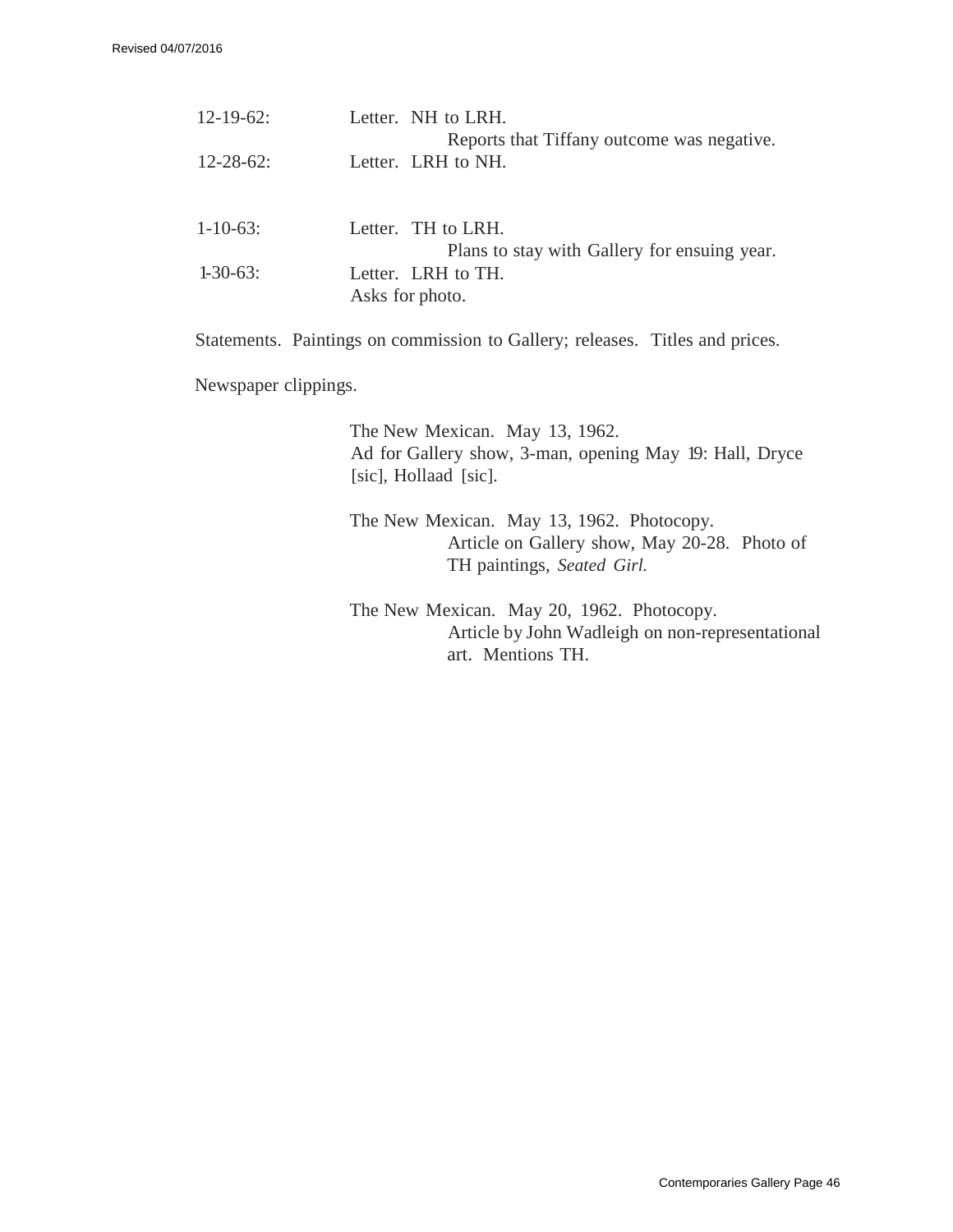19. Howard, William Vaughan. Albuquerque, New Mexico [WVH].

Agreement. January 14, 1962. Signed by WVH. Participating Artist.

Autobiographical information.

| $1 - 2 - 62$ :  |            | Letter. LRH to WVH.                                                                                                                                                                                                                                                            |
|-----------------|------------|--------------------------------------------------------------------------------------------------------------------------------------------------------------------------------------------------------------------------------------------------------------------------------|
|                 |            | Discloses that Gallery of Modern Arts on Water                                                                                                                                                                                                                                 |
|                 |            | Street closed. Urges him to sign Gallery                                                                                                                                                                                                                                       |
|                 | Agreement. |                                                                                                                                                                                                                                                                                |
| $1 - 14 - 62$ : |            | Letter. WVH to LRH.                                                                                                                                                                                                                                                            |
| $1 - 18 - 62$ : |            | Letter. LRH to WVH.                                                                                                                                                                                                                                                            |
|                 |            | Discusses his paintings and works of other artists<br>with the Gallery: Haas; Holland; Olsen; Dryce;<br>De Puy; Constance Counter [file missing but photo]<br>of her in Odds and Ends section, infral, a San<br>Francisco painter - "whose work is "way out and<br>wonderful." |
| $2 - 15 - 62$ : |            | Letter. LRH to WVH.                                                                                                                                                                                                                                                            |
| $2 - 24 - 62$ : |            | Letter. LRH to WVH.                                                                                                                                                                                                                                                            |
|                 |            |                                                                                                                                                                                                                                                                                |
| $4 - 20 - 62$ : |            | Letter. LRH to WVH.                                                                                                                                                                                                                                                            |
|                 |            |                                                                                                                                                                                                                                                                                |
| $7 - 12 - 62$ : |            | Letter. LRH to WVH.                                                                                                                                                                                                                                                            |
|                 |            |                                                                                                                                                                                                                                                                                |
| $10-18-62$ :    |            | Letter. LRH to WVH.                                                                                                                                                                                                                                                            |
|                 |            |                                                                                                                                                                                                                                                                                |
| $11-29-62$ :    |            | Letter. LRH to WVH.                                                                                                                                                                                                                                                            |
|                 |            |                                                                                                                                                                                                                                                                                |
| $1 - 24 - 63$ : |            | Letter. LRH to WVH.                                                                                                                                                                                                                                                            |
|                 |            | Refers to sale of WVH painting and payment terms                                                                                                                                                                                                                               |
|                 |            | less overdue "fees" to Gallery.                                                                                                                                                                                                                                                |
| $1-63:$         |            | Letter. WVH to LRH.                                                                                                                                                                                                                                                            |
|                 |            |                                                                                                                                                                                                                                                                                |
| $3-15-63$ :     |            | Letter. WVH to LRH.                                                                                                                                                                                                                                                            |
|                 |            | Not sure he can stay with the Gallery.                                                                                                                                                                                                                                         |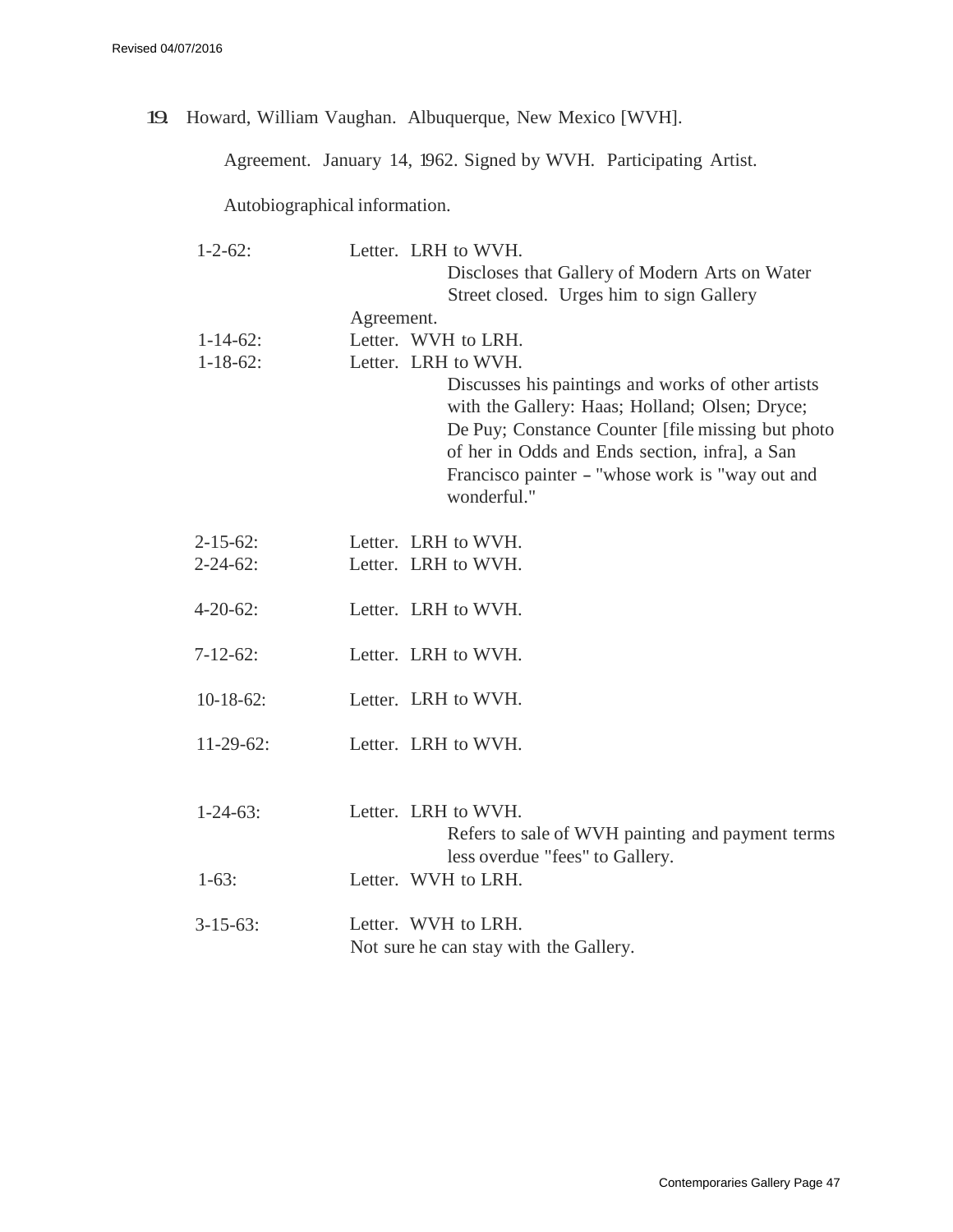| $5 - 7 - 63$ :  | Letter. LRH to WVH.                         |
|-----------------|---------------------------------------------|
|                 | Cannot continue to show his work without a  |
|                 | payment.                                    |
| $5 - 23 - 63$ : | Letter. WVH to LRH.                         |
| $5 - 29 - 63$ : | Letter. LRH to WVH.<br>Waiting for payment. |

Statements. Paintings on commission to the Gallery; releases. Titles, prices.

Newspaper clippings.

The New Mexican. July 1, 1962. Article describes many gallery artists, including WVH.

Albuquerque Tribune. January 21, 1971. Describes exhibition of 13 paintings by WVH, founder of Albuquerque Modern Museu m , former President of New Mexico Art League.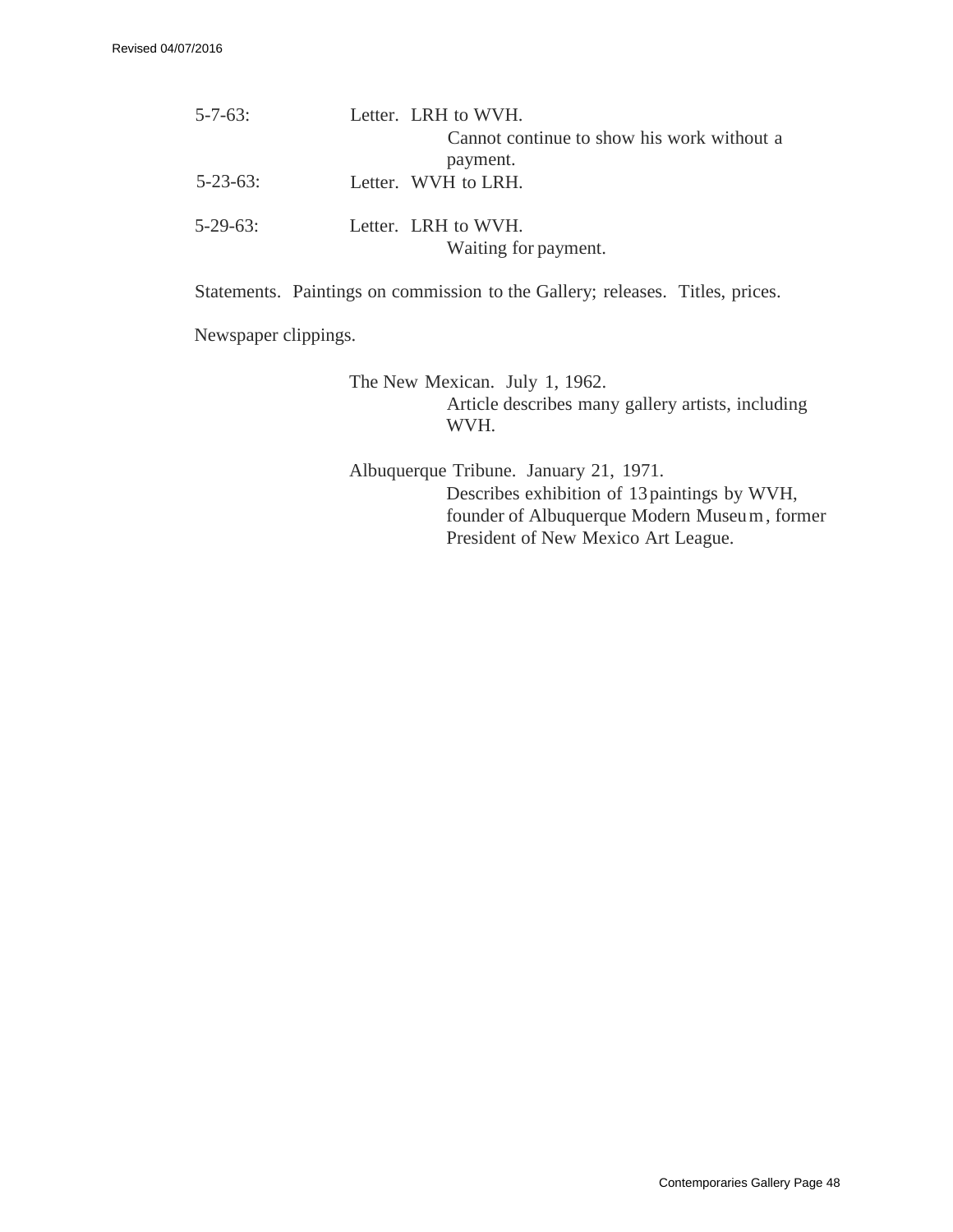## Box 51

## 20. Klein, Michael. Taos, New Mexico [MK] [Fragmentary.]

Autobiographical information.

| $11 - 26 - 62$ :                       | Letter. LRH to MK.                                                                                   |
|----------------------------------------|------------------------------------------------------------------------------------------------------|
|                                        | [Letter implies MK a member of the Gallery.]                                                         |
| 1-15-62 [sic; 1963]: Letter. LRH to MK |                                                                                                      |
|                                        | Sets for details on operating procedures of Gallery.                                                 |
| $4-19-63$ :                            | Letter. LRH to MK.<br>Describes disposition of the proceeds of the sale of MK work,<br>The Visitant. |
| $7 - 3 - 63$ :                         | Letter. MK to LRH.                                                                                   |

Statements. Paintings commissioned to the Gallery; releases. Titles and prices.

|                   | Newspaper clippings. The New Mexican. September 30, 1963. Pasatiempo, front |
|-------------------|-----------------------------------------------------------------------------|
|                   | pg. Picture of WVH, Danish painter, next to one of his oils on              |
|                   | glass paintings at a show at The Blue Door in Taos.                         |
| Unident.clipping. |                                                                             |
|                   | Article on Blue Door exhibition of WVH background and                       |

exhibitions [at very prestigious museums].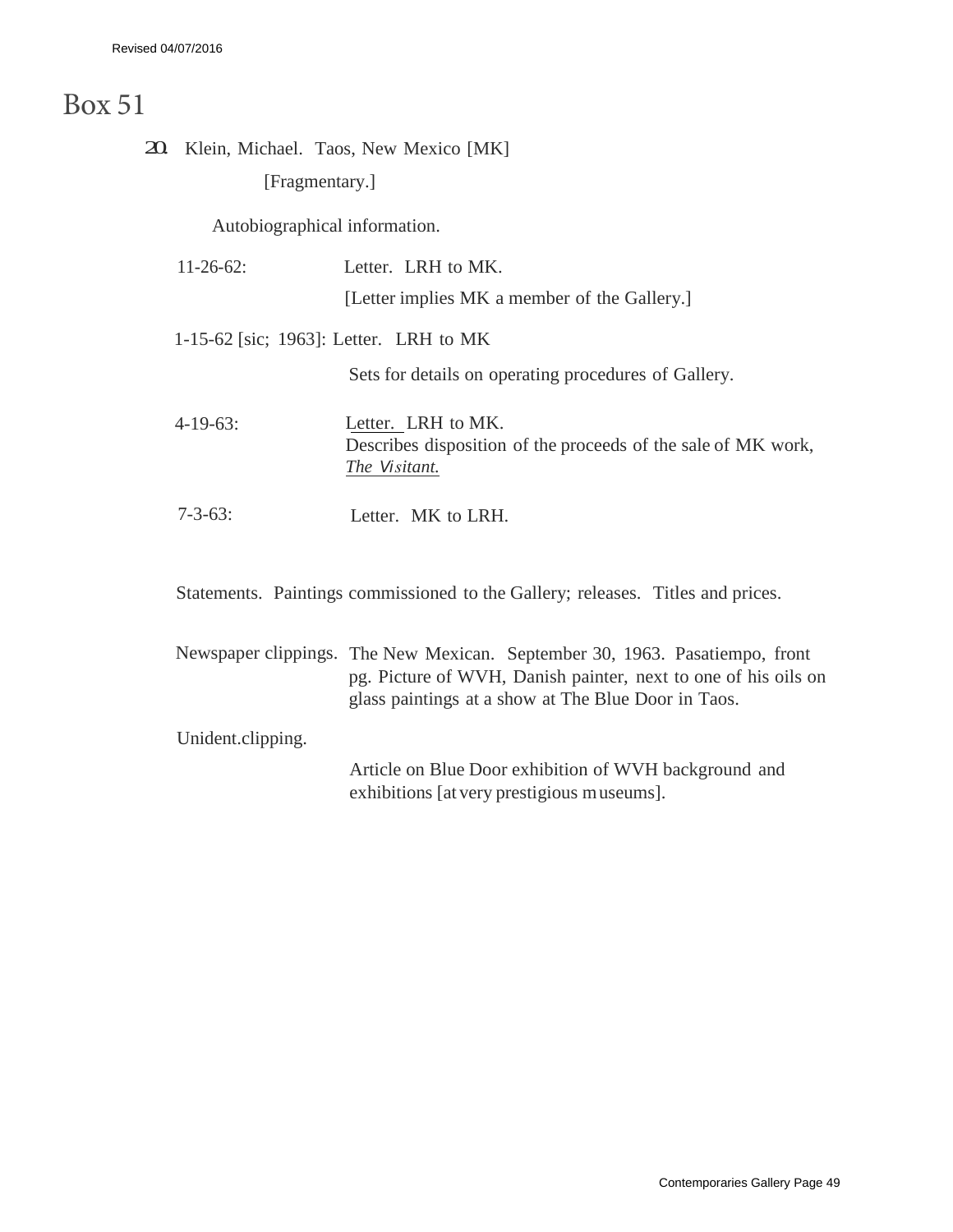## 21. Levin, Eli. Santa Fe. [EL]

Agreement. September 15, 1964. signed by EL. Participating *"Exhibitor.* Only covers period October 1 - December 31. [Gallery closed November 30, 1964.]

Autobiographical information.

| $9-1-64$ :      | Letter [on back of INS Form (Application)].<br>From San Francisco. EL to LRH. Sending paintings.                                                                         |
|-----------------|--------------------------------------------------------------------------------------------------------------------------------------------------------------------------|
| $4 - 21 - 65$ : | Letter. EL to LRH.<br>Sketch on front of sheet of young child. Letter filled with<br>whimsical, self-depreciating comments on his book and art –<br>all rejected.        |
| $5 - 24 - 65$ : | Letter. LRH to EL [no signature].<br>Filled with homilies and advice.                                                                                                    |
| $2 - 10 - 66$ : | Letter. EL to LRH. On sheet tom from spiral notebook,<br>unruled.<br>Sketch on front of sheet: 3- piece band. Advice<br>On mixing paints Discloses \$4,000. inheritance. |
| $9-66:$         | Letter. EL to LRH.<br>Back in Santa Fe. Busy selling his paintings.                                                                                                      |
| $1-25-67$ :     | Letter. LRH to EL.<br>Gives some homespun advice.                                                                                                                        |

Flyers and exhibition notices.

Flyer. Eli's Gallery, 616 Canyon Road, Santa Fe. Announcing An Underground Event.

Hand - drawn and water-colored. Announces Film and Music

byWalter Chappell on February 26 [1967]. Also: smaller version with modified text.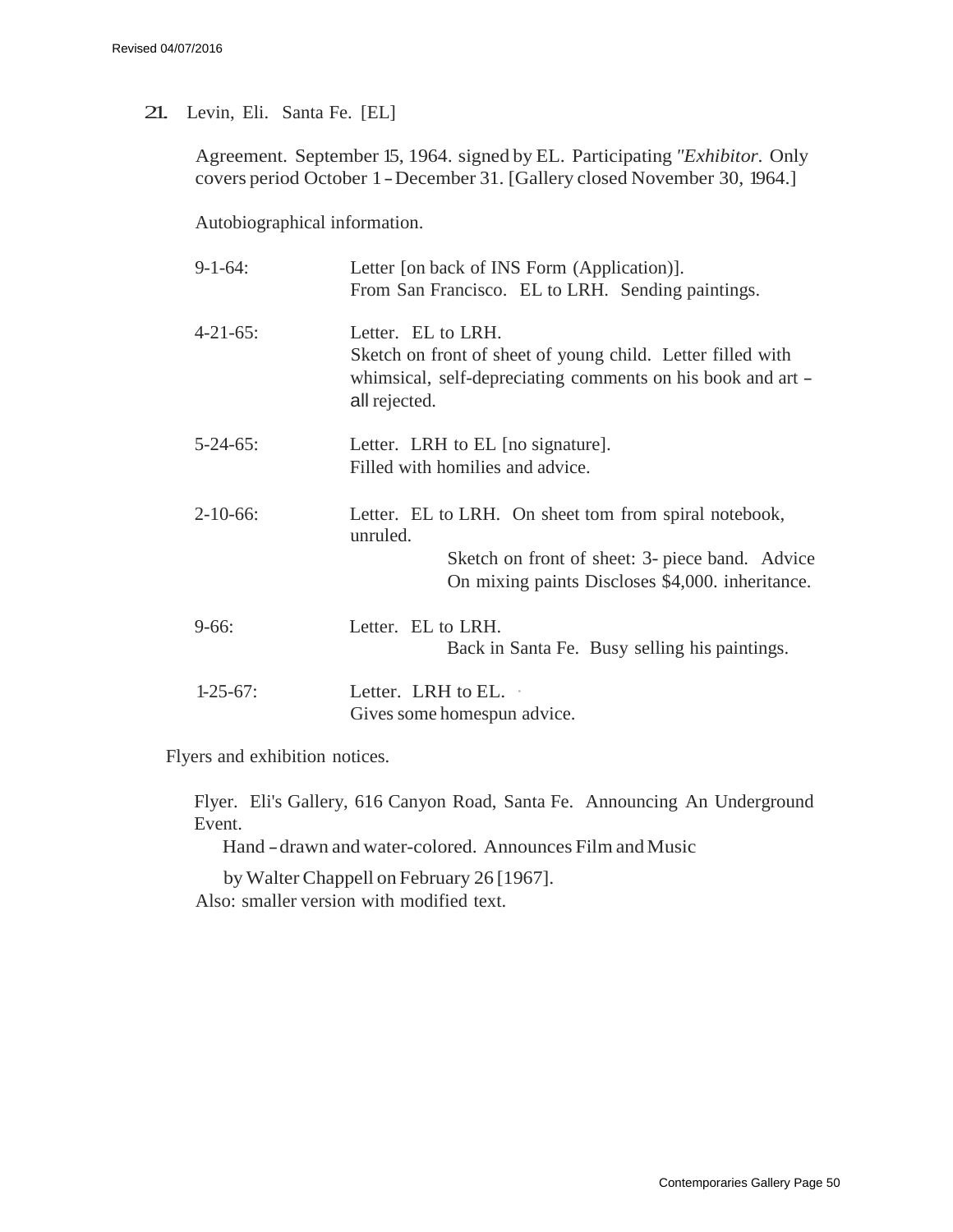Flyer. Watercolors and sculpture by EL Art Galeria Peqne:ria, Canyon Road. Aug.8-15 [1971].

Folded leaflet. The Jamison Galleries. Santa Fe. Announces EL Exhibition, Sept. 10- 23, 1972. Paintings of Israel. Complete biographical (artistic) background of EL on inside of folded sheet.

**21A.** Newspaper clippings [including those relating to his father and stepmother].

Santa Fe News [sic]. February 2, 1967. Reports on New Eli's Gallery.

Ibid. Column by Jerry White called Canyon Roadrunner. Describes items in show, some likely to shock.

The New Mexican. February 5, 1967. Article: Group Exhibit Opens Today at Eli Levin's. Pictures of EL etching,; Robert Gilberg photograph; Walter Chappell photograph.

The New Mexican. December 3, 1969. Article by Jack Sitton: Artist [EL] dislikes Plaza decorations done by Thurman Dillard.

Ibid. December 15, 1969. Dillard reply.

Newsweek. April 27, 1970. Book review: of The Converts, by Tereska Torres. Knopf, N.Y.

New York Times Book Review. July 26, 1970. Book review: [above book]. Picture of author, c. 1937.

Miscellaneous News papers. Articles about EL and others.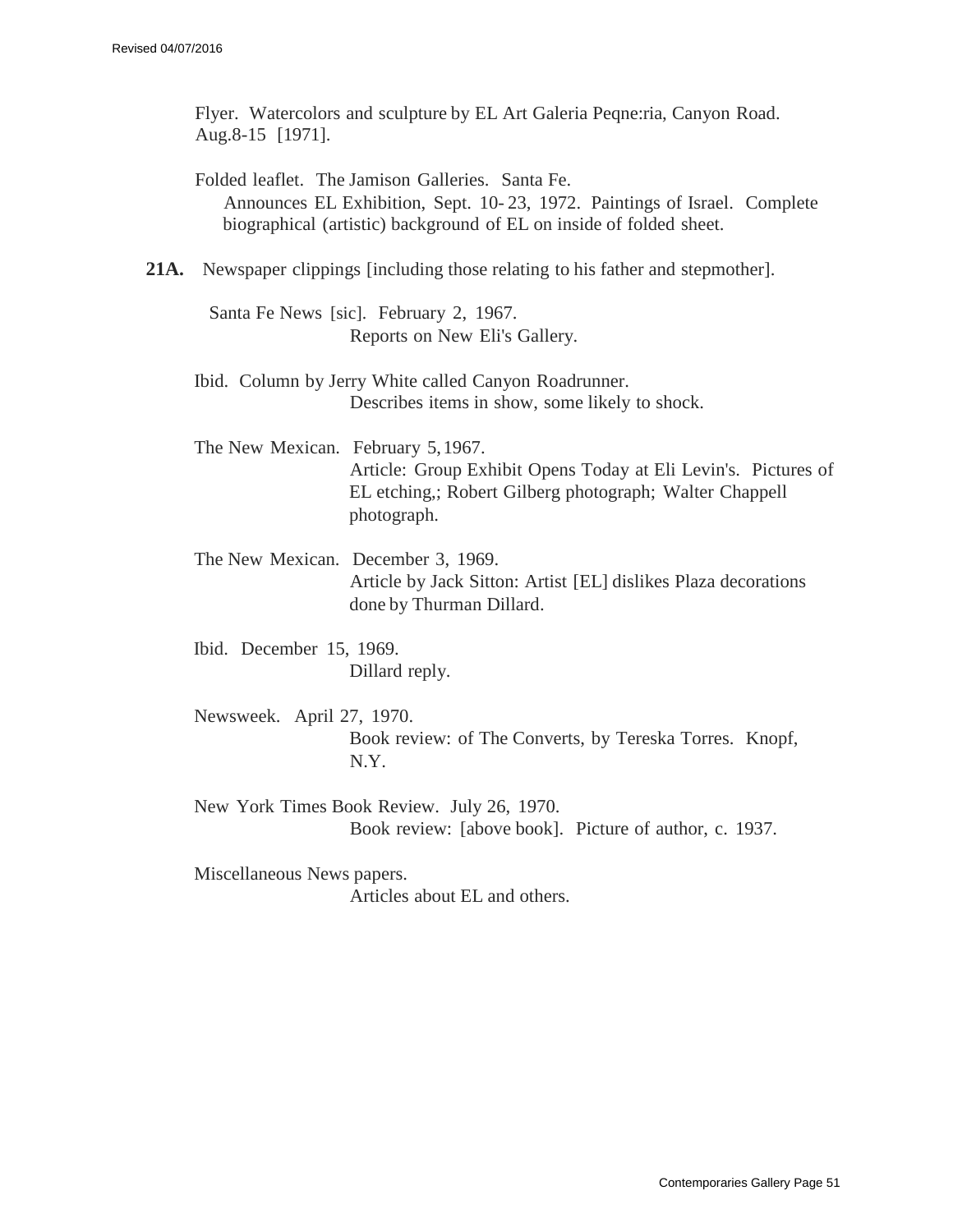- 22. McCormick, Michael. Santa Fe, New Mexico [MM] [Fragmentary.]
	- Agreements. November 15, 1963.} Signed by MM. Participating Artist. September 19, 1964.} Signed by MM. Participating Artist.

Autobiographical information.

Statements. Paintings and sculpture on commission to Gallery; released on 11-17-64. Titles and prices.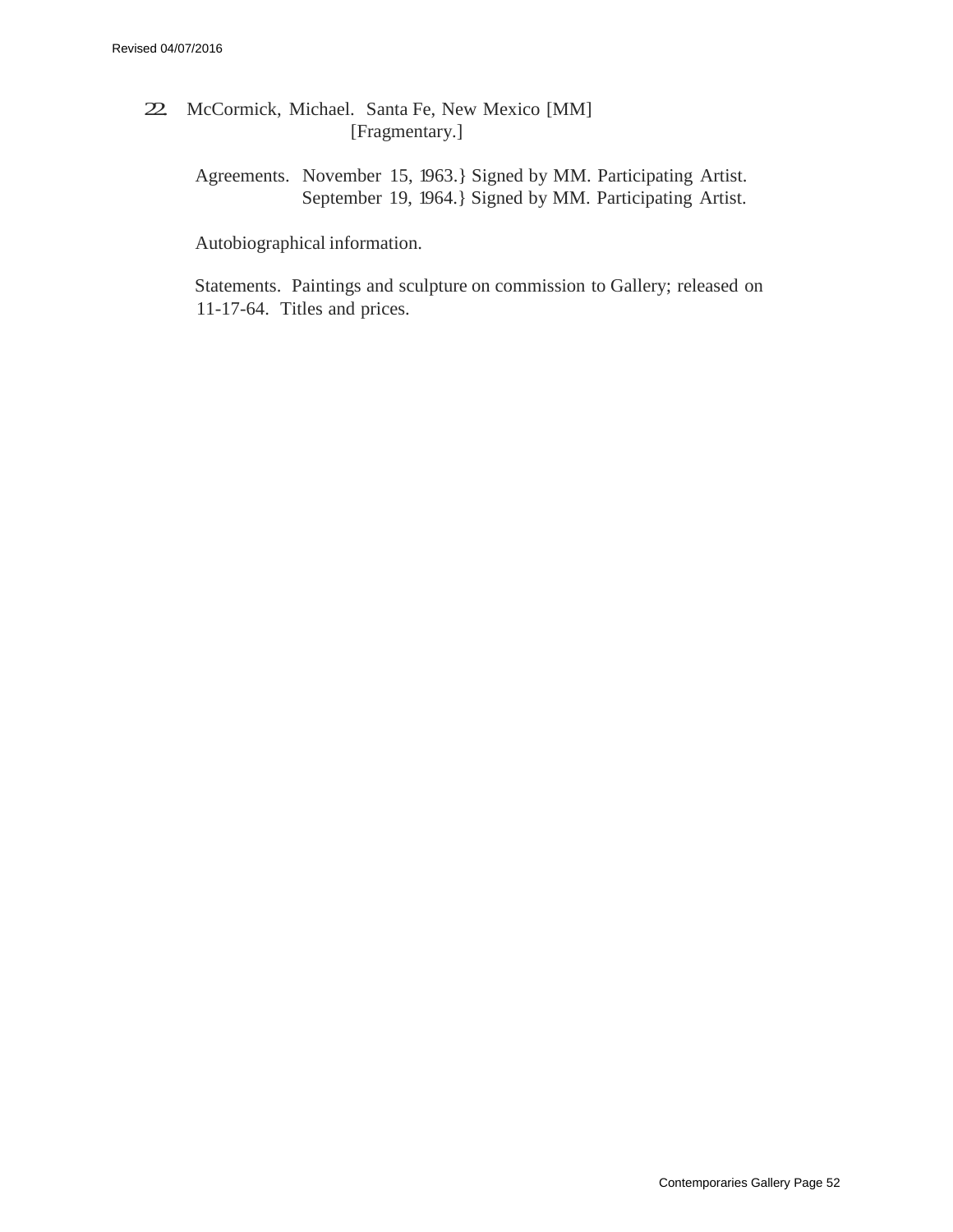| 23. |                  | Morais, Leroy and Jane [Kelly]. Albuquerque, New Mexico.<br>[LM and JKM]. Husband and wife.                                        |
|-----|------------------|------------------------------------------------------------------------------------------------------------------------------------|
|     |                  | Agreements. October 31, 1963.} signed by both. Participating Artists.<br>January 25, 1964.} signed by both. Participating Artists. |
|     | Mailing list.    | Autobiographical information, LM and JKM.                                                                                          |
|     | $10-19-63$ :     | Letter. JKM to LRH.                                                                                                                |
|     | $10-22-63$ :     | Letter. LRH to JKM and LM.                                                                                                         |
|     | $11 - 18 - 63$ : | Letter. LRH to JKM.                                                                                                                |
|     | $11-20-63$ :     | Note. JKM to LRH.<br>With sketch of sculpture to be sent to the Gallery:<br>Tree Figure. \$50.                                     |
|     | $11-25-63$ :     | Card. JKM to LRH.                                                                                                                  |
|     | $12 - 11 - 63$ : | Letter. LRH to JKM.<br>Hope Curtis of Santa Fe bought her sculpture,<br>Candelabra II, for \$50. Accounting.                       |
|     | $12 - 20 - 63$ : | Letter. LRH to JKM.                                                                                                                |
|     | $1 - 6 - 64$ :   | Letter. LRH to JKM.<br>Frances Smith, art critic, bought her <i>Riders</i> , a<br>drawing. \$20.                                   |
|     | $1 - 11 - 64$ :  | Letter. JKM to LRH.                                                                                                                |
|     | $1 - 17 - 64$ :  | Letter. LRH to JKM and LM.<br>"Taking stock of second Gallery year." Names of<br>persons on Gallery Board of Advisors.             |
|     | $1 - 17 - 64$ :  | Letter. LRH to JKM.                                                                                                                |
|     | $1 - 26 - 64$ :  | Letter. JKM to LRH.                                                                                                                |
|     |                  | Mentions one Harry A. Hubbell, a New Mexico<br>Sculptor; work depicted in December ART<br>FORUM.                                   |
|     | $2 - 4 - 64$ :   | Letter. LRH to JKM and LM.<br>Talks about Hubbell, Pickette [q.v. infra], Zammitt<br>contretemp with Kolb at MNM.                  |
|     | $2 - 29 - 64$ :  | Letter. JKM to LRH.                                                                                                                |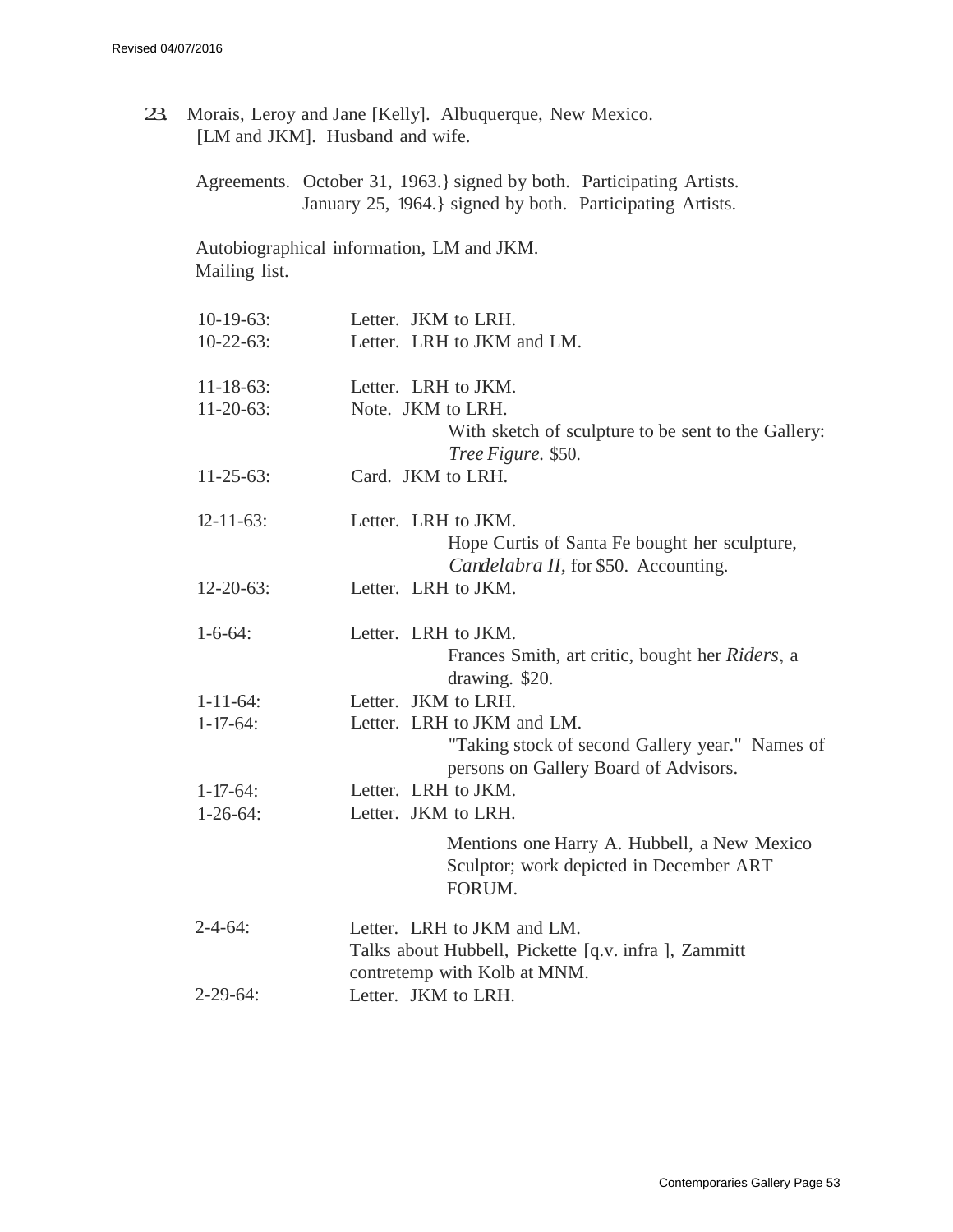| $3-64:$<br>$3-9-64$ :<br>$3-64:$ | Letter. JKM to LRH.<br>Letter. JKM to LRH.<br>Flyer. The Uptown Gallery, New Orleans.<br>Exhibition called Women On Targets, paintings and drawings |
|----------------------------------|-----------------------------------------------------------------------------------------------------------------------------------------------------|
| $3-20-64$ :<br>$3-25-64$ :       | by LM. March 15-April 11.<br>Letter. LRH to JKM and LM.<br>Letter. JKM to LRH.                                                                      |
| $4-64:$                          | Flyer. Gallery show, April 18-25.<br>Includes JKM works.                                                                                            |
| $5 - 16 - 64$ :                  | Letter. JKM to LRH.<br>Describes LM serigraphs as "really beautiful."                                                                               |
| $5 - 20 - 64$ :                  | Letter. LRH to JKM.                                                                                                                                 |
| $6-10-64$ :                      | Letter. LRH to JKM.                                                                                                                                 |
| $6-14-64$ :                      | Describes two sales of JKM ceramics at \$50. each. Accounting.<br>Letter. JKM to LRH.                                                               |
| N.d.:                            | Ink sketches of American Beauty with sizes, prices, inv.<br>numbers.                                                                                |
| $7 - 8 - 64$ :                   | Note. JKM to LRH.                                                                                                                                   |
| $7-17-64$ :                      | Note. JKM to LRH.                                                                                                                                   |
| $7 - 22 - 64$ :                  | Letter. LRH to JKM.                                                                                                                                 |
| $7 - 23 - 64$ :                  | Letter. JKM to LRH.                                                                                                                                 |
| $7-29-64$ :                      | Letter. LRH to JKM and LM.                                                                                                                          |
| $8-64:$                          | Draft [lay-out], flyer. Gallery show, August 8-22. Of JKM,<br>LM, and Rourke.                                                                       |
| $8-11-64$ :                      | Letter. JKM to LRH.                                                                                                                                 |
| $8-11-64$ :                      | Letter. LRH to JKM and LM.                                                                                                                          |
| $8-21-64$ :                      | Letter. LRH to JKM and LM.                                                                                                                          |
|                                  | Sold JKM's <i>Black Flora</i> , and bought her <i>Water Games</i> .                                                                                 |
| $9-17-64$ :                      | Note. JKM to LRH.                                                                                                                                   |
| $9 - 25 - 64$ :                  | Letter. LRH to JKM.                                                                                                                                 |
| $10-6-64$ :                      | Card. JKM to LRH.                                                                                                                                   |
| $12-64:$                         | Card. Announcing birth of daughter Kelly.                                                                                                           |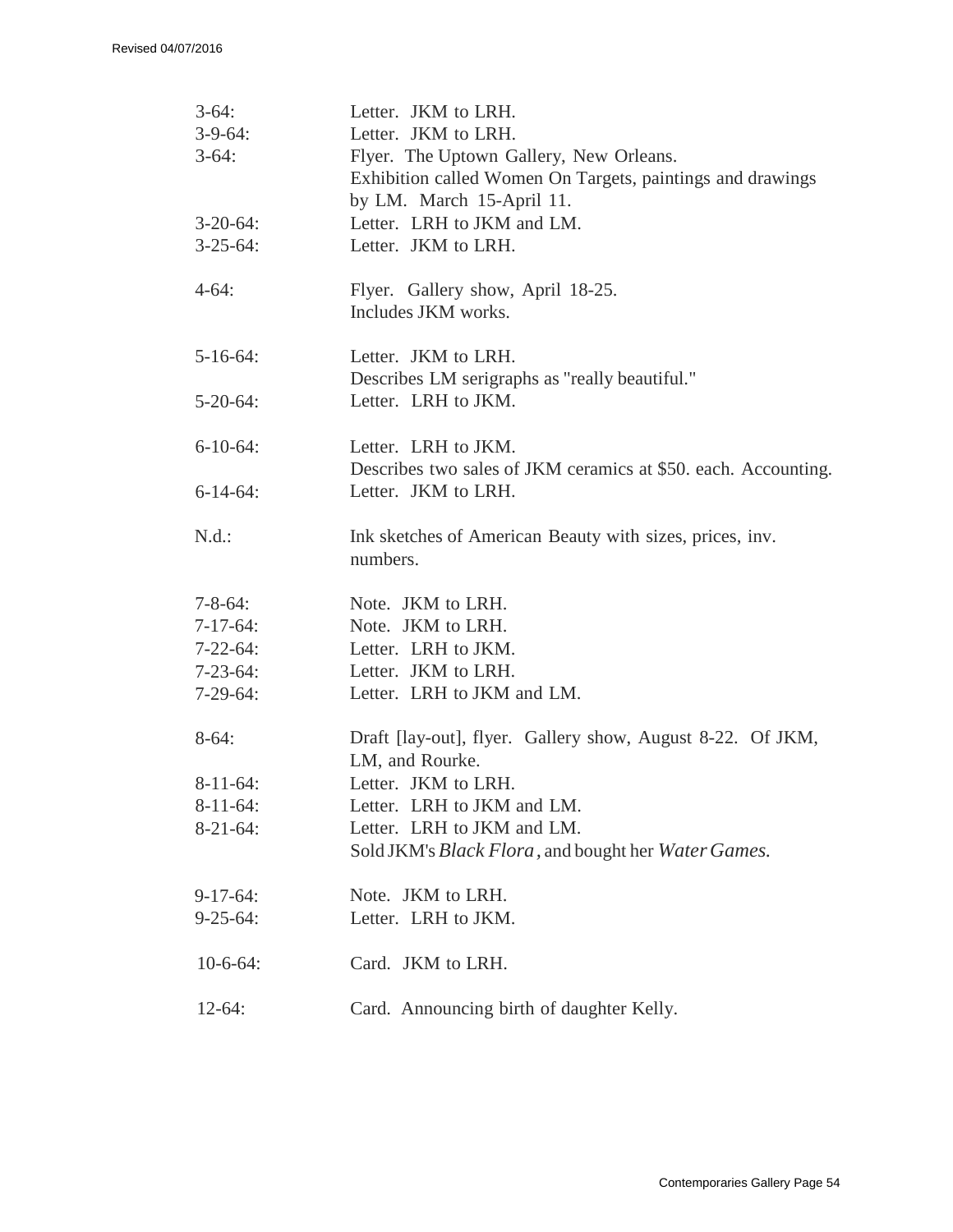| $2 - 25 - 65$ : | Card. JKM to LRH.              |
|-----------------|--------------------------------|
| $3 - 2 - 65$ :  | Letter. LRH to JKM.<br>Gossip. |

Statements. Construction, drawings, sculpture on commission to Gallery; releases. Titles and prices.

Newspaper clippings.

The New Mexican. August 16, 1964. Reports on Gallery's three 1-man shows going. States that LRH has 26 artists showing their work there.

Albuquerque Journal. August 2, 1969. Advertising Gallery show, August 8-22. LM paintings; JKM, sculpture; Rourke, "assemblages."

Biographical sketch of JKM and LM. By LRH. February 1967.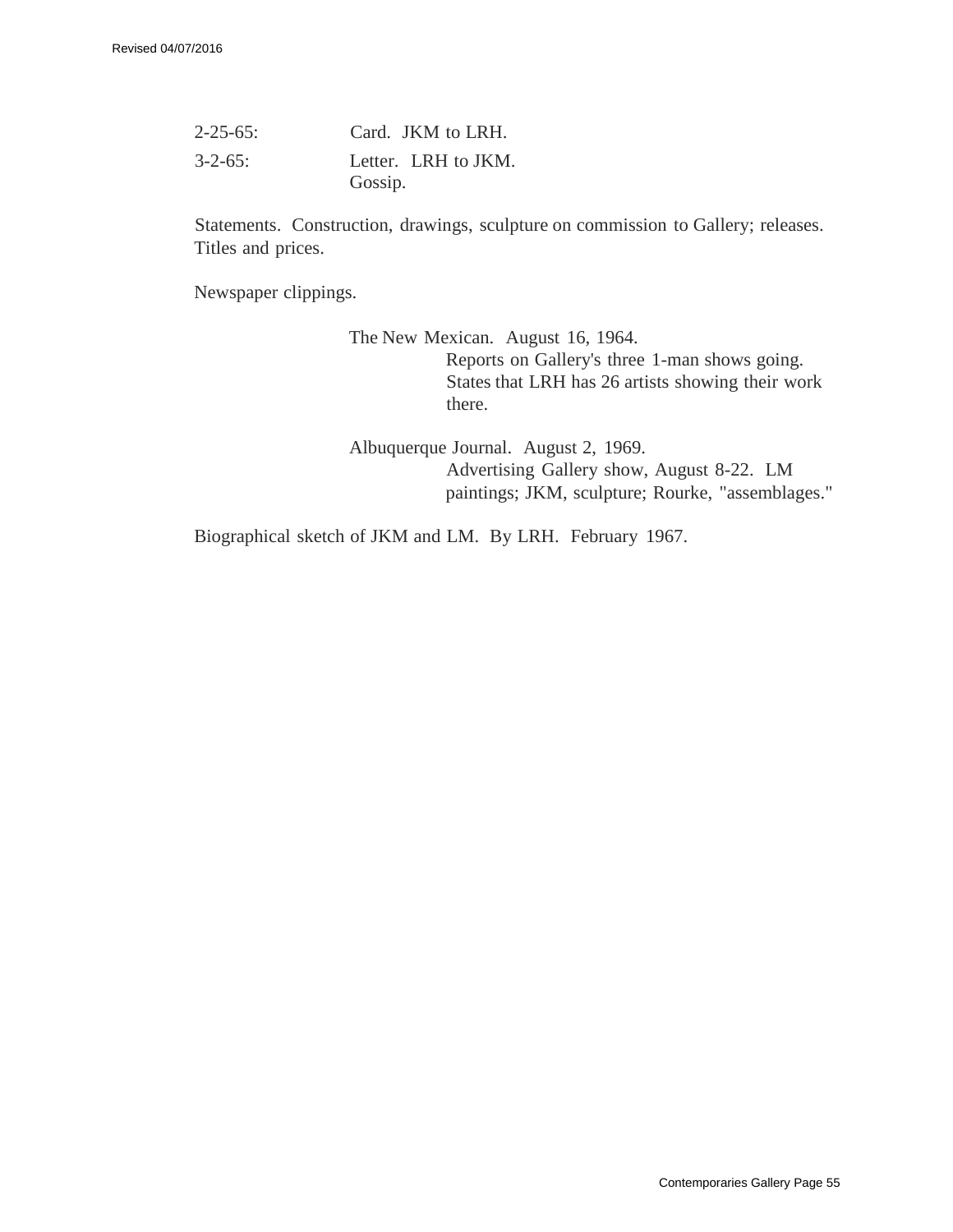24. Olsen, Hal. Los Alamos, New Mexico [HO]

Agreements. Signed by HO. Participating Artist. December 4,1961. March 1, 1963. January 27, 1964.

Autobiographical information. Mailing list.

| $2 - 15 - 62$ :  | Letter. LRH to HO.<br>Already pressing for monthly checks.     |
|------------------|----------------------------------------------------------------|
| $4 - 23 - 62$ :  | Letter. LRH to HO.                                             |
| $4 - 24 - 62$ :  | Letter. LRH to HO.                                             |
| N.d.:            | Letter. LRH to HO.                                             |
| c. $4-26-62$ :   | Card. HO to LRH.                                               |
|                  | Mesa Library agreeing to a show from Gallery in                |
|                  | June in Los Alamos.                                            |
| c. $4-62$ :      | Letter. HO to LRH.                                             |
| $5-10-62$ :      | Letter. LRH to HO.                                             |
| c. $5-62$ :      | Card. HO to LRH.                                               |
| $5 - 24 - 62$ :  | Letter. LRH to HO.                                             |
| N.d.:            | Note. HO to LRH.                                               |
| c. $6-11-62$ :   | Card. HO to LRH.                                               |
|                  | Writes that Pasatiempo gave the L.A. good                      |
|                  | coverage - but printed upside down!                            |
| $6 - 13 - 62$ :  | Letter. LRH to HO.                                             |
| $6-29-62$ :      | Letter. LRH to HO.                                             |
| N.d.:            | Letter. LRH to HO.                                             |
| N.d.:            | Letter. HO to LRH.                                             |
| $10-6-62$ :      | Letter. LRH to HO.                                             |
|                  | Announces she is president of Artists Equity, S.F.<br>Chapter. |
| $10-7-62$ :      | Letter. HO to LRH.                                             |
| $11-6-62$ :      | Letter. LRH to HO.                                             |
| $11 - 12 - 62$ : | Letter. HO to LRH.                                             |
|                  |                                                                |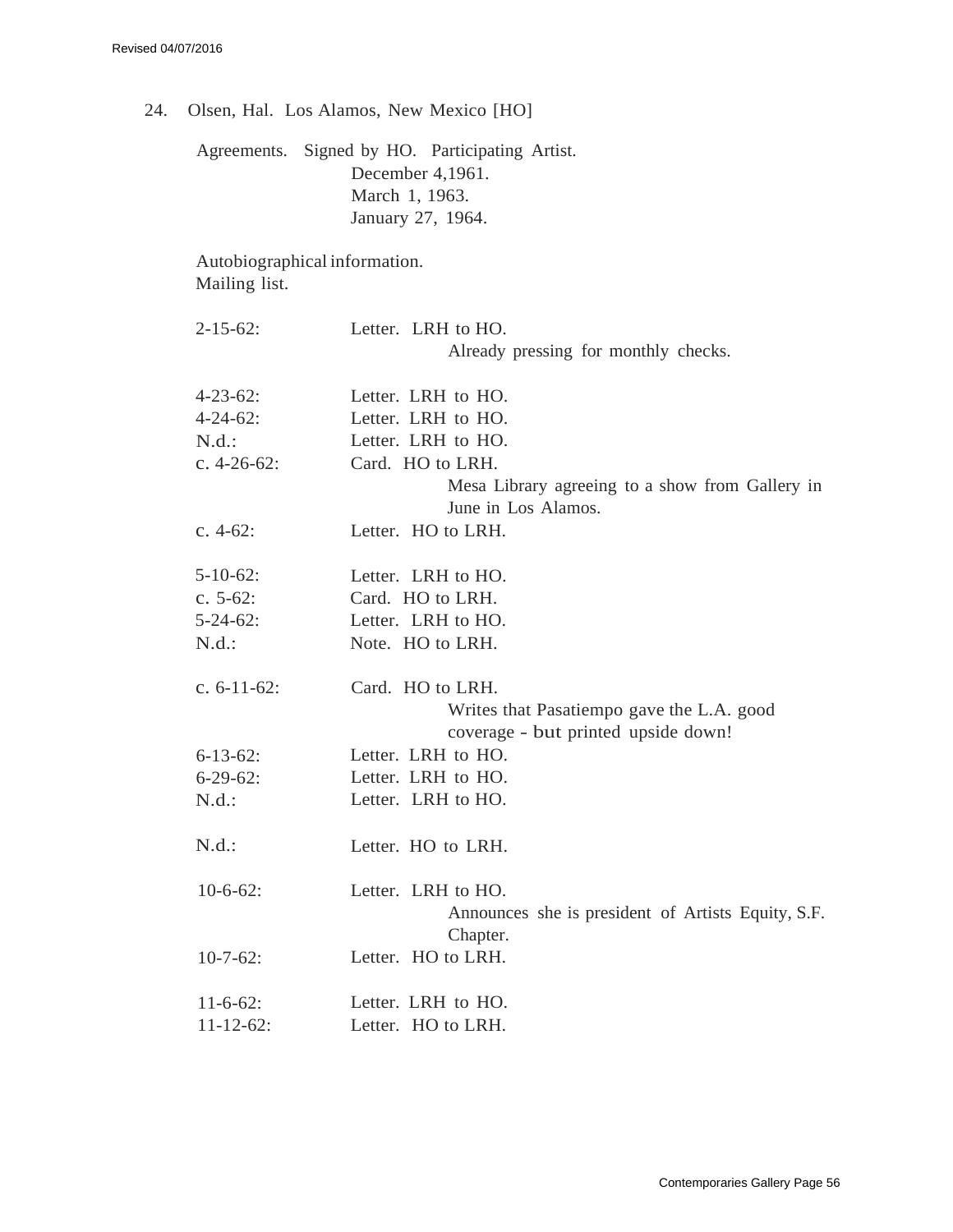| $11 - 14 - 62$ :                                     | Letter. LRH to HO.<br>Organizing a Board of Advisors to help direct<br>Gallery policies.                                                                                                           |
|------------------------------------------------------|----------------------------------------------------------------------------------------------------------------------------------------------------------------------------------------------------|
| $12 - 22 - 62$ :                                     | Letter. LRH to HO.                                                                                                                                                                                 |
| $1 - 13 - 63$ :                                      | Card. HO to LRH.<br>Glad to hear of chance to show work at State<br>Capitol.                                                                                                                       |
| $2 - 6 - 63$ :<br>$2 - 13 - 63$ :<br>$2 - 27 - 63$ : | Letter. LRH to HO.<br>Letter. LRH to HO.<br>Letter. LRH to HO.                                                                                                                                     |
| $6 - 26 - 63$ :                                      | Letter. LRH to HO.                                                                                                                                                                                 |
| $8 - 1 - 62$ :                                       | Letter. LRH to HO.<br>Sold his water color, <i>Valle Grande</i> , for \$60.                                                                                                                        |
| $8 - 6 - 63$ :                                       | Card. HO to LRH.                                                                                                                                                                                   |
| $8-22-63$ :                                          | Letter. LRH to HO.                                                                                                                                                                                 |
| $9-10-63$ :                                          | Letter. LRH to HO.                                                                                                                                                                                 |
| $11 - 10 - 63$ :                                     | Letter. LRH to HO.                                                                                                                                                                                 |
| $12 - 2 - 63$ :                                      | Note. HO to LRH.                                                                                                                                                                                   |
| $12 - 3 - 63$ :                                      | Letter. LRH to Sen. Clinton P. Anderson, Washington, D.C.<br>Calls his attention to a painting of JFK done by<br>HO of his historic visit to Los Alamos. Does he<br>wish to hang it in his office? |
| $12 - 4 - 63$ :                                      | Letter. Sen. Anderson to LHR.<br>Asks for photo of painting.                                                                                                                                       |
| $12 - 16 - 63$ :                                     | Letter. LHR to Sen. Anderson.<br>Encloses a Kodachrome slide.                                                                                                                                      |
| $12 - 16 - 63$ :                                     | Letter. LHR to HO.<br>So advising him.                                                                                                                                                             |
| $12 - 22 - 63$ :                                     | Letter. HO to LRH.                                                                                                                                                                                 |
| $1 - 10 - 64$ :                                      | Letter. LHR to HO.<br>The Senator did not like the painting.                                                                                                                                       |

Contemporaries Gallery Page 57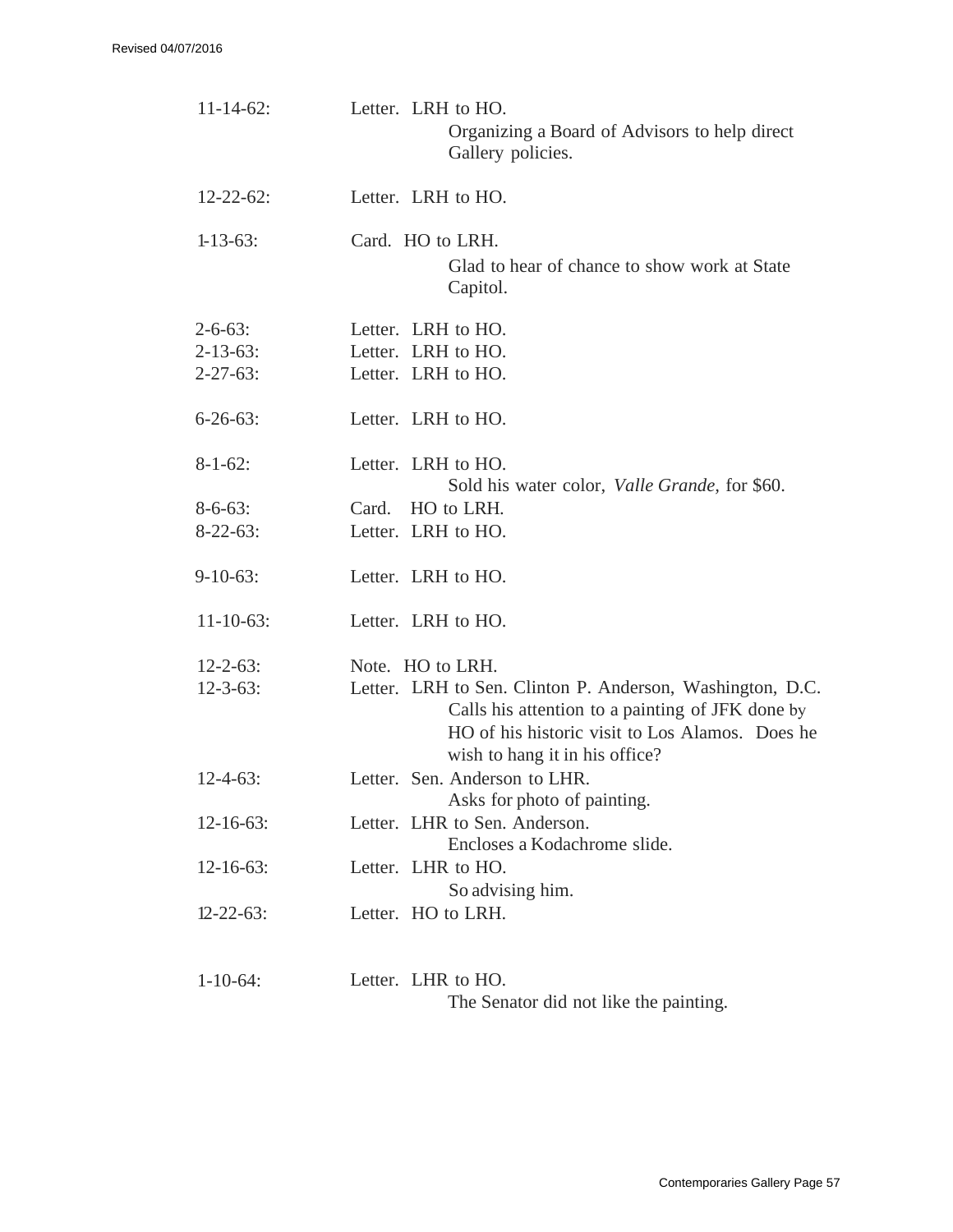| $1 - 10 - 64$ : | Letter. LHR to Los Alamos Scientific Laboratory.<br>Offering the painting for showing.                                                            |
|-----------------|---------------------------------------------------------------------------------------------------------------------------------------------------|
| $1 - 16 - 64$ : | Letter. Los Alamos S. Lab. To LRH.<br>Wants the painting for two weeks' exhibition.                                                               |
| $1 - 22 - 64$ : | Letter. LRH to HO.<br>So advising him.                                                                                                            |
| $1 - 23 - 64$ : | Letter. LRH to HO.<br>Soliciting membership renewal for second year.<br>Outlines Gallery status: members, Advisory<br>numbers, shows, sales, etc. |
| $1 - 25 - 64$ : | Letter. LRH to HO.                                                                                                                                |
| $2 - 5 - 64$ :  | Letter. LRH to HO.<br>Having a "flurry" over Zammitt's paintings; will<br>show him later in the year.                                             |
| $2 - 26 - 64$ : | Letter. HO to LRH.<br>Learned from L.A. Lab that exhibition of JFK<br>painting being put off until next year.                                     |
| $4 - 6 - 64$ :  | Letter. LRH to HO.                                                                                                                                |
| c. $4-23-64$ :  | Card. HO to LRH.                                                                                                                                  |
| $4 - 30 - 64$ : | Letter. LRH to HO.<br>Preparing show for Norman Zammitt,<br>"Controversial painter at UNM," and Tom<br>Hammill, newcomer from NYC.                |
| $7-14-64$ :     | Letter. LRH to HO.                                                                                                                                |
| $8-27-64$ :     | Letter. LRH to HO.<br>Hints at Gallery closing.                                                                                                   |
| $9-1-64:$       | Letter. HO to LRH.<br>Encourages her to keep the Gallery going.                                                                                   |
| $9-17-64$ :     | Letter. LRH to HO.<br>Asking for money.                                                                                                           |
| $11-9-64$ :     | Letter. LRH to HO.<br>Closing Gallery.                                                                                                            |

Statements. Paintings on commission to Gallery: releases. Titles and prices.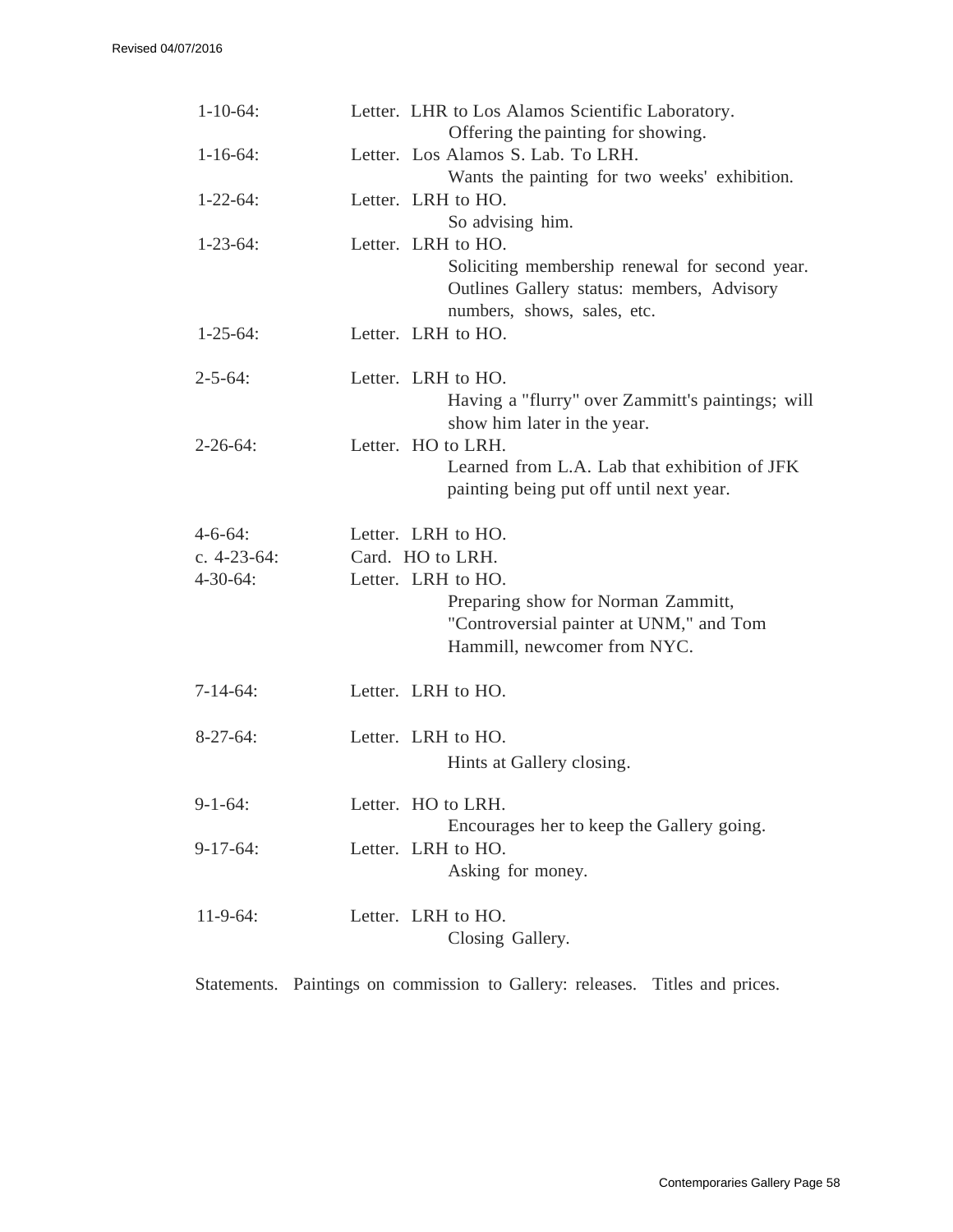Newspaper clippings.

1960. [Not id.] Announces HO show opening at Mesa Public Library Gallery in L.A.

The New Mexican. June 17, 1962. Reports nine - day show at Gallery. Includes Olsen.

The New Mexican. July 8, 1962. Advertisement by Gallery. Show of watercolors and metal sculpture. HO included.

Los Alamos Monitor. April 18, 1963. Picture of HO working on JFK painting.

Article. Los Alamos Scientific Laboratory, U. Of California. Vol. 5, No. 5. Feb. 28, 1963.

> On HO. Pg. 13. Cover picture; others illustrate article.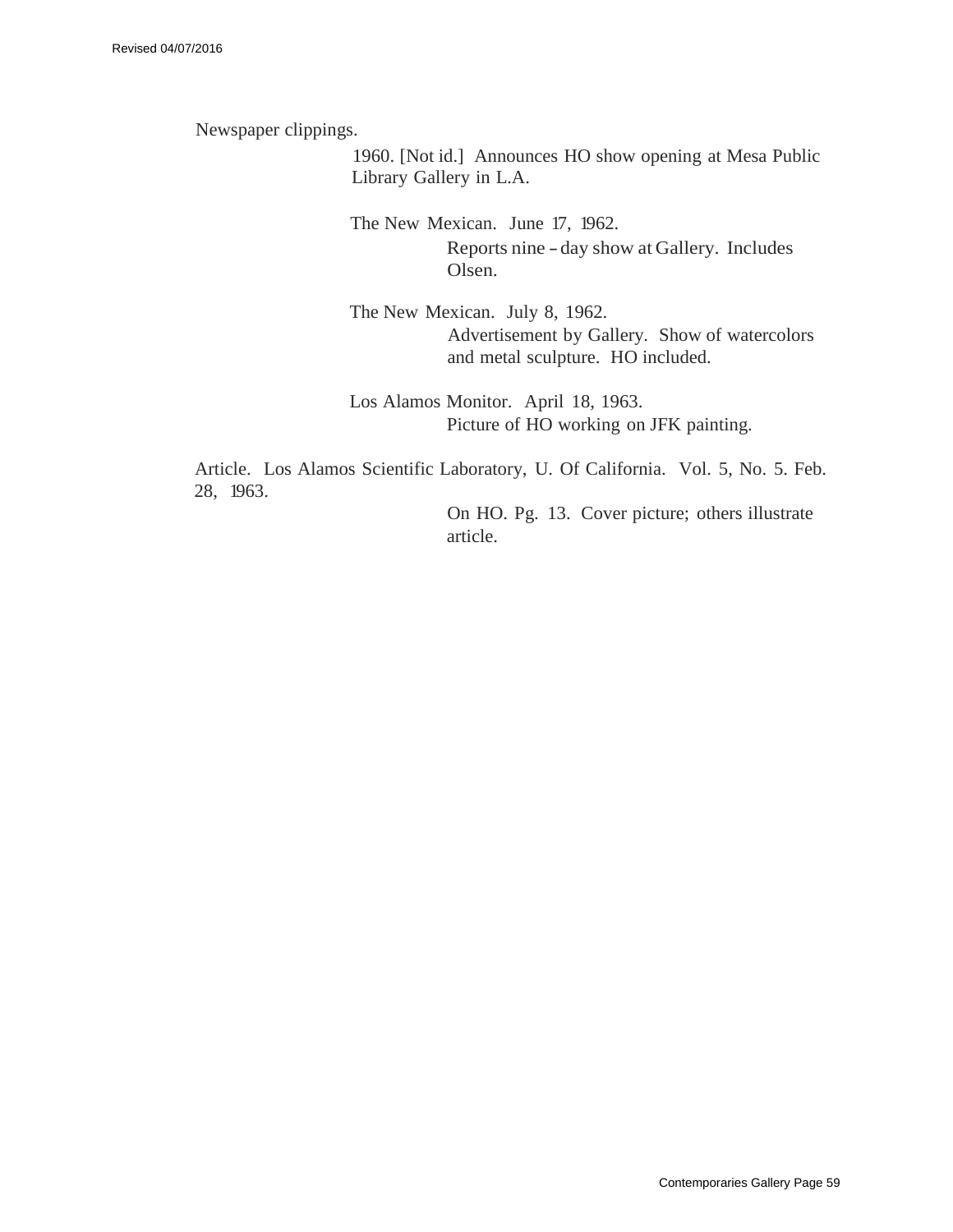25. Pickette, Walter. Albuquerque, New Mexico. [WP]

Agreements. Signed by WP. Participating Artist. September 22, 1962. March 4, 1963. February 15, 1964.

Autobiographical information.

| $9 - 30 - 62$ :  | Letter. LRH to WP.                                                                                                                                  |
|------------------|-----------------------------------------------------------------------------------------------------------------------------------------------------|
|                  | Discloses Gallery was on TV [KGGM] last week.                                                                                                       |
| $10-22-62$ :     | Letter. WP to LRH.                                                                                                                                  |
| $10-25-62$ :     | Letter. LRH to WP.                                                                                                                                  |
| $11-30-62$ :     | Letter. LRH to WP.                                                                                                                                  |
| c. $11-62$ :     | Flyer. Gallery show November 26 - December 28.<br>All works under \$100. Artists listed; WP<br>included.                                            |
| $12 - 20 - 62$ : | Letter [on oversize sheet from sketch pad]. WP to LRH.<br>Upset over an article in Santa Fe paper [vide New<br>Mexican, infra ?]. Ranting comments. |
| $12 - 29 - 62$ : | Letter. LRH to WP.<br>Rationalizing over his comments above.                                                                                        |
|                  | $1-22-62$ [sic; 1963]: Letter. LRH to PW.<br>Asks: can he have one-man show in May?                                                                 |
| $2 - 2 - 63$ :   | Letter [oversize sheets]: WP to LRH.<br>Cannot afford a May show.                                                                                   |
| $2 - 11 - 63$ :  | Letter. LRH to Oklahoma Art Center.<br>Entering three WP works.                                                                                     |
| $2 - 13 - 63$ :  | Letter. LRH to WP.                                                                                                                                  |
| c. $3-63$ :      | Flyer. Oklahoma City Art Center exhibition of contemporary<br>American art. March 17 - April 7.<br>Information and rules on reverse side.           |
| $3 - 2 - 63$ :   | Letter. LRH to WP.                                                                                                                                  |
| $3 - 5 - 63$ :   | Letter [oversize sheet]. WP to LRH.                                                                                                                 |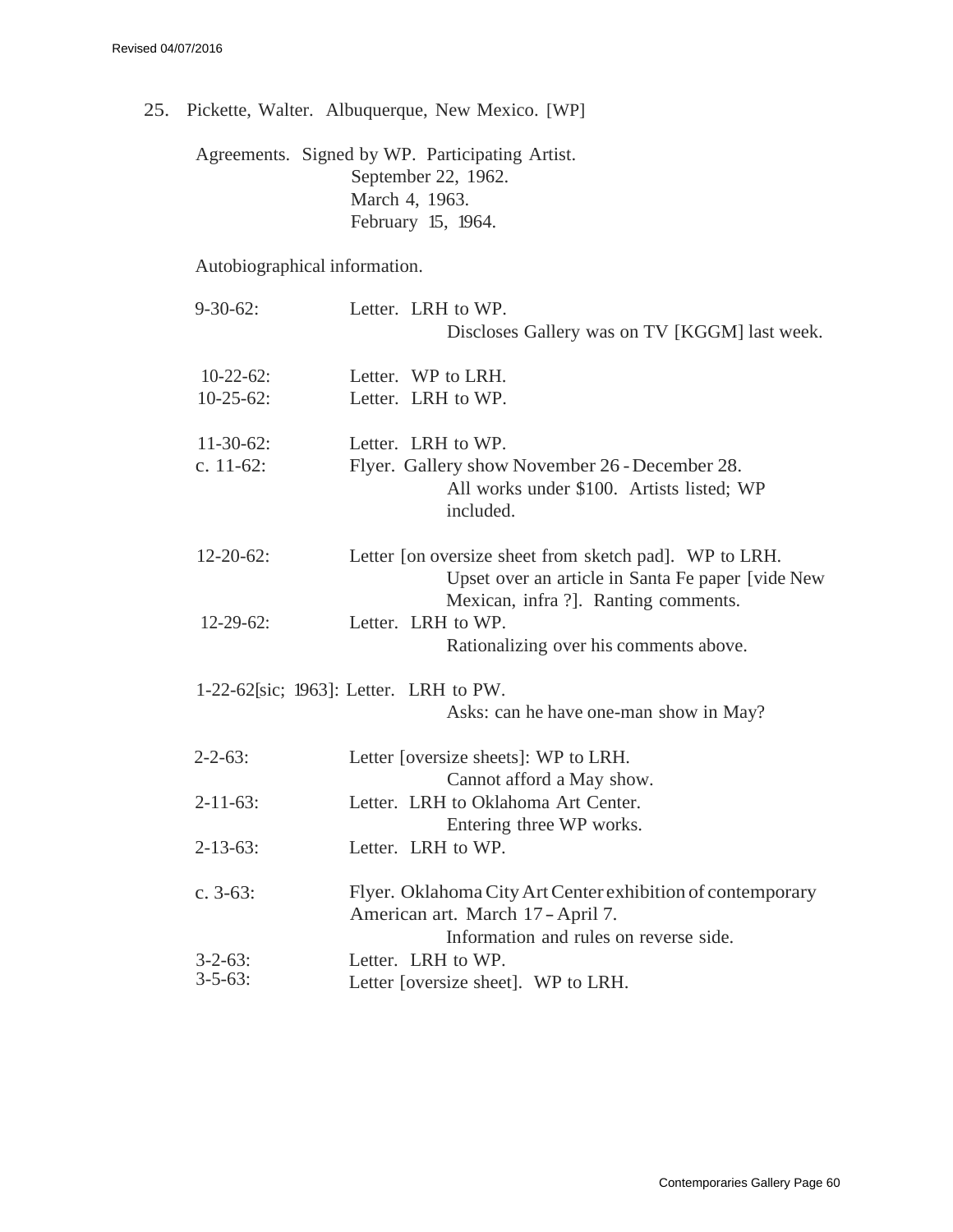| $4 - 8 - 63$ :   | Letter. LRH to WP.<br>WP work did not get into Oklahoma show.                                                                                                   |
|------------------|-----------------------------------------------------------------------------------------------------------------------------------------------------------------|
| c. $4-63$ :      | Flyer. Gallery show. April 13 - May 11. Includes WP. All                                                                                                        |
|                  | artists mentioned.                                                                                                                                              |
| $4 - 18 - 63$ :  | Letter. LRH to WP.                                                                                                                                              |
| $5 - 2 - 63$ :   | Letter. LRH to WP.                                                                                                                                              |
| $5 - 7 - 63$ :   | Letter. WP to LRH.                                                                                                                                              |
| c. $5-63$ :      | Flyer. Black and White sketch. Gallery show: "May 18-4-9<br>[sic]." WP mentioned.                                                                               |
| $6 - 22 - 63$ :  | Letter. LRH to WP.                                                                                                                                              |
|                  | Dunning for May and June fees: \$18.                                                                                                                            |
| $6 - 25 - 63$ :  | Note. WP to LRH.                                                                                                                                                |
|                  | Enclosing monies owed.                                                                                                                                          |
| $7-17-63$ :      | Letter. LRH to WP.                                                                                                                                              |
|                  | Sold ink drawing, <i>Woman With Hat</i> , for \$25.                                                                                                             |
| $7-19-63$ :      | Letter. WP to LRH.                                                                                                                                              |
| $7-26-63$ :      | Letter. LRH to WP.                                                                                                                                              |
|                  | States objectives of the Gallery: members who<br>"believe in [it]" and those "who wish to be in to<br>sell." Declares that sales are "not the major<br>aim***." |
| $9 - 26 - 63$ :  | Letter. LRH to WP.                                                                                                                                              |
|                  | Dunning for " a little money." [WP owes \$15.75].                                                                                                               |
| $10-11-63$ :     | Letter. LRH to WP.                                                                                                                                              |
| $10-24-63$ :     | Letter. LRH to WP.                                                                                                                                              |
|                  | Lengthy mention of many artists' activities.                                                                                                                    |
| $10-27-63$ :     | Letter. WP to LRH.                                                                                                                                              |
| $10-28-63$ :     | Letter. LRH to WP.                                                                                                                                              |
| $10-29-63$ :     | Letter. WP to LRH.<br>Talks about artists' activities.                                                                                                          |
| $11 - 19 - 63$ : | Card. WP to LRH.                                                                                                                                                |
|                  | Discusses paints, mixes; warnings.                                                                                                                              |
| $11 - 21 - 63$ : | Letter. WP to LRH.                                                                                                                                              |
| $11-27-63$ :     | Letter. MNM to WP.<br>Invites WP, "as one of the leading artists of<br>Albuquerque," to enter two pieces in forthcoming<br>exhibit planned for February.        |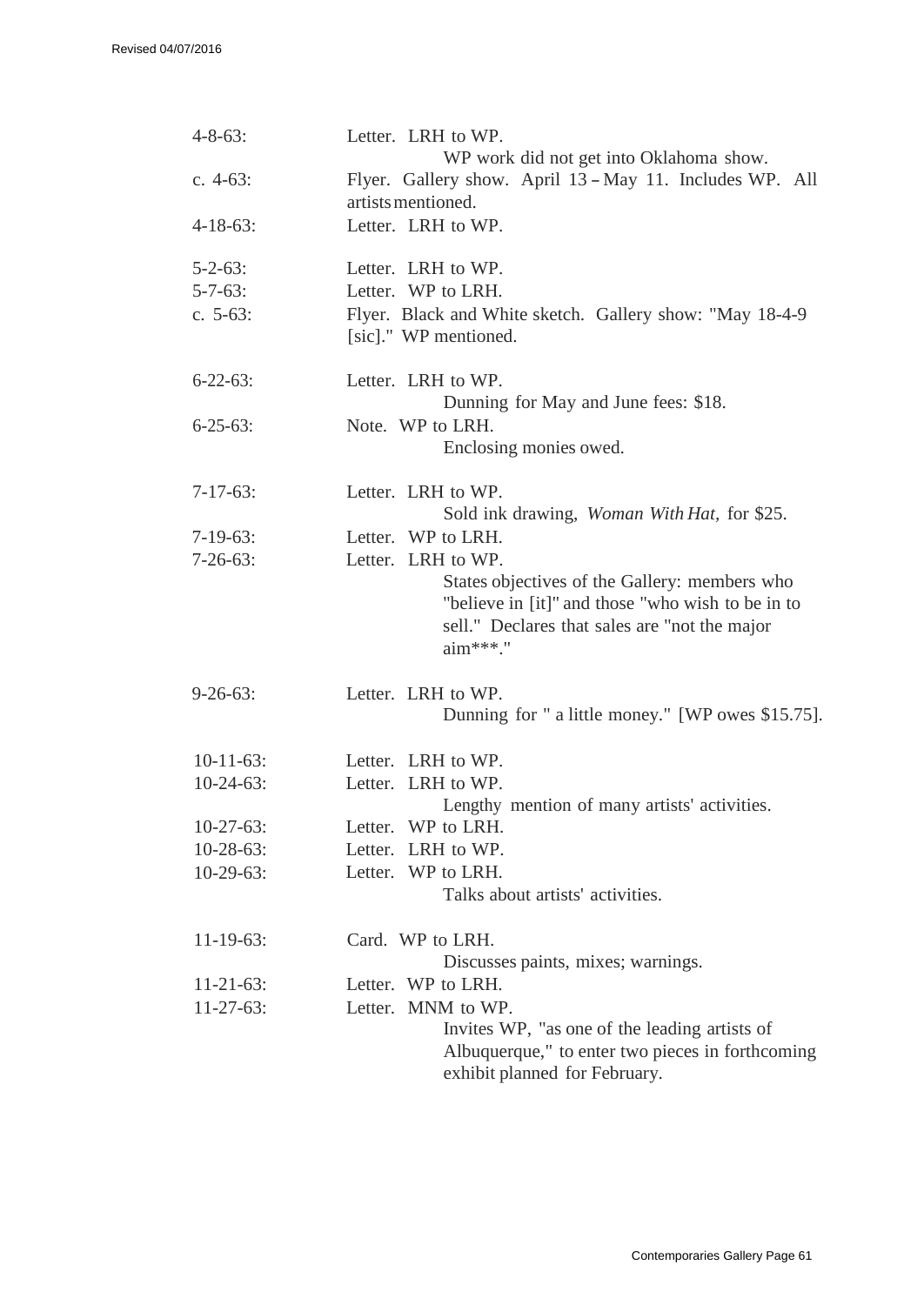| $12 - 22 - 63$ :                   | Letter [on sheet from sketch pad]. WP to LRH.                                                                               |
|------------------------------------|-----------------------------------------------------------------------------------------------------------------------------|
| $12 - 27 - 63$ :                   | Letter. LRH to WP.                                                                                                          |
| $1 - 6 - 64$ :                     | Receipt. MNM. For exhibition in the Albuquerque<br>Invitational:                                                            |
|                                    | Untitled I. \$350.                                                                                                          |
|                                    | Untitled II. \$300.                                                                                                         |
| $1 - 10 - 64$ :<br>$1 - 19 - 64$ : | Letter. LRH to WP.                                                                                                          |
|                                    | Letter. WP to LRH.                                                                                                          |
| $1 - 23 - 64$ :                    | Letter. LRH to WP.                                                                                                          |
| $1-24-64$ :                        | Reports on second Gallery year, and prospects.<br>Letter. LRH to WP.                                                        |
|                                    | Discusses various artists.                                                                                                  |
| $1-30-64$ :                        | Letter. WP to LRH.                                                                                                          |
| $2 - 2 - 64$ :                     | Notice. WP.                                                                                                                 |
|                                    | LRH has authority to remove his work from                                                                                   |
|                                    | February show at Fine Arts Gallery in Santa Fe.                                                                             |
| $2 - 5 - 64$ :                     | Letter. LRH to WP.                                                                                                          |
| $2 - 10 - 64$ :                    | Letter. WP to University Art Gallery, College of Fine Arts,<br>Albuquerque. Copies to various artists, Albuquerque Journal, |
|                                    | and Radio Station KOB.<br>Protesting censorship of art of Norman Zammitt.                                                   |
| $3 - 5 - 64$ :                     | Letter. LRH to WP.                                                                                                          |
|                                    | Deals with WP's letter re Zammitt.                                                                                          |
| $4 - 2 - 64$ :                     | Letter. LRH to WP.                                                                                                          |
|                                    | Dunning for pennies.                                                                                                        |
| $4-64:$                            | Flyer. Gallery show. April 18-23.                                                                                           |
|                                    | WP included among 26 artists and sculptors, including Zammitt                                                               |
|                                    | and Quargnali [q.v. infra].                                                                                                 |
| $5-29-64$ :                        | Letter. WP to LRH.                                                                                                          |
|                                    |                                                                                                                             |
| $6 - 8 - 64$ :                     | Letter. LRH to WP.                                                                                                          |
|                                    |                                                                                                                             |
| $8-27-64$ :                        | Letter. LRH to WP.                                                                                                          |
|                                    | Adumbrating Gallery closing.                                                                                                |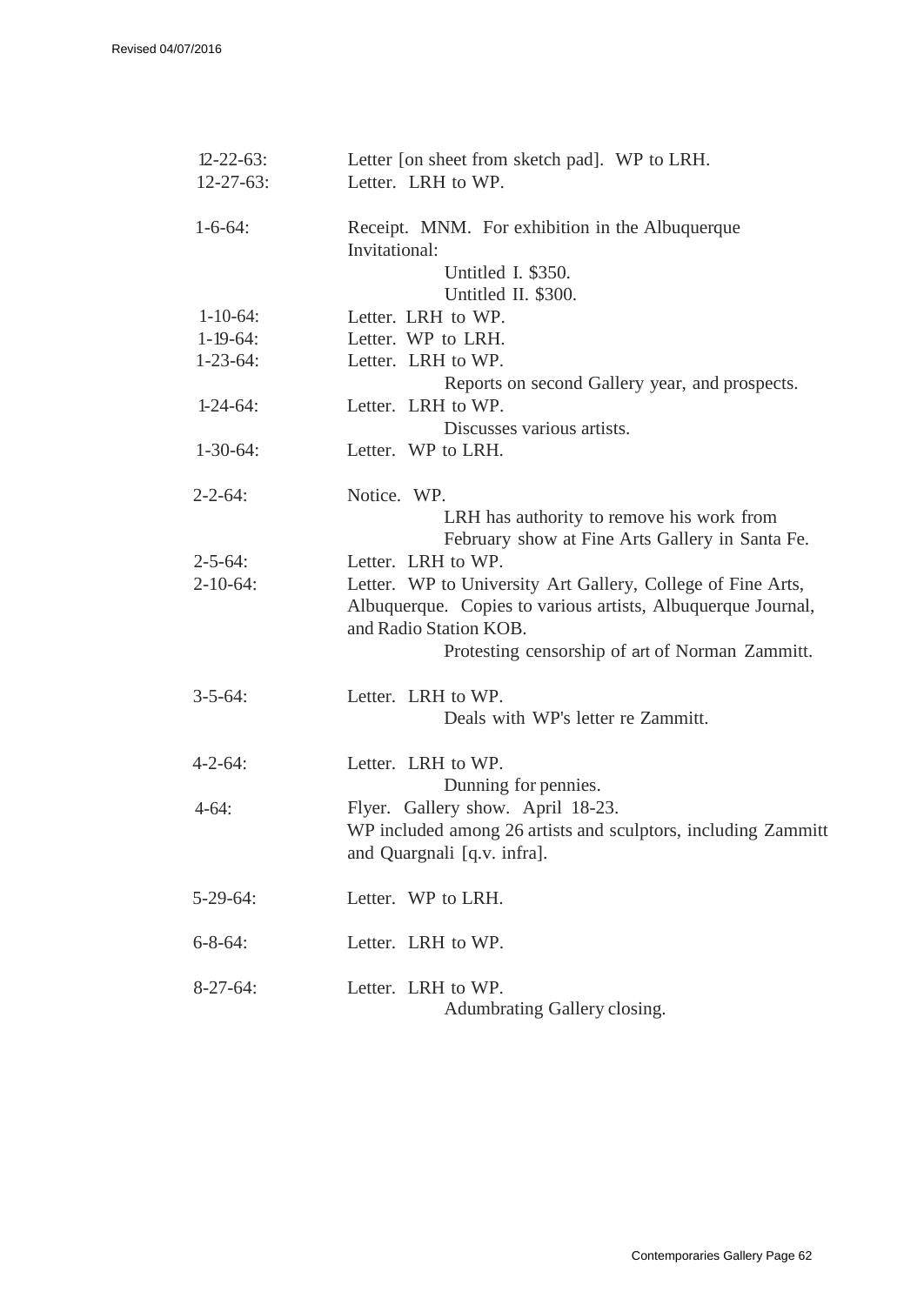8-29-64: Letter. LRH to WP. Thinks she has found someone to take over Gallery. Remarks at the "wonderful attendance [in the past] of interesting people and no tourists to speak of."

Statements. Paintings and drawings on commission to Gallery; releases. Lists titles and prices.

Newspaper clippings.

The New Mexican. December 16, 1962. Writes about Gallery and WP. Picture of WP against work of art.

Albuquerque Tribune. March 13, 1969. Reports on masks and matted sketches of theater costumes by WP.

[Not identified.] May 1, 1969. Sketch of character by WP for play to be given at Univ. of Albuquerque.

Albuquerque Journal. January 4, 1970. Pg. c-2. Picture of WP, technical director of Univ. of Albuquerque Theater, at the theater's light board.

[Not identified.] N.d. Article in depth by Flo Wilks outlining WP's life and work.

Biographical sketch. By LRH.

Touches on WP's efforts to advance Norman Zammitt's paintings.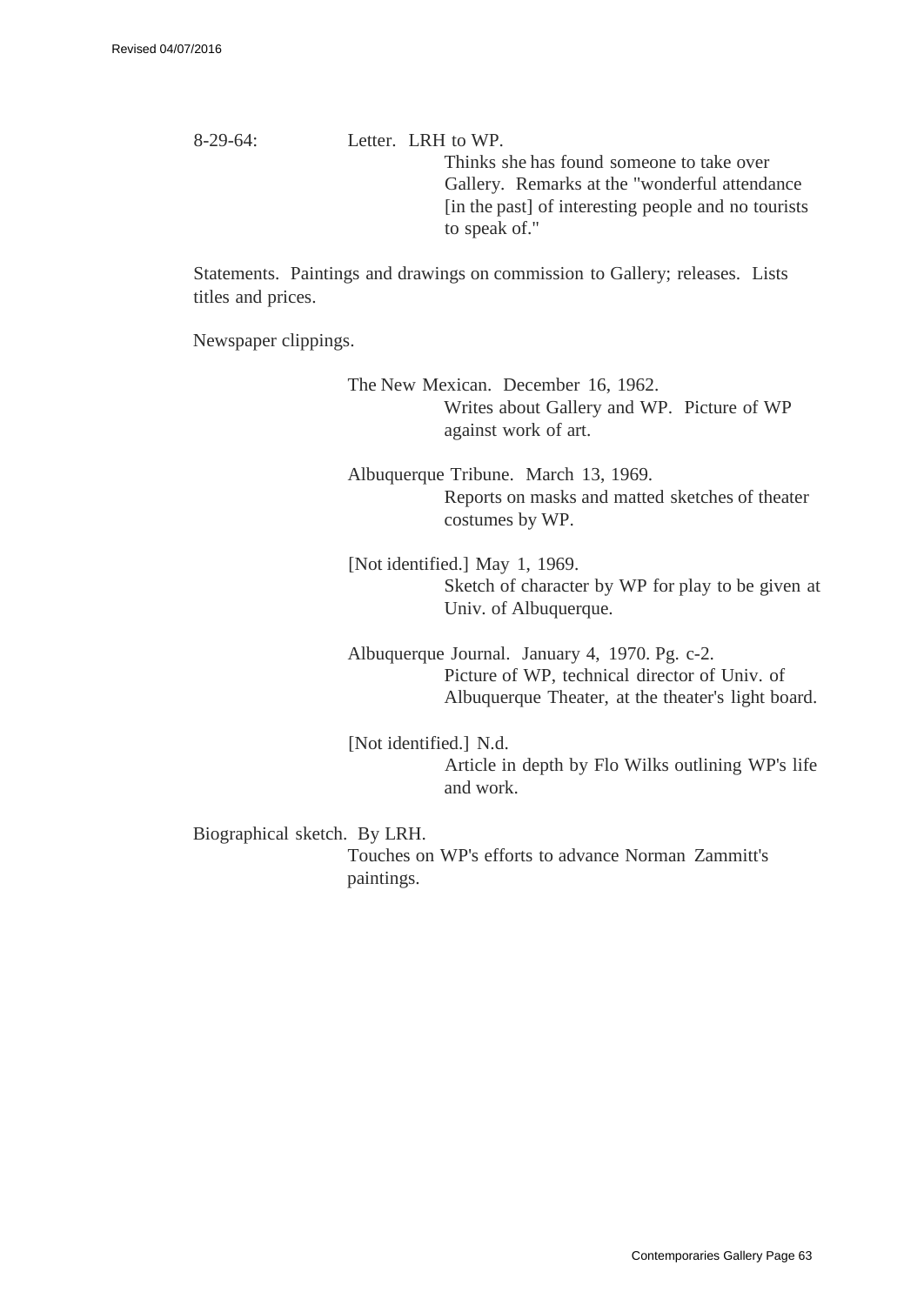|                  | 26. Quargnali, Enza. Albuquerque, New Mexico [EQ].                                               |
|------------------|--------------------------------------------------------------------------------------------------|
|                  | Agreement. March 24, 1964. Signed by EQ. Participating Artist.                                   |
|                  | Biographical material. [Born in Rome, Italy.]<br>Very extensive credentials. 3pgs., typewritten. |
| $9 - 21 - 63$ :  | Letter. LRH to EQ.<br>Soliciting her membership.                                                 |
| $11 - 5 - 63$ :  | Letter. LRH to EQ.<br>Asking for her batiks.                                                     |
| $11 - 7 - 63$ :  | Note. EQ to LRH.<br>Missed her on casual visit.                                                  |
| $11 - 11 - 63$ : | Letter. EQ to LRH.<br>Describes batiks and prices.                                               |
| $11 - 13 - 63$ : | Letter. LRH to EQ.                                                                               |
| $12 - 11 - 63$ : | Letter. LRH to EQ.                                                                               |
| $1 - 22 - 64$ :  | Letter. LRH to EQ.<br>Reviewing Gallery's second year.                                           |
| $1 - 22 - 64$ :  | Letter. LRH to EQ.                                                                               |
| c. $4-64$ :      | Flyer. Gallery show, April 18-23.<br>Includes EQ work.                                           |
| $6 - 22 - 64$ :  | Letter. LRH to EQ.                                                                               |
| $6 - 24 - 64$ :  | Letter. EQ to LRH.                                                                               |
| $6 - 30 - 64$ :  | Letter. LRH to EQ.                                                                               |
| $8-10-64$ :      | Letter. LRH to EQ.<br>Dunning.                                                                   |
| $8-13-64$ :      | Letter. EQ to LRH.                                                                               |
| $8-27-64$ :      | Letter. LRH to EQ.<br>Hints at closing Gallery.                                                  |
|                  |                                                                                                  |
| $9 - 2 - 64$ :   | Letter. EQ to LRH.                                                                               |
| $9-17-64$ :      | Letter. LRH to EQ.<br>More dunning.                                                              |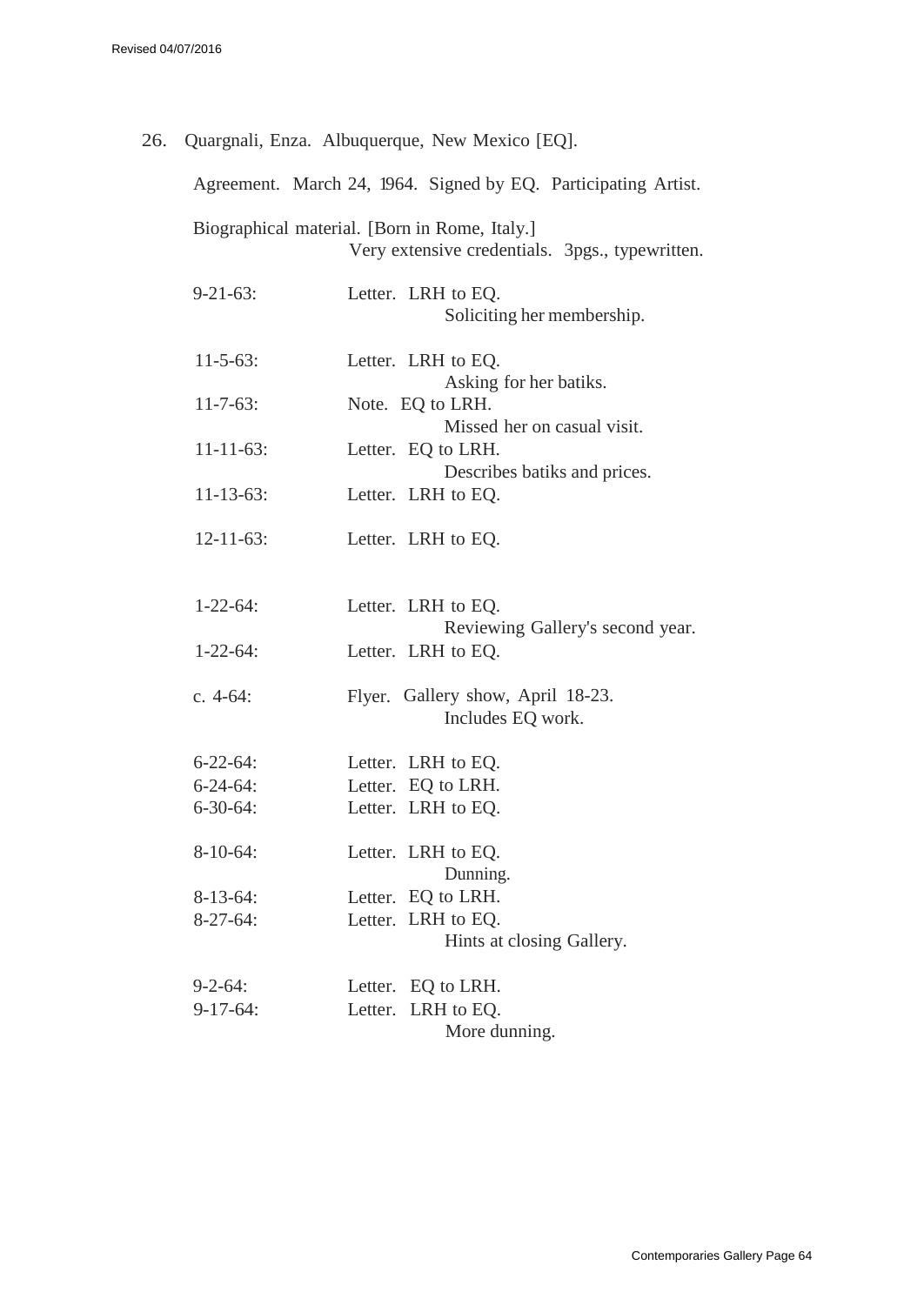Statements. Paintings, prints, and batiks on commission to Gallery; releases. Titles and prices.

Newspaper clippings.

Denver Post. February 6, 1966. Summer art school at Rockford, Ill. to open that summer in 16th century monastery in Italy, headed by EQ.

The New Mexican. November 3, 1967. Describes EQ's background. "[She] can erupt anytime, but her eruptions are all creative \*\*\*.JI

[Not identified.] March 1971. Reports that EQ and husband Harold Benson returned from Ankara. Working on her batiks.

Biographical sketch of LRH. By LRH. N.d. "\*\*\* an artist to her finger tips. " Her husband an architect and city planner.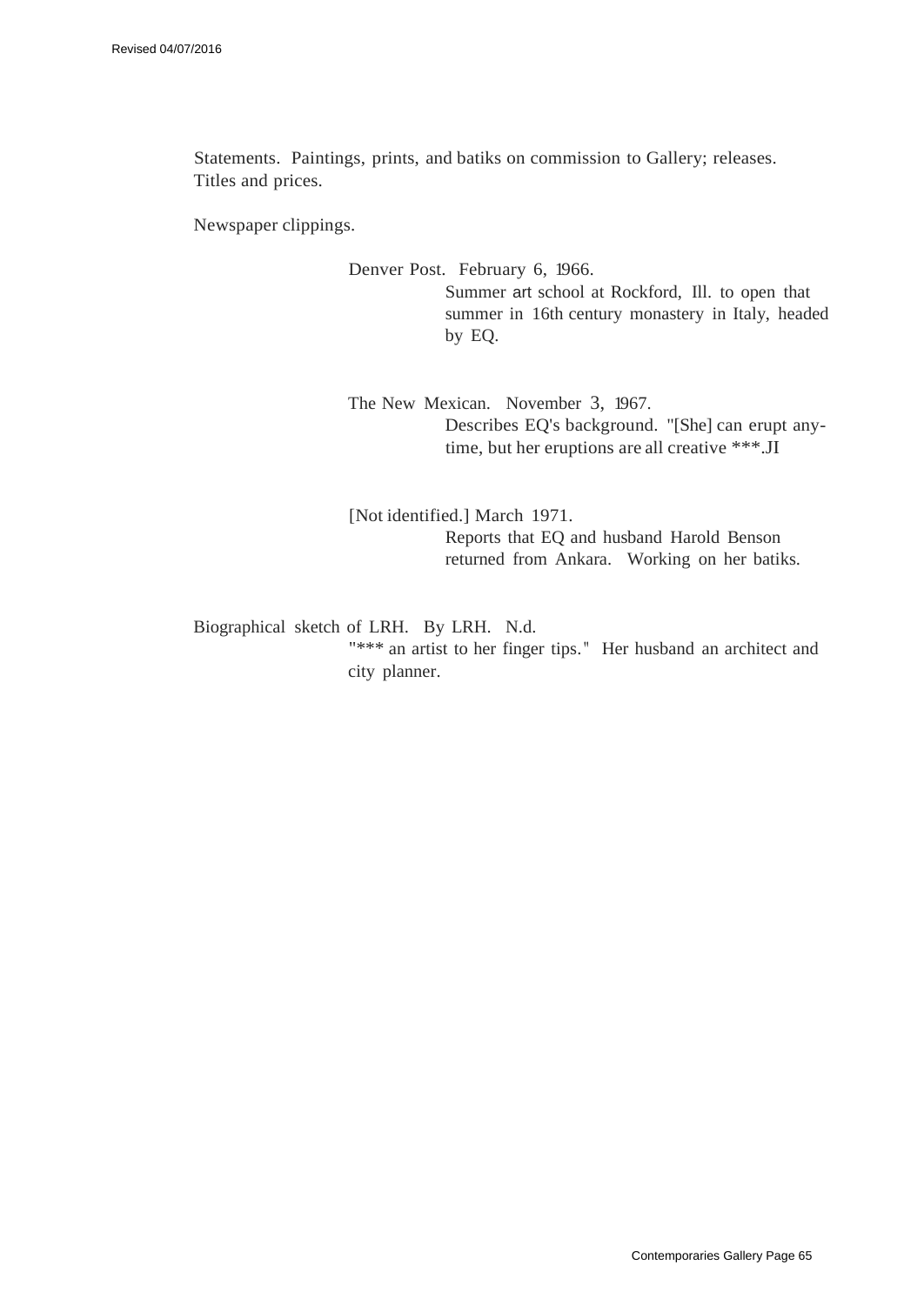27. Quasthoff, Donna. Santa Fe, New Mexico [DQ].

Agreements. Signed by DQ. Participating Artist. April 16, 1963. January 25, 1964.

Autobiographical information. Mailing list.

| $12 - 5 - 62$ :  | Receipt. Fine Arts Museum, New Mexico.<br>Of sculpture, <i>Joie</i> . \$225.              |
|------------------|-------------------------------------------------------------------------------------------|
| $2 - 23 - 63$ :  | Letter. LHR to DQ. Mailed to Paris.<br>Soliciting membership.                             |
| $2 - 28 - 63$ :  | Letter. DQ to LRH. From Paris.                                                            |
| $3 - 5 - 63$ :   | Letter. LRH to DQ.<br>Discloses sale of DQ sculpture, The Image.                          |
| $4-11-63$ :      | Letter. LRH to DQ.<br>Sold Happy Child for \$200.                                         |
| c. $4-63$ :      | Flyer. Gallery show, April 13-May 11.<br>Includes DQ sculpture.                           |
| $7 - 22 - 63$ :  | Letter. LRH to DQ.<br>Problem with finish on <i>Happy Child:</i> dripping off.            |
| $11 - 13 - 63$ : | Letter. LRH to DQ.                                                                        |
| $1 - 10 - 64$ :  | Letter. LRH to DQ.<br>Sold The Flying Dutchman for \$150.                                 |
| $1 - 18 - 64$ :  | Letter. LRH to DQ.<br>"Taking stock" of Gallery's second year; pumping<br>for third year. |
| $3-24-64$ :      | Letter. LRH to DQ.                                                                        |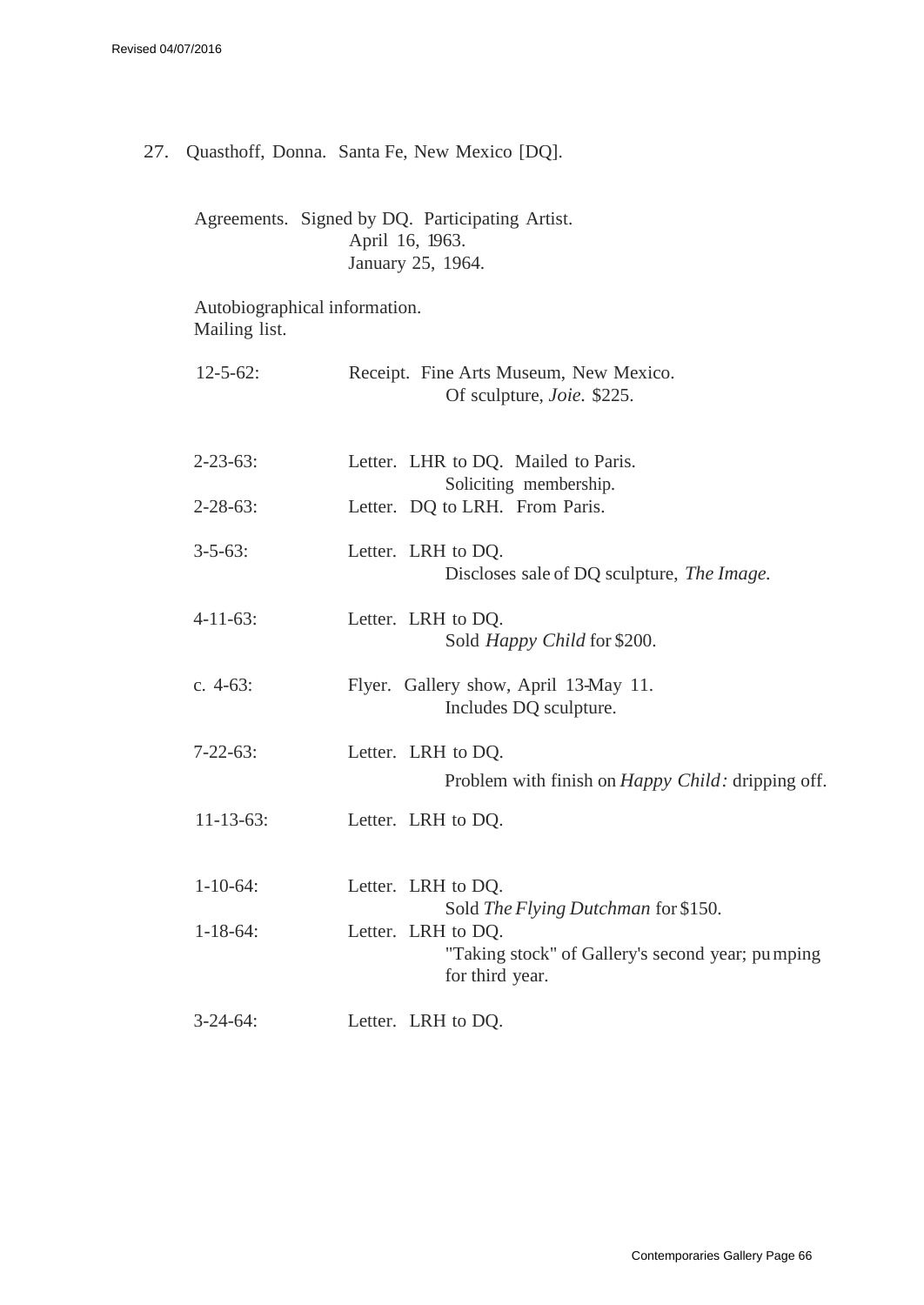| $4 - 64:$       | Flyer. Gallery show, April 18-23.<br>DQ work included.                |
|-----------------|-----------------------------------------------------------------------|
| $6-64$ [?]:     | Flyer. black and white picture.<br>Stylized. June 13-27. DQ included. |
| $8 - 25 - 64$ : | Letter. LRH to DQ.<br>Sold two sculptures.                            |
| $12 - 1 - 64$   | Letter. LRH to DQ.<br>Closing Gallery account.                        |

Statements. Sculptures commissioned to Gallery; releases. Titles and prices.

Newspaper clippings.

Albuquerque Tribune. July 16, 1970. Picture of comic posing next to DQ sculptural figure.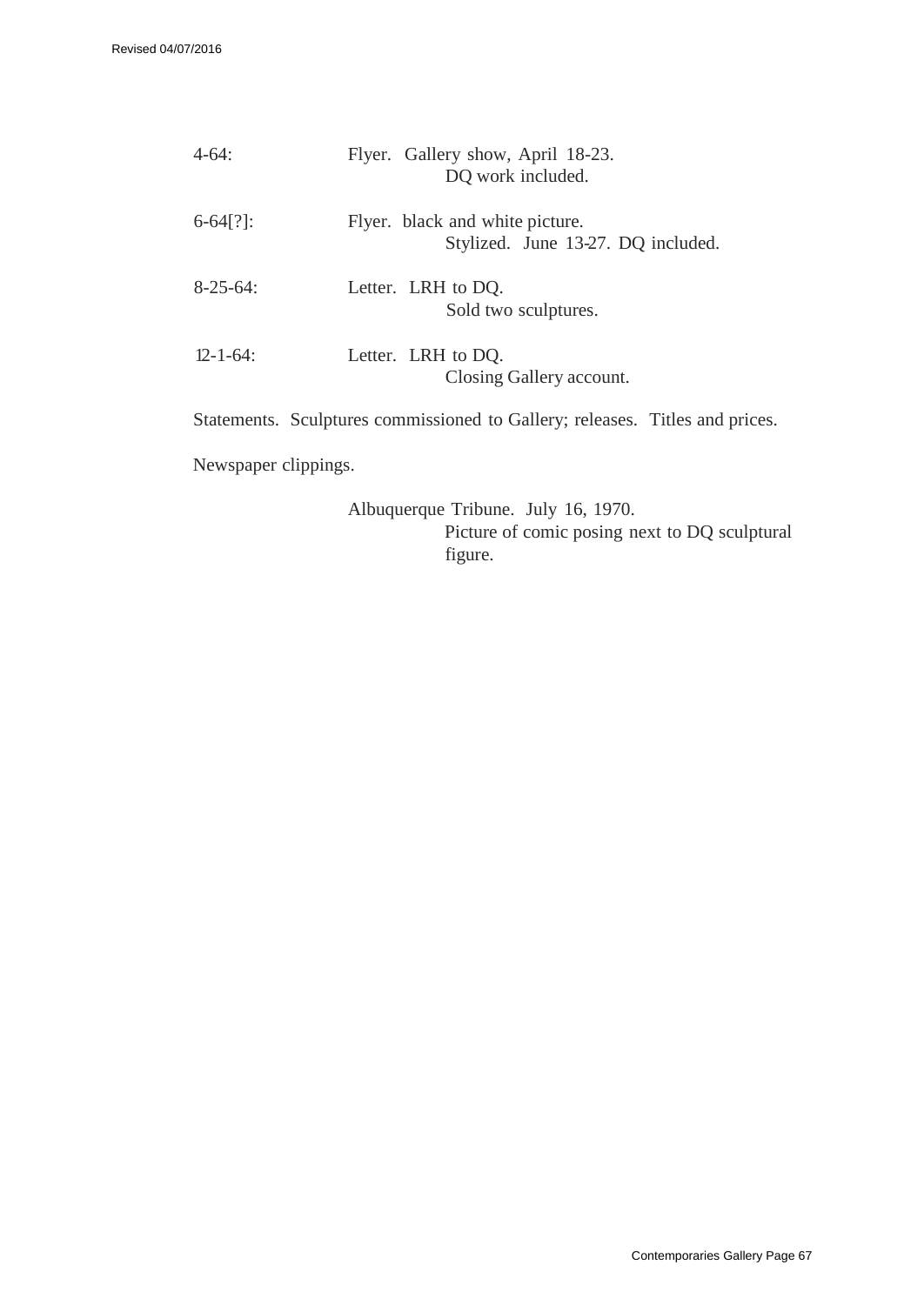$\hat{\boldsymbol{\theta}}$ 

28. Register, Richard Charles. Santa Fe, New Mexico [RCR]. Participating Artist. Agreement. January 26, 1964. Signed by RCR.

Autobiographical information.

| $1-20-64$ :      | Letter. LRH to RCR.<br>Taking stock of second Gallery year.                                                                                |
|------------------|--------------------------------------------------------------------------------------------------------------------------------------------|
| $4 - 64:$        | Flyer. Gallery show, April 18-23.<br>RCR sculpture included.                                                                               |
| $4 - 30 - 64$ :  | Letter. LRH to RCR.                                                                                                                        |
| $6 - 18 - 64$ :  | Letter. RCR to LRH.<br>Mentions he's waiting for an inheritance.                                                                           |
| $6 - 24 - 64$ :  | Letter. LRH to RCR.                                                                                                                        |
| $10-18-64$ :     | Letter. RCR to LRH.<br>Settled in Hollywood, CA.                                                                                           |
| $11 - 7 - 64$ :  | Letter. RCR to LRH. From Hollywood.                                                                                                        |
| c. $11-64$ :     | Letter. LRH to RCR.<br>Gallery closed. Discloses that Randall Davey was                                                                    |
| $11 - 12 - 64$ : | killed in his Jaguar in California.<br>Letter. RCR to LRH.<br>Accolades for Santa Fe and the Gallery, the best of<br>its kind in the city. |
| $12 - 6 - 64$ :  | Letter. LRH to RCR.                                                                                                                        |
| $12 - 25 - 64$ : | Letter. RCR to LRH.                                                                                                                        |
| $3 - 28 - 65$ :  | Letter. RCR to LRH.<br>Just finished "three gigantic sculpture pieces ***."                                                                |
| $5 - 27 - 65$ :  | Letter. RCR to LRH.                                                                                                                        |
| $6 - 15 - 65$ :  | Letter. LRH to RCR.<br>Declines to join him in his "non-violence" venture.                                                                 |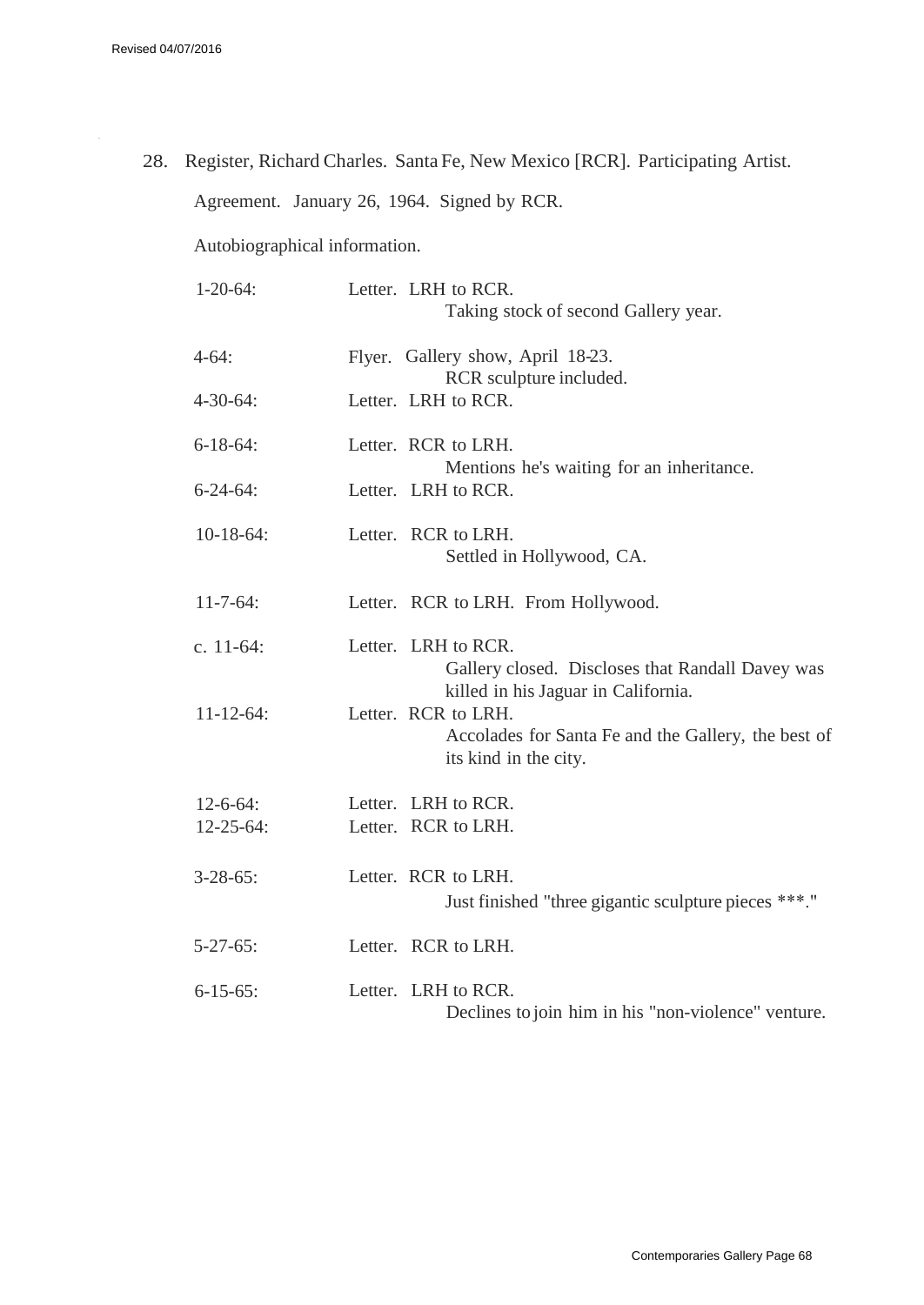Statements. Sculpture, paintings, drawings on commission to Gallery; releases. Titles and prices.

Poetry. Assorted poems by RCR. Most verses constructed around the theme: "A Man Atone."

Articles.

Time Magazine. July 25, 1969. Pg. 54. Refers to RCR work, made to be touched.

New Mexico Legislative Journal. December 1969. Refers to organization started four years ago by RCR: No War Toys.

Biological sketch of RCR. By LRH. February 1967.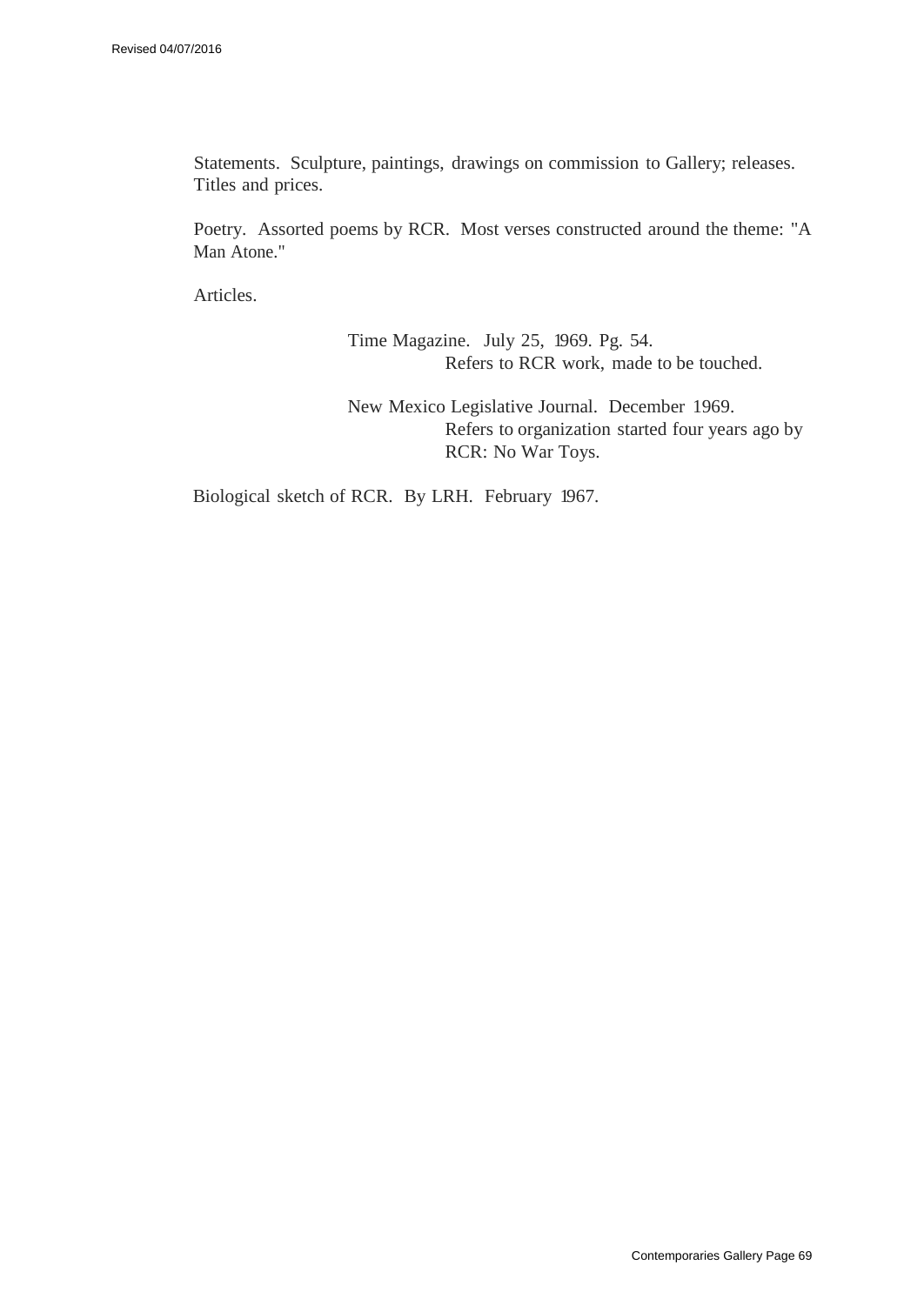29. Robert, Christopher. Albuquerque, New Mexico [CR].

Agreements. Signed by CR. Participating Artist. March 9, 1963. January 31, 1964.

Autobiographical information. Mailing list. [mostly Long Island, N.Y.]

| $3 - 23 - 63$ : | Letter. LRH to CR.<br>Introductory.                                                                                             |
|-----------------|---------------------------------------------------------------------------------------------------------------------------------|
| $4-63:$         | Flyer. Gallery show, April 13-May 11.<br>CR to exhibit.                                                                         |
| $4 - 24 - 63$ : | Letter. LRH to CR.<br>Reminds him May fee is due.                                                                               |
| $4 - 29 - 63$ : | Letter. CR to LRH.                                                                                                              |
| $6 - 5 - 63$ :  | Letter. LRH to CR.                                                                                                              |
| $6 - 26 - 63$ : | Letter. LRH to CR.<br>Dunning for overdue fees: \$55.                                                                           |
| $8-12-63$ :     | Letter. CR to LRH.                                                                                                              |
| $8-22-63$ :     | Letter.                                                                                                                         |
| $9-19-63$ :     | Letter. LRH to CR.<br>Raising fees; look to add works of craftsmen.                                                             |
| $1 - 6 - 64$ :  | Letter. LRH to CR.<br>Accounting for some sales.                                                                                |
| $1 - 27 - 64$ : | Letter. LRH to CR.                                                                                                              |
| $1-27-64$ :     | Usual "recap" letter re "second Gallery year."<br>Letter. LRH to CR.<br>Enclosing Agreement for next year.                      |
| $3-14-64$ :     | Letter. LRH to CR.                                                                                                              |
| $4 - 27 - 64$ : | Letter. LRH to CR.<br>Upset that he is giving away or trading some of his<br>"best paintings," while under contract to Gallery. |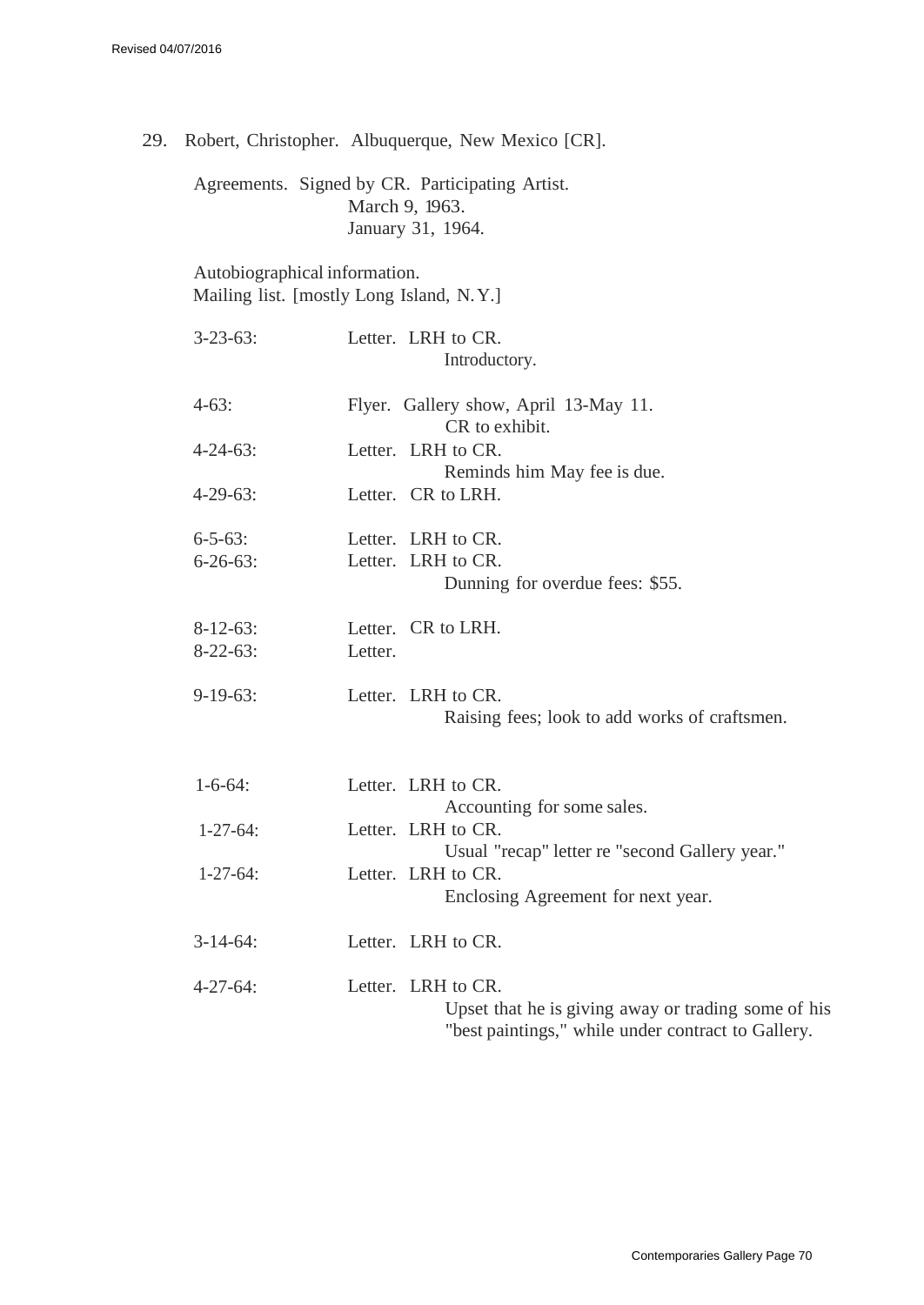| $6-11-64$ :                                                                  | Letter. LRH to CR.<br>Plans to send some of his paintings to<br>Westmoreland Importers, a Houston gallery --at<br>20% commission plus Gallery's 25%. |  |  |  |
|------------------------------------------------------------------------------|------------------------------------------------------------------------------------------------------------------------------------------------------|--|--|--|
| $11 - 2 - 64$ :                                                              | Letter. LRH to CR.<br>Closing Gallery.                                                                                                               |  |  |  |
| $12 - 30 - 64$ :                                                             | Letter. LRH to CR.<br>All his works came back from Houston.                                                                                          |  |  |  |
| $6 - 1 - 66$ :                                                               | Letter. LRH to CR.                                                                                                                                   |  |  |  |
| Statements. Paintings on commission to Gallery; releases. Titles and prices. |                                                                                                                                                      |  |  |  |
| Newspaper clipping.                                                          |                                                                                                                                                      |  |  |  |
|                                                                              | Houston [no other ident.], July 1964.<br>Article. Art. All kinds of pictures. By Campbell<br>Geeslin.                                                |  |  |  |

Comparison of art of CR and Tom Ingle, showing at Westmoreland Importers.

Biographical sketch of CR. By LRH. February 1967.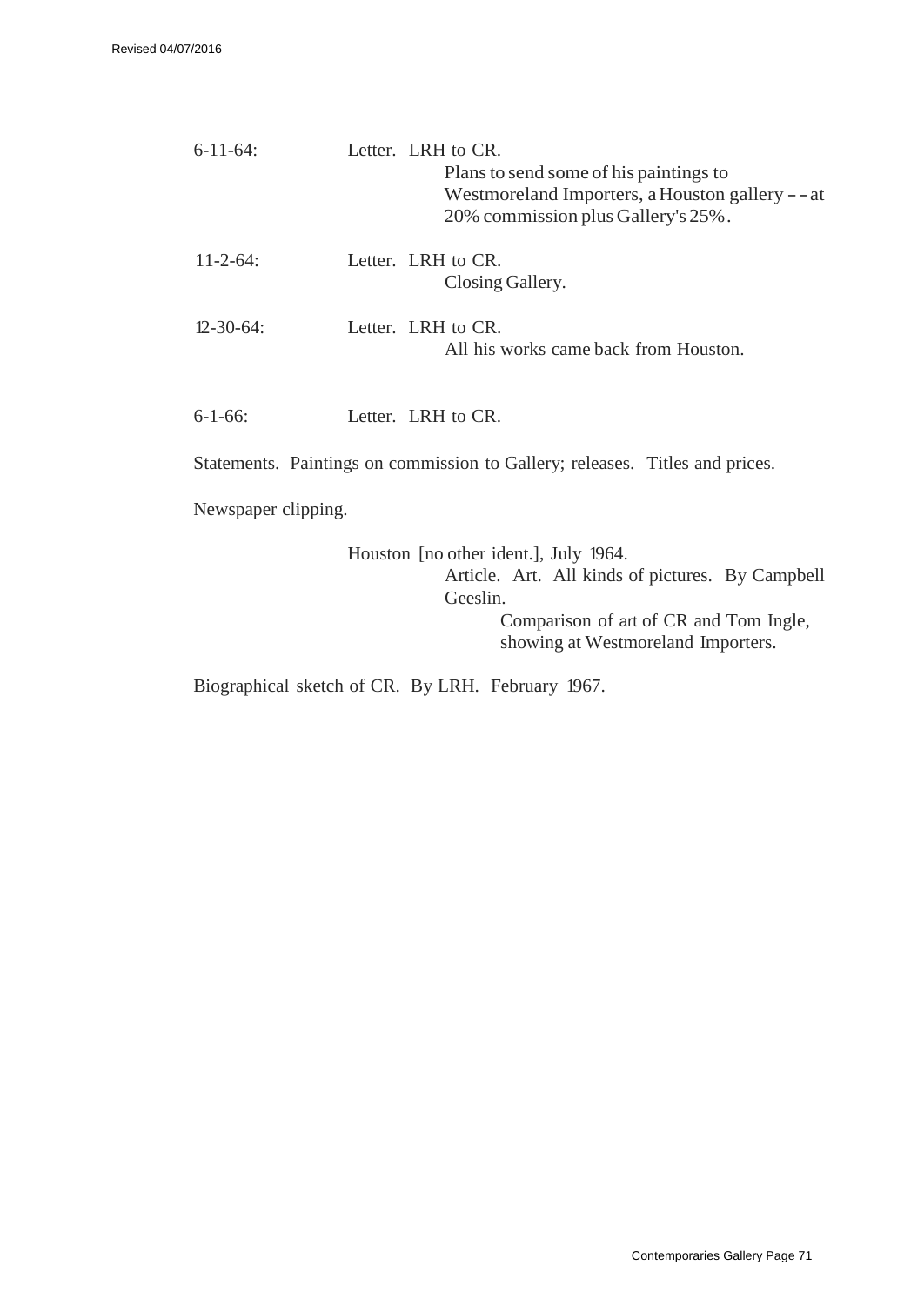30. Rourke, Orland [J]. Fargo, N.D. [OR].

Agreements. Signed by OR. Participating Artist. September 23, 1963. February 2, 1964. Autobiographical information. [Widespread collections.]

Mailing lists [extensive].

| $2 - 6 - 63$ :   | Letter. OR to LRH.<br>Introduction. Indicates he has forwarded<br>agreement. [Quaere: dated Sept. 23?] |
|------------------|--------------------------------------------------------------------------------------------------------|
| $9 - 5 - 63$ :   | Letter. LRH to OR.<br>Tells him she has an opening if he would like to<br>join the Gallery.            |
| $9-11-63$ :      | Letter. OR to LRH.<br>Accepts invitation. Has paintings, sculpture, and<br>collages.                   |
| $9-14-63$ :      | Letter. LRH to OR.                                                                                     |
| $9 - 23 - 63$ :  | Letter. OR to LRH.<br>Discusses shipping plans.                                                        |
| $10-18-63$ :     | Letter. LRH to OR.                                                                                     |
| $10-22-63$ :     | Letter. OR to LRH.                                                                                     |
| $11-9-63$ :      | Letter. OR to LRH.                                                                                     |
| $11 - 12 - 63$ : | Letter. LRH to OR.                                                                                     |
| $11-30-63$ :     | Letter. LRH to OR.                                                                                     |
| $12 - 28 - 63$ : | Letter. LRH to OR.                                                                                     |
| $1 - 2 - 64$ :   | Letter. Shirley Rourke to LRH.<br>Discussing lost checks.                                              |
| $1 - 6 - 64$ :   | Letter. LRH to Shirley R.                                                                              |
| $1 - 23 - 64$ :  | Letter. LRH to OR.                                                                                     |
|                  | "Taking stock" letter.                                                                                 |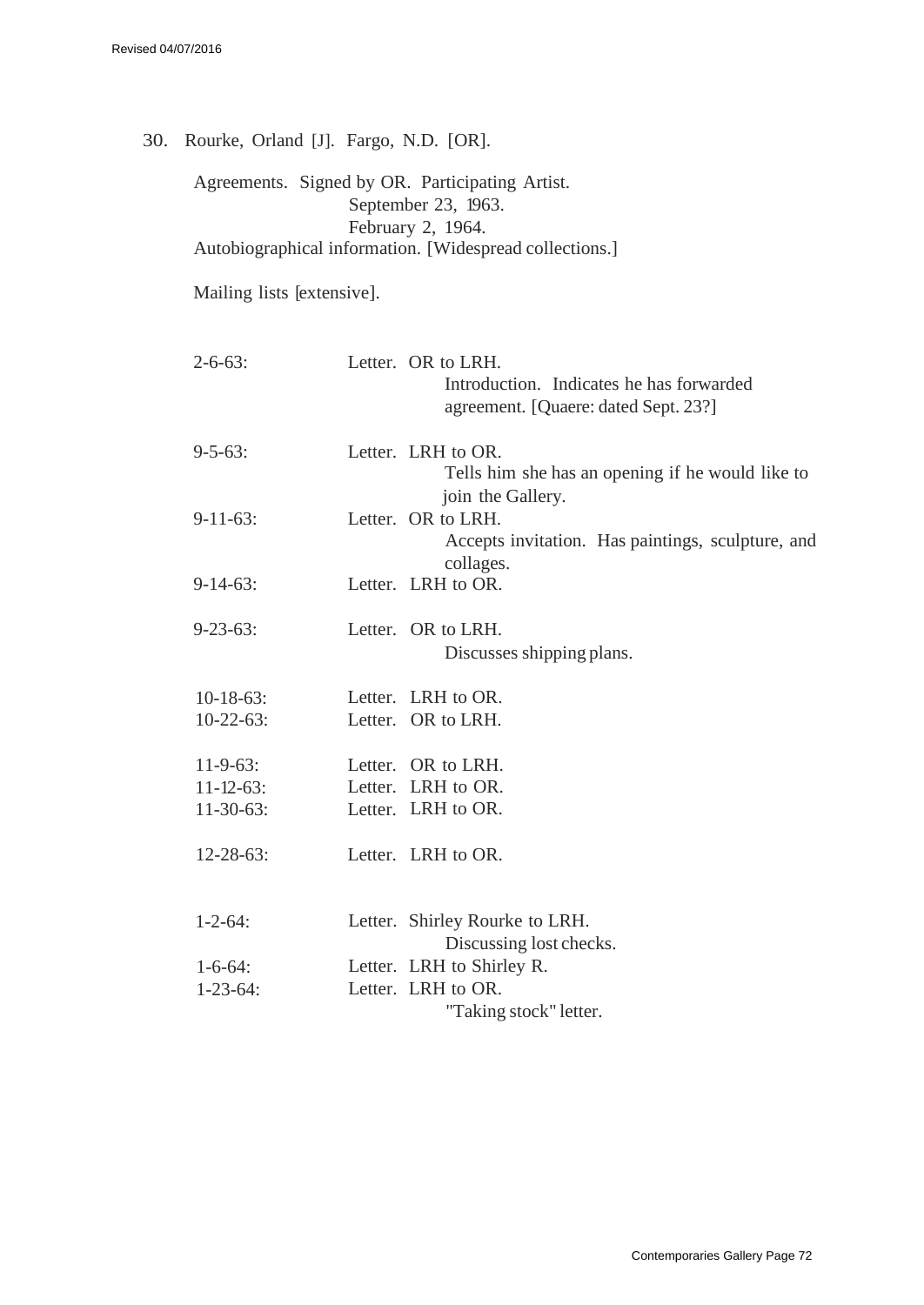| $1 - 23 - 64$ :  | Letter. LRH to OR.                                                                                                          |
|------------------|-----------------------------------------------------------------------------------------------------------------------------|
| $3-14-64$ :      | Letter. LRH to OR.                                                                                                          |
| $6 - 7 - 64$ :   | Letter. Shirley R. to LRH.                                                                                                  |
| $6-17-64$ :      | Letter. LRH to OR.                                                                                                          |
| $7-11-64$ :      | Letter. Shirley R. to LRH.<br>Encloses mailing list.                                                                        |
| $7-14-64$ :      | Letter. LRH to OR.                                                                                                          |
| $7-29-64:$       | Letter. LRH to Shirley R.                                                                                                   |
| $8-14-64$ :      | Letter. Shirley R. To LRH.                                                                                                  |
| $9-17-64:$       | Letter. LRH to OR.                                                                                                          |
|                  | Announces commissions being raised to 33113%.                                                                               |
| $11-9-64$ :      | Letter. LRH to OR.                                                                                                          |
|                  | Closing Gallery.                                                                                                            |
| $11 - 17 - 64$ : | Letter. LRH to OR.                                                                                                          |
| N.d.:            | Letter. LRH to OR.<br>Discusses crating costs.                                                                              |
| $3-19-65$ :      | Letter. OR and Shirley R. to LRH.                                                                                           |
| $3 - 23 - 65$ :  | Letter. LRH to OR.                                                                                                          |
| $8 - 6 - 65$ :   | Card. New Mexico Highlands University, Dept. of Arts and<br>Crafts, to LRH. Invitation to graduate exhibition; includes OR  |
| $1 - 5 - 66$ :   | work. August 8-19.<br>Card. The Rourkes to LRH. On Christmas card of Rourke<br>Gallery and Art School. Moorhead, Minnesota. |
|                  | Christmas greetings and report on family activities.                                                                        |
| and prices.      | Statements. Paintings, prints, collages commissioned to Gallery; releases.<br><b>Titles</b>                                 |

Newspaper clipping. The New Mexican. August 16, 1964. Reports one-man show of OR, among others.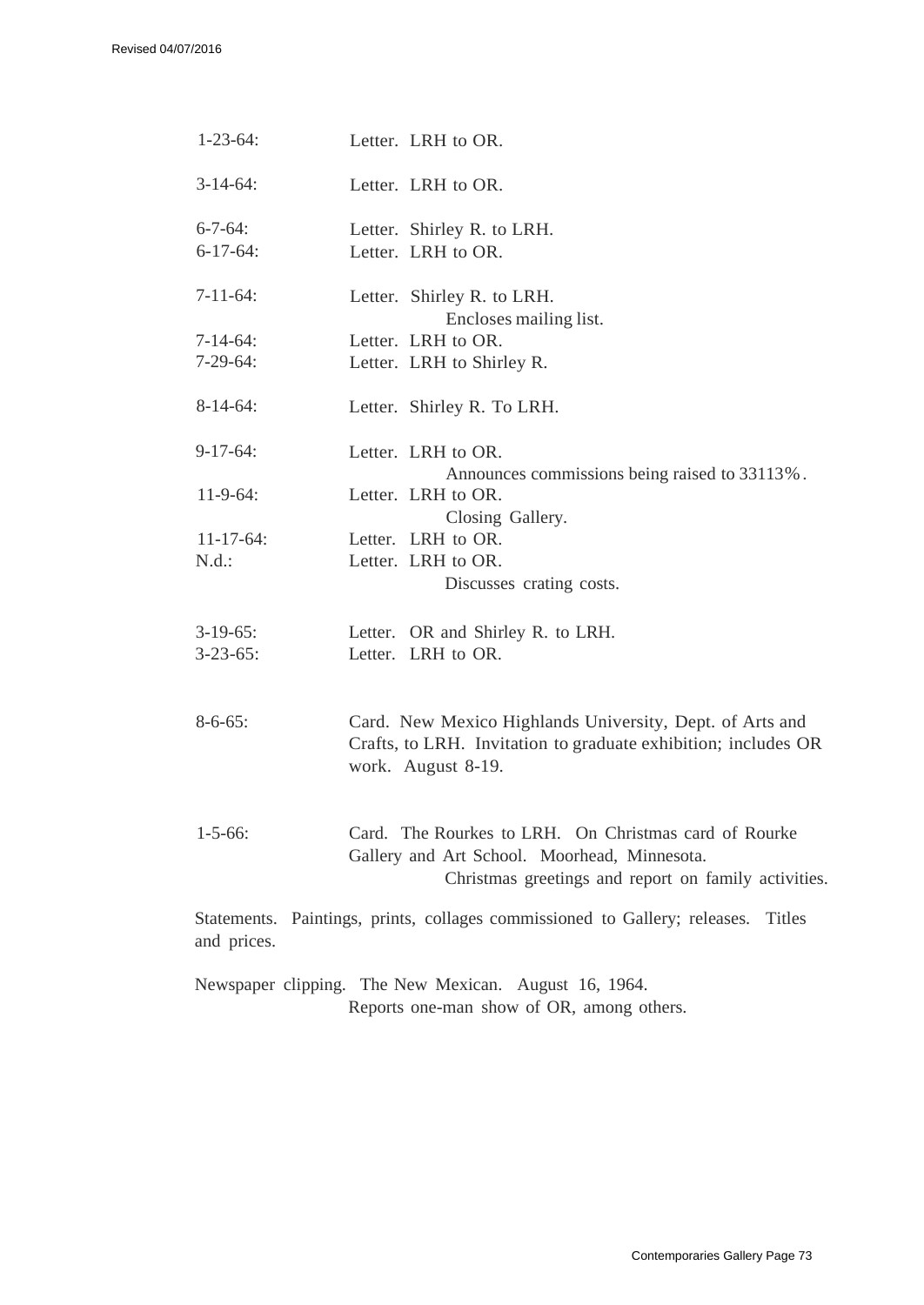31. Tamura, Hero T. Albuquerque, New Mexico [HTT]

Agreements. Signed by HTT. Participating Artist. December 18, 1961. February 28, 1963. April 28, 1964. Autobiographical information. Mailing lists.

| $12 - 15 - 61$ : | Letter. LRH to HTT.                                                                                                                                                                           |
|------------------|-----------------------------------------------------------------------------------------------------------------------------------------------------------------------------------------------|
| $2 - 15 - 62$ :  | Letter. LRH to HTT.                                                                                                                                                                           |
| $3-20-62$ :      | Letter. HTT to LRH.<br>Additional mailing list.                                                                                                                                               |
| $4 - 29 - 62$ :  | Letter. LRH to HTT.                                                                                                                                                                           |
| $5 - 24 - 62$ :  | Letter. LRH to HTT.<br>Discloses that Beaux Arts Gallery, Denver, seek<br>Gallery art to exhibit. Commission to be 25%;<br>Gallery will lower its commission to 20% [No<br>response from HTT. |
| c. $5-62$ :      | Letter. HTT to LRH.                                                                                                                                                                           |
| $8-24-62$ :      | Letter. LRH to HTT.                                                                                                                                                                           |
| $9 - 15 - 62$ :  | Letter. HTT to LRH.<br>Refers to critique of his painting by Marc Chagall,<br>who found them too grey, lacking in color, etc.<br>Additional names for his mailing lists.                      |
| $9-17-62$ :      | Letter. LHR to HTT.                                                                                                                                                                           |
| $11-62$ :        | Letter. Susie T. to LRH.<br>Reducing prices on paintings.                                                                                                                                     |
| $12 - 4 - 62$ :  | Letter. LRH to Susie T. and HTT.<br>Pleased to learn HTT got into Houston show<br>[Westmorland Importers].                                                                                    |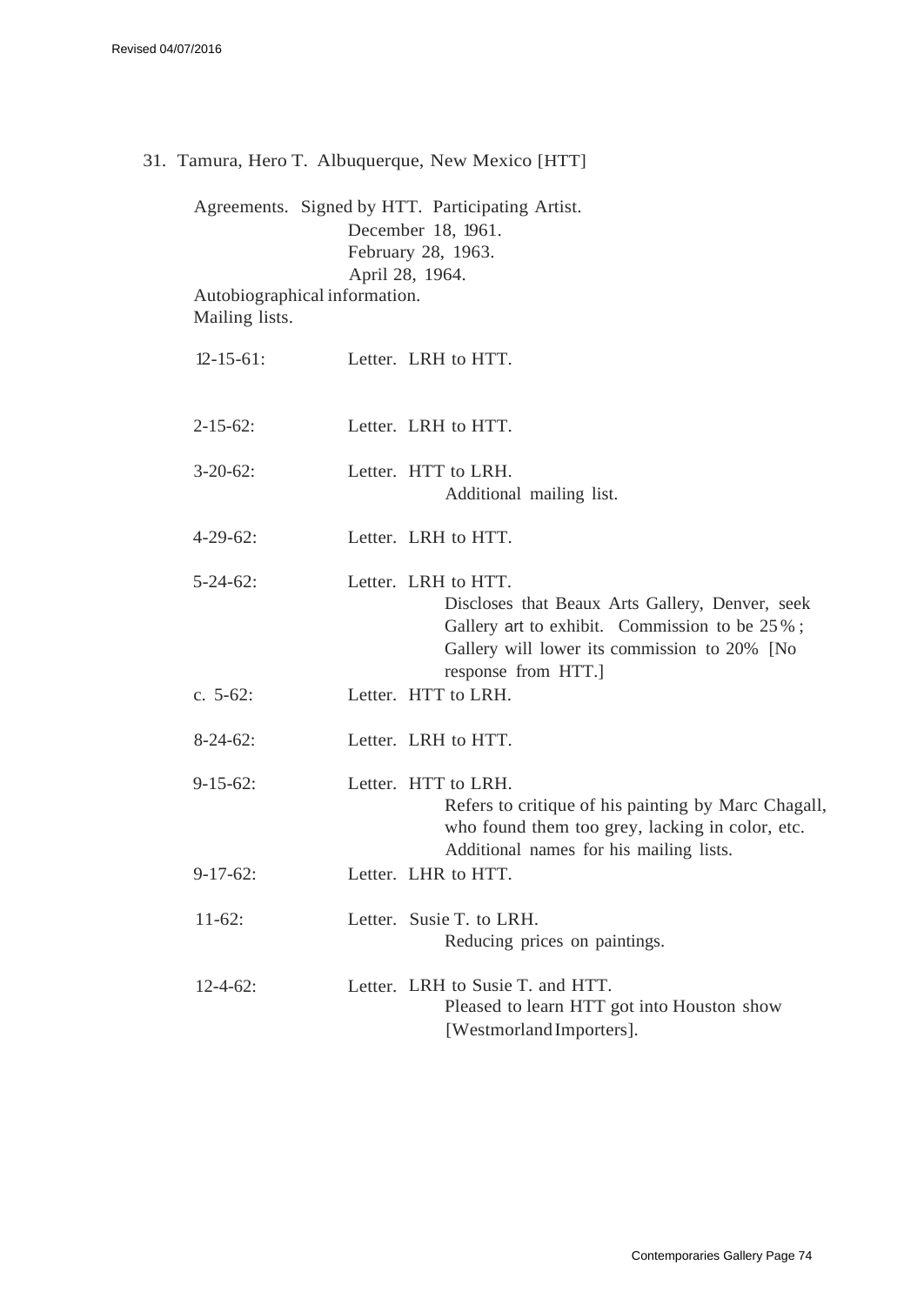| $12 - 12 - 62$ : | Letter. HIT to LRH.                                                    |
|------------------|------------------------------------------------------------------------|
| $1 - 14 - 63$ :  | Letter. HIT to LRH.<br>Agrees to continue at Gallery for another year. |
| $1 - 22 - 63$ :  | Letter. Susie T. to LRH.                                               |
| 2-19-63:         | Letter. LRH to HIT.                                                    |
| $2 - 21 - 63$ :  | Letter. HIT to LRH.                                                    |
| $4 - 26 - 63$ :  | Letter. Susie T. to LRH.                                               |
| $5 - 28 - 63$ :  | Letter. LHR to HTT.                                                    |
| $8-22-63$ :      | Letter. LRH to HTT.                                                    |
| $9-10-63$ :      | Letter. HIT to LRH.                                                    |
| $10-11-63$ :     | Letter. LHR to HIT.                                                    |
| $11-9-63$ :      | Letter. LRH to HTT.                                                    |
| $1 - 16 - 64$ :  | Letter. LHR to HIT.<br>Asking whether he will remain for ensuing year. |
| $1-20-64$ :      | Letter. HIT to LRH.<br>Yes, he will remain.                            |
| $1-27-64$ :      | Letter. LRH to HIT.                                                    |
| $1-28-64$ :      | "Taking stock" letter.<br>Letter. LRH to HIT.                          |
| 2-11-64:         | Letter. HTT to LRH.                                                    |
| $3 - 24 - 64$ :  | Letter. LRH to HIT.                                                    |
| 4-8-64:          | Letter. LRH to HIT.                                                    |
| $4 - 13 - 64$ :  | Letter. Susie T. and HIT.                                              |
| $5 - 5 - 64$ :   | Letter. LRH to HIT.                                                    |
| $7 - 1 - 64$ :   | Letter. LRH to HIT.<br>Dunning letter.                                 |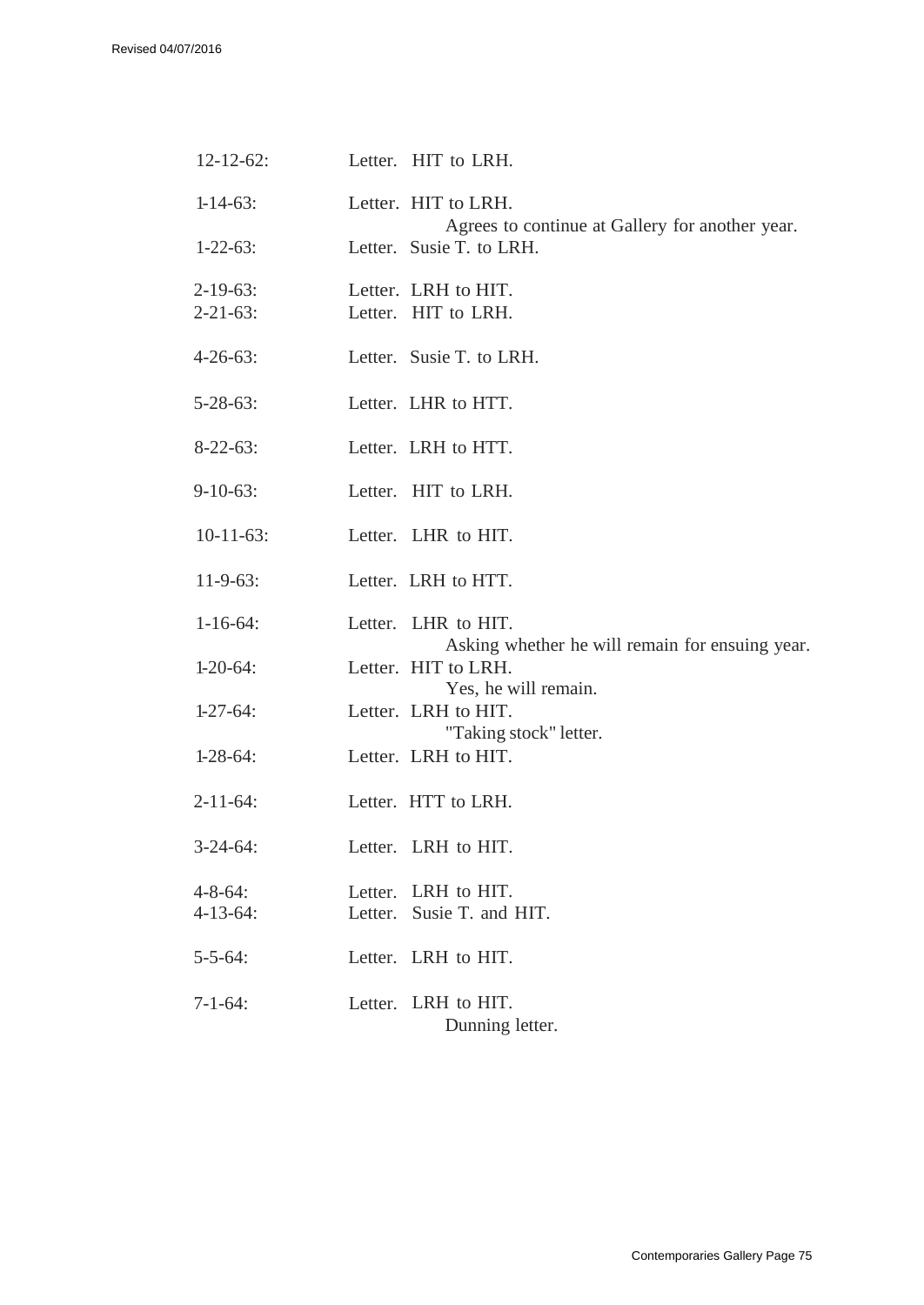| $8-17-64$ :     | Letter. LRH to HTT.                                                          |
|-----------------|------------------------------------------------------------------------------|
|                 | Gallery building and others around it sold.                                  |
| $8-20-64$ :     | Letter. HTT to LRH.                                                          |
| $8-27-64$ :     | Letter. LRH to HTT.                                                          |
|                 | Hints at closing Gallery.                                                    |
| $11 - 9 - 64$ : | Letter. LRH to HTT.                                                          |
|                 | Closing at end of month.                                                     |
|                 | Statements. Paintings on commission to Gallery; releases. Titles and prices. |

Newspaper clipping. The New Mexican. September 23, 1962. Picture of HTT, artist and horticulturist. Article quotes Marc Chagall critique in France of HTT' s work. [See letter 9-15-62, supra.]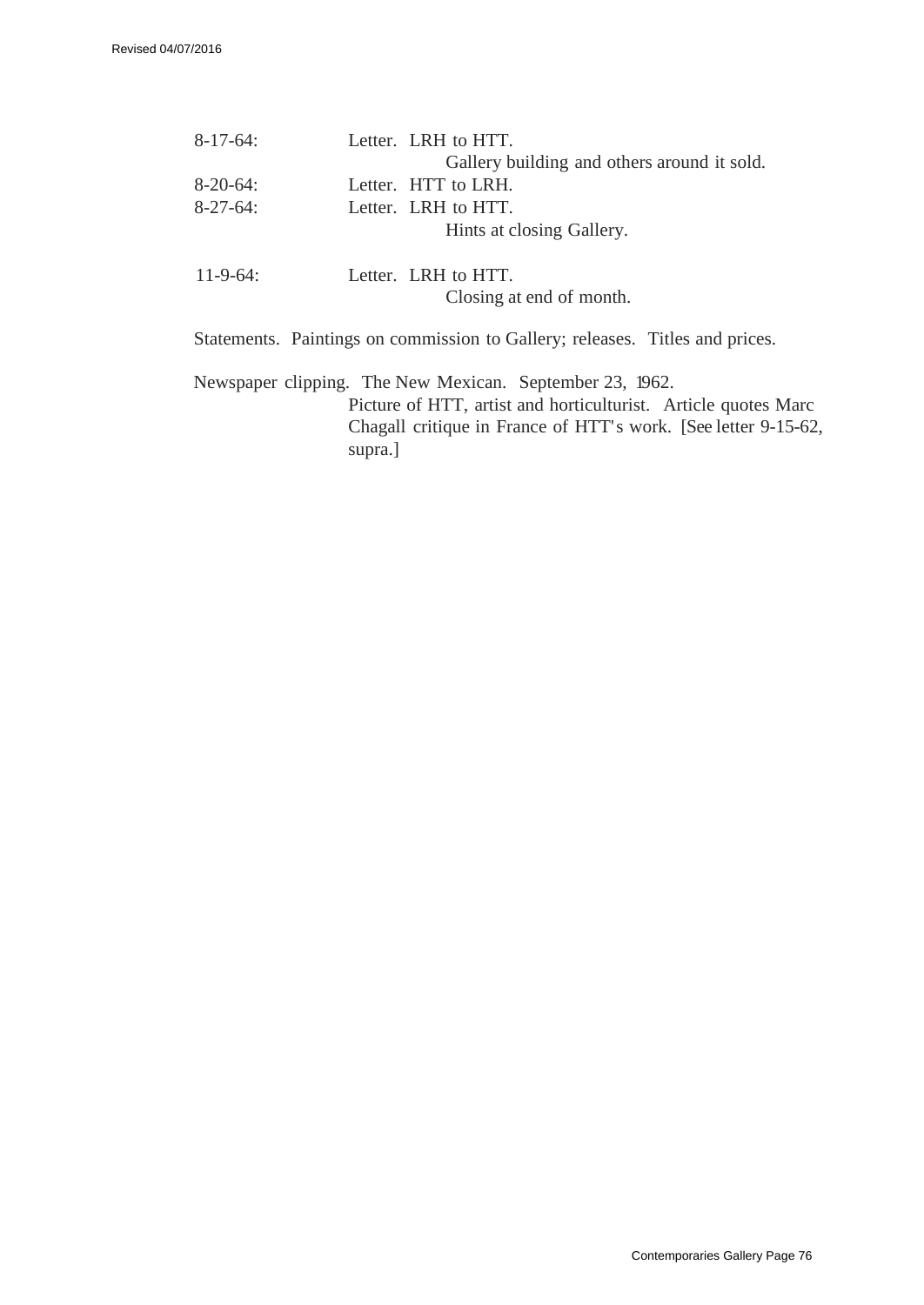32. Wilson, Omer Blaine III. Santa Fe, New Mexico [OBW] [Fragmentary.]

Agreement. February 16, 1963. Participating Artist. Signed by OBW.

Autobiographical information.

[No correspondence.]

Statements. Paintings and drawings on commission to Gallery; no evidence of releases. Titles and prices.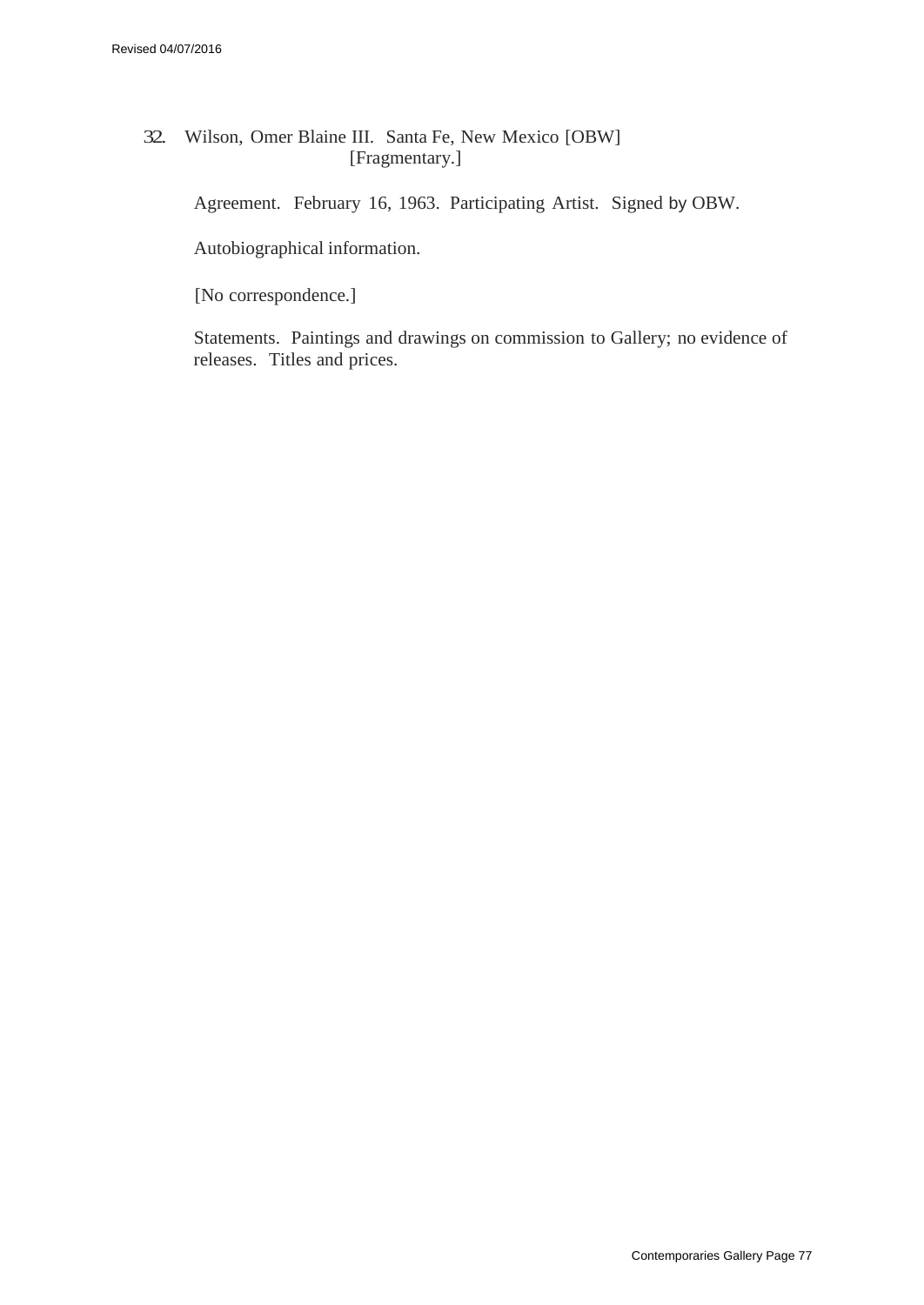33. Yanish, Elizabeth. Denver, Colorado. [EY]

Agreement. January 25, 1964. Participating Artist. Signed by EY.

Autobiographical material.

| $7 - 26 - 62$ :                          | Letter. LRH to EY.<br>[Appears she is showing at original Gallery.]                                                                                                                                    |
|------------------------------------------|--------------------------------------------------------------------------------------------------------------------------------------------------------------------------------------------------------|
| $8-24-64$ :                              | Letter. EY to LRH.<br>Acknowledges check for sale of EY Sculpture.                                                                                                                                     |
| $10-22-62$ :                             | Letter. LRH to EY.                                                                                                                                                                                     |
| $11 - 5 - 62$ :<br>$11-23-62$ :          | Letter. EY to LRH.<br>Letter. EY to LRH.<br>Enjoys exhibiting in her Gallery [i.e. original<br>gallery on College].                                                                                    |
| $12 - 3 - 62$ :<br>$12 - 8 - 62$ :       | Letter. LRH to EY.<br>Letter. EY to LRH.<br>Discusses places she is showing at.                                                                                                                        |
| $1-28-62$ [sic;1963]: Letter. EY to LRH. | Describes her new studio: painting, sculpting,<br>welding rooms. Planning to send welded<br>Sculpture to LRH.                                                                                          |
| $2 - 25 - 63$ :                          | Statement. Gallery.<br>Piece arrived broken; value of work, \$200.<br>Repairs: \$14.92. [Apparently claim for<br>reimbursement (by carrier?).] Attached: repair<br>bill of Les Artesanos, marked paid. |
| $3 - 6 - 63$ :<br>$3 - 7 - 63$ :         | Letter. LRH to EY.<br>Letter. EY to LRH.<br>Enclosing articles on several exhibitions she has<br>shown in recently.                                                                                    |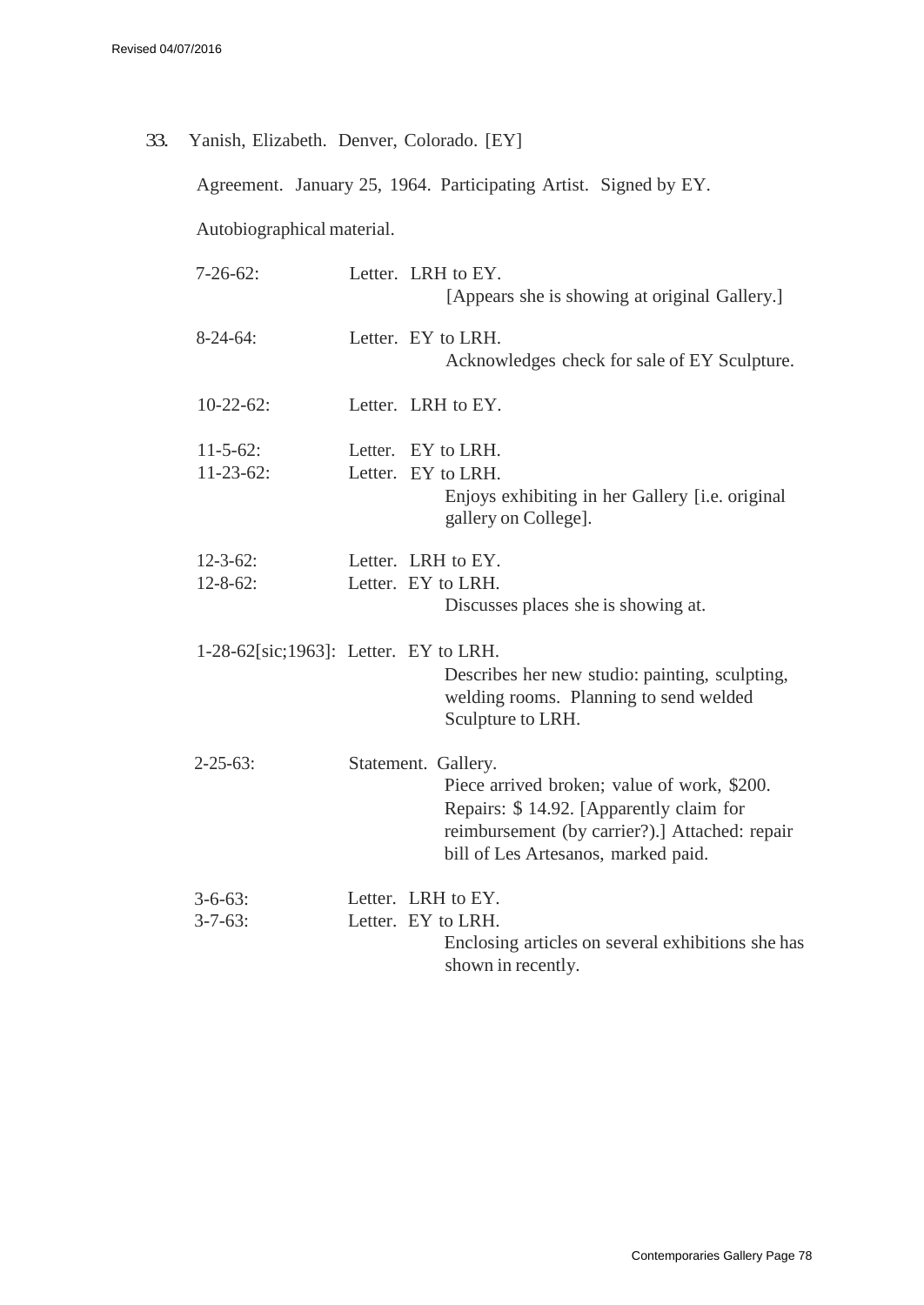| $3-14-63$ :     | Letter. EY to LRH.<br>She has been accepted in the 1963 Juried Arts                                                                                                       |
|-----------------|---------------------------------------------------------------------------------------------------------------------------------------------------------------------------|
|                 | National Exhibition at Tyler, Texas.                                                                                                                                      |
| $3-15-63$ :     | Letter. LRH to EY.                                                                                                                                                        |
| $3 - 25 - 63$ : | Letter. EY to LRH.                                                                                                                                                        |
| $3-25-63$ :     | Letter. EY to LRH.                                                                                                                                                        |
|                 | Lists friends to be notified of her impending show<br>at Colorado Women's College in May. EY is one<br>of 20 artists invited.                                             |
| $3 - 27 - 63$ : | Letter. LRH to EY.                                                                                                                                                        |
|                 | Promises to do the mailing.                                                                                                                                               |
| $4 - 15 - 63$ : | Letter. EY to LRH.                                                                                                                                                        |
|                 | Announces she won prize for a bronze sculpture at<br>Texas exhibition.                                                                                                    |
| $5 - 24 - 63$ : | Letter. EY to LRH.                                                                                                                                                        |
| c. $7-63$ :     | Invitation. Rubenstein - Serkez Gallery, Denver. Exhibition                                                                                                               |
|                 | July 14-15.                                                                                                                                                               |
|                 | Includes work of EY.                                                                                                                                                      |
| $7 - 20 - 63$ : | Letter. LRH to EY.                                                                                                                                                        |
| c. $7-63$ :     | Letter. EY to LRH.                                                                                                                                                        |
| $7 - 22 - 63$ : | Letter. LRH to Dorothy Bridahan, Denver, Colorado.<br>Questioning whether she can arrange<br>publicity in The Denver Post for EY<br>exhibit at the Gallery, August 10-24. |
| c. $7-63$ :     | Letter. EY to LRH.                                                                                                                                                        |
| c. 8-63:        | Letter. EY to LRH.<br>Disappointed no sales of her work at Gallery sale.                                                                                                  |
| $9-4-63$ :      | Letter. LRH to EY.                                                                                                                                                        |
| $9 - 9 - 63$ :  | Letter. EY to LRH.                                                                                                                                                        |
| $12 - 6 - 63$ : | Letter. LRH to EY.                                                                                                                                                        |
| $1 - 20 - 64$ : | Letter. LRH to EY.<br>"Taking stock" letter.                                                                                                                              |
| $1-22-64$ :     | Letter. LRH to EY.                                                                                                                                                        |
|                 | Soliciting renewal.                                                                                                                                                       |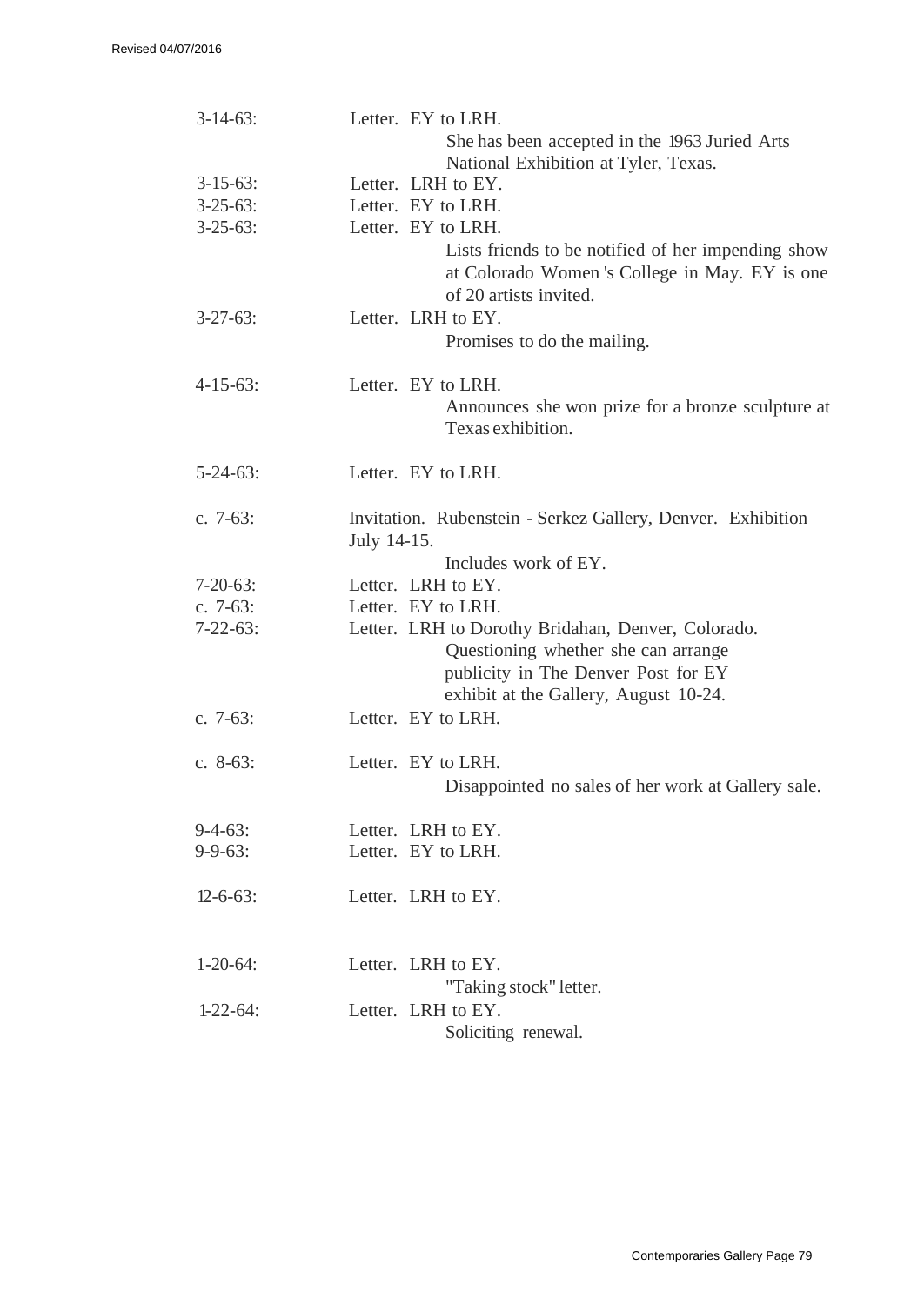| $3-18-64$ :     | Letter. LRH to EY.                                         |
|-----------------|------------------------------------------------------------|
| c. $3-64$ :     | Letter. EY to LRH.                                         |
|                 | Had major surgery. Sold an entry at Joslyn                 |
|                 | Museum in Omaha; as a result they are handling             |
|                 | her work. Won an award in National Show in                 |
|                 | Muncie, Indiana.                                           |
| $3 - 23 - 64$ : | Letter. EY to LRH.                                         |
|                 | Sold pieces at Pueblo; other sales and credits.            |
| $3 - 24 - 64$ : | Letter. LRH to EY.                                         |
| c. $3-64$ :     | Letter. [copy]. Joslyn Art Museum to BY. January 28, 1964. |
|                 | Sent in March to show sale by Joslyn.                      |
| $4 - 28 - 64$ : | Letter. LRH to EY.                                         |
|                 | Mentions impending shows of Norman Zammitt                 |
|                 | and Tom Hamill.                                            |
|                 |                                                            |
| $5 - 5 - 64$ :  | Letter. LRH to EY.                                         |
|                 | Dunning.                                                   |
|                 |                                                            |
| $10-5-64$ :     | Letter. EY to LRH.                                         |
|                 | Mentions additional invitations to enter shows.            |
| $10-22-64$ :    | Letter. EY to LRH.                                         |
|                 | Asks for return of her work [not surprising].              |
|                 |                                                            |
| $11 - 5 - 64$ : | Letter. LRH to EY.                                         |
|                 | Closing.                                                   |

Statements. Sculpture on commission to Gallery; releases. Titles and prices.

Newspaper clippings.

| Pasatiempo. April 4, 1963. Pg. 16<br>Article on and photograph of EY. |                                                                                                                                                           |
|-----------------------------------------------------------------------|-----------------------------------------------------------------------------------------------------------------------------------------------------------|
| The New Mexican. August 4, 1963.                                      | Gallery advertisement of show, August 10-16.                                                                                                              |
| features her techniques.                                              | Rocky Mountain News, Denver, Colorado. March 20, 1964.<br>Article by Marjorie Barrett entitled, Who Are<br>Show's Artists? Picture of EY at work. Article |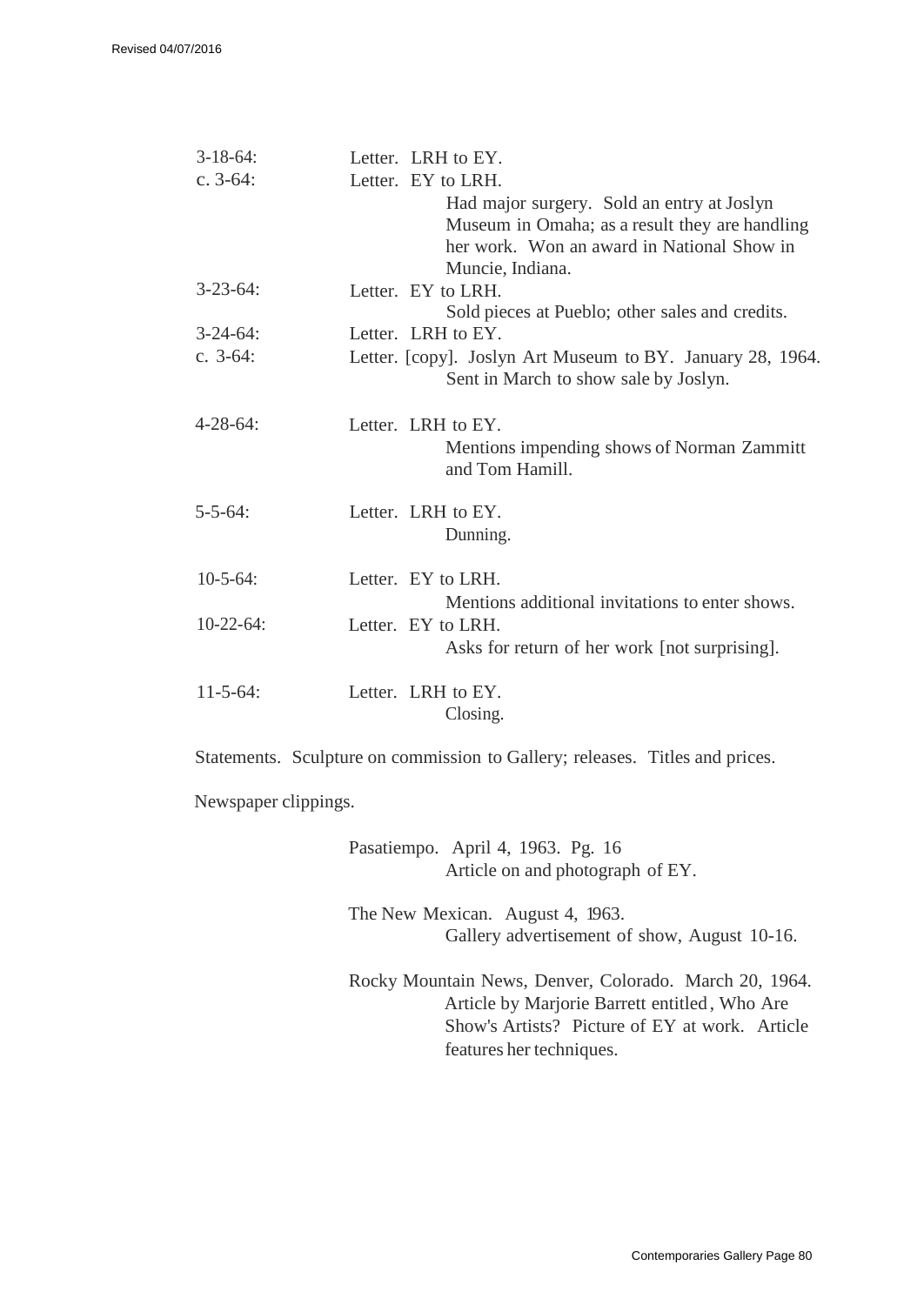34. Zammitt, Norman. Albuquerque, New Mexico [NZ]

A very controversial artist whose work was deemed obscene by various sources, and innovative by others. He frequently faced censorship problems, but ultimately was accepted by art critics, museums, and galleries.

[No agreement found.]

Autobiographical information. Mailing list.

| $1 - 30 - 64$ : | Letter. NZ to Mrs. Morang.<br>Direction to deliver two paintings of NZ to LRH<br>for storage.                                                                                                                                                  |
|-----------------|------------------------------------------------------------------------------------------------------------------------------------------------------------------------------------------------------------------------------------------------|
| $2 - 7 - 64$ :  | Letter [longhand, pencil]. Copy. LRH to NZ.<br>Describes contretemps over the hanging of his two<br>pictures; serves to bring his work "out in the open."                                                                                      |
| $2 - 7 - 64$ :  | Letter. LRH to Ted Hulbert [?] Albuquerque, New Mexico.<br>Bringing brouhaha to his attention; indicates that<br>Walter Pickette [q.v. Folder 25, supra] protested<br>the attack on NZ by withdrawing his paintings<br>from unidentified show. |
| $2 - 7 - 64$ :  | Letter. LRH to Gerald Moore, Albuquerque Journal.<br>Same letter as op. cit., supra.                                                                                                                                                           |
| $3 - 31 - 64$ : | Letter. LRH to NZ.                                                                                                                                                                                                                             |
| $4 - 27 - 64$ : | Letter. LRH to NZ.                                                                                                                                                                                                                             |
| $4 - 64:$       | Flyer. Gallery show, May 9-23.<br>Featuring NZ and Thomas Hammill.                                                                                                                                                                             |
| $5 - 8 - 64$ :  | Letter. LRH to Tom Hammill.<br>Warning him against creating a scene over NZ at<br>forthcoming show.                                                                                                                                            |
| $5 - 21 - 64$ : | Letter. LRH to NZ.<br>Offering deferred payment plan for MALE<br>FIGURE - HALVES. \$500.                                                                                                                                                       |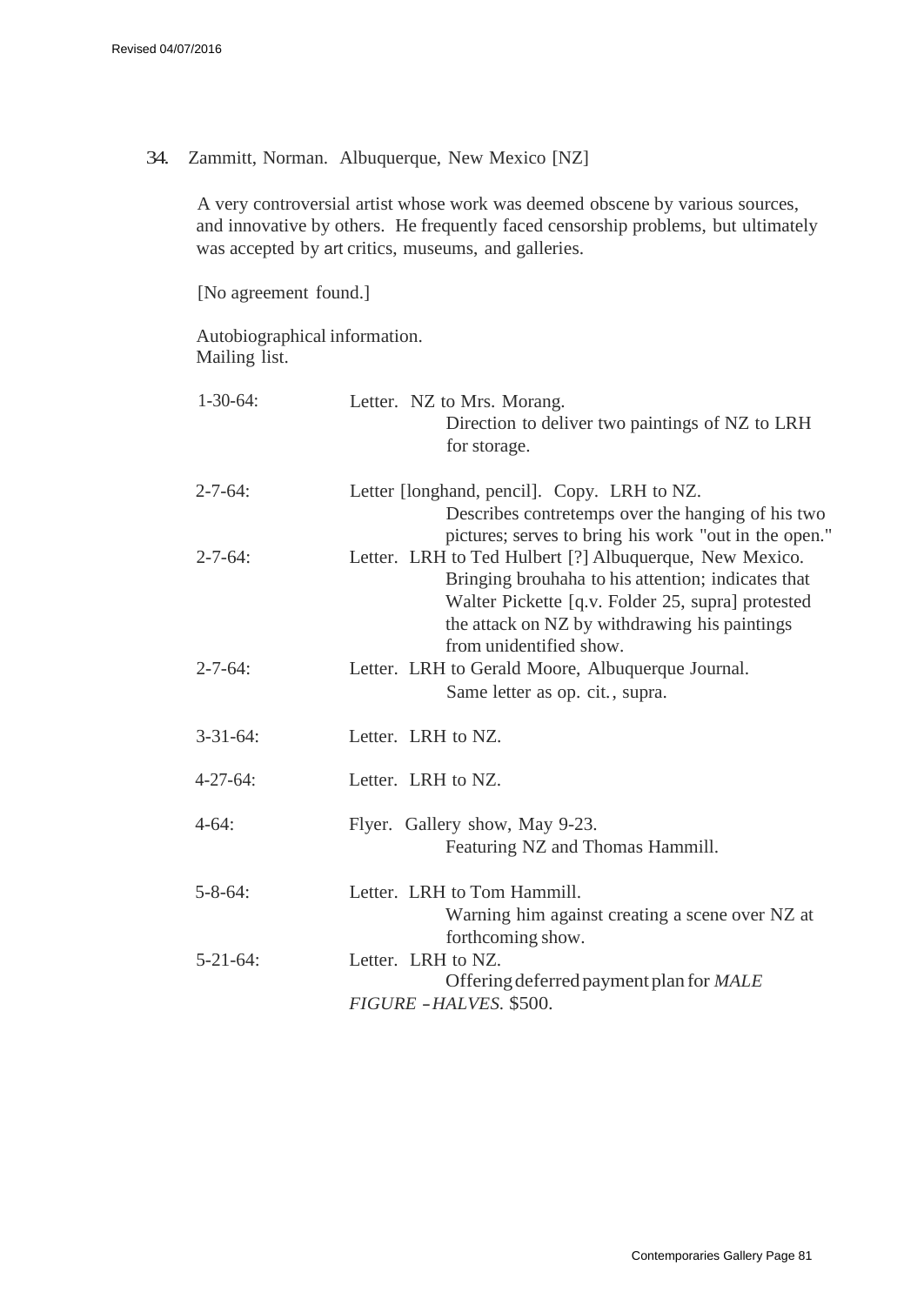| $6 - 64$ :      | Note. NZ to LRH.                                   |
|-----------------|----------------------------------------------------|
|                 | Accepts her proposal.                              |
| $6-9-64$ :      | Letter. LRH to NZ.                                 |
| $8 - 5 - 64$ :  | Letter. Marilyn Zammitt to LRH.                    |
|                 | Arranging to pick up the paintings. [N.B. plural.] |
| $8-11-64$ :     | Letter. LRH to Marilyn Z.                          |
|                 | Pre-closing remarks.                               |
| $8-13-64$ :     | Letter. LRH to ARTFORUM, San Francisco.            |
|                 | Advising that she owns <i>SELF-PORTRAIT</i> by NZ. |
| $5 - 12 - 65$ : | Letter. Marilyn Z. To LRH.                         |
|                 | Relating current activites of her husband.         |
| $5 - 24 - 65$ : | Letter. LRH to Marilyn Z. and NZ.                  |
|                 | Relating her current activities.                   |
| $6 - 23 - 65$ : | Letter. LRH to Marilyn Z. And NZ.                  |
|                 |                                                    |
| $9 - 26 - 65$ : | Card. Marilyn Z. to LRH.                           |
|                 | Gossip.                                            |
| $6 - 1 - 66$ :  | Letter. LRH to Marilyn Z. And NZ.                  |
|                 |                                                    |

Exhibition Reviews of NZ showings.

Arts Magazine. October 1962. By Gerald Nordland. Copy. Show at Felix Landau Gallery, Los Angeles, CA. 2pp. Typewritter.

Arts Magazine. February 1963. By Donald Judd. Copy. Show at Schoelpkof Gallery, NYC. lpg. typewritten.

Statements. Paintings on commission (6) to Gallery; releases (5). Titles and prices.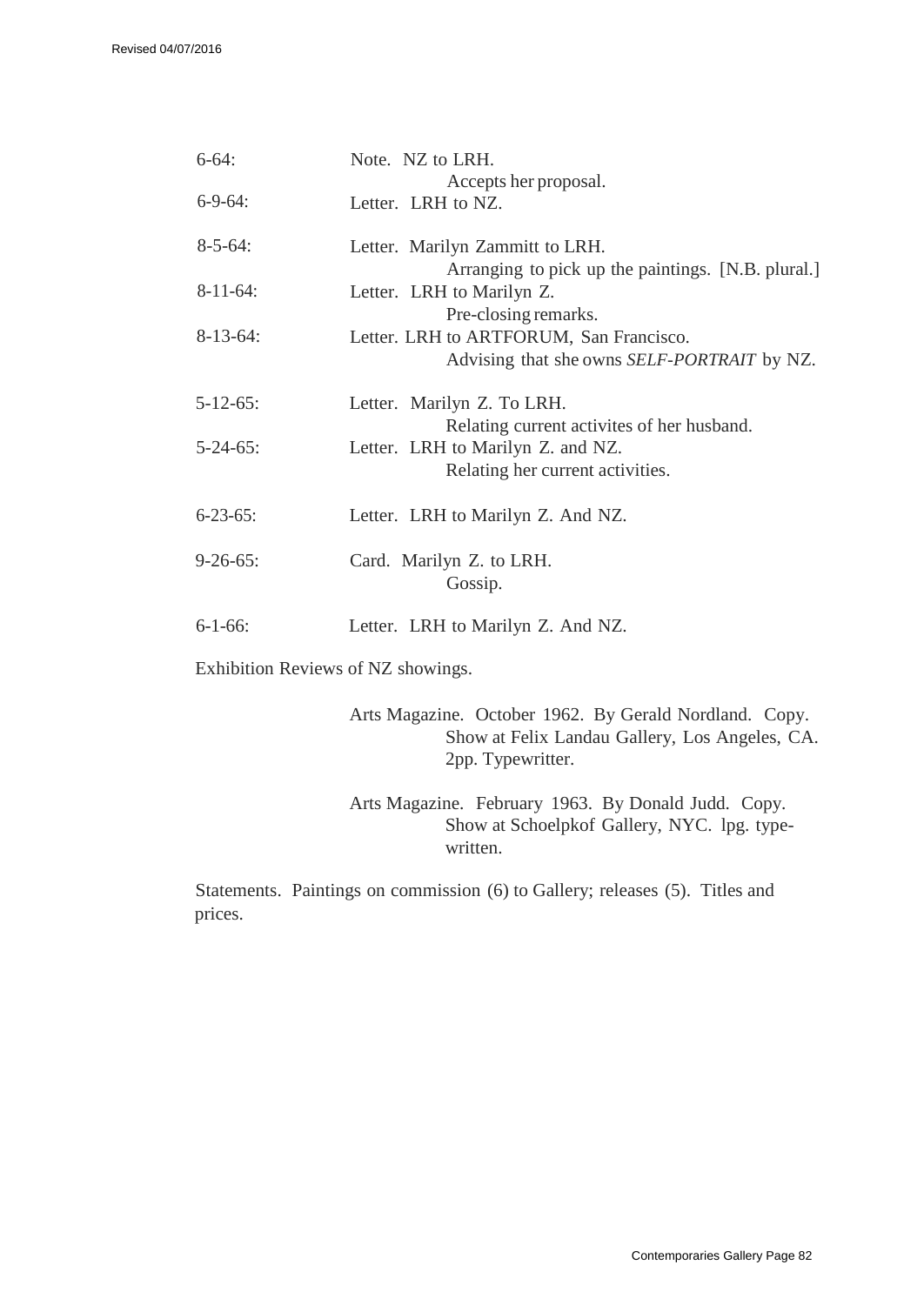Assorted newspaper clippings.

Controversial artist's work, pros and cons. 1964.

Biographical notes. By LRH. February 1967. Focus on art controversy.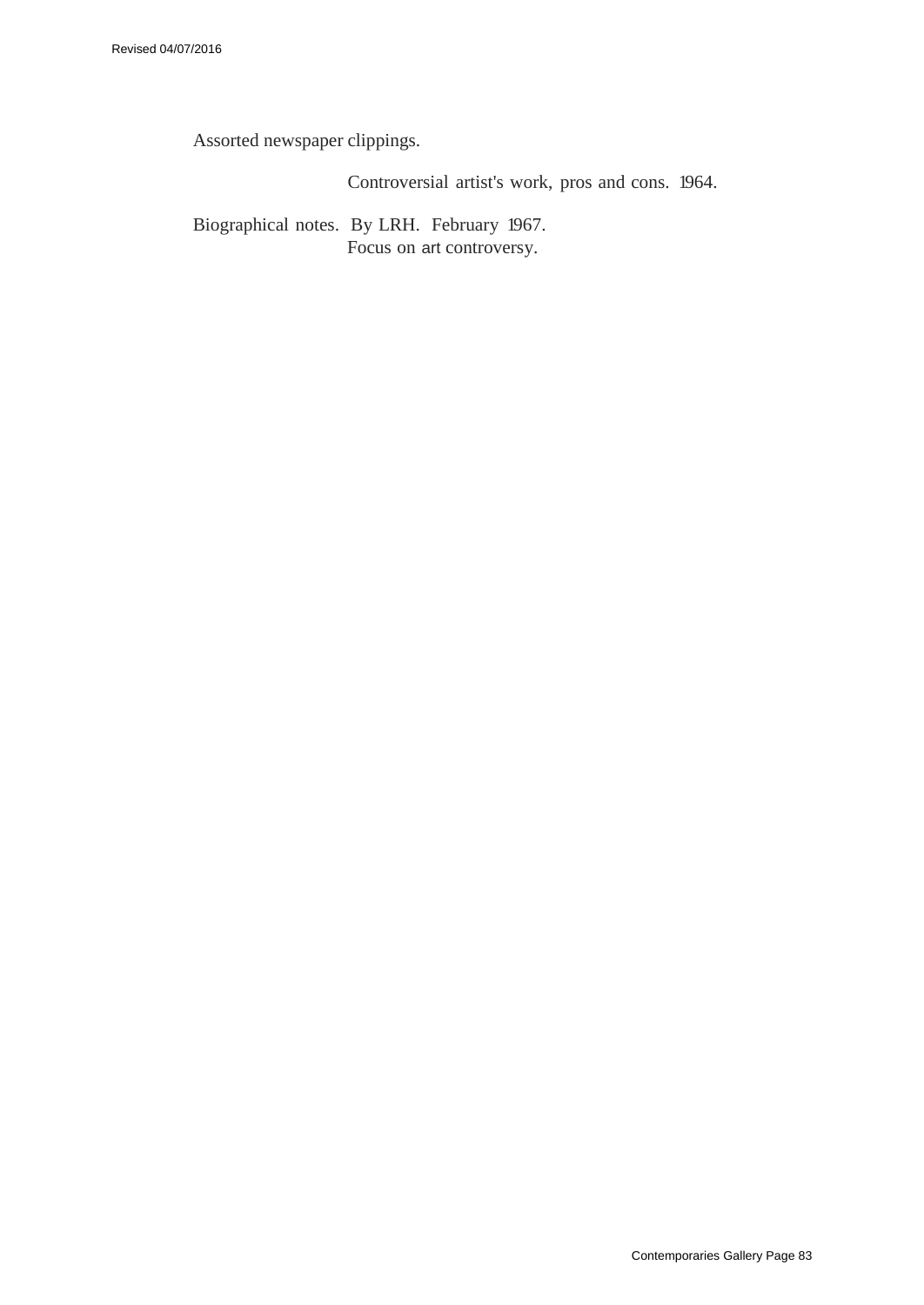## Section V : Exhibition Flyers

Most of the Flyers found in these Folders are parts of the collections assembled in Section IV, supra. These Flyers were kept in a separate envelope by LRH.

 $Box 52$  \* \* \*

## 1. 1962.

Group Exhibit. For 25 artists, listed, in fields of painting, graphics, and sculpture. Celebrates opening of new Gallery at  $418\frac{1}{2}$  College St., Santa Fe. Opening date: April 7.

Exhibition of oil paintings: three one-man shows. Dryce, Hall, Holland. Opening date: May 19.

Exhibition of art: three one-man show. DePuy, Olsen, Craighead. Opening date: June 23.

Exhibition of art: three individuals. Counter, oil and watercolors; Current, photographic essays; DeLa Noe, oils. Opening date: July 21.

Exhibition. Connie Fox Boyd; William Vaughan; Bob Wistrand; Catherine Fisher. Opening date: August 18.

Exhibition of art: three one-man shows. Haas, Tamura, Bright. Opening date: September 29.

Christmas show: works under \$100. Etchings, gesso-cuts, woodcuts: 4 artists; drawings: 6 artists; watercolors, caseins, pastels, mono-oils: 13 artists; collages: 3 artists; sculpture: 4 sculptors; oils-polymers: 23 artists. Opening date: November 26.

## 2. 1963

Exhibition. Works of painters (21) and sculptors (4). Opening date: April 13.

Exhibition. Pickette, oils; Gilbert, photographs; Kercheville, watercolors. Opening date: May 18.

Exhibition. Three one-man shows. Battenberg, sculpture; Gilbert, painting;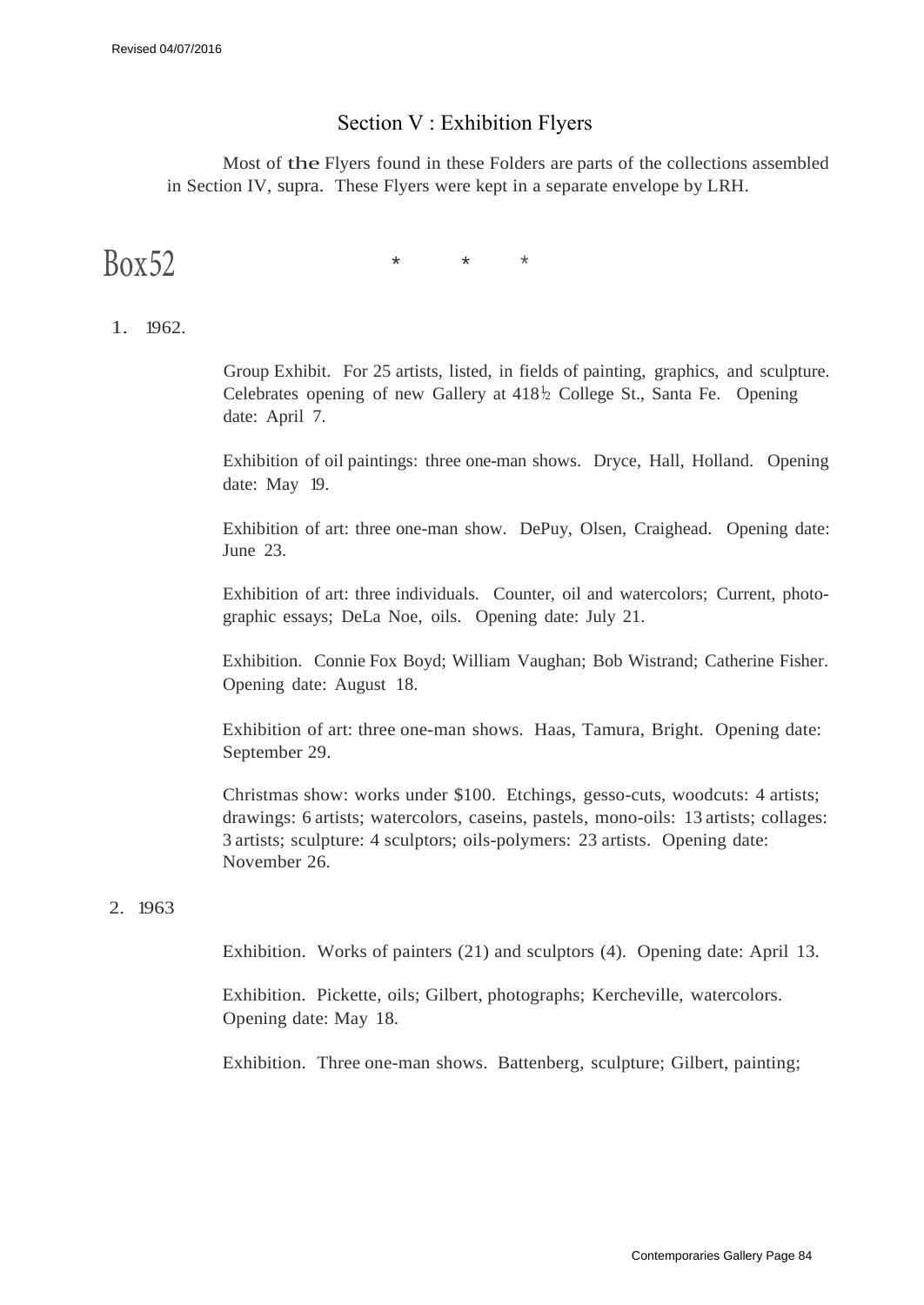Robert, painting. Opening date: June 15.

Exhibition. Ingle, painting. Duncan, sculpture; DePuy painting. Opening date: July 13.

Exhibition. Pearce, painting; Yarish, sculpture; Abdallah, painting. Opening date: August 24.

Exhibition. Artists listed inwide fields: handcrafts, oils, sculpture, drawings, and graphics. Christmas show. Opening date: November 23.

3. 1964

Exhibition. Group Exhibit. Paintings, 21 artists; sculpture, *5* sculptors. Opening date: April 18.

Exhibition of oil paintings. Zammitt; Hamill. Opening date: May 9.

Exhibition. O'Connor, Laval, Quasthoff. Opening date: June 27.

Exhibition. Of Connie Fox Boyd; Eleanor De Ghize; Donald Duncan. Opening date: July 11.

4. Date uncertain.

Exhibition atLucile Horsley [LRH] Gallery Bishop's Lodge Road. By appointment. No artists named.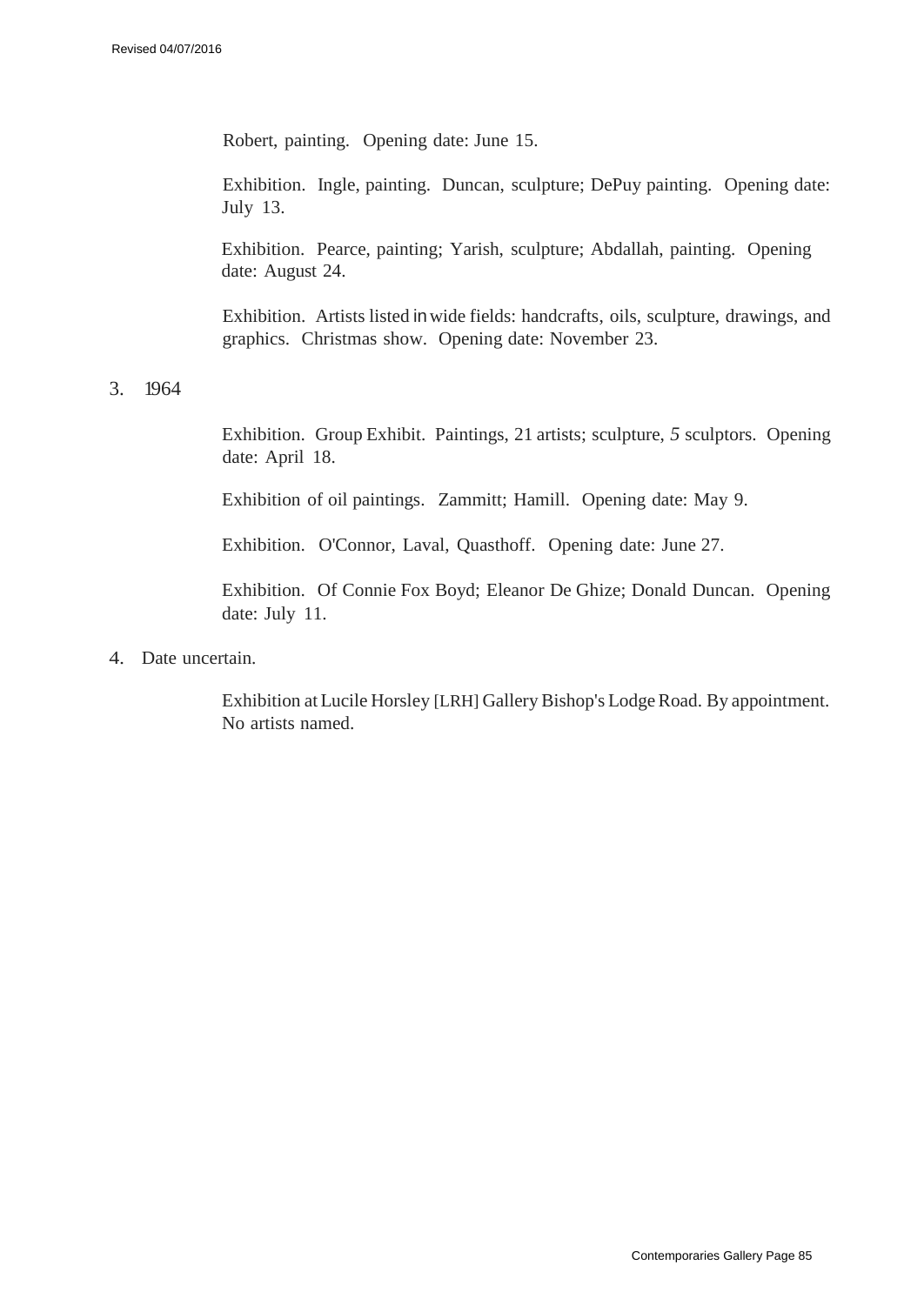# Section VI : Gallery Correspondence and Interview

This Section contains miscellaneous correspondence involving the Gallery and its efforts to acquire recognition and acceptance not only by artists and critics but by the public as well. Also in this Section are transcripts of a journalistic interview with LRH taped in March 1965, after the Gallery's closing the previous November. Additional material rounds out the history and objectives of the Gallery which, despite the efforts of LRH to paint the short-lived enterprise as a success, was by all objective standards a self-induced illusion. It seems that Santa Fe was not quite ready yet to support a gallery exhibiting contemporary southwestern art, of which this Gallery was one of the first.

The material is divided into the following subsections.

- A. Correspondence
- B. The Journalistic interview
- C. Miscellaneous material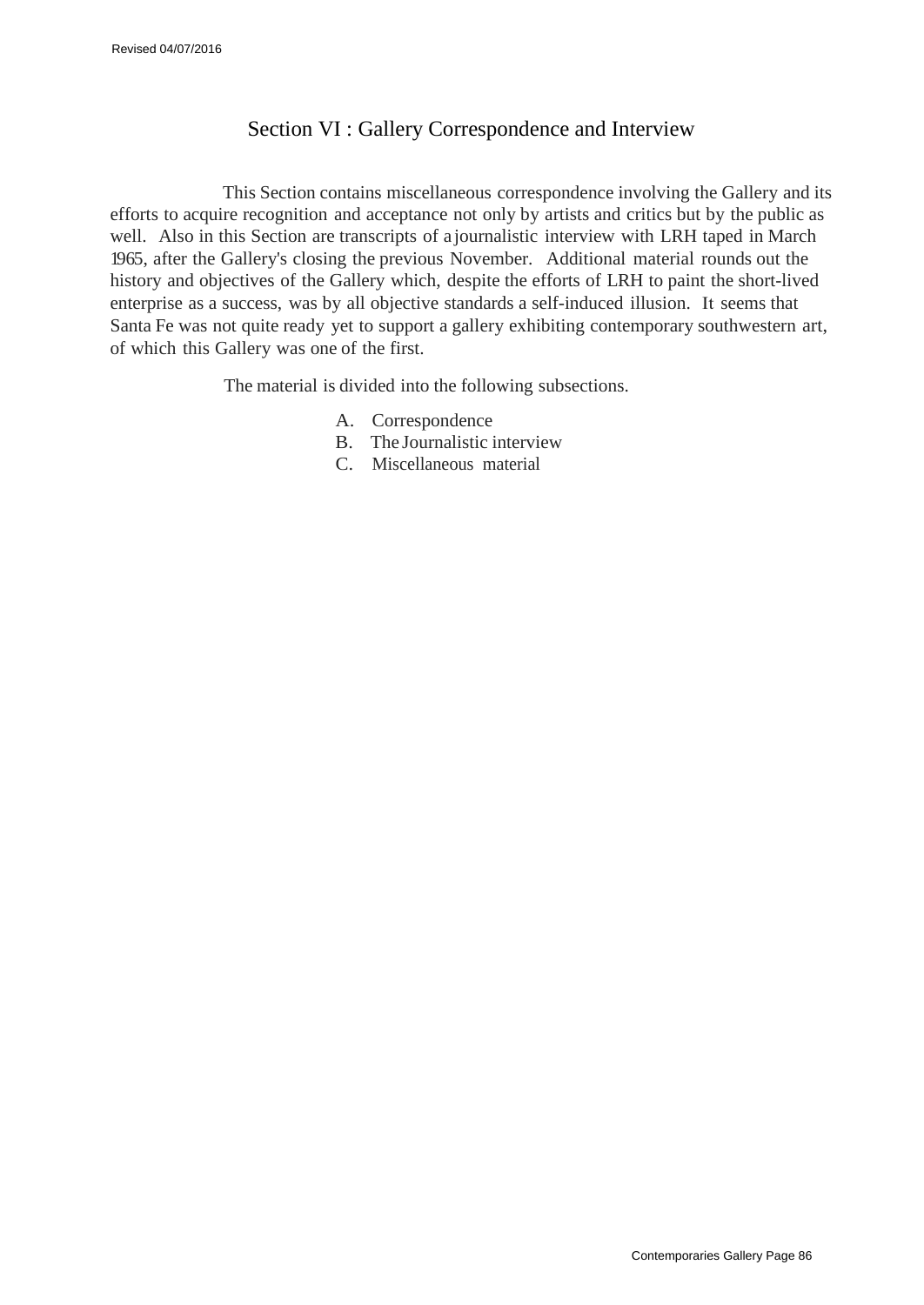## **A. Correspondence**

**1.** 1962. Correspondence re performance of Shaw's Don Juan In Hell in the Gallery in October 1962. Includes program and newspaper clipping.

> Correspondence from Paul Morris Wright; College of Fine Arts, UNM; NM Highlands University at Las Vegas; and Signe Nelson Stuart.

- **2.** 1963. Correspondence from and with Bernadine Wood; Jennifer 0. Monroe; Beaux Arts Gallery, Denver, Colorado. William Bendig, publisher; Westmoreland Importers Denver, Colorado.
- **3.** 1964. Correspondence from and with Westmoreland Importers; Stewart Goodwin Masterson; Margaret Prince; Lynn and Mary Shelton.
- **4.** 1965. Roger Hourigan [?]; Lynn Shelton; Mary Shelton; Lynn and Mary Shelton. List of paintings in Laguna Sales and Rental Gallery, Santa Fe: 13 artists.

## **B. The Journalistic Interview**

- *5.* Proof sheets for KH-FM Radio Guide. A taped and printed interview, March 1965, of LRH by Gerald Moore and Fred Bonavita, Journalists. Pictures of LRH and Fred Bonavita during interview, and of Gallery's flyers. Proofs contain Editor's Note. Also typewritten transcripts.
- **6.** Biographical sketches of Gerald Moore and Fred Bonavita. By LRH. March 1967.

## **C. Miscellaneous Material**

**7.** Letter of intent for lease of building at 418<sup>h</sup> College St. Signed by LRH and Luis M. Salazar. December 21,1961. Lease agreement. May 31, 1962. Application for building Permit - wall sign. February 13, 1962. Description of sign.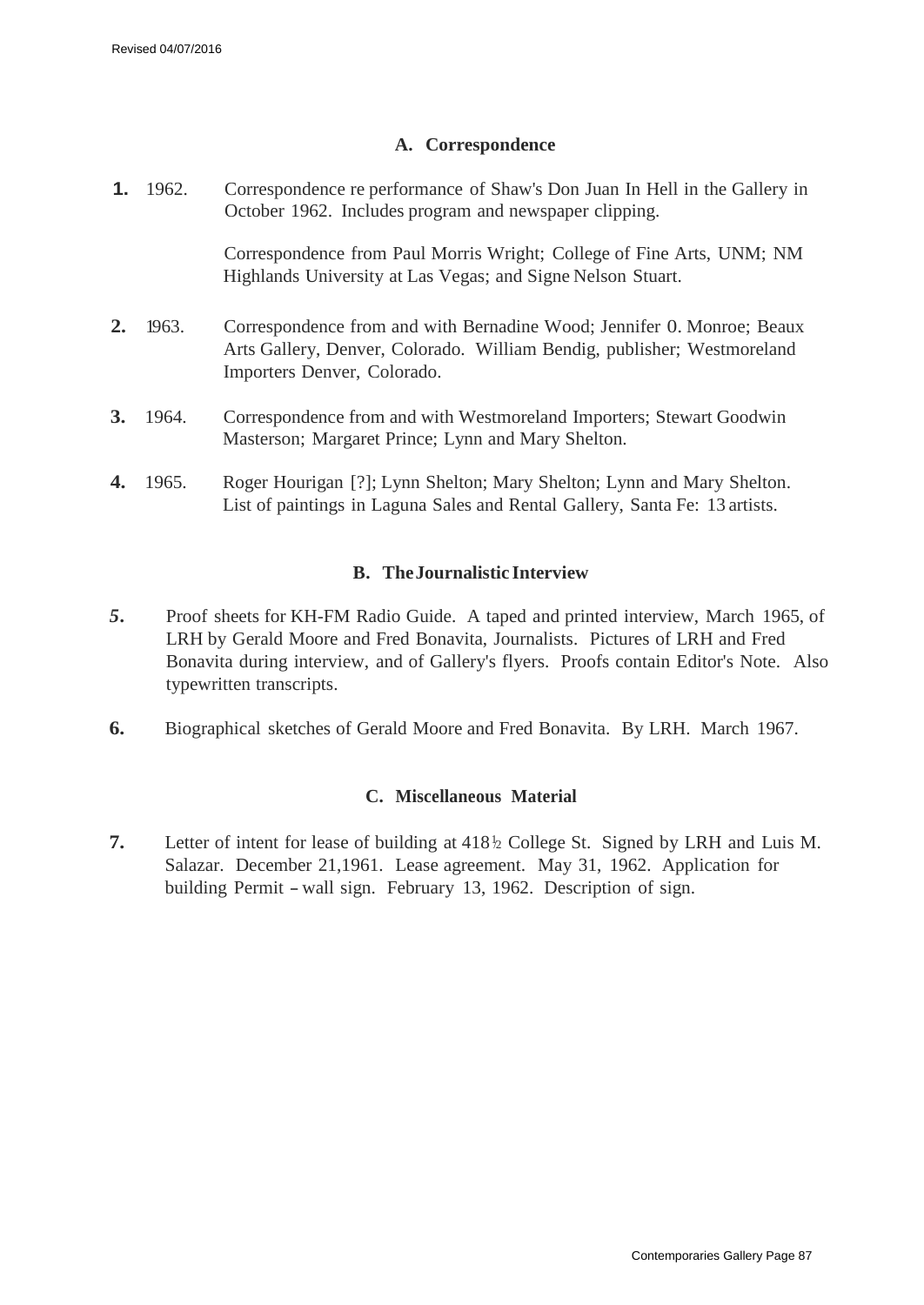- 8. Descriptions of the disciplines of various artists (15).
- 9. Letter. LRH to ARTS Magazine, NYC. January 27, 1966. Carbon copy, 3pp. A scathing recital of the Gallery's history, with some less than gentle aspersions at the persons responsible for its closing.
- 10. Color photograph of Constance Counter. 2 1/2 x 3 1/8. [Her papers as an artist showing at the Gallery have been lost.]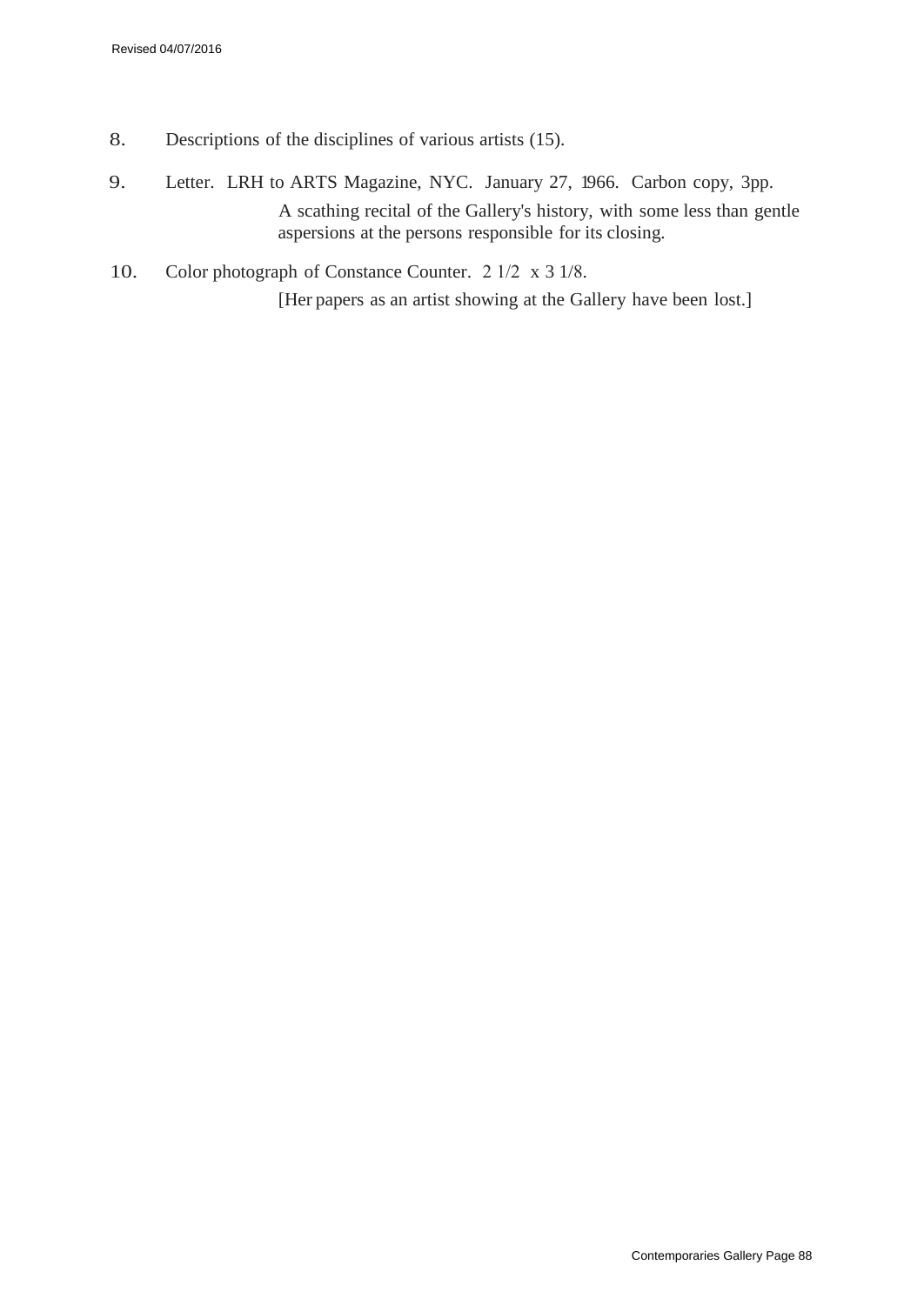#### Section VII : Photographs of Art and Artists

All the photographs in this Section are original 35mm negatives (slides) of the works of artists, photographers, and sculptors who exhibited their works at the Contemporaries Gallery during its  $2^{1/2}$  – year life. There is no positive identification of the photographer, but it is likely that it was Gallery's owner/director, LucileR. Horsley.

The sets of slides in most cases can be connected to material in Section IV. They have not been rearranged; they are in the order found. The explanatory notes speak for themselves. The only thing done to them has been to add a number in red ink to each yellow note corresponding to the number in the list below. Names identify the creators of the work depicted; numbers in parentheses signify the number of slides in the packet.

\* \* \*

- **1**. April 1962. Board of Advisors (1). November 1964. Jean Day, member of Board of Advisors (1).
- **2.** April 18, 1964. Gallery show. Group exhibit (3).
- **3**. May 9, 1964. Gallery show. Zammitt and Hamill (7).
- **4.** June 13, 1964. Gallery show. O'Connor, Laval, Quasthoff (4).
- **5.** July 11, 1964. Gallery show. Boyd, De Ghize, Duncan (12).
- **6.** August 8, 1964. Gallery show. Kelly, Morais, Rourke.
- 7. April 7, 1962. Gallery show. Group exhibit, Gallery Opening (17).
- **8.** May 19, 1962. Gallery show. Oil paintings by Dryce, Hall, Holland, others (22).
- **9.** June 23, 1962. Gallery show. DePuy, Olsen, Craighead (6).
- **10.** July 21, 1962. Gallery show. Counter, Current, de La Noe (8).
- **11.** August 18, 1962. Gallery show. Boyd, Howard, Wistrand, Fisher (10).
- **12.** September 4, 1962. Gallery show. "The Figure" exhibit. Various artists (7).
- **13.** Septmber 29, 1962. Gallery show. Haas, Tamura, Bright (13).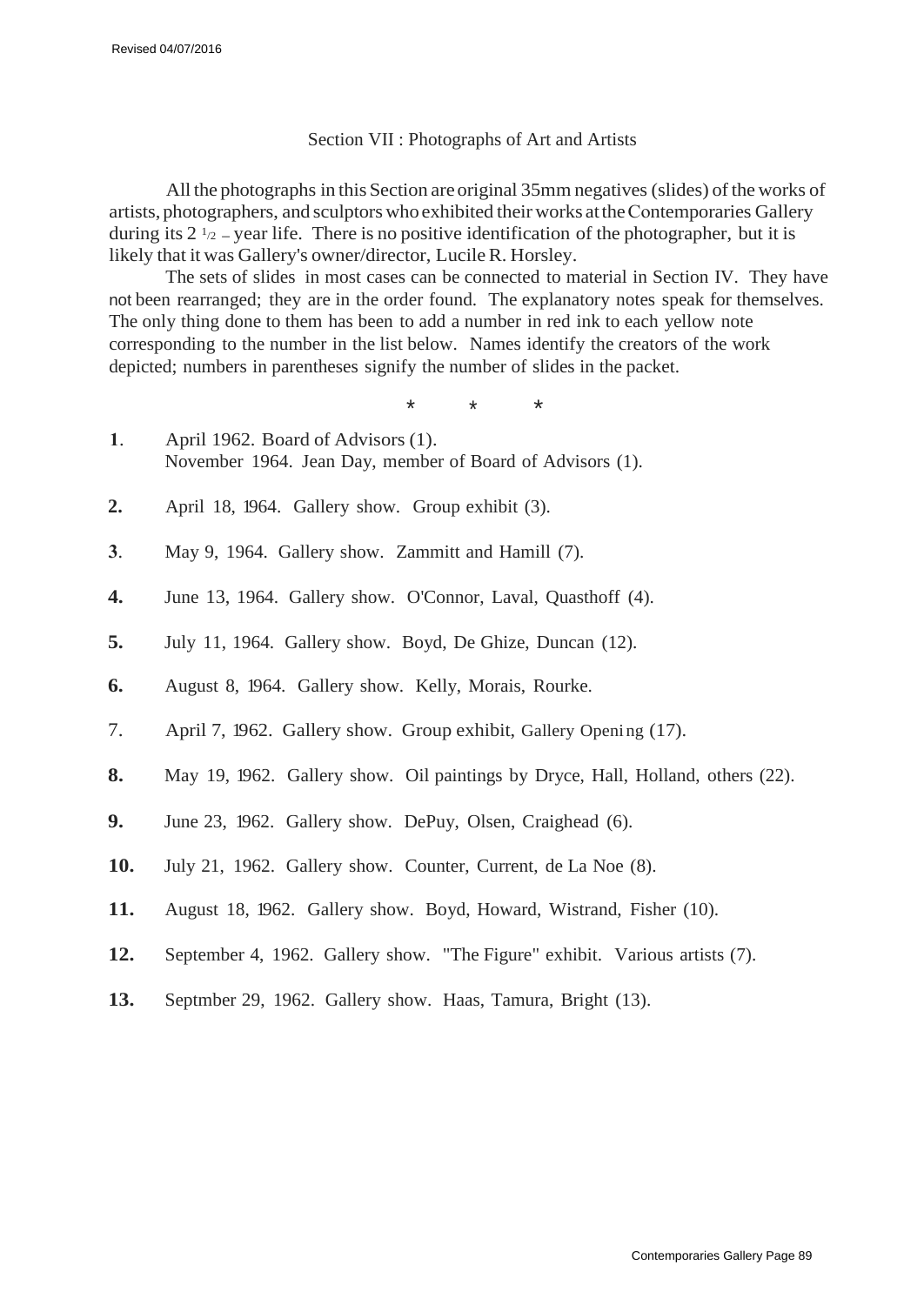- **14.** November 26, 1962. Gallery show. Christmas exhibit. Various artists (10).
- **15.** February 1963. Gallery show. "8 New Mexico Artists in Faraway Places" (9).
- **16.** July 13, 1963. Gallery show. Ingle, Duncan, DePuy (9).
- **17**. August 10, 1963. Gallery show. 28 New Mexico artists (7).
- **18.** October 14, 1963. Gallery show. Children's Art. Jim Gilbert class (7).
- **19.** November 23, 1963. Gallery show. Christmas Exhibit. Various artists (21).